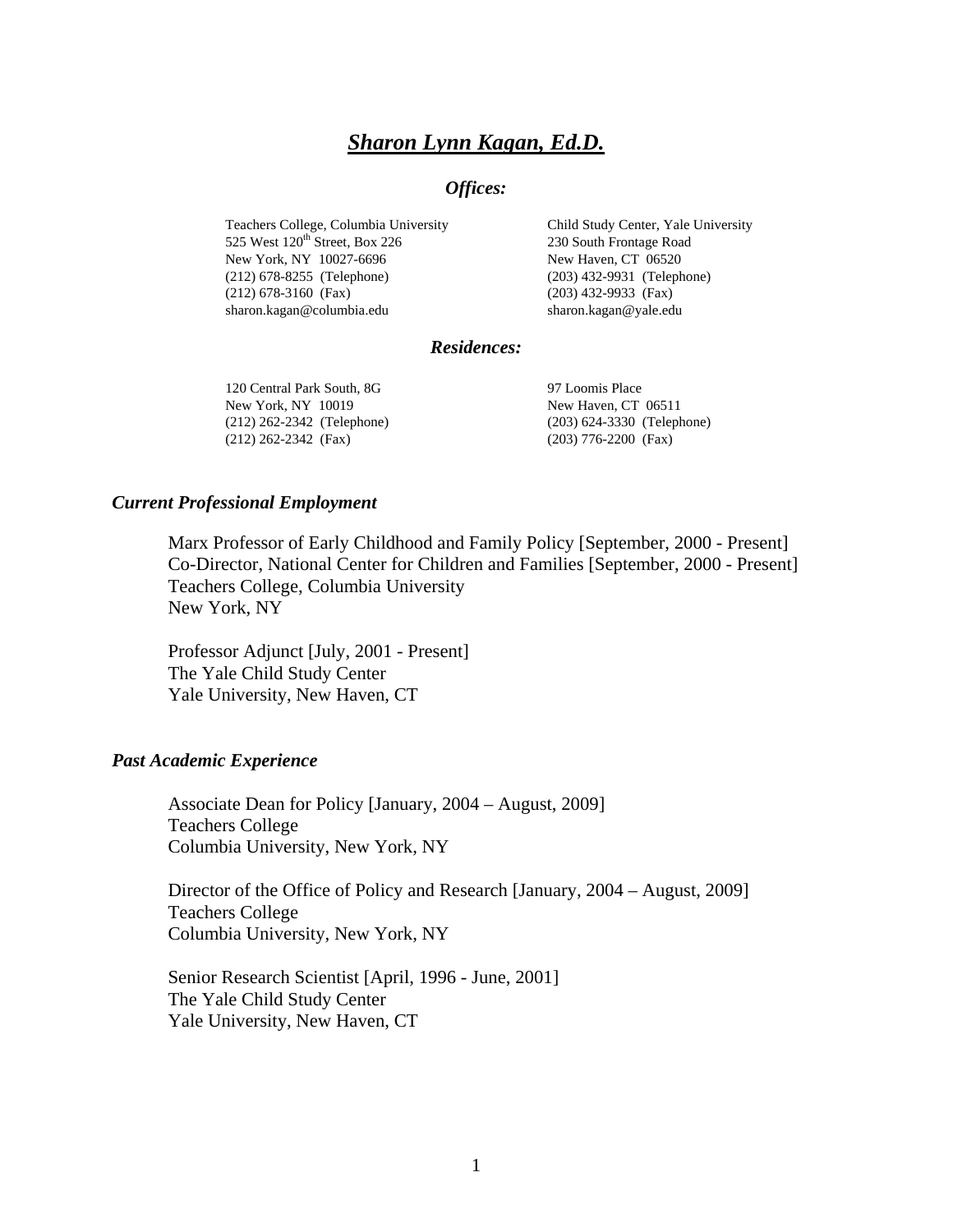Senior Associate [July, 1991 - August, 2000] Associate Director [March, 1978 - June, 1991] The Bush Center in Child Development and Social Policy Yale University, New Haven, CT

Associate Research Scientist [July, 1987 - March, 1996] Assistant Professor [July, 1980 - June, 1987] The Yale Child Study Center Yale University, New Haven, CT

#### *Past Field Experience*

Executive Director The Office of Early Childhood Education The Office of the Mayor, New York, NY

Early Childhood Supervisor Head Start Director Board of Education, Norwalk, CT

ESEA Title I Coordinator Maryland Department of Juvenile Services, Baltimore, MD

Program Director Inner-city Tutorial Program, Social Relations Department Johns Hopkins University, Baltimore, MD

Head Start/Early Childhood Teacher Baltimore County, MD, North Haven, CT, New Haven, CT

### *Education*

Ed.D. Curriculum and Teaching Teachers College, Columbia University

Master of Liberal Arts Johns Hopkins University

B.A. English, Teaching Certificate University of Michigan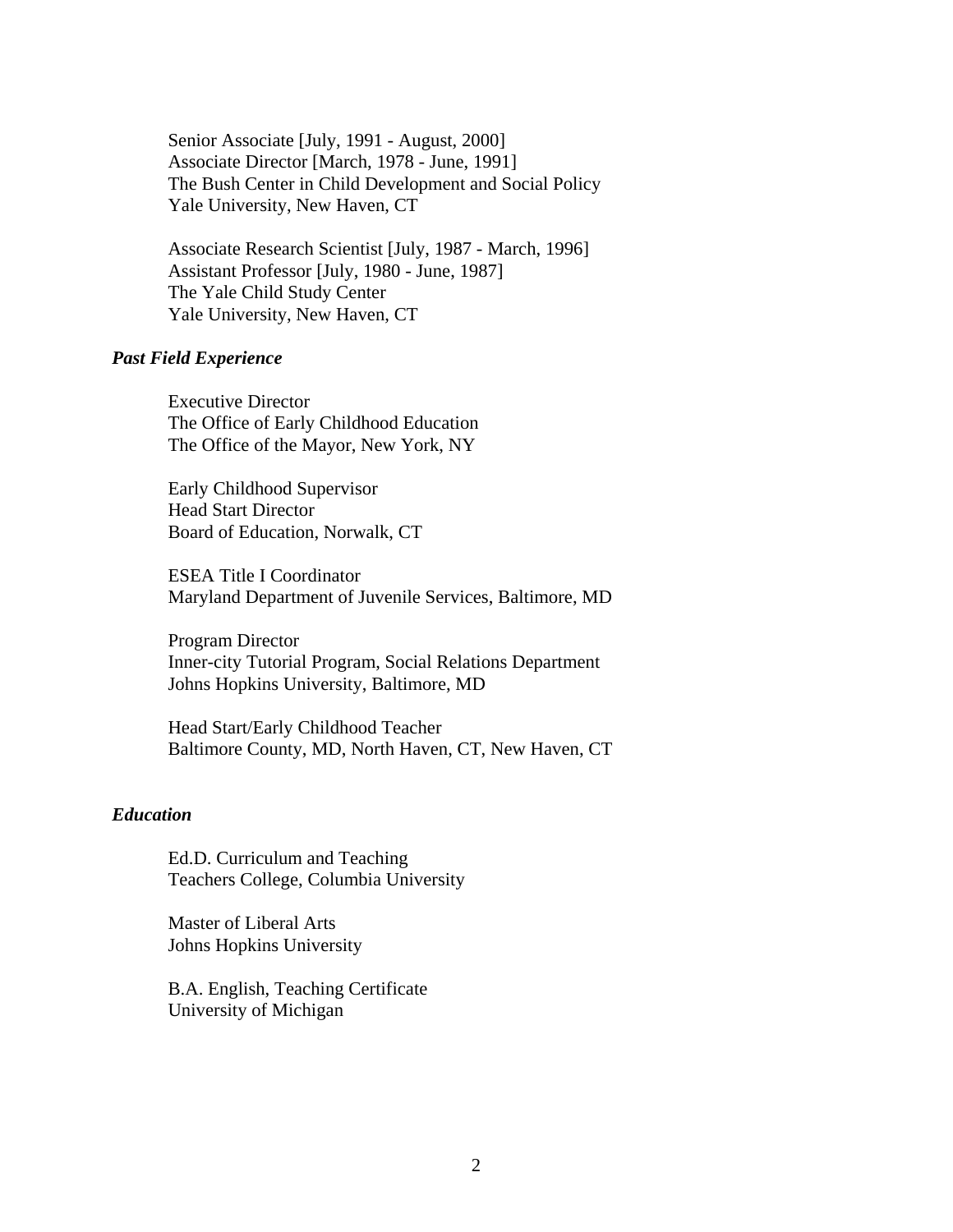#### *Honorary Degrees and Major Awards*

Visionary Leadership Award McCormick Center for Early Childhood Leadership National-Louis University Wheeling, IL, May, 2010

Fellow of the American Educational Research Association (AERA) Washington, D.C., 2010

The Harold W. McGraw, Jr. Prize in Education The McGraw Hill Companies New York, NY, September, 2005

James Bryant Conant Award for Outstanding Contributions to American Education Education Commission of the States (ECS) Denver, CO, July, 2005

Distinguished Service Award Connecticut Early Childhood Education Council New Haven, CT, June, 2005

Distinguished Service in American Education Award Council of Chief State School Officers (CCSSO) Kiawah Island, SC, November, 2004

New York State Child Care Coordinating Council Outstanding Leaders in the Field of Early Care and Education Albany, NY, June, 2004

The Ruth Steinkraus-Cohen Memorial Outstanding Women of Connecticut Award Hartford, CT, May, 2003

Distinguished Alumna Award Teachers College, Columbia University New York, NY, March, 1996

National Friend of Children Public Policy Award Southern Early Childhood Association Little Rock, AR, March, 1996

Ed.D. Honorary Degree Wheelock College Boston, MA, May, 1992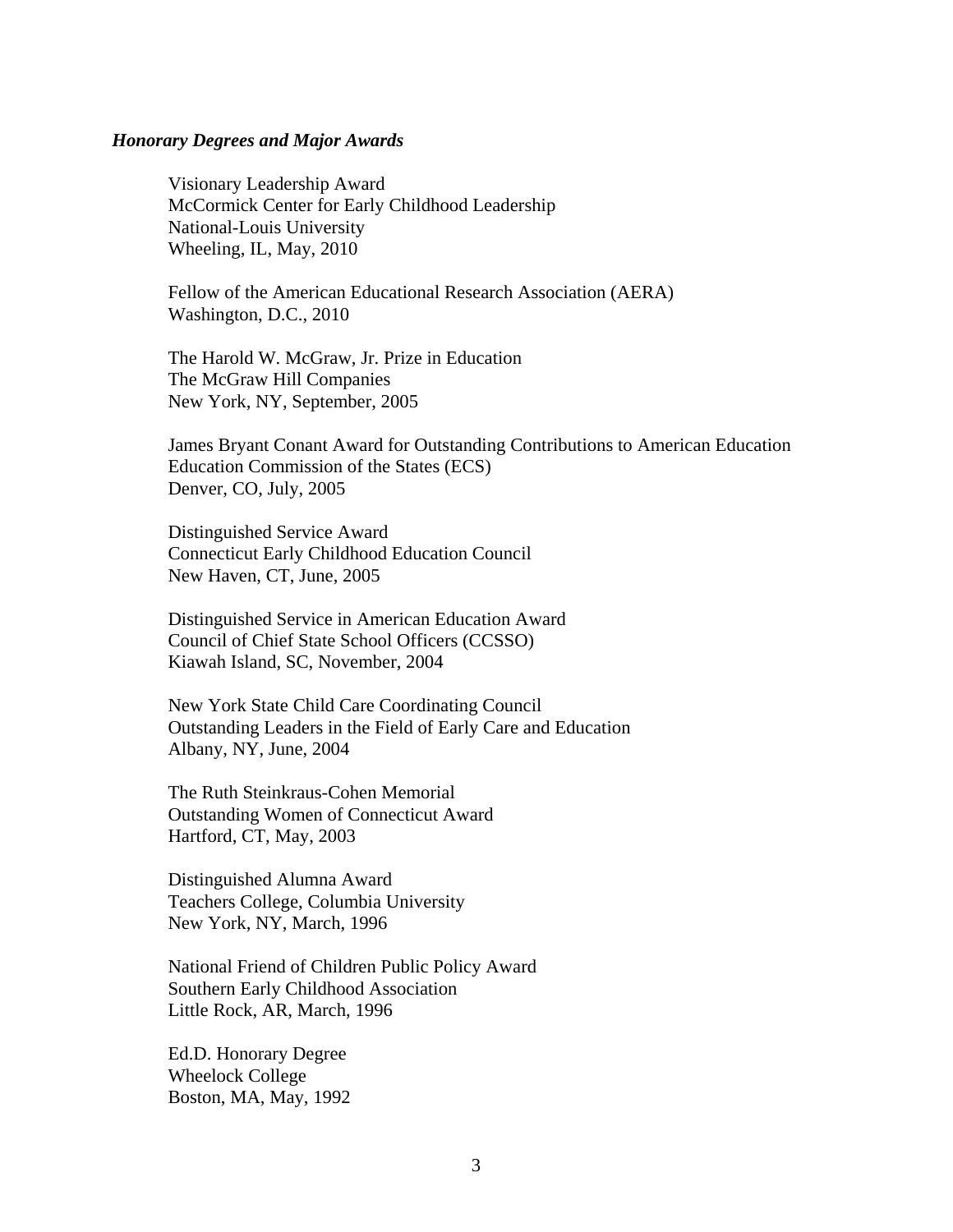#### *Volumes and Editorships*

#### In press

- Kagan, S. L., & Kauerz, K. (In press). *Building Early Childhood Systems*. New York: Teachers College Press.
- Kagan, S. L., & Tarrant, K. (In press). *Transitions in the Early Years: Creating a System of Continuity*. Baltimore: Paul H. Brookes Publishing.
- 2008 Kagan, S. L., Kauerz, K., & Tarrant, K. (2008). *The early care and education teaching workforce at the fulcrum: An agenda for reform*. New York: Teachers College Press.
- 2005 Kagan, S. L., & Stewart, V. (Eds.). (2005). A new world view: Learning from education in other countries [Special issue]. *Phi Delta Kappan*, *87*(3).
- 2004 Kagan, S. L., & Stewart, V. (Eds.). (2004). Putting the "World" in "World-Class Education" [Special issue]. *Phi Delta Kappan*, *83*(3).
- 1997 Kagan, S. L., & Bowman, B. T. (Eds.). (1997). *Leadership in early care and education*. Washington, DC: National Association for the Education of Young Children.
	- Kagan, S. L., & Cohen, N. E. (1997). *Not by chance: Creating an early care and education system*. New Haven: Yale University Bush Center in Child Development and Social Policy.
- 1996 Kagan, S. L., & Cohen, N. E. (Eds.). (1996). *Reinventing early care and education: A vision for a quality system*. San Francisco: Jossey-Bass.
	- Zigler, E., Kagan, S. L., & Hall, N. (Eds.). (1996). *Children, families, and government: Preparing for the 21st century*. New York: Cambridge University Press.
- 1995 Kagan, S. L., Goffin, S. G., Golub, S. A., & Pritchard, E. (1995). *Toward systemic reform: Service integration for young children and their families*. Falls Church, VA: National Center for Service Integration.
- 1994 Kagan, S. L. (Ed.). (1994). Early care and education: Coming of age [Special issue]. *Phi Delta Kappan*, *76*(3).
	- Kagan, S. L., & Weissbourd, B. (Eds.). (1994). *Putting families first: America's family support movement and the challenge of change*. San Francisco: Jossey-Bass.
- 1993 Kagan, S. L. (with Neville, P. R.). (1993). *Integrating services for children and families: Understanding the past to shape the future*. New Haven: Yale University Press.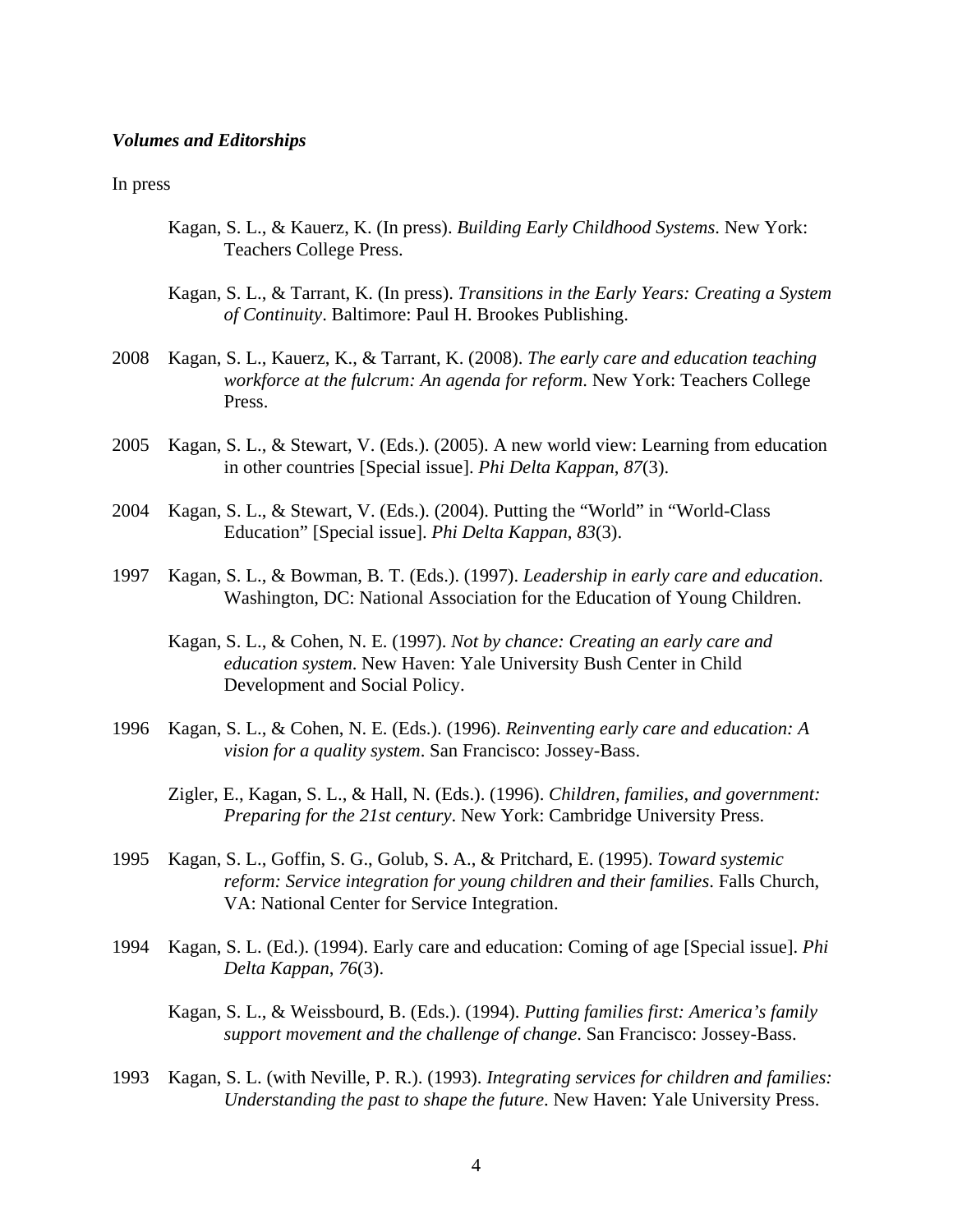- 1991 Kagan, S. L. (Ed.). (1991). *The care and education of America's young children: Obstacles and opportunities*. *National Society for the Study of Education, 90th Yearbook*. Chicago: University of Chicago Press.
	- Kagan, S. L. (1991). *United we stand: Collaboration for child care and early education services*. New York: Teachers College Press.
	- Kagan, S. L., & Garcia, E. (Eds.). (1991). Educating linguistically and culturally diverse preschoolers [Special issue]. *Early Childhood Research Quarterly*, *6*(3).
- 1989 Kagan, S. L. (Ed.). (1989). Early care and education: Reflecting on options and opportunities [Special issue]. *Phi Delta Kappan*, *71*(2).
- 1987 Kagan, S. L., Powell, D., Weissbourd, B., & Zigler, E. (Eds.). (1987). *America's family support programs: Perspectives and prospects*. New Haven: Yale University Press.
	- Kagan, S. L., & Zigler, E. F. (Eds.). (1987). *Early schooling: The national debate*. New Haven: Yale University Press.
- 1983 Zigler, E., Kagan, S. L., & Klugman, E. (Eds.). (1983). *Children, families and government: Perspectives on American social policy*. New York: Cambridge University Press.

#### *Articles, Chapters, and Commissioned Papers*

 2009 Kagan, S.L, Scott-Little, C., & Frelow V.S. (2009). Linking play to early learning and Development guidelines: Possibility or polemic? *Zero to Three, 30*(1)*,* 18-24*.*

 Kagan, S.L., & Reid, J. (2009). Invest in early childhood education. *Phi Delta Kappan, 90*(8), 572-576.

- Kagan, S. L., & Reid, J. (2009). *ECE*<sup>2</sup>: A call for excellence, coherence, and equity in  *federal early childhood education policy.* Washington DC: Center on Education Policy.
	- Kagan, S.L., Scott-Little, C., Frelow, V. S., & Reid, J. (2009). Infant-Toddler Learning Guidelines: The content states have addressed and implications for programs serving children with disabilities. *Infants and Young Children, 22*(2), 87-99.
	- 2008 Kagan, S. L., Brooks-Gunn, J., Westheimer, M., Tarrant, K., Cortazar, A., Johnson, A., Philipsen, N., & Pressman, A. (2008). *New York City early care and education unified performance measurement system: A pilot study.* New York: National Center for Children and Families.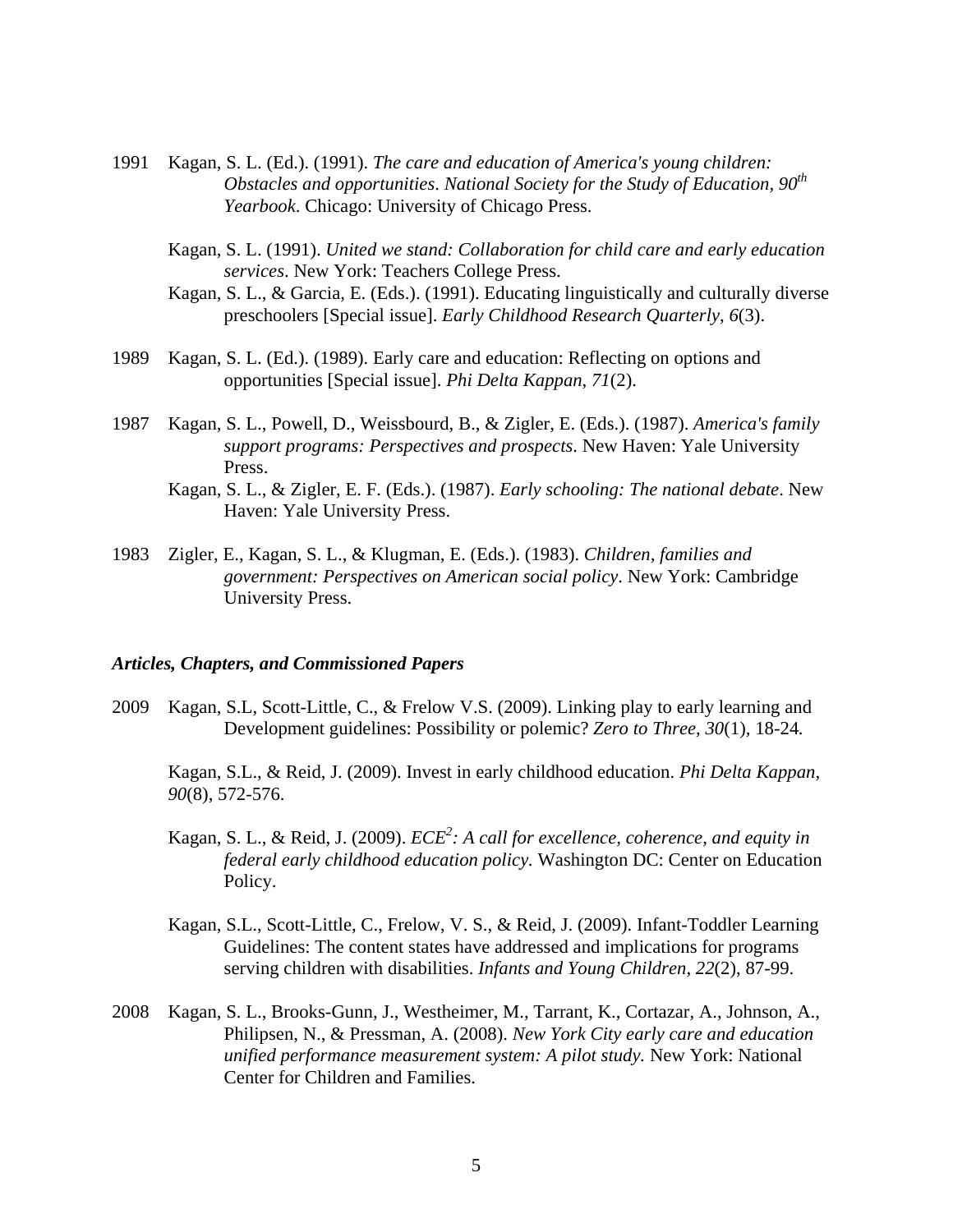- Kagan, S. L., & Kauerz, K., (2008). Governing American early care and education: Shifting from government to governance and from form to function. In S. Feeney A. Galper, & C. Seefeldt (Eds.), *Continuing issues in early childhood education* (3rd ed., pp. 12-32). Columbus, OH: Pearson Merrill Prentice Hall.
- Kagan, S. L., Scott-Little, C., Reid, J., & Greenberg, E. (2008). *Pennsylvania's early learning standards alignment studies: Proposed alignment analysis protocol.*  New York: National Center for Children and Families.
- Kagan, S. L., Scott-Little, C., Reid, J., & Greenberg, E. (2008). *Pennsylvania's early learning standards alignment studies: A working memo on short-term vertical alignment data analyses and observations.* New York: National Center for Children and Families.
- Scott-Little, C., Kagan, S. L., Frelow, V. S., & Reid, J. (2008). *Inside the content of infant-toddler early learning guidelines: Results from analyses, issues to consider, and recommendations.* Greensboro, NC: University of North Carolina at Greensboro.
- Tarrant, K., Greenberg, E. H., Kagan, S. L., & Kauerz, K. (2008). The early childhood workforce. In S. Feeney (Ed.), *Continuing issues in early childhood education*  (3rd ed., pp. 134-157). Columbus, OH: Pearson Merrill Prentice Hall.
- 2007 Kagan, S. L., & Kauerz, K. (2007). Reaching for the whole: Integration and alignment in early education policy. In R. C. Pianta, M. J. Cox, & K. Snow (Eds.), *School readiness and the transition to kindergarten in the era of accountability (pp. 11-* 30). Baltimore, MD: Paul H. Brookes.
	- Kagan, S. L., Tarrant, K., Carson, A., & Kauerz, K. (2007). *The early care and education workforce: At the fulcrum.* Houston, TX: Cornerstones for Kids.
	- Kagan, S. L., & Weissbourd, B. (2007). Family support: A force for change. In J. L. Aber, S. J. Bishop-Josef, S. M. Jones, K. T. McLearn, & D. A. Phillips (Eds.), *Child development and social policy: Knowledge for action* (pp. 249-264). Washington, DC: American Psychological Association.
- 2006 Kagan, S. L. (2006). *American early childhood education: Preventing or perpetuating inequity?* (Research Review No. 1). New York: Teachers College, Campaign for Educational Equity.
	- Kagan, S. L., Carroll, J., Comer, J., & Scott-Little, C. (2006). Alignment: A missing link in early childhood transitions? *Young Children*, *61*(5), 26-32.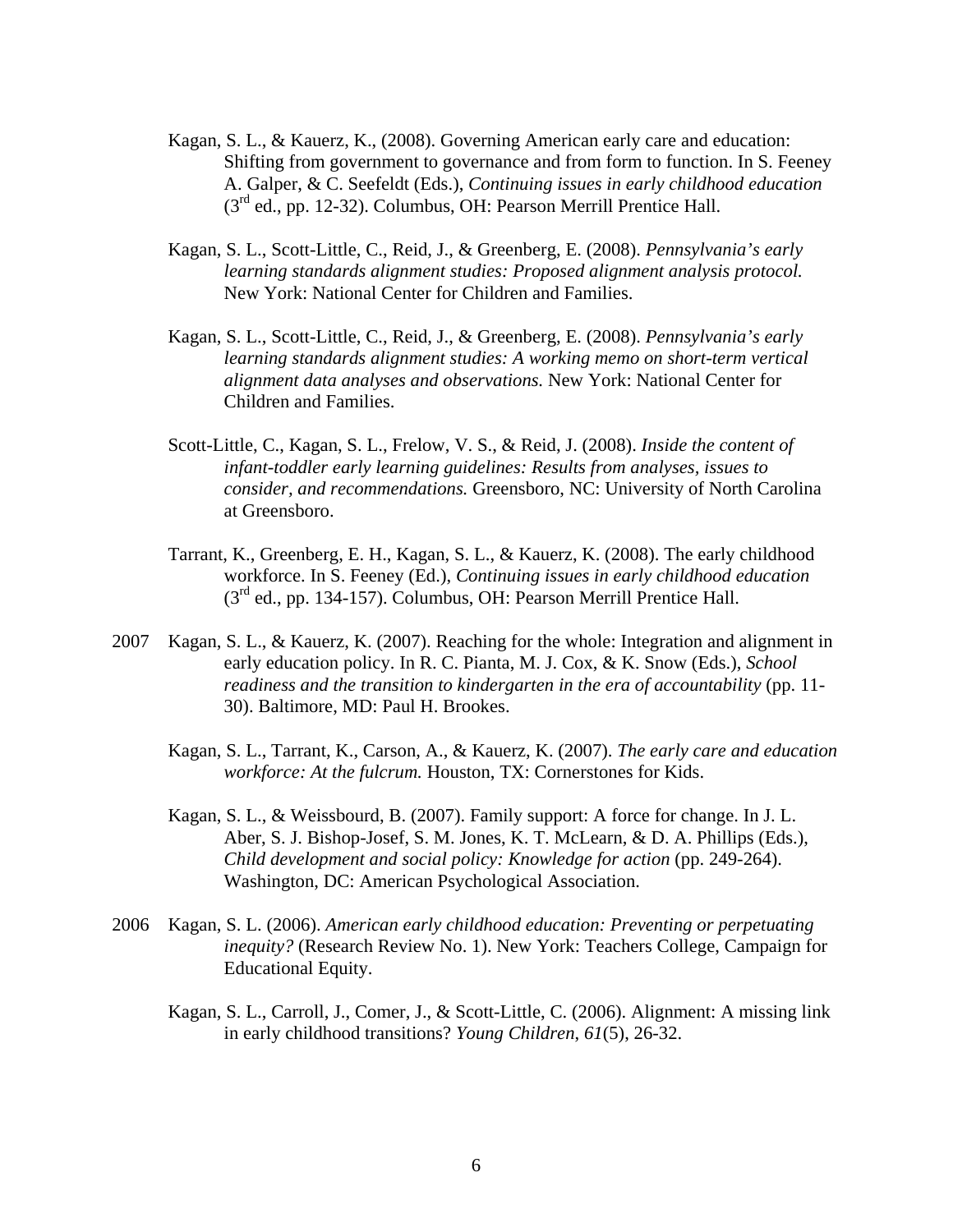- Kagan, S. L., & Kauerz, K. (2006). Making the most of kindergarten: Trends and policy issues. In D. Gullo (Ed.), *Teaching and learning in the kindergarten year* (pp. 161-170). Washington, DC: National Association for the Education of Young Children.
- Kagan, S. L., & Kauerz, K. (2006). Preschool programs: Effective curricula. In R. E. Tremblay, R. G. Barr, & R. DeV. Peters (Eds.), *Encyclopedia on Early Childhood Development* [online]. Montreal, Quebec: Centre of Excellence for Early Childhood Development. Available: http://www.excellenceearlychildhood.ca/documents/Kagan-KauerzANGxp.pdf.
- Scott-Little, C., Kagan, S. L., & Frelow, V. S. (2006). Conceptualization of readiness and the content of early learning standards: The intersection of policy and research? *Early Childhood Research Quarterly*, *21*, 153-173.
- Scott-Little, C., Kagan, S. L., & Frelow, V. S. (2006). State standards for children's learning: What do they mean for child care providers? *Child Care Information Exchange*, *168*, 27-34.
- 2005 Kagan, S. L., & Britto, P. R. (2005). *Going global with indicators of child development*. UNICEF Final Report. New York, NY: UNICEF.
	- Kagan, S. L., Britto, P. R., Kauerz, K., & Tarrant, K. (2005). *Washington State early learning and development benchmarks*. Olympia, WA: Office of the Governor and the Office of the Superintendent of Public Instruction.
	- Kagan, S. L., & Lowenstein, A. (2005). Parenting education: Cultural accelerator or reflector? In L. Harrison & J. Kagan (Eds.), *Developing cultures: Essays on cultural change* (pp. 37-55). Oxford, UK: Routledge Press.
	- Scott-Little, C., Kagan, S. L., & Frelow, V. S. (2005). *Inside the content: The breadth and depth of early learning standards. Creating the conditions for success with early learning standards*. Greensboro: University of North Carolina, SERVE.
- 2004 Kagan, S. L. (2004). A conversation with Sharon Lynn Kagan. In M. R. Jalongo & J. P. Isenberg (Eds.), *Exploring your role: A practitioner's introduction to early childhood education*. Columbus, OH: Merrill/Prentice Hall.
	- Kagan, S. L. (2004). *Improving urban student achievement through early childhood reform: What state policymakers can do.* Denver, CO: Education Commission of the States.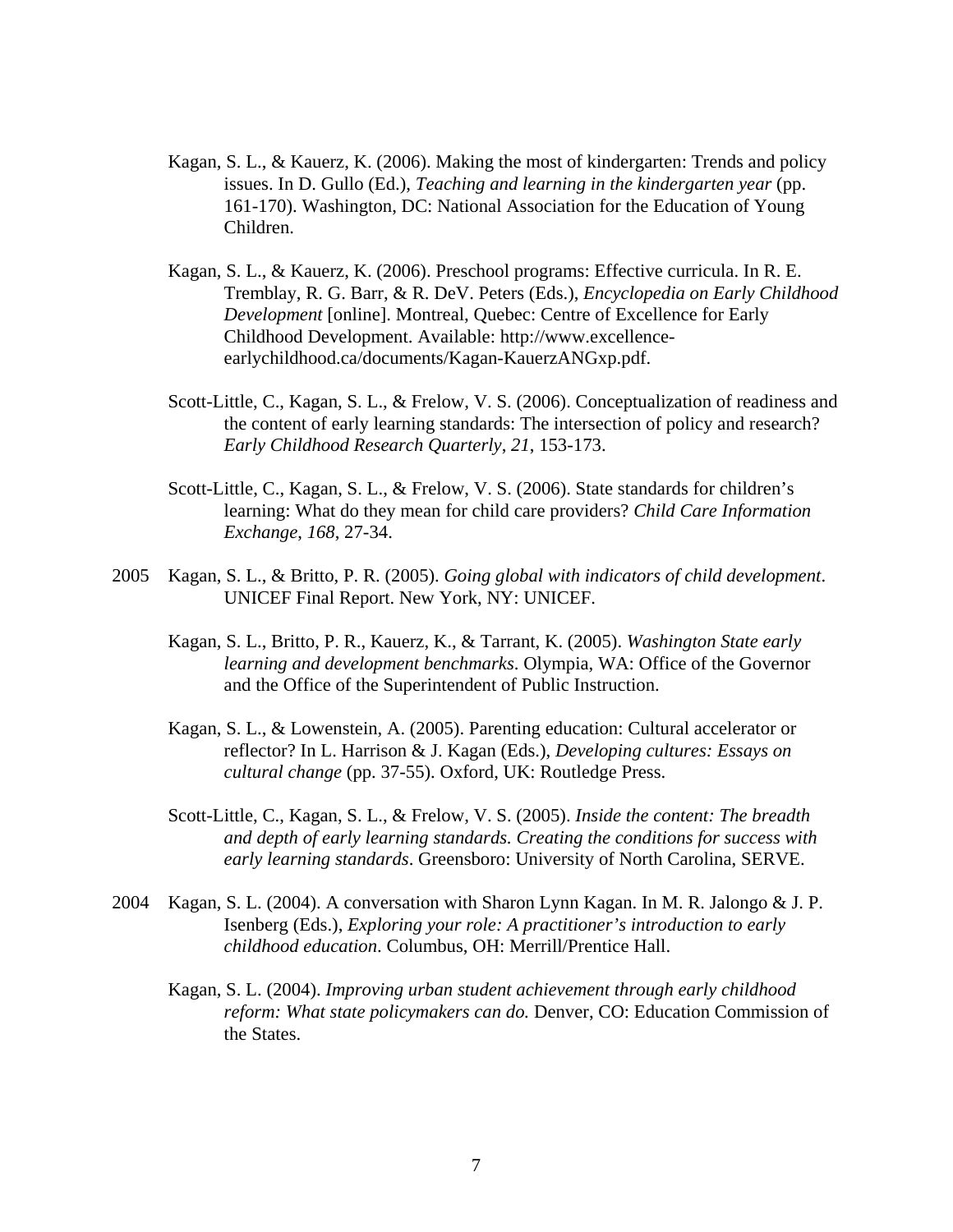- Kagan, S. L., & Lowenstein, A. E. (2004). School readiness and children's play: Contemporary oxymoron or compatible option? In E. F. Zigler, D. G. Singer, & S. J. Bishop-Josef (Eds.), *Children's play: The roots of reading* (pp. 59-76). Washington, DC: ZERO TO THREE Press.
- Kagan, S. L., & Scott-Little, C. (2004). Early learning standards: Changing the parlance and practice of early childhood education. *Phi Delta Kappan, 85*(5), 388-396.
- Britto, P. R., & Kagan, S. L. (2004). *Going global with indicators of child well-being: Using the standards approach*. UNICEF Technical Report. New York, NY: UNICEF.
- Carroll, J., Ochshorn, S., Kagan, S. L., & Fuller, B. (2004). *Effective investments in early care and education: What can we learn from research?* (Child Care and Early Education Research and Policy Series Report No. 1). Denver, CO: National Conference of State Legislatures.
- Fuller, B., Kagan, S., Loeb, S., & Chang, Y. (2004). Child care quality: Centers and home settings that serve poor families. *Early Childhood Research Quarterly*, *19*, 505-527.
- Loeb, S., Fuller, B., Kagan, S. L., Carrol, B., & Carroll, J. (2004). Child care in poor communities: Early learning effects of type, quality, and stability. *Child Development*, *75*(1), 47-65.
- Lowenstein, A. E., Ochshorn, S., Kagan, S. L., & Fuller, B. (2004). *The effects of professional development efforts and compensation on quality of early care and education services* (Child Care and Early Education Research and Policy Series Report No. 2). Denver, CO: National Conference of State Legislatures.
- Ochshorn, S., Kagan, S. L, Carroll, J., Lowenstein, A. E., & Fuller, B. (2004). *The effects of regulation on the quality of early care and education* (Child Care and Early Education Research and Policy Series Report No. 3). Denver, CO: National Conference of State Legislatures.
- Rigby, E., Kagan, S. L., Ochshorn, S., & Fuller, B. (2004). *Infant and toddler care: Meeting the needs of families with options that work* (Child Care and Early Education Research and Policy Series Report No. 4). Denver, CO: National Conference of State Legislatures.
- 2003 Kagan, S. L. (2003). *Advancing child abuse and neglect protective factors: The role of the early care and education infrastructure*. Washington, DC: Center for the Study of Social Policy.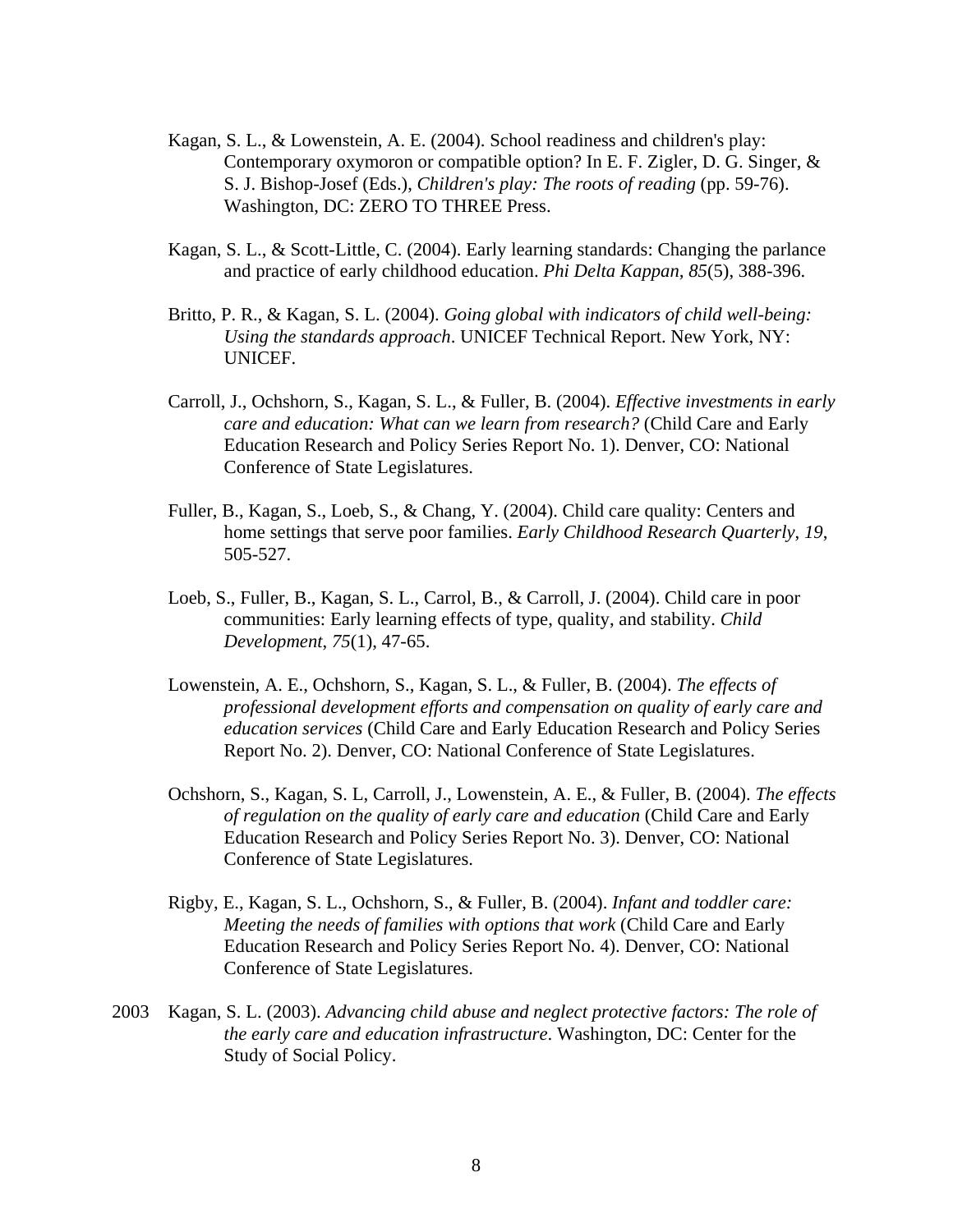- Kagan, S. L. (2003). Children's readiness for school: Issues in assessment. *International Journal of Early Childhood*, *35*(1 & 2), 114-120.
- Kagan, S. L. (2003). Leadership in early care and education: Cinderella at the ball. *Connections: The Journal of the California Association for the Education of Young Children*, *32*(1), 12-15.
- Kagan, S. L., & Neuman, M. J. (2003). Back to basics: Building an early care and education system. In F. Jacobs, D. Wertlieb, & R. M. Lerner (Eds.), *Handbook of applied developmental science (Vol. 2): Enhancing the life chances of youth and families* (pp. 329-345). Thousand Oaks, CA: Sage.
- Kagan, S. L., & Neuman, M. J. (2003). Integrating early care and education. *Educational Leadership*, *60*(7), 58-64.
- Kagan, S. L., & Rigby, E. (2003). *Policy matters: Setting and measuring benchmarks for state policies*. Washington, DC: Center for the Study of Social Policy.
- Kagan, S. L., & Rigby, E. (2003). *State policies that work: A series of policy briefs from the Policy Matters project*. Washington, DC: Center for the Study of Social Policy.
- Kagan, S. L., Scott-Little, C., & Frelow, V. S. (2003). Early learning standards for young children: A survey of the states. *Young Children*, *58*(4), 58-76.
- Clifford, R. M., Cochran, M., & Kagan, S. L. (2003). Challenges for early childhood education and care policy. In D. Cryer & R. M. Clifford (Eds.), *Early childhood education and care in the USA* (pp. 191-210). Baltimore, MD: Paul H. Brookes.
- Scott-Little, C., Kagan, S. L., & Clifford, R. M. (2003). *Assessing the state of state assessments: Perspectives on assessing young children*. Tallahassee, FL: SERVE.
- Scott-Little, C., Kagan, S. L., & Frelow, V. S. (2003). Creating the conditions for success with early learning standards: Results from a national study of state-level standards for children's learning prior to kindergarten. *Early Childhood Research and Practice*, *5*(2).
- Scott-Little, C., Kagan, S. L., & Frelow, V. S. (2003). *Expanded learning opportunities programs: A review of research and evaluations on participant outcomes in school readiness and after-school programs*. Tallahassee, FL: SERVE.
- Scott-Little, C., Kagan, S. L., & Frelow, V. S. (2003). *Standards for preschool children's learning and development: Who has standards, how were they developed, and how are they used*? Tallahassee, FL: SERVE.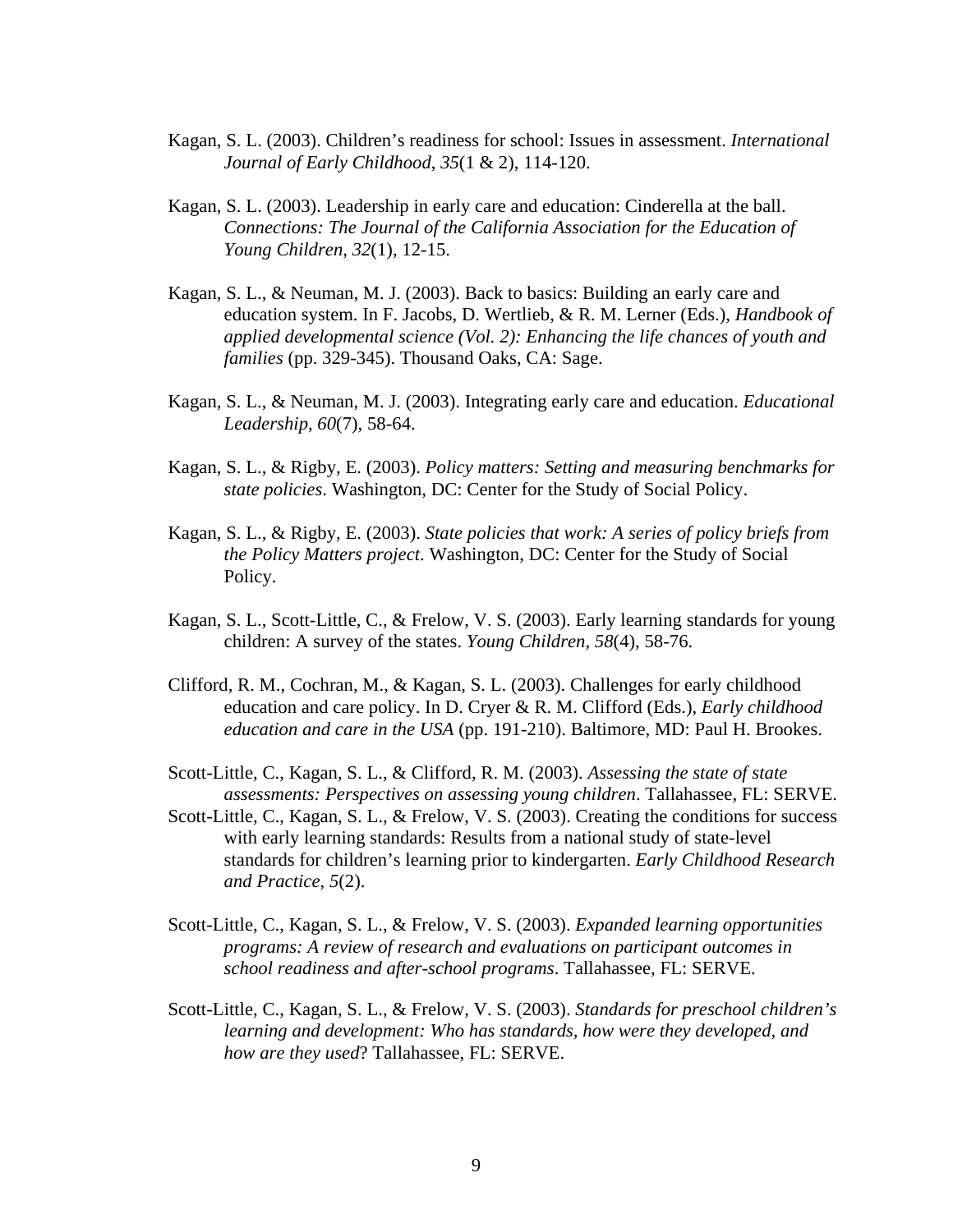- 2002 Kagan, S. L. (2002). *Equal access to early learning*. Washington, DC: The National Black Child Development Institute.
	- Kagan, S. L., Fuller, B., & Loeb, S. (2002). *New lives for poor families? Mothers and young children move through welfare reform. Growing Up in Poverty Project: Wave 2 findings—California, Connecticut, and Florida.* Berkeley: University of California.
	- Kagan, S. L., Brandon, R. N., Ripple, C. H., Maher, E. J., & Joesch, J. (2002). Supporting quality early childhood care and education: Addressing compensation and infrastructure. *Young Children*, *57*(3), 58-65.
	- Kagan, S. L., & Hallmark, L. G. (2002). The pendulum of early childhood curriculum: A story of changing contexts and ideologies. In V. Sollars (Ed.), *Curricula, policies and practices in early childhood education* (pp. 12-22). Malta: Ministry of Education.
	- Britto, P. R., & Kagan, S. L., & Brooks-Gunn, J. (2002). *Developing indicators: Considering the issues*. UNICEF Technical Report. New York, NY: UNICEF.
	- Fuller, B., Caspary, G., Kagan, S. L., Gauthier, C., Carroll, J., & McCarthy, J. (2002). Does maternal employment influence poor children's social development? *Early Childhood Research Quarterly*, *17*(4), 470-497.
	- Fuller, B., Kagan, S. L., Caspary, G., & Gauthier, C. (2002). Has welfare reform advanced child-care options for poor families? *The Future of Children*, *12*(1), 97- 119.
- 2001 Kagan, S. L. (2001). Back to basics: Essential components of an American early care and education system. Albany, NY: New York State Department of Education.
	- Kagan, S. L. (2001). *Giving America's young children a better start: A change brief*. Denver, CO: Education Commission of the States.
	- Kagan, S. L., & Hallmark, L. G. (2001). Cultivating leadership in early care and education. *Child Care Information Exchange*, *140*, 7-12.
	- Kagan, S. L., & Hallmark, L. G. (2001). Early care and education policies in Sweden: Implications for the United States. *Phi Delta Kappan*, *83*(3), 237-254.
	- Kagan, S. L., & Hallmark, L. G. (2001). Facing Janus: Leadership in early care and education. *State Education Leader*, *19*(2), 5-6.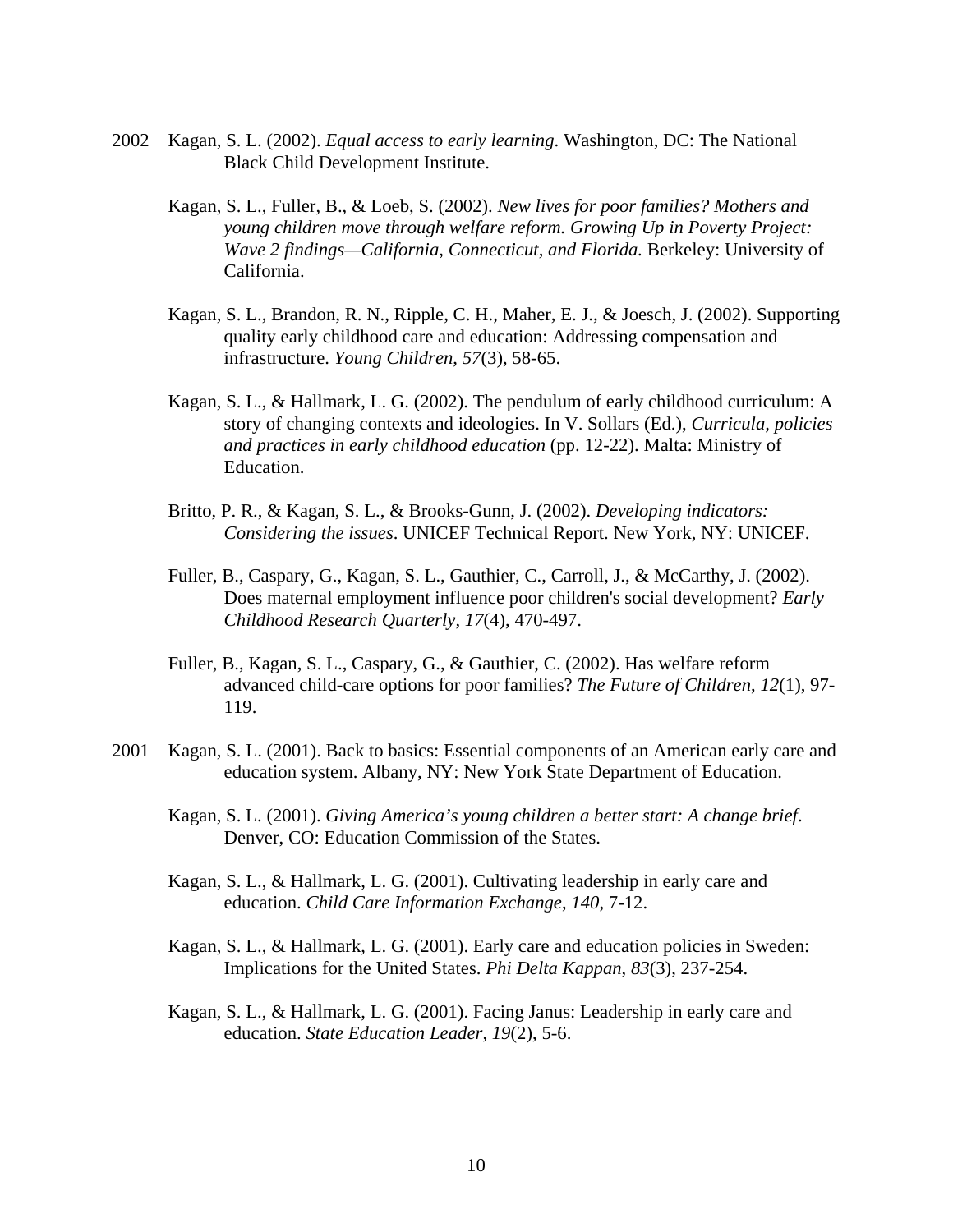- Fuller, B., Chang, Y.-W., Suzuki, S., & Kagan, S. L. (2001). *Child-care aid and quality for California families: Focusing on San Francisco and Santa Clara counties* (PACE Working Paper 01-2). Berkeley: PACE.
- Holloway, S. D., Kagan, S. L., Fuller, B., Tsou, L., & Carroll, J. (2001). Assessing child care quality with a telephone interview. *Early Childhood Research Quarterly*, *16*, 165-189.
- Peisner-Feinberg, E. S., Burchinal, M. R., Clifford, R. M., Culkin, M. L., Howes, C., Kagan, S. L., et al. (2001). The relationship of preschool child care quality to children's cognitive and social developmental trajectories through second grade. *Child Development*, *72*(5), 1534-1553.
- 2000 Kagan, S. L. (2000). Financing the field: From mistakes to high stakes. Tenth presidential essay. *Young Children*, *55*(3), 4-5.
	- Kagan, S. L. (2000). Foreward. In M. L. Culkin (Ed.), *Managing quality in young children's programs* (pp. ix-xi). New York: Teachers College Press.
	- Kagan, S. L. (2000). Making assessment count... What matters. Ninth presidential essay. *Young Children*, *55*(2), 4-5.
	- Kagan, S. L. (2000). On beginning a new millennium. Eighth presidential essay. *Young Children*, *55*(1), 4-5.
	- Kagan, S. L. (2000). On being president: Heart, head, and hands. Twelfth presidential essay. *Young Children*, *55*(5), 4-5.
	- Kagan, S. L. (2000). What's in a name? Eleventh presidential essay. *Young Children*, *55*(4), 4.
	- Kagan, S. L., & Langford, J. (2000). *Family support landscape study: Analysis & recommendations for family support efforts*. Kansas City, MO: Ewing Marion Kauffman Foundation.
	- Kagan, S. L., & McLearn, K. T. (2000). Supporting infants and toddlers: The nascent policy agenda. In D. Cryer & T. Harms (Eds.), *Infants and toddlers in out-ofhome care* (pp. 296-308). Baltimore, MD: Paul Brookes.
	- Kagan, S. L., & Neuman, M. J. (2000). Early care and education: Current issues and future strategies. In S. J. Meisels & J. P. Shonkoff (Eds.), *Handbook of early childhood intervention* (pp. 339-360). New York: Cambridge University Press.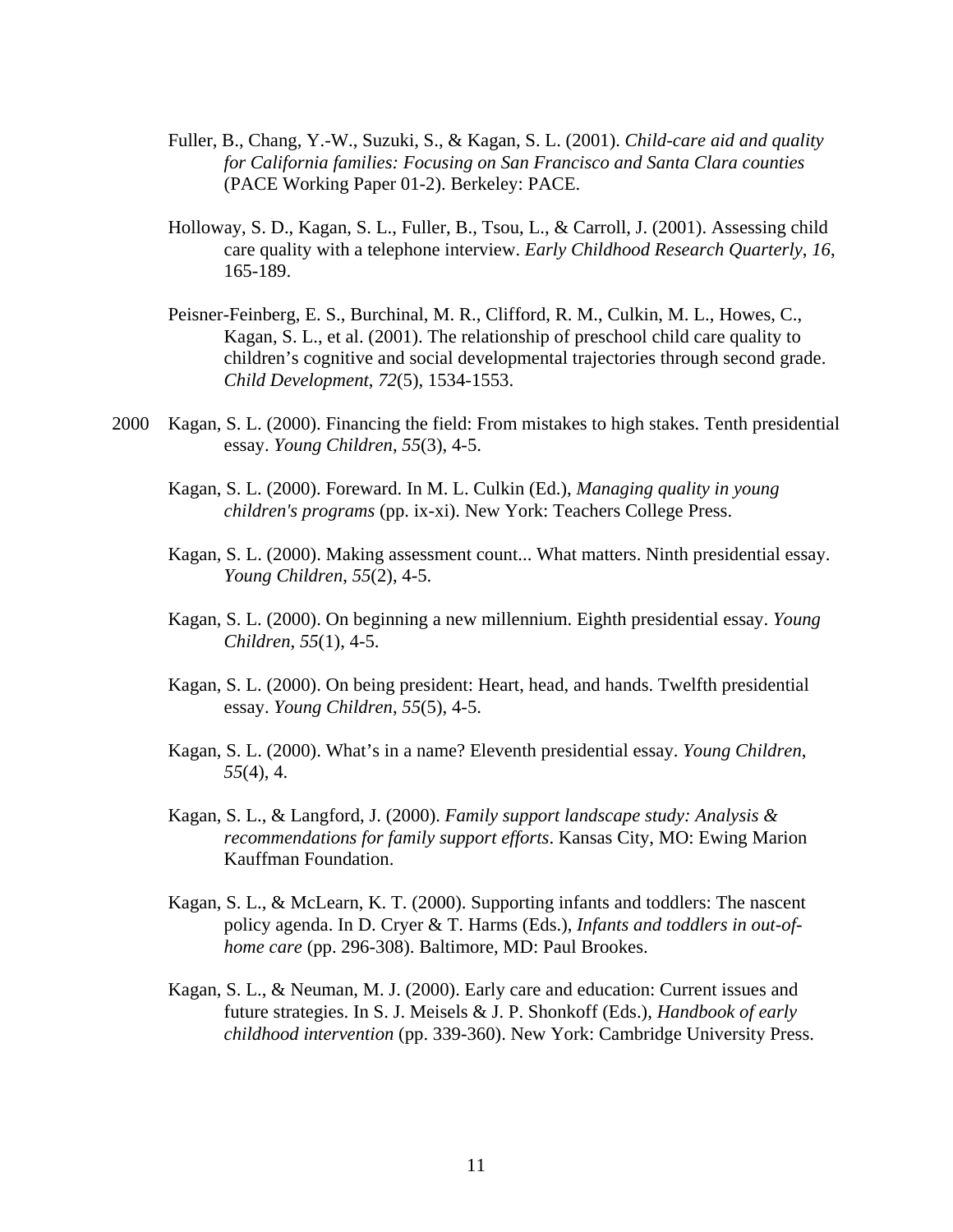- Kagan, S. L., Verzaro-O'Brien, M., Kim, U., & Formica, M. (2000). *Head Start-child care partnership study*. New Haven: Yale University Bush Center in Child Development and Social Policy.
- Brandon, R. N., Kagan, S. L., & Joesch, J. M. (2000). *Design choices: Universal financing for early care and education.* Seattle, WA: Human Services Policy Center.
- Fuller, B., & Kagan, S. L. (2000). *Remember the children: Mothers balance work and child care under welfare reform. Growing Up in Poverty Project: Wave 1 findings—California, Connecticut, Florida*. Berkeley: University of California.
- Mensing, J., French, D., Fuller, B., & Kagan, S. L. (2000). Child care selection under welfare reform: How mothers balance work requirements and parenting. *Early Education and Development*, *11*(5), 573-595.
- 1999 Kagan, S. L. (1999). A5: Redefining 21st-century early care and education. Seventh presidential essay. *Young Children*, *54*(6), 2-3.
	- Kagan, S. L. (1999). Cracking the readiness mystique. Sixth presidential essay. *Young Children*, *54*(5), 2-3.
	- Kagan, S. L. (1999). *Early childhood education and care policy in Sweden*. Paris, France: Organisation for Economic Cooperation and Development.
	- Kagan, S. L. (1999). Going beyond "z." Third presidential essay. *Young Children*, *54*(2), 2.
	- Kagan, S. L. (1999). How do we teach for tomorrow? [Guest editorial]. In A. Gordon & K. W. Browne (Eds.), *Beginnings and beyond* ( $5<sup>th</sup>$  ed., pp. 502-506). Albany, NY: Delmar.
	- Kagan, S. L. (1999). On leadership in the coming era. Fifth presidential essay. *Young Children, 54*(4), 2-3.
	- Kagan, S. L. (1999). Painting a new "think": An early care and education system? Fourth presidential essay. *Young Children*, *54*(3), 2.
	- Kagan, S. L. (1999). The more things change, the more they stay the same: Fact or fiction? Second presidential essay. *Young Children*, *54*(1), 2.
	- Kagan, S. L., & Wechsler, S. (1999). Changing realities: Changing research. In S. Reifel (Ed.), *Advances in early education and day care* (pp. 41-67). Greenwich, CT: JAI Press.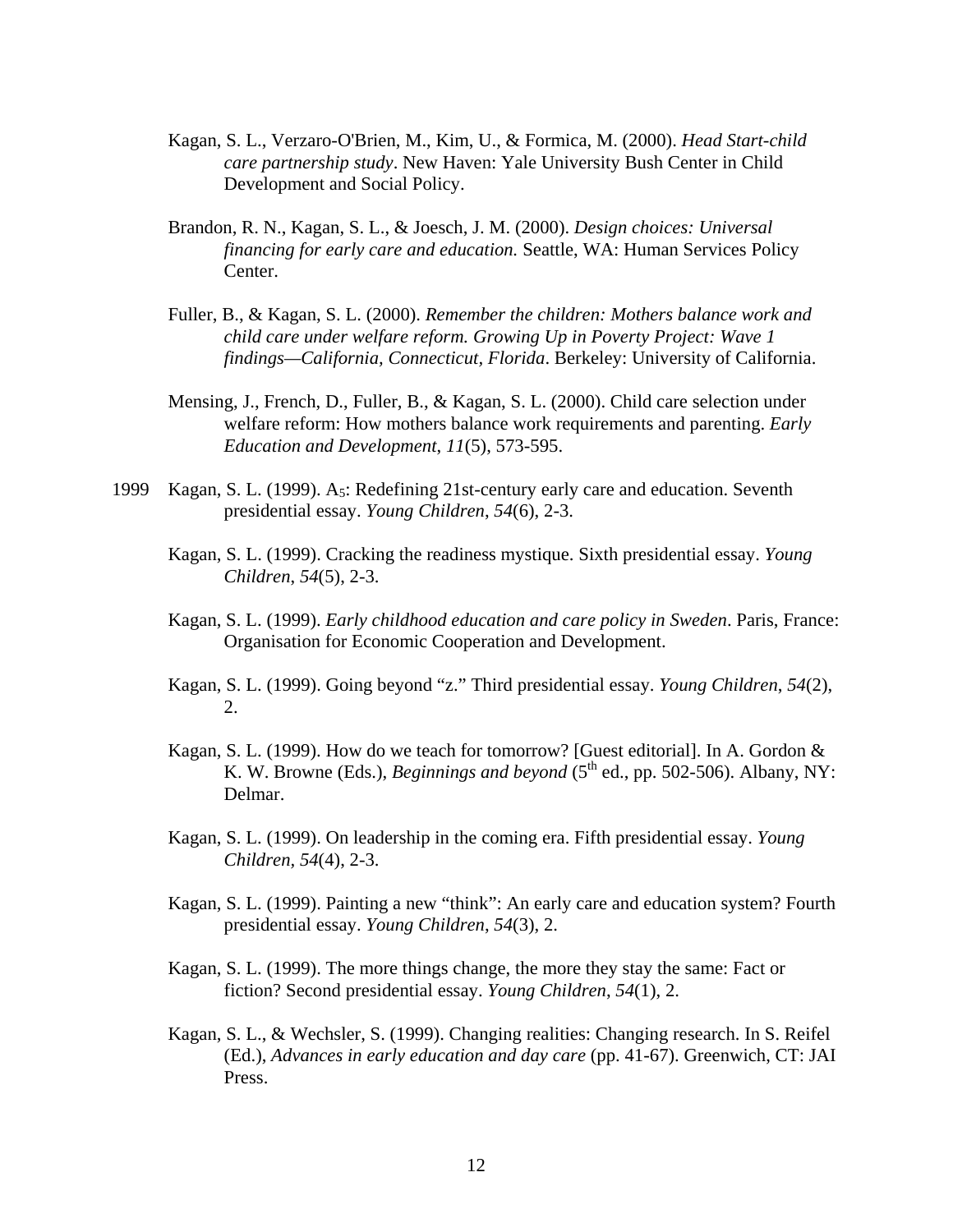- Kim, U., & Kagan, S. L. (1999). Stepping back and looking forward: Thinking about assessment for young children. *Instructional Leader*, *XII*(5), 1-5.
- Peisner-Feinberg, E. S., Burchinal, M. R., Clifford, R. M., Culkin, M. L., Howes, C., Kagan, S. L., et al. (1999). *The children of the cost, quality, and outcomes study go to school*. Chapel Hill: University of North Carolina, Frank Porter Graham Child Development Center.
- 1998 Kagan, S. L. (1998). Commentary on what makes early childhood and family development programs work. *Zero to Three*, *18*(4), 40.
	- Kagan, S. L. (1998). Taking our todays into tomorrow: First presidential essay. *Young Children*, *53*(6), 2-3.
	- Kagan, S. L. (1998). Using a theory of change approach in a national evaluation of family support programs. In K. Fulbright-Anderson, A. C. Kubisch, & J. P. Connell (Eds.), *New approaches to evaluating community initiatives: Vol. 2. Theory, measurement, and analysis* (pp. 113-121). Washington, DC: Aspen Institute Roundtable.
	- Kagan, S. L., & Neuman, M. J. (1998). Three decades of transition research: What does it tell us? *Elementary School Journal: Special Issue on Transitions*, *98*(4), 365-380.
	- Shepard, L. A., Kagan, S. L., & Wurtz, E. O. (1998). Goal 1 early childhood assessment resource group recommendations. *Young Children*, *53*(3), 52-54.
	- Shepard, L. A., Kagan, S. L., & Wurtz, E. O. (1998). *Principles and recommendations for early childhood assessments*. Washington, DC: National Education Goals Panel.
	- Shepard, L. A., Taylor, G. A., & Kagan, S. L. (1998). *Trends in early childhood assessment policies and practices*. Washington, DC: National Education Goals Panel.
- 1997 Kagan, S. L. (1997). Support systems for children, youths, families, and schools in innercity situations. *Education and Urban Society*, *29*(3), 277-295.
	- Kagan, S. L., & Bowman, B. T. (1997). Leadership in early care and education: Issues and challenges. In S. L. Kagan & B. T. Bowman (Eds.), *Leadership in early care and education* (pp. 3-8). Washington, DC: National Association for the Education of Young Children.
	- Kagan, S. L., & Cohen, N. E. (1997). *Not by chance: Creating an early care and education system for America's children* [Abridged version]. New Haven: Yale University Bush Center in Child Development and Social Policy. (ERIC Document Reproduction Service No. ED417027)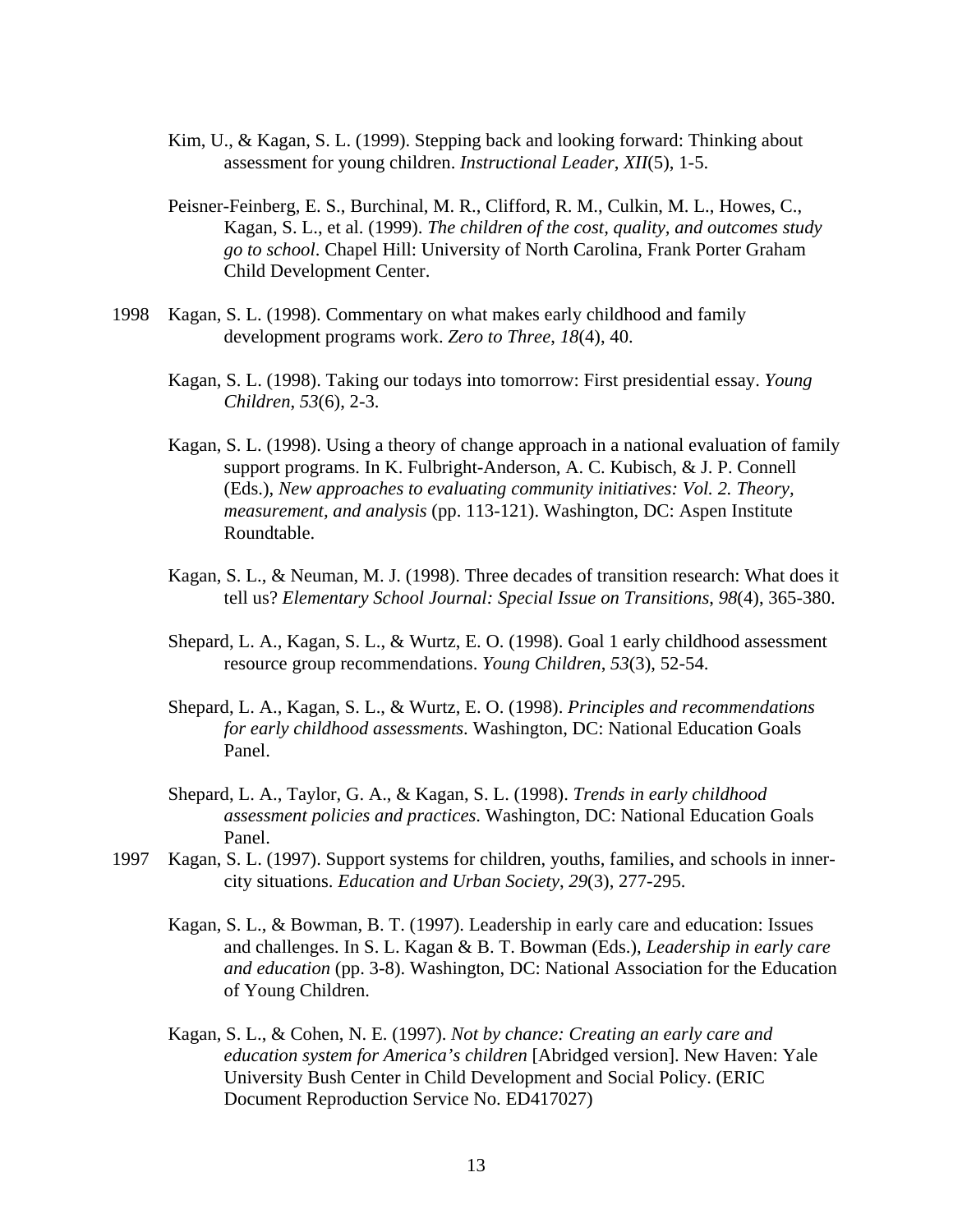- Kagan, S. L., & Neuman, M. J. (1997). Conceptual leadership. In S. L. Kagan & B. T. Bowman (Eds.), *Leadership in early care and education* (pp. 59-64). Washington, DC: National Association for the Education of Young Children.
- Kagan, S. L., & Neuman, M. J. (1997). Defining and implementing school readiness: Challenges for families, early care and education, and schools. In R. P. Weissberg, T. P. Gullotta, R. L. Hampton, B. A. Ryan, & G. R. Adams (Eds.), *Healthy children 2010: Establishing preventative services* (pp. 61-96). Thousand Oaks, CA: Sage.
- Kagan, S. L., & Neuman, M. J. (1997). Highlights of the Quality 2000 initiative: Not by chance. *Young Children*, *52*(6), 54-62.
- Kagan, S. L., Rosenkoetter, S., & Cohen, N. E. (Eds.). (1997). *Considering child-based results for young children: Definitions, desirability, feasibility, and next steps*. New Haven: Yale University Bush Center in Child Development and Social Policy. (ERIC Document Reproduction Service No. ED414997)
- Bowman, B. T., & Kagan, S. L. (1997). Moving the leadership agenda. In S. L. Kagan & B. T. Bowman (Eds.), *Leadership in early care and education* (pp. 155-160). Washington, DC: National Association for the Education of Young Children.
- Cohen, N. E., & Kagan, S. L. (Eds.). (1997). *Funding and financing early care and education: A review of issues and strategies*. New Haven: Yale University Bush Center in Child Development and Social Policy.
- 1996 Kagan, S. L. (1996). America's family support movement: A moment of change. In E. Zigler, S. L. Kagan, & N. Hall (Eds.), *Children, families, and government: Preparing for the 21st century* (pp. 156-170). New York: Cambridge University Press.
	- Kagan, S. L. (1996). Human development: Research and social policy. In *International Encyclopedia of Education* (pp. 59-62). Oxford, England: Pergamon Press.
	- Kagan, S. L. (1996). Looking backward-looking forward: The state of early education policy. *Southern early childhood association: Dimensions of early childhood, 24*(3), 3-4.
	- Kagan, S. L., & Cohen, N. E. (1996). A vision for a quality early care and education system: Quality programs and a quality infrastructure. In S. L. Kagan & N. E. Cohen (Eds.), *Reinventing early care and education* (pp. 309-332). San Francisco: Jossey-Bass.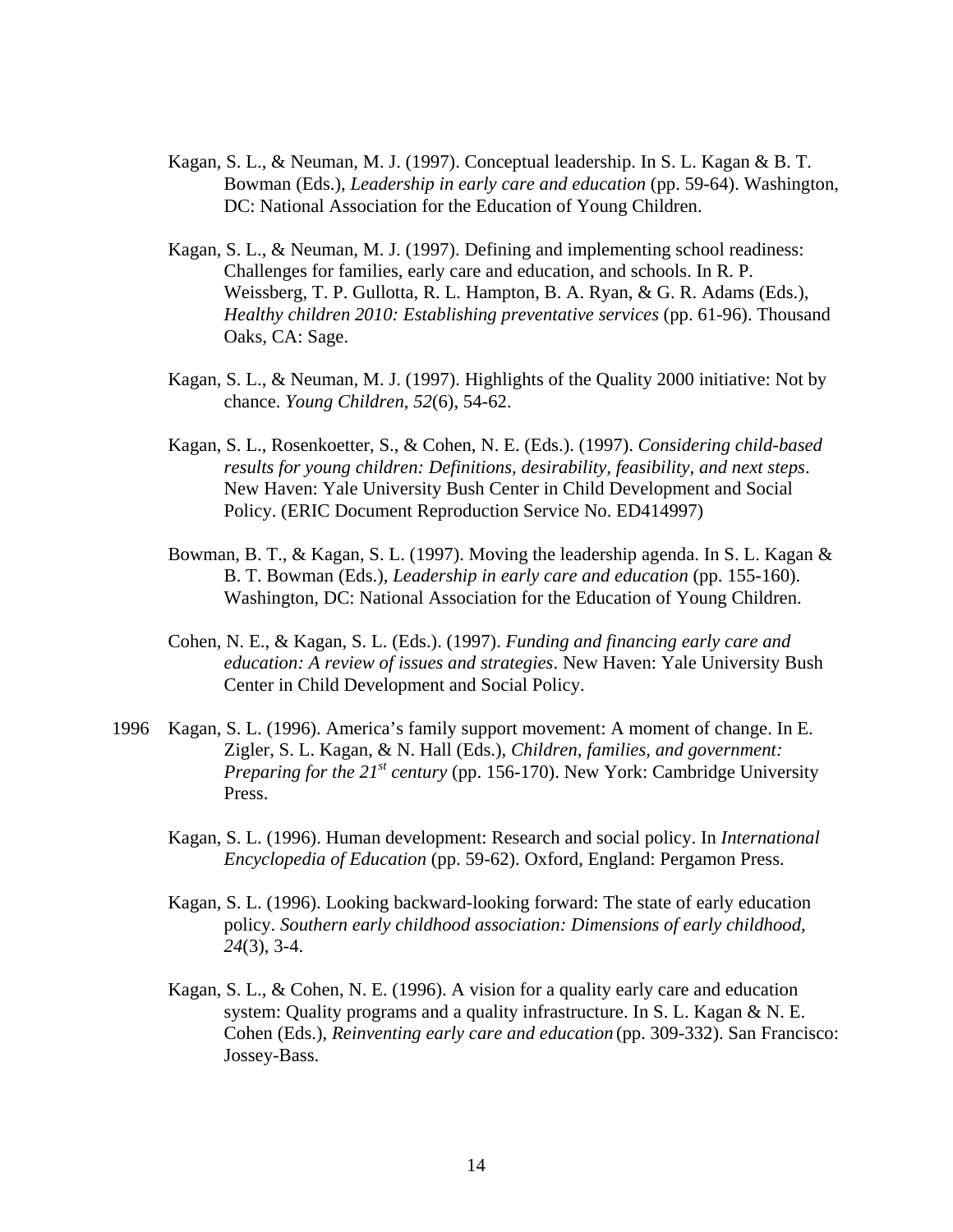- Kagan, S. L., Cohen, N. E., Hailey, L., Pritchard, E., & Colen, H. (1996). *Toward a new understanding of family support: A review of programs and a suggested typology*. Cambridge, MA: Abt Associates.
- Kagan, S. L., Cohen, N. E., & Neuman, M. J. (1996). The changing context of American early care and education. In S. L. Kagan & N. E. Cohen (Eds.), *Reinventing early care and education: A vision for a quality system* (pp. 1-18). San Francisco: Jossey-Bass.
- Kagan, S. L., & Neuman, M. J. (1996). Family support: Program, philosophy, approach, or movement? *Early Childhood Update*, *1*(4).
- Kagan, S. L., & Neuman, M. J. (1996, January). The relationship between staff education and training and quality in child care programs. *Child Care Information Exchange*, 65-70.
- Kagan, S. L., & Neville, P. R. (1996). Combining endogenous and exogenous factors in the shift years: The transition to school. In A. Sameroff & M. Haith (Eds.), *The five to seven year shift: The age of reason and responsibility*. (pp. 387-405). Chicago: University of Chicago Press.
- Kagan, S. L., & Pritchard, E. (1996). Linking services for children and families: Past legacy, future possibilities. In E. Zigler, S. L. Kagan, & N. Hall (Eds.), *Children, families, and government: Preparing for the 21st century* (pp. 378-393). New York: Cambridge University Press.
- Cohen, N. E., & Kagan, S. L. (1996). Getting from here to there: The process and the players for realizing a quality early care and education system. In S. L. Kagan & N. E. Cohen (Eds.), *Reinventing early care and education: A vision for a quality system* (pp. 333-347). San Francisco: Jossey-Bass.
- Rustici, J., Kagan, S. L., & Hamilton-Lee, M. (1996). *Family education and training: Preparing for successful employment in early care and education*. Baltimore, MD: Center on Families, Communities, Schools & Children's Learning.
- Shepard, L. A., Taylor, G. A., & Kagan, S. L. (1996). *Trends in early childhood assessment policy*. Washington, DC: National Education Goals Panel.
- 1995 Cost, Quality & Child Outcomes Study Team. (1995). Cost, quality and child outcomes in child care centers: Key findings and recommendations. *Young Children*, *50*(4), 40-44.
	- Cost, Quality & Child Outcomes Study Team. (1995). *Cost, quality, and child outcomes in child care centers, Executive summary*, second edition. Denver: Economics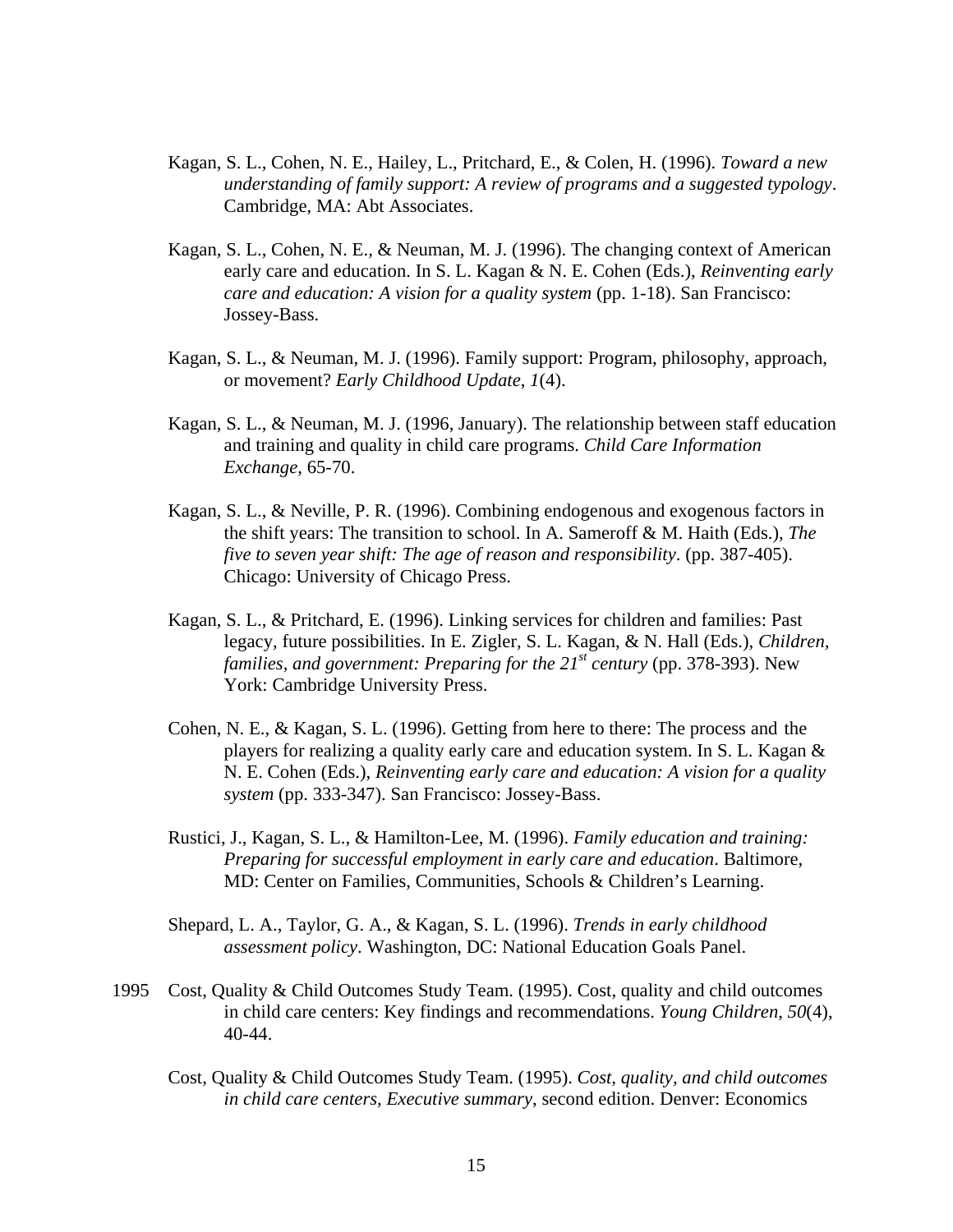Department, University of Colorado.

- Kagan, S. L. (1995). *By the bucket: Achieving results for young children*. Washington, DC: National Governors Association.
- Kagan, S. L. (1995). Educational reform: Impertinent issues and pertinent questions. *Voices from the field: What new governors need to know about education reform*. Washington, DC: National Governors Association.
- Kagan, S. L. (1995). Normalizing preschool education: The illusive imperative. In H. Passow (Ed.), *The National Society for the Study of Education, 95th Yearbook* (pp. 84-101). Chicago: The University of Chicago Press.
- Kagan, S. L. (1995). *On building parental competence: The nature of contracts and commitments*. Queenstown, MD: The Aspen Institute.
- Kagan, S. L. (1995). Perspective: Making the impertinent, pertinent. *Kiwanis*, *80*(10), 21.
- Kagan, S. L. (1995). *The changing face of parenting education*. ERIC Clearinghouse on Elementary and Early Childhood Education. Urbana, IL: University of Illinois. (EDO-PS-95-7)
- Kagan, S. L., Moore, E., & Bredekamp, S. (Eds.). (1995). *Reconsidering children's early development and learning: Toward shared beliefs and vocabulary*. Washington, DC: National Education Goals Panel.
- 1994 Kagan, S. L. (1994). Defining America's commitments to parents and families: An historical-conceptual perspective. Kansas City, MO: The Ewing Marion Kauffman Foundation.
	- Kagan, S. L. (1994). Defining and achieving quality in family support. In S. L. Kagan & B. Weissbourd (Eds.), *Putting families first: America's family support movement and the challenge of change* (pp. 375-400). San Francisco: Jossey-Bass.
	- Kagan, S. L. (1994). *Defining the early childhood field collaborative*. Columbus, OH: Ohio Early Childhood Special Education Consortium.
	- Kagan, S. L. (1994). Early care and education: Beyond the fishbowl. *Phi Delta Kappan*, *76*(1), 184-187.
	- Kagan, S. L. (1994). Families and children: Who is responsible? *Childhood Education, 71*(1), 5-9.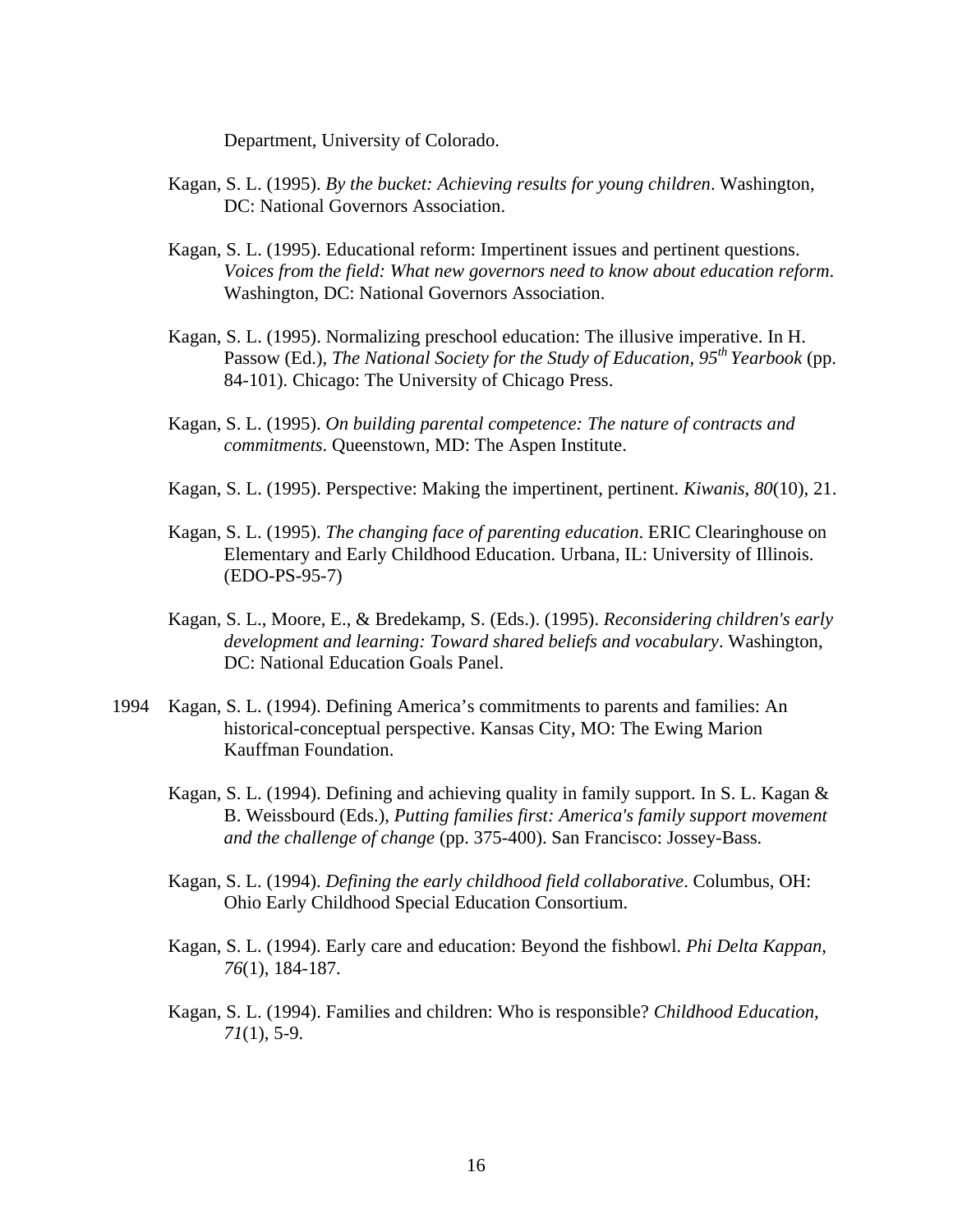Kagan, S. L. (1994). Leadership: Rethinking it—making it happen. *Young Children*, *49*(5), 50-54.

> Reprinted. (1994). *Background readings: Third Annual Conference of NAEYC National Institute for Early Childhood Professional Development*. Chicago, IL.

- Kagan, S. L. (1994). Readiness the world over. *International Encyclopedia of Education*, 2nd Edition (pp. 5273-5275). Oxford, England: Pergamon Press.
- Kagan, S. L. (1994). Readying schools for young children: Polemics and priorities. *Phi Delta Kappan*, *76*(1), 226-233.

Reprinted in Japanese. (1997). *Warnings against early formal education*. Tokyo, Japan: Soshin Publishers.

- Kagan, S. L., & Neville, P. R. (1994). Family support and school-linked services. *Family Resource Coalition Report*, *12*(3 & 4), 4-6.
- Kagan, S. L., & Weissbourd, B. (1994). Toward a new normative system of family support. In S. L. Kagan & B. Weissbourd (Eds.), *Putting families first: America's family support movement and the challenge of change* (pp. 473-490). San Francisco: Jossey-Bass.
- Hamilton-Lee, M., & Kagan, S. L. (1994). *Family education and training program: Analysis of implementation*. New Haven: Yale University Bush Center in Child Development and Social Policy.
- Rustici, J., Kagan, S. L., & Hamilton-Lee, M. (1994). *Preparing low-income women for successful employment in early care and education: Integrated curriculum guide*. New Haven: Yale University Bush Center in Child Development and Social Policy.
- Scurria, K. L., & Kagan, S. L. (1994). *Finding common ground in the early childhood field: An examination of the for-profit sector's views of government roles in early care and education*. New Haven: Yale University Bush Center in Child Development and Social Policy.
- 1993 Kagan, S. L. (1993). Entitlement in early care and education: A tale of two rights. In M. A. Jensen & S. Goffin (Eds.), *Visions of entitlement: The care and education of young children* (pp. 3-30). Albany, NY: SUNY Press.
	- Kagan, S. L. (1993). Making transitions for children: Collaborations in action. *Western Transition Symposium: Proceedings Paper* (pp. 5-8). San Francisco: Far West Laboratory.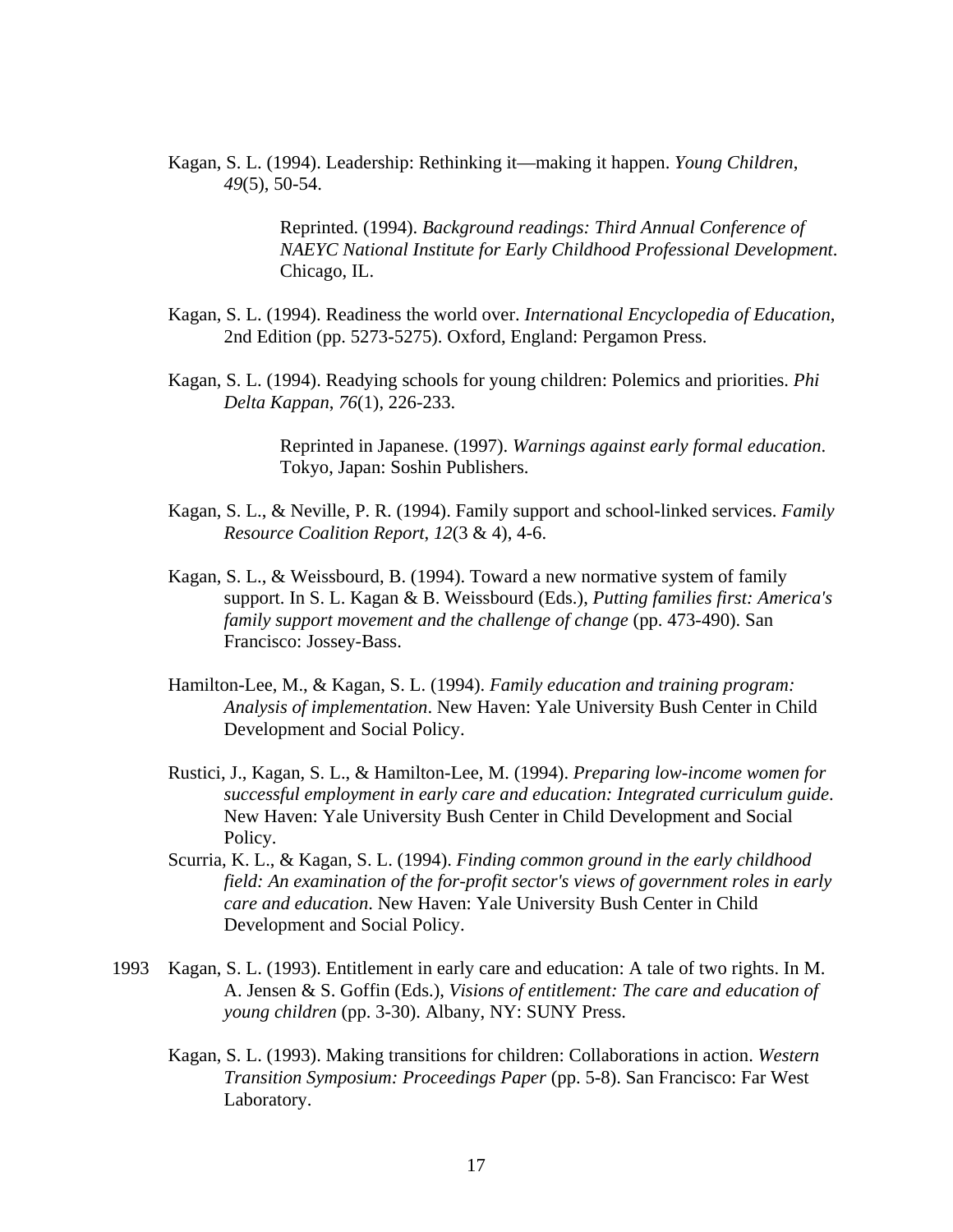Kagan, S. L. (1993). On parachutes, magic hats, and rabbit's feet: Early childhood today. *Rhode Island Early Childhood Newsletter*, *4*(4), 1-2.

> Reprinted. (1993). Guest editorial. *National Association of Early Childhood Specialists in State Departments of Education Newsletter*, *1*(3), 3-4.

Reprinted. (1994). Guest commentary. *Texas Association of Administrators and Supervisors of Programs for Young Children Newsletter*, *1*(2), 3.

- Kagan, S. L. (1993). The research-to-policy connection: Moving beyond incrementalism. In B. Spodek (Ed.), *The handbook of research on the education of young children* (pp. 506-5l8). New York: MacMillan Publishing Company.
- Kagan, S. L. (1993). Unraveling the assessment challenge. *Parents as Teachers National Center Conference Proceedings* (pp. 7-8). St. Louis, MO: National Parents as Teachers Association.
- Kagan, S. L., & The Essential Functions and Change Strategies Task Force. (1993). *The essential functions of the early care and education system: Rationale and definition*. New Haven: Yale University Bush Center in Child Development and Social Policy.
- Kagan, S. L., & Neville, P. R. (1993). *Parent choice in early care and education*: *Myth or reality?* White Plains, NY: The A. L. Mailman Family Foundation.

Reprinted. (1994). *Zero to Three: National Center for Clinical Infant Programs*, *14*(4), 11-17.

Kagan, S. L., Neville, P. R., & Rustici, J. (1993). *Family education and training*: *From research to practice* (Center Report No. 14). Baltimore, MD: Center on Families, Communities, Schools and Children's Learning.

Reprinted. (1993). Champaign, IL: *ERIC Clearinghouse*.

- 1992 Kagan, S. L. (1992). America's family support movement: Coming of age. *Building family support in communities*. Seattle, WA: Department of Housing and Human Services.
	- Kagan, S. L. (1992). Birthing collaborations in early care and education: A polemic of pain and promise. In D. Stegelin (Ed.), *Early childhood education: Policy issues for the 1990s* (pp. 31-49). Norwood, NJ: Ablex Publishing.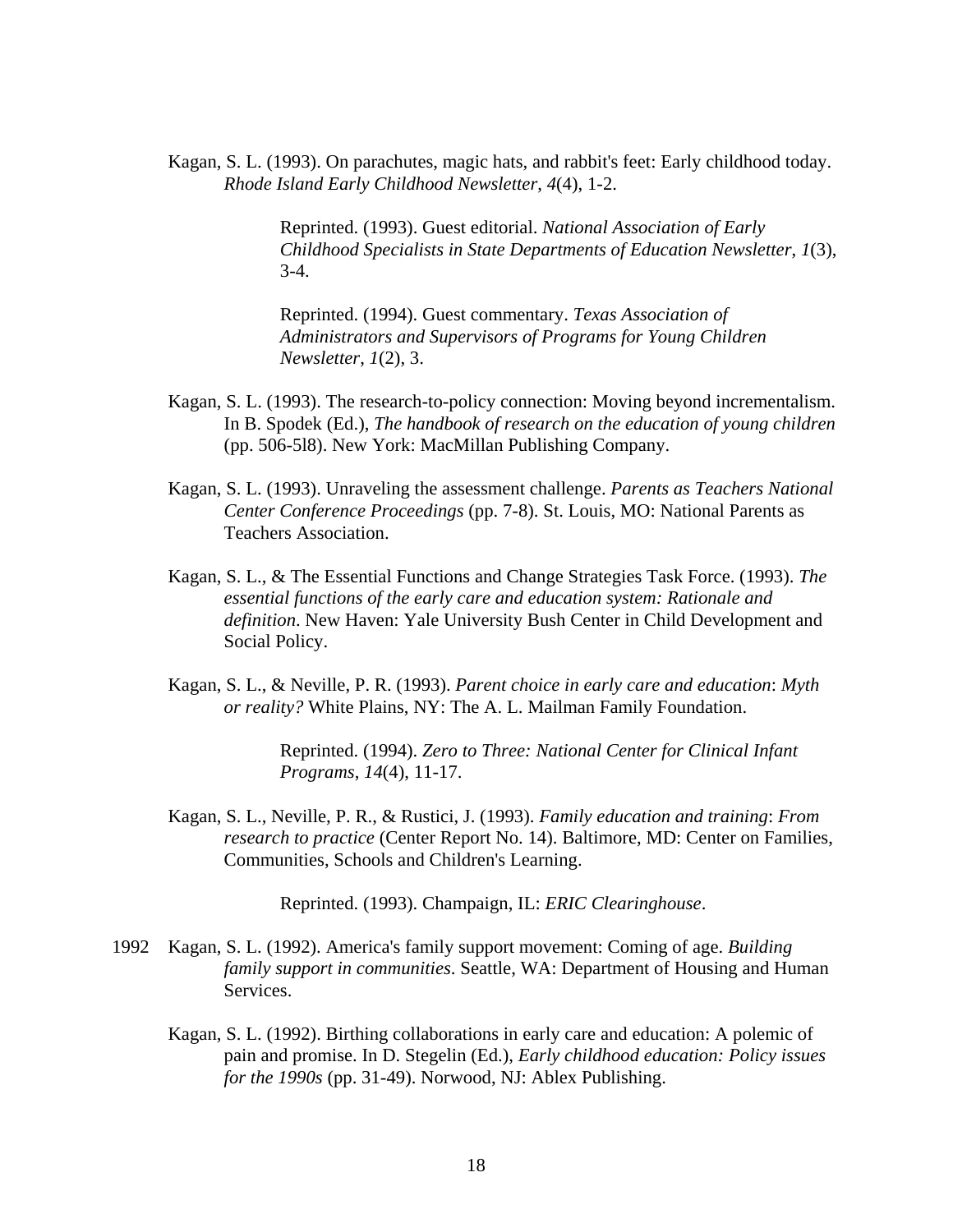- Kagan, S. L. (1992). Collaborating to meet the readiness agenda: Dimensions and dilemmas. *Ensuring student success through collaboration* (pp. 57-65). Washington, DC: The Council of Chief State School Officers.
- Kagan, S. L. (1992). Head Start, families and schools: Creating transitions that work. *National Head Start Association Journal*, *10*(3), 40-43.
- Kagan, S. L. (1992). Implementing programs and policies for young children and their families: Who is responsible? In E. Johnson & K. Borman (Eds.), *Effective schooling for economically disadvantaged students: School-based strategies for diverse student populations* (pp. 29-47). Norwood, NJ: Ablex Publishing.
- Kagan, S. L. (1992). The readiness goal. *The GAO Journal*, *16*, 12-18.
- Kagan, S. L. (1992). Readiness past, present, and future: Shaping the agenda. *Young Children*, *48*(1), 48-53.
- Kagan, S. L. (1992). Ready or not: Collaboration is fulcrum on which the readiness goal rests. *The School Administrator*, *49*(5), 14-18.
- Kagan, S. L. (1992). Young children and education…First, at last. *Elementary School Principal*, *71*(5), 6-8.

Reprinted. (1993). *The Kansas School Board Journal, 32*(2), 24-26.

- Kagan, S. L., Costley, J., Landesman, L., Marx, F., Neville, P. R., Parker, S., & Rustici, J. (1992). *Family education and training: Obstacles, opportunities, and outcomes for low-income mothers* (Center Report No. 4). Baltimore: Center on Families, Communities, Schools and Children's Learning.
- Kagan, S. L. & Lonow, D. (1992). Prekindergarten: School-based programs. In L. Williams & D. Fromberg (Eds.), *Encyclopedia of Early Childhood Education* (pp. 135-136). New York: Garland Publishing.
- Kagan, S. L., Rivera, A. M., Brigham, N., & Rosenblum, S. (1992). *Collaboration: Cornerstone of an early childhood system*. New Haven: Yale University Bush Center in Child Development and Social Policy.
- Levy, J., Kagan, S. L., & Copple, C. (1992). *Are we ready? Collaboration to support young children and their families*. Washington, DC: American Public Welfare Association and Council of Chief State School Officers.
- 1991 Kagan, S. L. (1991). America's family support movement: Today's accomplishments tomorrow's challenges. *Family Resource Coalition Report*, *10*(1), 17-19.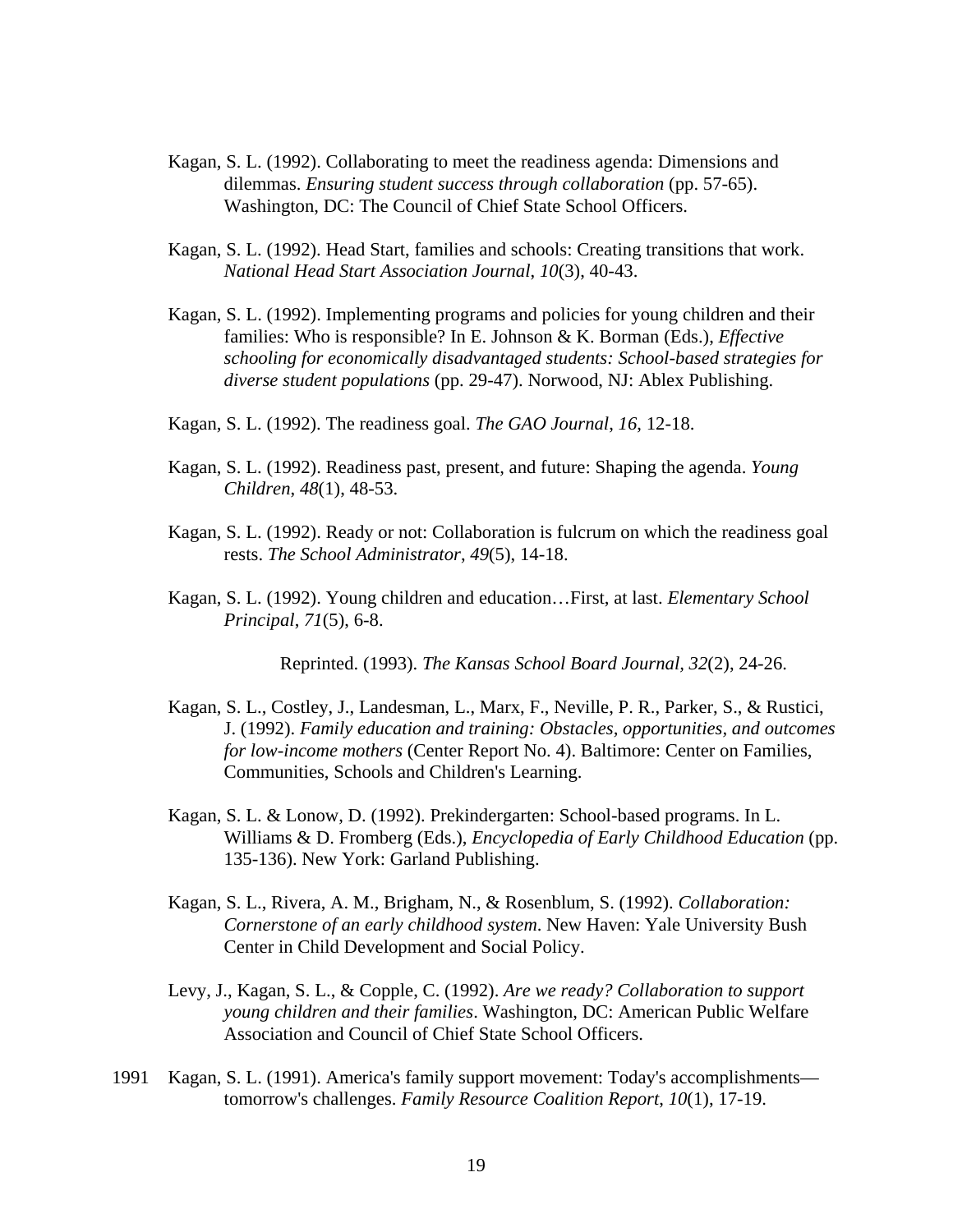- Kagan, S. L. (1991). Examining profit and nonprofit child care: An odyssey of quality and auspices. In S. L. Hofferth & D. A. Phillips (Eds.), Child care policy research [Special issue]. *Journal of Social Issues*, *47*(2), 87-104.
- Kagan, S. L. (1991). Moving from here to there: Rethinking continuity and transitions in early care and education. In B. Spodek & O. Saracho (Eds.), *Yearbook in early childhood education: Volume II* (pp. 132-151). New York: Teachers College Press.
- Kagan, S. L. (1991). Policy changes and their implications for early childhood care and education. *Dimensions*, *19*(3), 3-7, 40.
- Kagan, S. L. (1991). A profession growing up: Painting our think. In C. Copple (Ed.), *Quality matters: Improving the professional development of the early childhood work force*. Washington, DC: National Association for the Education of Young Children.
- Kagan, S. L., & Garcia, E. (1991). Educating linguistically and culturally diverse preschoolers: Moving the agenda. In S. L. Kagan & E. Garcia (Eds.), Educating linguistically and culturally diverse preschoolers [Special issue]. *Early Childhood Research Quarterly*, *6*(3), 427-443.
- Kagan, S. L., & Rivera, A. (1991). Collaboration in early care and education: What can and should we expect? *Young Children*, *47*(1), 51-56.

Reprinted. (1994). *Discovering community collaboration options for young children and families*. Chippewa Falls, WI: Cooperative Educational Service Agency 10.

- Kagan, S. L., Rivera, A. M., & Parker, F. L. (1991). *Collaborations in action: Reshaping services to young children and their families*. New Haven: Bush Center in Child Development and Social Policy.
- 1990 Kagan, S. L. (1990). Children's play: The journey from theory to practice. In E. Klugman & S. Smilansky (Eds.), *Children's play and learning: Perspectives and policy implications* (pp. 173-187). New York: Teachers College Press.
	- Kagan, S. L. (1990). En route to a just system of early childhood education and parenting education. *Council of Chief State School Officers' summer institute proceedings* (pp. 9-24). Orlando, FL: Harcourt Brace Jovanovich.
	- Kagan, S. L. (1990). *Excellence in early childhood education: Defining characteristics and next-decade strategies*. Washington, DC: U.S. Department of Education.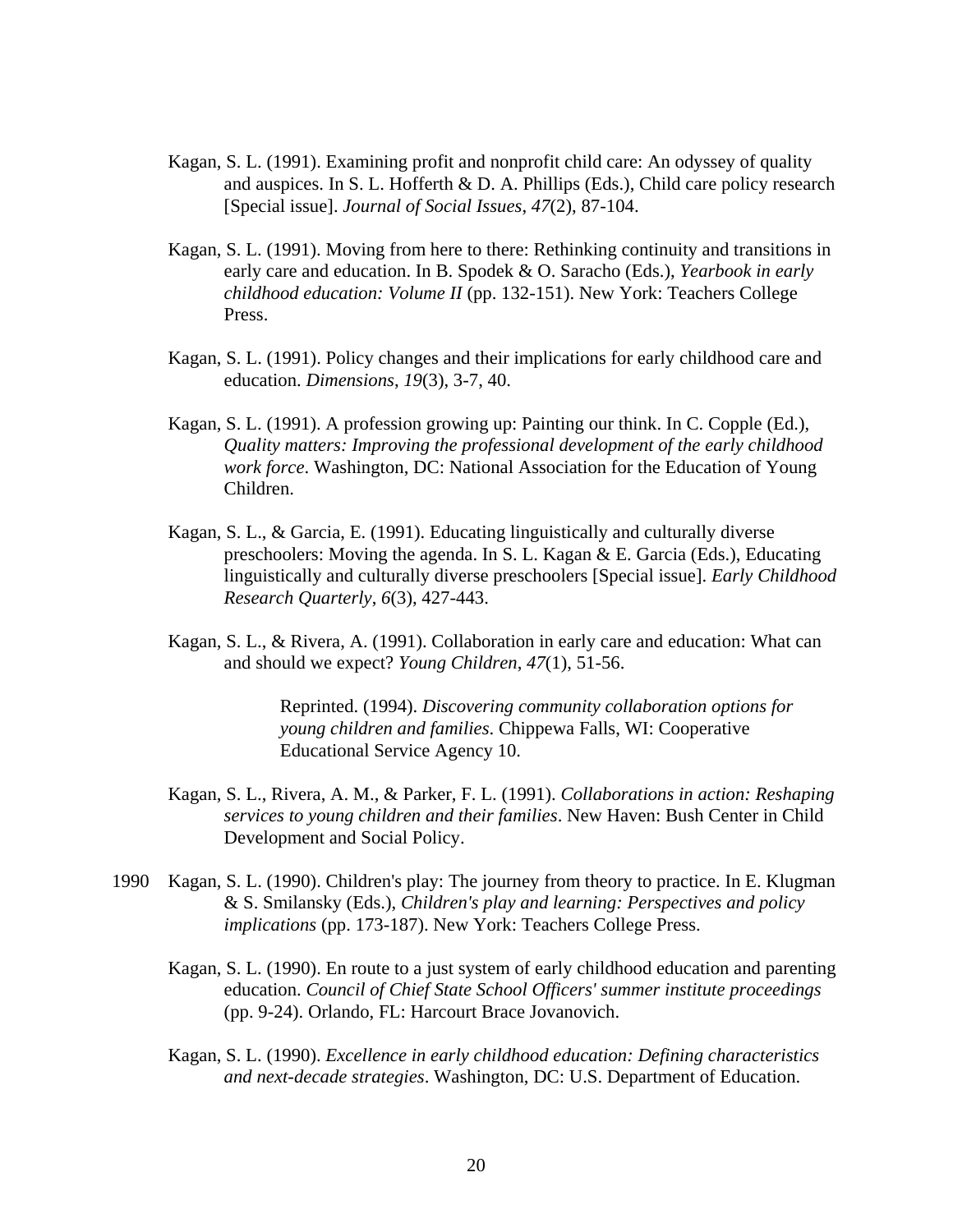- Kagan, S. L. (1990). Policy challenges for the 21st century: The care and education of America's young children. In B. Chen (Ed.), *Early childhood toward the 21st century: A worldwide perspective* (pp. 283-293). Hong Kong: Chung Education Publications.
- Kagan, S. L. (1990). Readiness 2000: Rethinking rhetoric and responsibility. *Phi Delta Kappan*, *72*(4), 272-289.
- Kagan, S. L., & Lonow, D. M. (1990). The schools and family-oriented prevention. In D. G. Unger & D. R. Powell (Eds.), Families as nurturing systems: Social support across the life span [Special issue]. *Prevention in the Human Services*, *9*(1), 157- 173.
- 1989 Kagan, S. L. (1989). Assessing young children: Reconciling conflicting needs and strategies. In B. A. Stewart (Ed.), *Partners in education: Toward a literate America* (ASHA Report No. 17). Rockville, MD: American Speech-Language-Hearing Association.
	- Kagan, S. L. (1989). The care and education of America's young children: At the brink of a paradigm shift? In F. J. Macchiarola & A. Gartner (Eds.), *Caring for America's children* (pp. 70-83). New York: The Academy of Political Science.
	- Kagan, S. L. (1989). Early care and education: Are we tackling the tough issues? *Phi Delta Kappan*, *70*(6), 433-439.

Reprinted (1989). *The Educational Digest*, *LIV*(9).

Kagan, S. L. (1989). Early care and education: Beyond the schoolhouse doors. *Phi Delta Kappan*, *71*(2), 107-112.

> Reprinted. Contine, T. (Ed.). (1992). *Selected readings in curriculum*. Kearney, NE: Educational Systems Associates.

Reprinted. McKee, J. S., & Paciorek, K. M. (Eds.). (1990-1991). *Early childhood education*. Guilford, CT: Dushkin Publishing Group.

Reprinted. Persky, B., & Golubchick, L. (Eds.). (1991). *Early childhood education* (pp. 33-45). Lanham, MD: University Press of America.

- Kagan, S. L. (1989). Early care and education: Reflecting on options and opportunities. *Phi Delta Kappan*, *71*(2), 104-106.
- Kagan, S. L. (1989). Family support programs and the schools. *Education Week*, *3*(17), 40.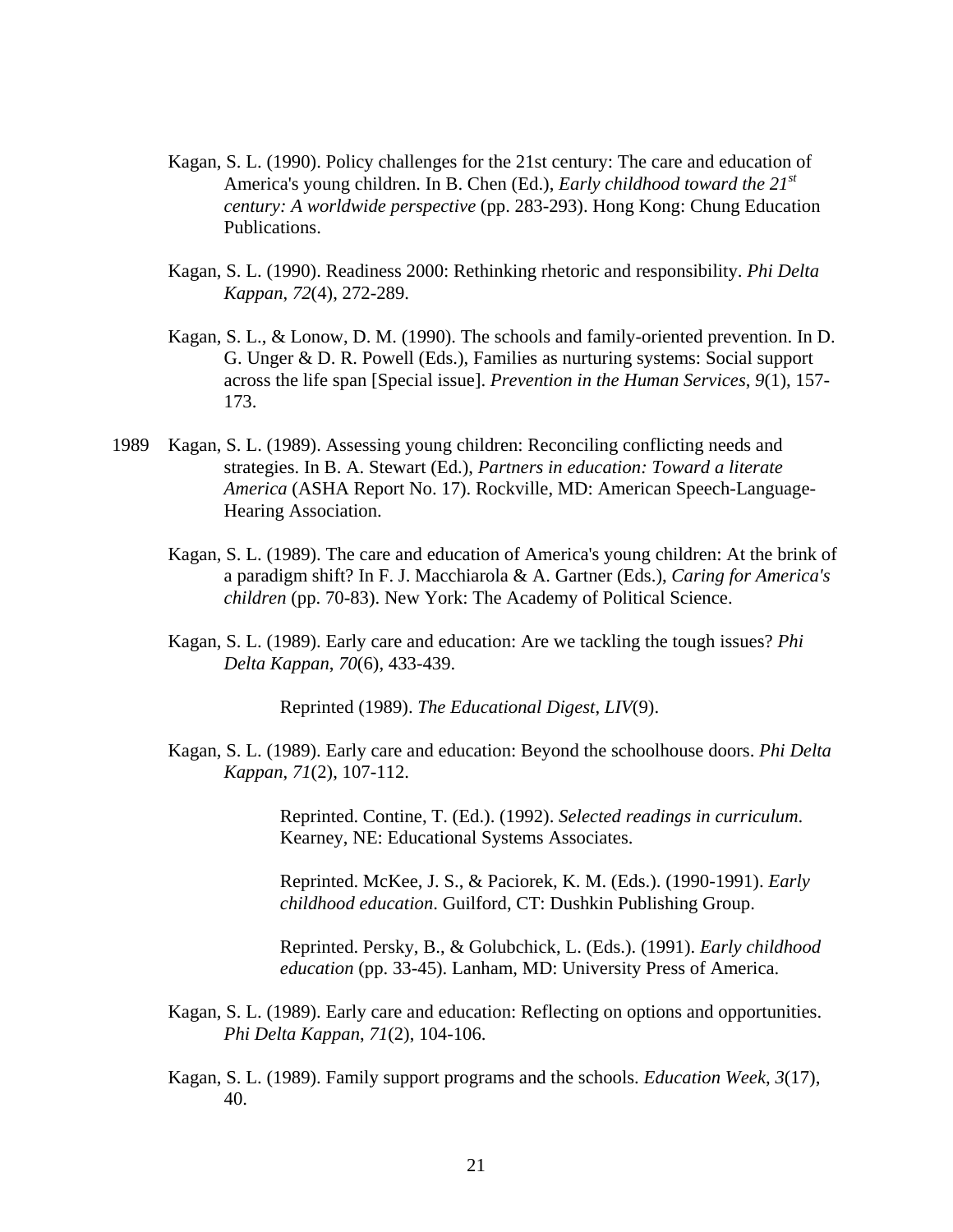- Kagan, S. L. (1989). Linking schools, Head Start, and child care: The why's and how's of early childhood collaborations. In M. J. Bondarin (Ed.), *New York State Association for Supervision and Curriculum Development Impact*, *23*(1), 5-8.
- Kagan, S. L. (1989). The new advocacy in early childhood education. In F. O. Rust & L. R. Williams (Eds.), *The care and education of young children: Expanding contexts, shaping focus* (pp. 129-137). New York: Teachers College Press.

Reprinted. (1989). *Teachers College Record*, *90*(3), 465-473.

Reprinted. Paciorek, K. & Munro, J. (Eds.). (1996). *Notable selections in early childhood education*. Madison, WI: Dushkin Publishing Group.

- Kagan, S. L., & Holdeman, A. L. (1989). Family support and the schools: The evolution of family-school relationships. *Family Research Coalition Report*, *8*(2), 1, 2, 26.
- Kagan, S. L., Lonow, D. M., & Levine, J. (1989). *Early care and education collaborations: A preliminary study of three states*. New Haven: Yale University Bush Center in Child Development and Social Policy.
- Kagan, S. L., & Newton, J. W. (1989). For-profit and non-profit child care: Similarities and differences. *Young Children*, *45*(1), 4-10.
- Weissbourd, B., & Kagan, S. L. (1989). Family support programs: Catalysts for change. *American Journal of Orthopsychiatry*, *59*(1), 20-31.
- 1988 Kagan, S. L. (1988). *The changing world of early care and education: Retrofitting practice and policy*. Washington, DC: U.S. Department of Education.

Reprinted. (1990). *Child and Youth Care Quarterly*, *19*(1).

Kagan, S. L. (1988). Current reforms in early childhood education: Are we addressing the issues? *Young Children*, *43*(2), 27-32.

> Reprinted. (1988). *Preschool programs in the public schools*. Arlington, VA: Education Research Service.

- Kagan, S. L. (1988). Dealing with our ambivalence about advocacy. *Child Care Information Exchange*, *61*, 31-34.
- Kagan, S. L. (1988). Early childhood education in the 1980's: An era of change or challenge? *Wheelock College, 100 Years*. Boston: Wheelock College.

1987 Kagan, S. L. (1987, September 4). Children can win in this debate [Guest editorial].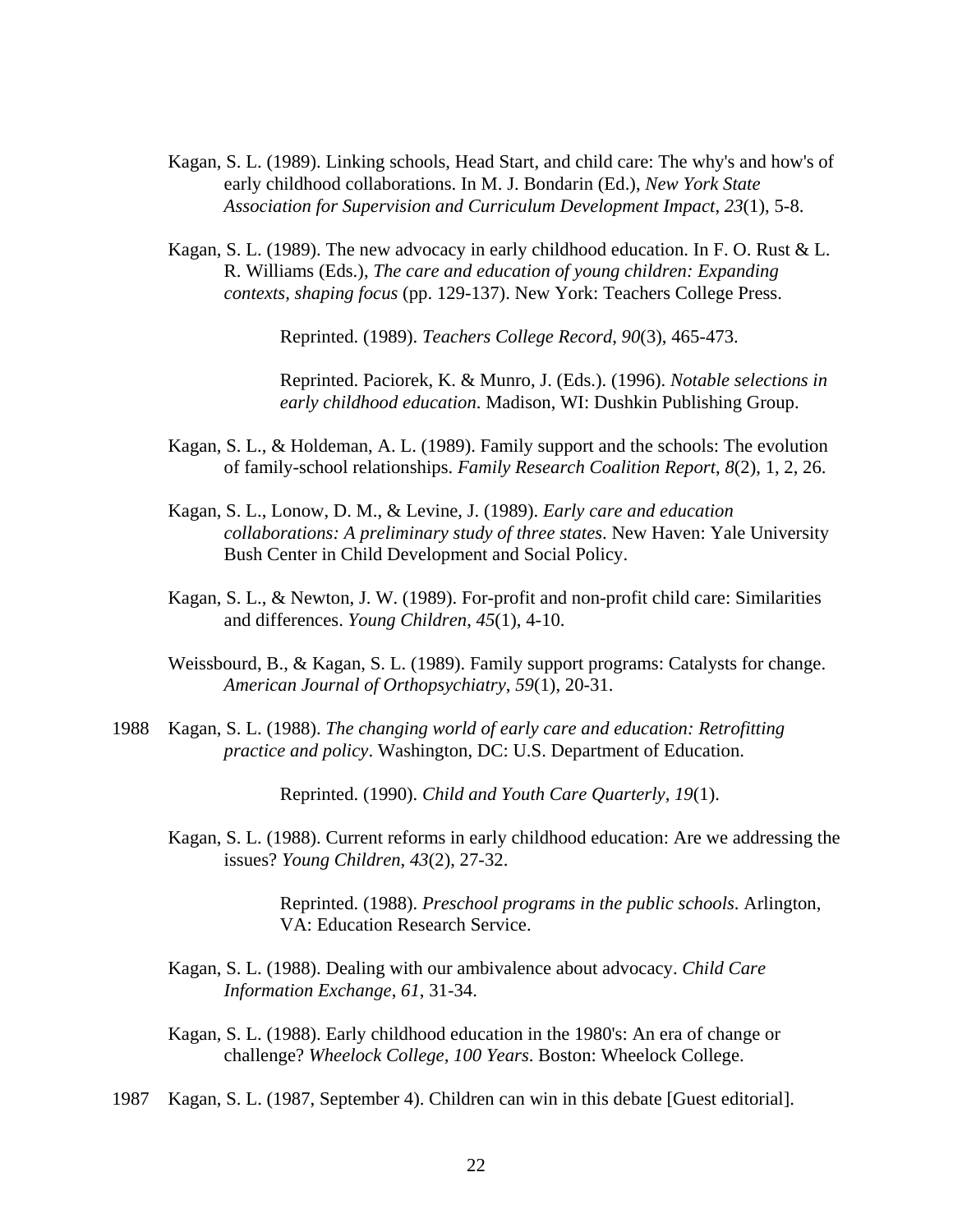*U.S.A. Today*, p.10a.

- Kagan, S. L. (1987). Early schooling: On what grounds? In S. L. Kagan & E. F. Zigler (Eds.), *Early schooling: The national debate* (pp. 3-23). New Haven: Yale University Press.
- Kagan, S. L. (1987). Home-school linkages: History's legacies and the family support movement. In S. L. Kagan, D. Powell, B. Weissbourd, & E. F. Zigler (Eds.), *America's family support programs: Perspectives and prospects* (pp. 161-18l). New Haven: Yale University Press.
- Kagan, S. L., Powell, D., Weissbourd, B., & Zigler, E. F. (1987). Past accomplishments: Future challenges. In S. L. Kagan, D. Powell, B. Weissbourd, & E. F. Zigler (Eds.), *America's family support programs*: *Perspectives and prospects* (pp. 365- 380). New Haven: Yale University Press.
- Kagan, S. L., & Shelley, A. (1987). The promise and problems of family support programs. In S. L. Kagan, D. Powell, B. Weissbourd, & E. F. Zigler (Eds.), A*merica's family support programs: Perspectives and prospects* (pp. 3-18). New Haven: Yale University Press.
- Kagan, S. L., & Zigler, E. F. (1987). Early schooling: A national opportunity? In S. L. Kagan & E. F. Zigler (Eds.), *Early schooling: The national debate* (pp. 215-229). New Haven: Yale University Press.
- 1986 Kagan, S. L. (1986). Four-year-olds and the public schools: A look at what research and practice suggest. *Education Digest*, *51*(9), 45-47.
	- Kagan, S. L. (1986). The schooling for four-year-olds debate: Implications for child care. *Child Care Information Exchange*, *51*, 17-19.
- 1985 Kagan, S. L. (1985, December 11). Four-year-olds and the schools. *Education Week*, *5*, 24.
- 1984 Kagan, S. L. (1984). Between a rock and a hard place: Criteria and strategies for early childhood education. *Curriculum and Staff Development*, *3*(1), 4-7.
	- Kagan, S. L. (1984). *Parent involvement research: A field in search of itself*. Boston: Institute for Responsive Education.
	- Kagan, S. L., & Neugebauer, R. (1984). What's ahead? Directors speak about the future of child care. *Child Care Information Exchange*, *35*, 15-18.
	- Kagan, S. L., Schreiber, E., & Zigler, E. F. (1984). Recognizing commonalities respecting differences: Implications for schooling in the 1980s. *Education and Urban Society*, *16*(3), 382-389.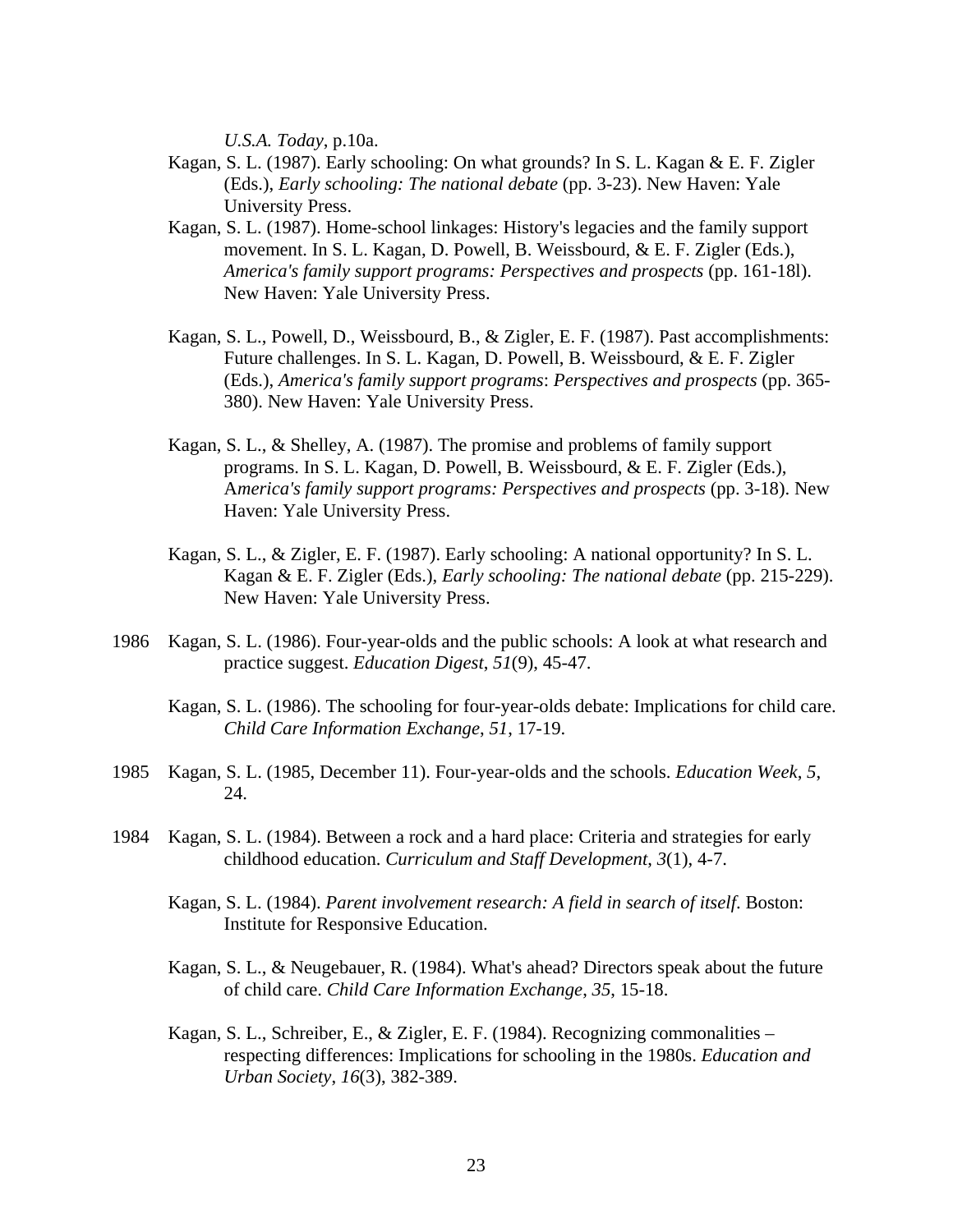1983 Kagan, S. L. (1983, April). *From child development knowledge to educational practice: An open door?* ERIC Clearinghouse on Elementary and Early Childhood Education. Urbana, IL: University of Illinois. (ED 226 008)

Kagan, S. L. (1983). You can make a difference. *The Networker*, *4*(4), 1.

- Kagan, S. L., Klugman, E., & Zigler, E. F. (1983). Creating social policies for children and families: An overview. In E. F. Zigler, S. L. Kagan, & E. Klugman (Eds.), *Children, families, and government: Perspectives on American social policy* (pp. 3-9). New York: Cambridge University Press.
- Kagan, S. L., Klugman, E., & Zigler, E. F. (1983). Shaping child and family policies: Criteria and strategies for a new decade. In E. F. Zigler, S. L. Kagan, & E. Klugman (Eds.), *Children, families, and government: Perspectives on American social policy* (pp. 415-438). New York: Cambridge University Press.
- Kagan, S. L., & Neugebauer, R. (1983). How's business—Trends in child care across the country. *Child Care Information Exchange*, *33*, 17-24.
- Kagan, S. L., & Schraft, C. M. (1983). Developing parent commitment to public education: New directions for the 1980s. In R. Sinclair (Ed.), *For every school a community: Expanding environments for learning* (pp. 24-38). Boston: Institute for Responsive Education.
- 1982 Kagan, S. L., & Glennon, T. (1982). Child care: In defense of choice. *Day Care and Early Education*, *9*(3), 54-57.
	- Kagan, S. L., & Glennon, T. (1982). Considering proprietary child care. In E. F. Zigler & E. Gordon (Eds.), *Day care: Scientific and social policy issues* (pp. 402-412). Boston: Auburn House.
	- Kagan, S. L., & Schraft, C. M. (1982). *When parents and schools come together*: *Differential outcomes of parental involvement in urban schools*. Boston: Institute for Responsive Education.
	- Zigler, E. F., & Kagan, S. L. (1982). Child development knowledge and educational practice: Using what we know. In A. Lieberman & M. McLaughlin (Eds.), *Policy making in education* (pp. 80-104). Chicago: University of Chicago Press.
	- Zigler, E. F., Kagan, S. L., & Muenchow, S. (1982). Preventive intervention in the schools. In C. R. Reynolds & T. B. Gutkin (Eds.), *The handbook of school psychology* (pp. 774-795). New York: Wiley.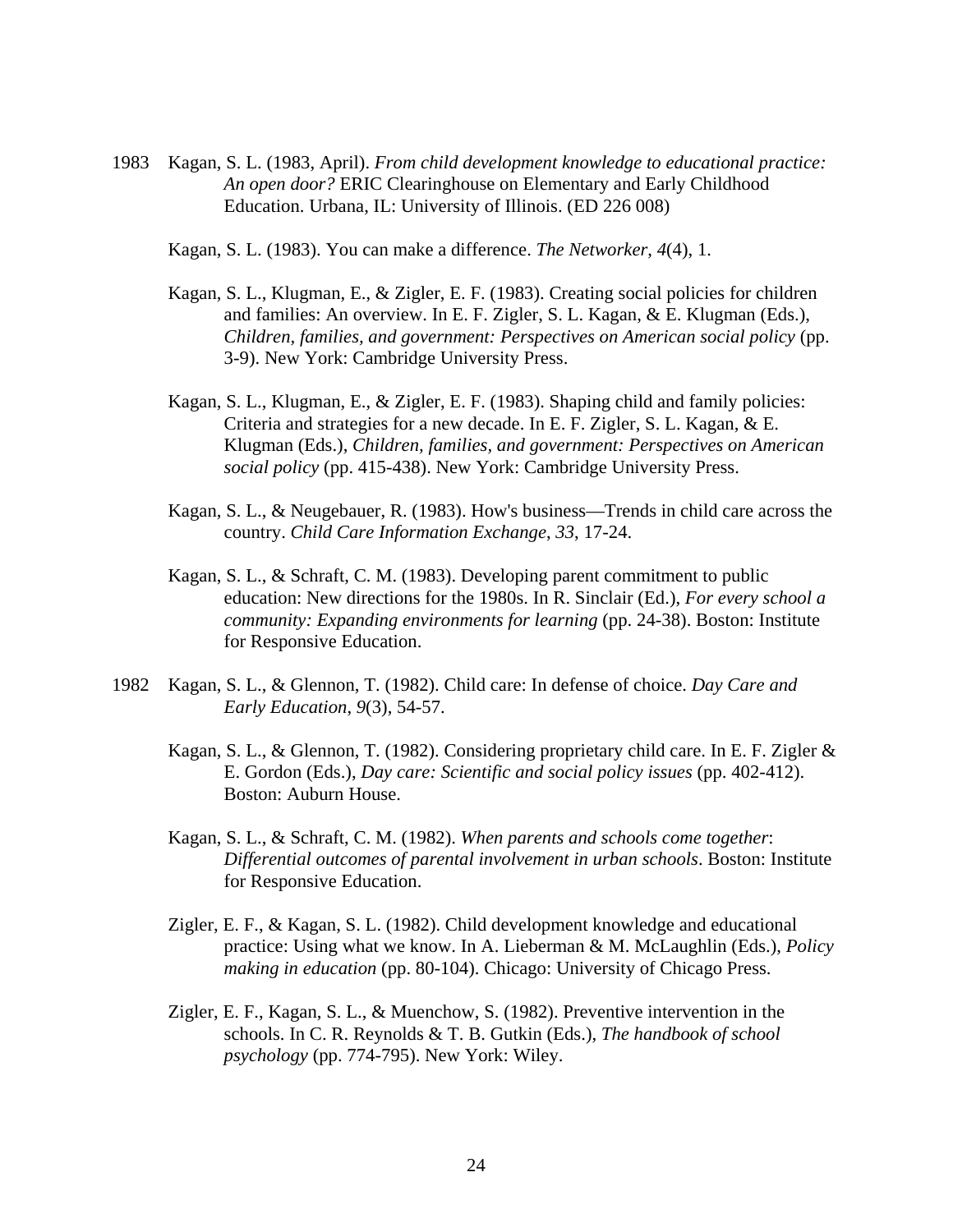- 1981 Kagan, S. L. (1981). *When push comes to shove: Enacting demonstration programs on the local level.* ERIC Clearinghouse on Urban Education. Urbana, IL: University of Illinois. (ED 198 208)
	- Zigler, E. F., & Kagan, S. L. (1981). Viewpoint The Child Development Associate: A challenge for the eighties. *Young Children*, *36*(5), 10-15.

Reprinted. (1981). *Master's Program for Child Care Administrators Curriculum Study Guide*. Fort Lauderdale, FL: Nova University Nyit Press.

- 1980 Kagan, S. L., & Siff, T. (1980). The Bush Center in Child Development and Social Policy: Agents for change. *Zero to Three*, *1*(2), 1-3.
- 1979 Schraft, C. M., & Kagan, S. L. (1979). Parent participation in urban schools: Reflections on the movement and implications for future practice. *IRCD Bulletin*, *14*(4), 1-8.

#### *Grants and Research Awards*

- 2009- Neukom Family Foundation
- 2010

 [With Jeanne Brooks-Gunn] To support the promotion and dissemination of the research generated by the National Center for Children and Families.

- 2008- United Way of Delaware
- 2009

To assist Delaware in assessing their public policies for young children.

- 2008- Bernard Van Leer Foundation
- 2009

 To develop a compendium on the history, development, uses, and challenges facing the global standards movement.

- 2008- Kellogg Foundation
- 2009

To advance transition and alignment efforts for young children.

- 2008- National Association for the Education of Young Children (NAEYC)
- 2009

 To generate models of credentialing mechanisms that will promote quality in the early childhood workforce.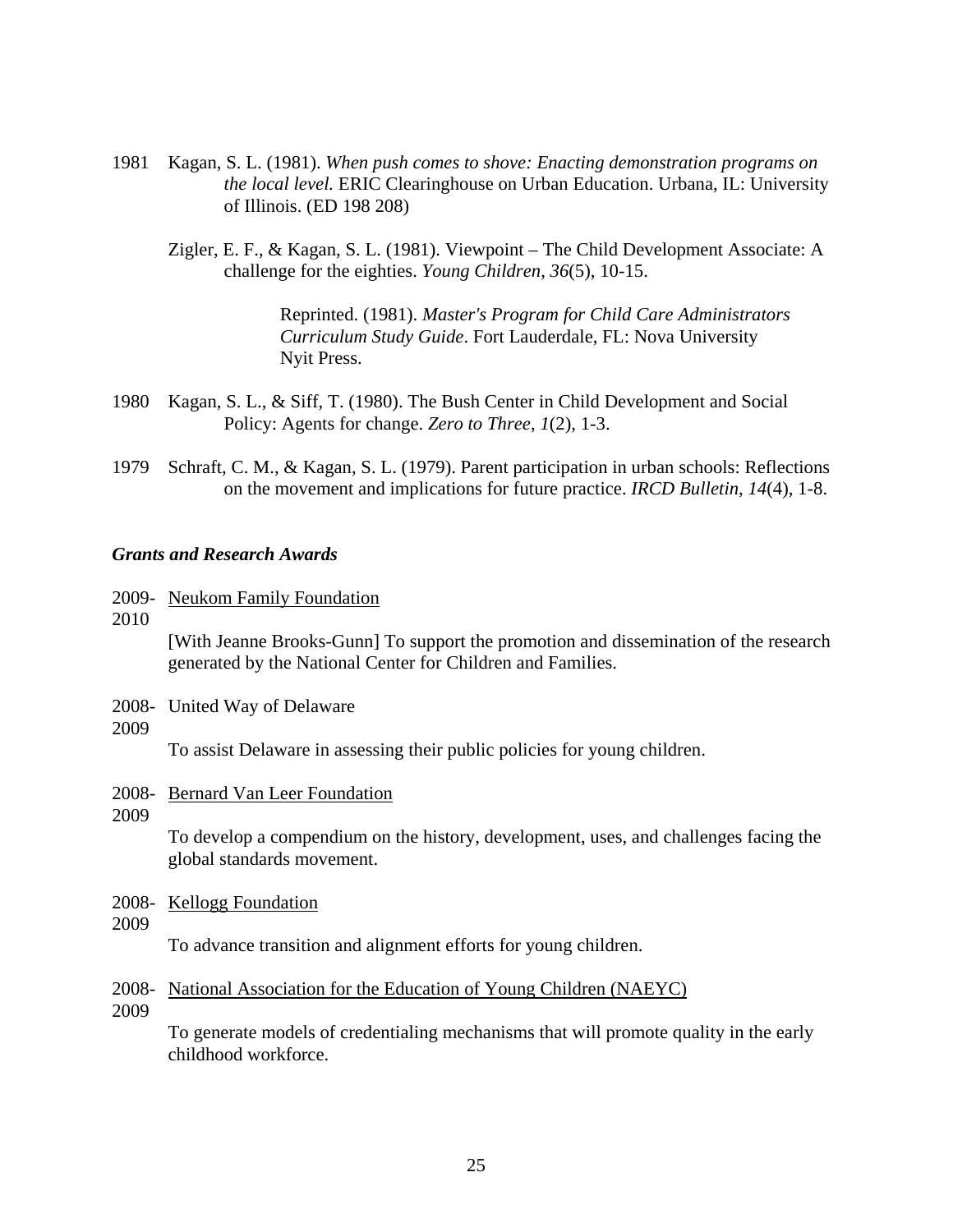#### 2008- Neukom Family Foundation

2009

 [With Jeanne Brooks-Gunn] To support the promotion and dissemination of the research generated by the National Center for Children and Families.

- 2007- Marx Family Foundation
- 2009

 [With Jeanne Brooks-Gunn] To provide an endowment for the National Center for Children and Families.

### 2007- Pennsylvania Department of Public Welfare

### 2008

To assist Pennsylvania in the development of an early childhood accountability system.

- 2007- Neukom Family Foundation
- 2008

 [With Jeanne Brooks-Gunn] To support the promotion and dissemination of the research generated by the National Center for Children and Families.

#### 2007- United Nations Children's Fund UNICEF

2008

 To expand the development, validation, and implementation of early learning standards in three additional regions: Africa, East Asia, and South America.

2007- United Way of New York City

#### 2008

 [With Jeanne Brooks-Gunn] To establish a common assessment process for all publicly funded early care and education programs in New York City.

- 2007- Voices for Utah Children
- 2008

To assist Utah in assessing their public policies for young children.

- 2006- United Nations Children's Fund UNICEF
- 2007

To develop, validate, and implement early learning standards in six countries.

- 2006- Children's Services Council of Florida
- 2007

To assist Florida in assessing their public policies for young children.

#### 2006- West Virginia Kids Count

2007

To assist West Virginia in assessing their public policies for young children.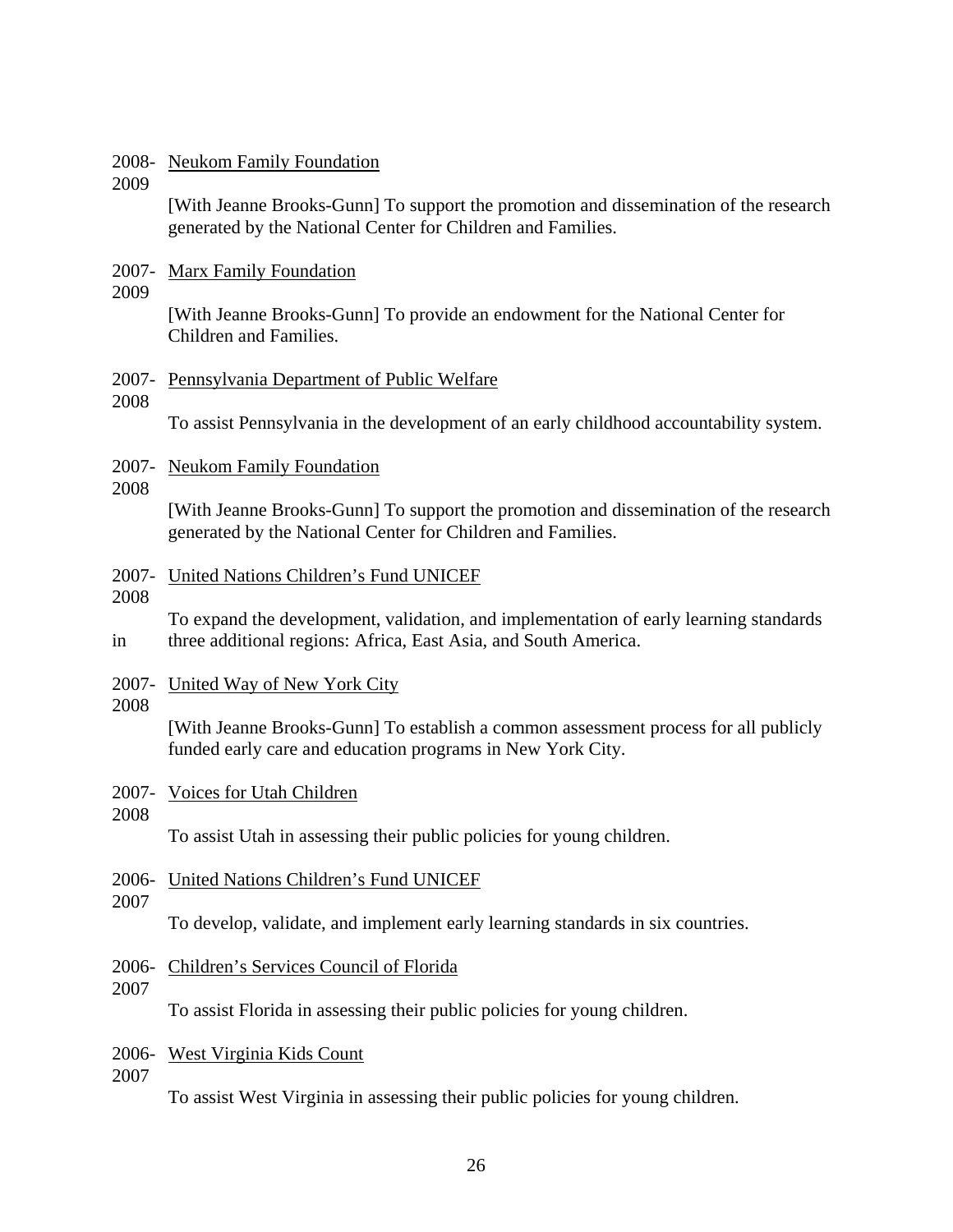#### 2005- Marx Family Foundation

2007

 [With Jeanne Brooks-Gunn] To provide an endowment for the National Center for Children and Families.

- 2005- Cornerstones for Kids
- 2006

To assess the state of the non-parental workforce that educates and cares for children under the age of five in the U.S.

- 2003- Marx Family Foundation
- 2005

[With Jeanne Brooks-Gunn] To provide an endowment for the National Center for Children and Families.

2003- Washington State

#### 2004

To develop early learning standards for the state.

#### 2003- Neukom Family Foundation

2004

[With Jeanne Brooks-Gunn] To develop and implement a dissemination strategy for the National Center for Children and Families.

2003- United Nations Children's Fund UNICEF

#### 2004

To assist selected countries in developing early learning standards.

2002- The Carnegie Corporation of New York

#### 2004

To assist selected states in assessing their public policies for young children.

- 2002- The University of Mississippi
- 2004

To assist Mississippi in determining the costs of an early care and education system.

2001- U.S. Department of Health and Human Services, Administration for Children, Youth 2006 and Families

[With Jeanne Brooks-Gunn] To implement and assess assessment-driven curriculum and instruction in Head Start programs.

2001- David and Lucile Packard Foundation

2003

[With Richard Brandon] To assist policymakers in determining the costs of an early care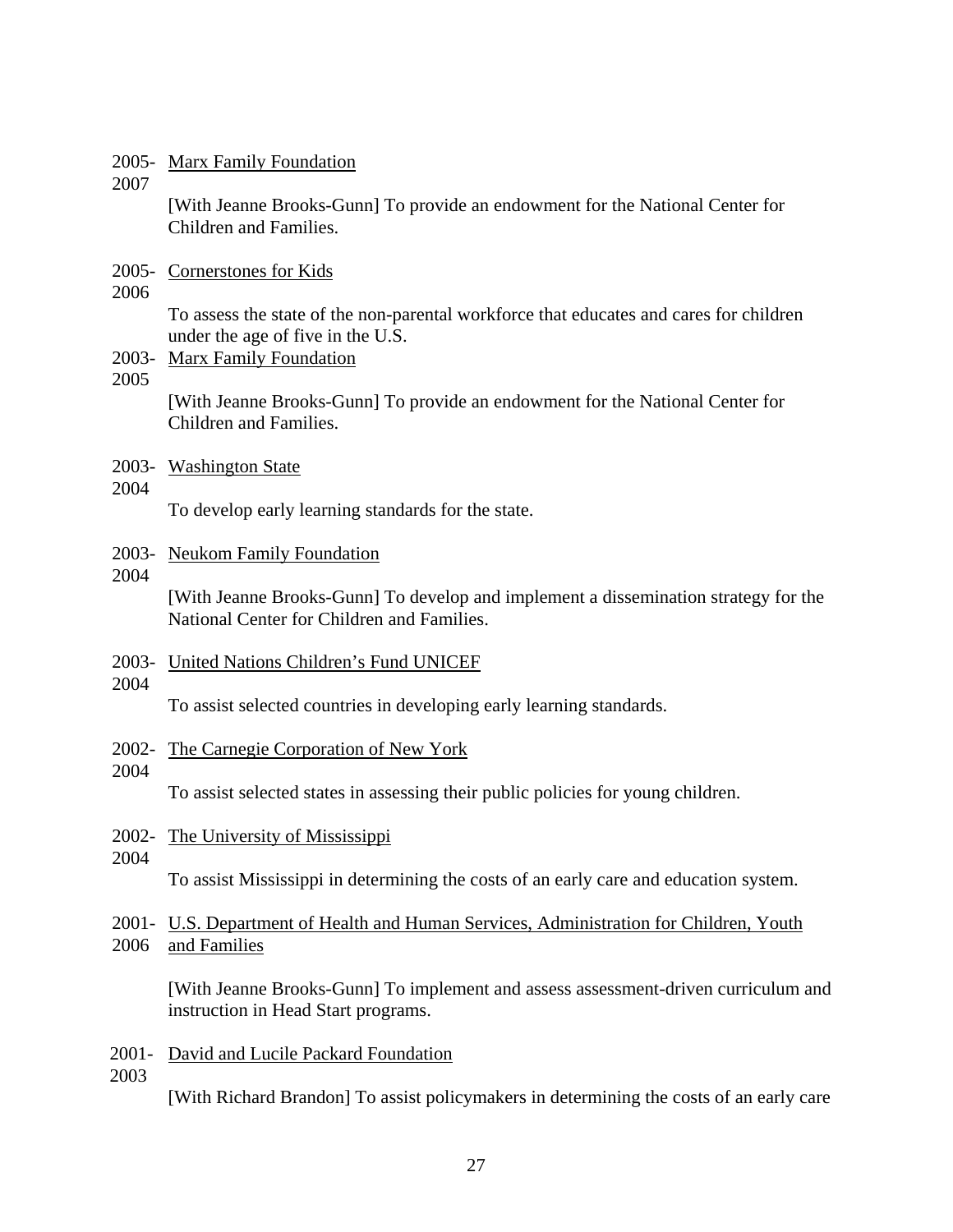and education system via the development of policy tools.

## 2000- A. L. Mailman Family Foundation

2001

[With Richard Clifford] To assess the state of state assessments of young children's readiness for school.

### 1999- The Carnegie Corporation of New York

#### 2001

[With Richard Brandon] To determine the infrastructure costs of the early care and education system, and to disseminate the model in two states.

### 1999- William Caspar Graustein Memorial Fund

### 2001

To create policy briefs for the Connecticut legislature and policymakers by working collaboratively with leading organizations and individuals statewide.

### 1999- John D. and Catherine T. MacArthur Foundation

2000

[With Bruce Fuller] To assess the feasibility of developing an integrated dissemination strategy involving the nation's major research studies on the impact of welfare reform on children and families.

### 1998- A. L. Mailman Family Foundation

2000

[With Richard Brandon] To work with selected states to develop and implement universal financing systems for early care and education.

- 1998- Spencer Foundation
- 2000

[With Bruce Fuller] To assess the magnitude of change in young children's home and non-parental learning environments as a result of welfare reform.

## 1997- U.S. Department of Health and Human Services, Administration for Children, Youth, 2001 and Families, Child Care Bureau

[With Bruce Fuller] To determine the effects of welfare reform on children and parents, parental child care choices, and the supply and quality of child care providers.

- 1997- The David and Lucile Packard Foundation
- 2000

[With Richard Brandon] To survey and report on states' approaches to financing early care and education.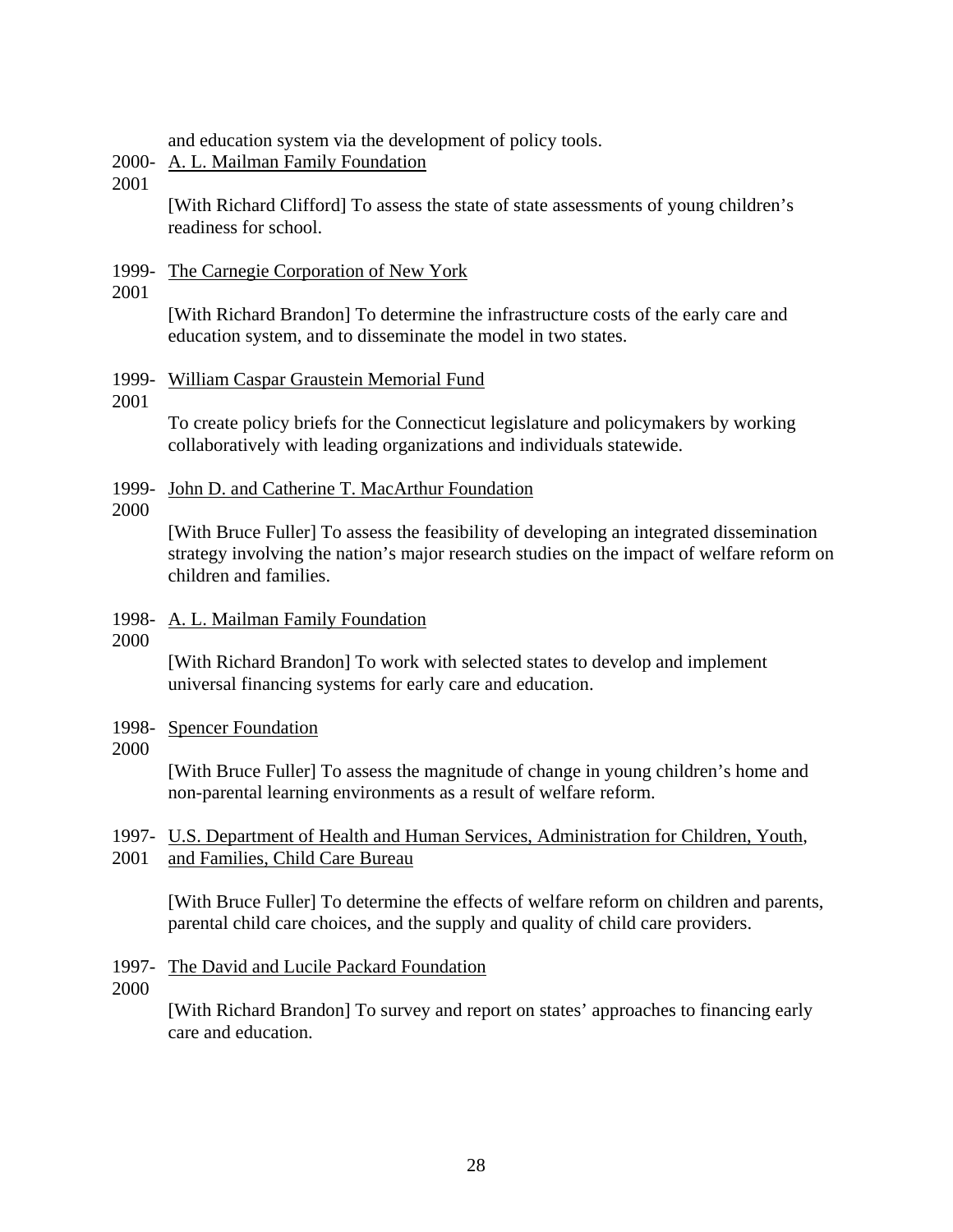#### 1997- Ewing Marion Kauffman Foundation

2000

[With Richard Brandon] To develop a financing model that will determine the resources necessary to finance state and federal systems of early care and education, given different parameters (e.g., utilization, service variations).

### 1997- U.S. Department of Education, Office of Educational Research and Improvement

2000

[With Bruce Fuller] To assess the magnitude of change in young children's home and non-parental learning environments as a result of welfare reform.

#### 1997- The David and Lucile Packard Foundation

1998

[With Bruce Fuller] To develop research instruments to assess children's accomplishments and maternal choices in selecting child care.

### 1996- U.S. Department of Education

1999

[With Richard Clifford, Carollee Howes, and Mary Culkin] To examine the impact of child care on children's outcomes in first and second grades.

- 1996- The Carnegie Corporation of New York
- 1998

To disseminate and implement the *Quality 2000 Initiative*.

1996- A. L. Mailman Family Foundation

#### 1998

To disseminate and implement the *Quality 2000 Initiative*.

- 1995- The David and Lucile Packard Foundation
- 1997

To examine the funding and financing of the early care and education system.

- 1995- A. L. Mailman Family Foundation
- 1997

[With Barbara Bowman] To examine the theory and practice of leadership development in early childhood education.

- 1995- W. K. Kellogg Foundation
- 1997

To examine the desirability and feasibility of moving toward child-based results in early care and education.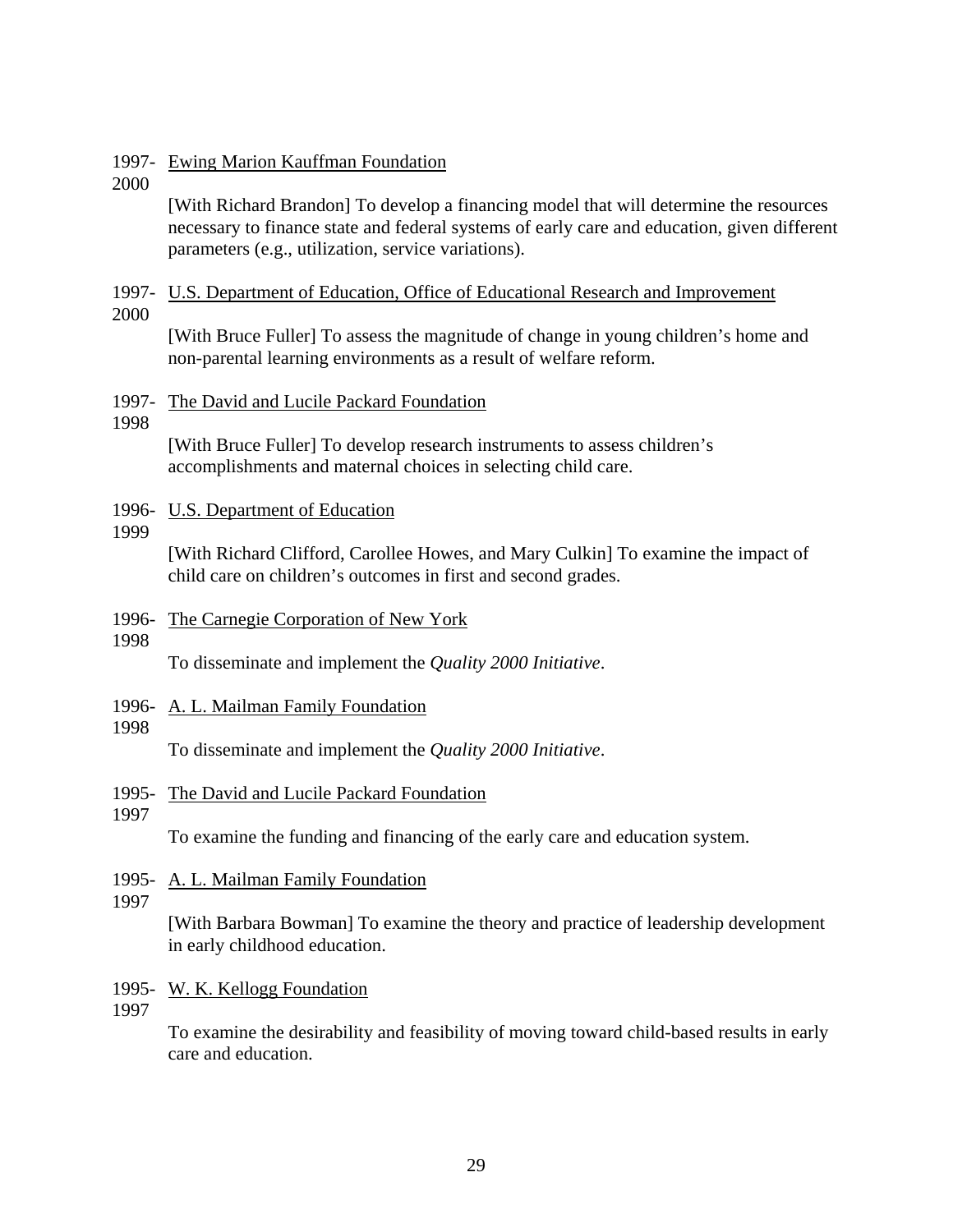### 1994- U.S. Department of Health and Human Services

1999

[With Abt Associates] To examine the effects of American family support programs on children, families, institutions, and communities.

1993- W. T. Grant Foundation

1996

[With Richard Clifford, Carollee Howes, and Suzanne Helburn] To examine the relationship between child outcomes and the cost and quality of American child care.

- 1993- Ewing Marion Kauffman Foundation
- 1994

[With Stacie Goffin] To examine early childhood systems reform and service integration efforts in four states.

1992- The Carnegie Corporation of New York

## 1996

To examine the challenges and strategies associated with implementing quality early care and education services by the year 2000.

### 1992- U.S. Department of Health and Human Services

1995

To examine the impact of a family education and training program on Head Start children and their mothers.

- 1992- The Carnegie Corporation of New York, Pew Charitable Trusts, Smith Richardson
- 1994 Foundation, The David and Lucile Packard Foundation

[With Suzanne Helburn, Richard Clifford, and Carollee Howes] To examine the cost, quality, and outcomes of American child care.

- 1992- A. L. Mailman Family Foundation
- 1994

[With Bernice Weissbourd] To examine the current context of family support in America.

- 1991- U.S. Department of Health and Human Services
- 1996

[With Mathtech, National Center for Children in Poverty, National Governors Association, and Iowa Child & Family Policy Center] To establish a center to investigate and disseminate information on service integration.

- 1990- U.S. Department of Education, Office of Educational Research and Improvement,
- 1995 Center on Families, Communities, Schools and Children's Learning

To develop and analyze the effects of a training/parenting/job-training program on low-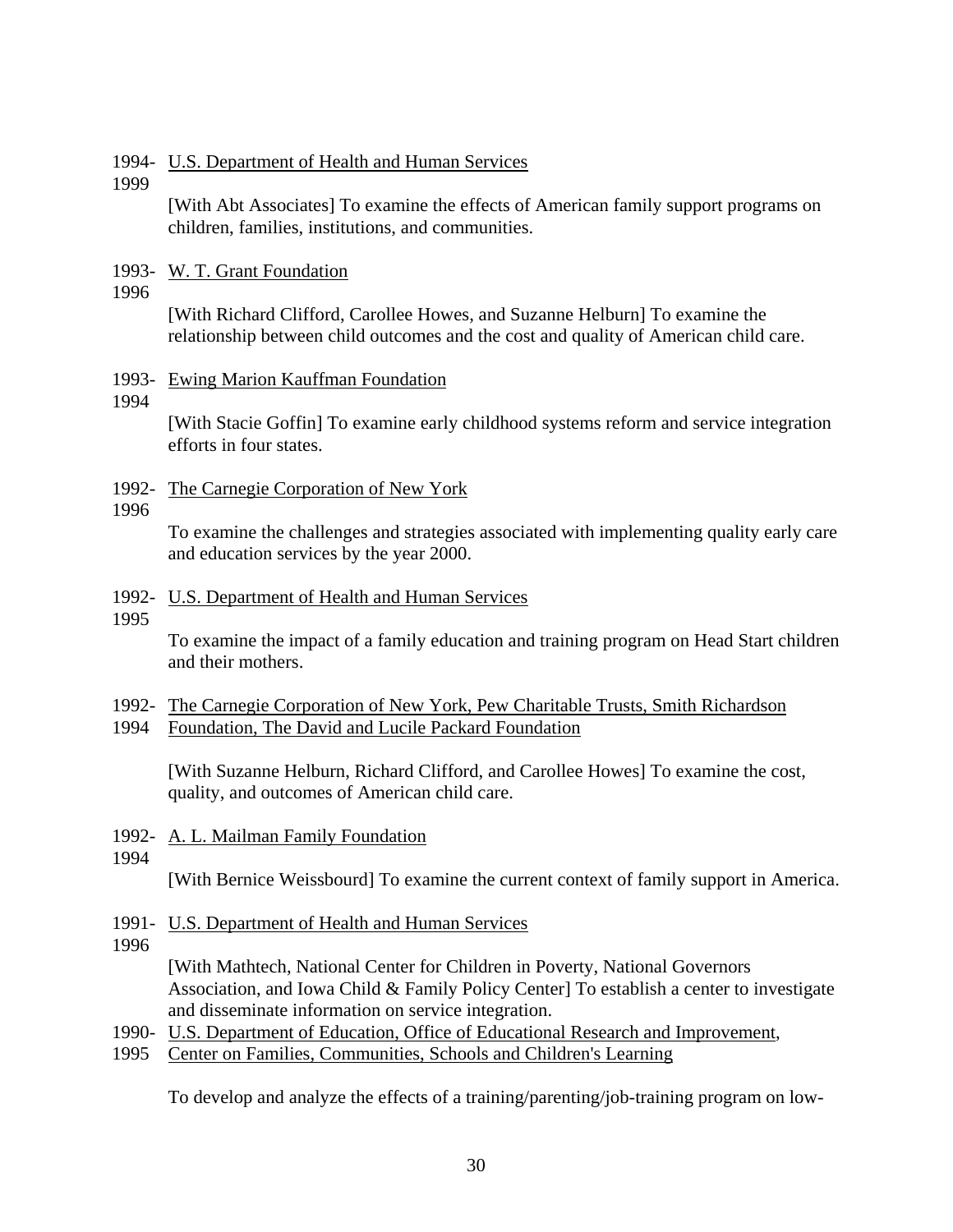income mothers and their preschool children.

### 1990- The Carnegie Corporation of New York

1992

To examine the context, process, and outcomes of collaborations in early care and education.

1990- The Rockefeller Brothers Foundation

1991

To assess discontinuities in America's training-delivery system for family day care, center-based, and early childhood teachers and providers.

### 1990- The Carnegie Corporation of New York

1991

To conduct a national telephone survey of effective collaborations in early care and education.

1989- A. L. Mailman Family Foundation

#### 1990

To review the literature on coordination, cooperation, and collaboration in business, industry, and education, including special education and early childhood education.

1983- Rosenberg Foundation

#### 1988

[With James Newton] To compare quality in profit and non-profit child care centers.

- 1981- U.S. Department of Health and Human Services, Administration for Children,
- 1983 Youth, and Families

[With Edward Zigler] To provide national training and research fellowships for minority scholars in child development and social policy.

## 1978- The Bush Foundation

1988

[With Edward Zigler] To establish a national network of four training/research centers in child development and social policy; to establish and sustain a training/research center in child development and social policy at Yale University.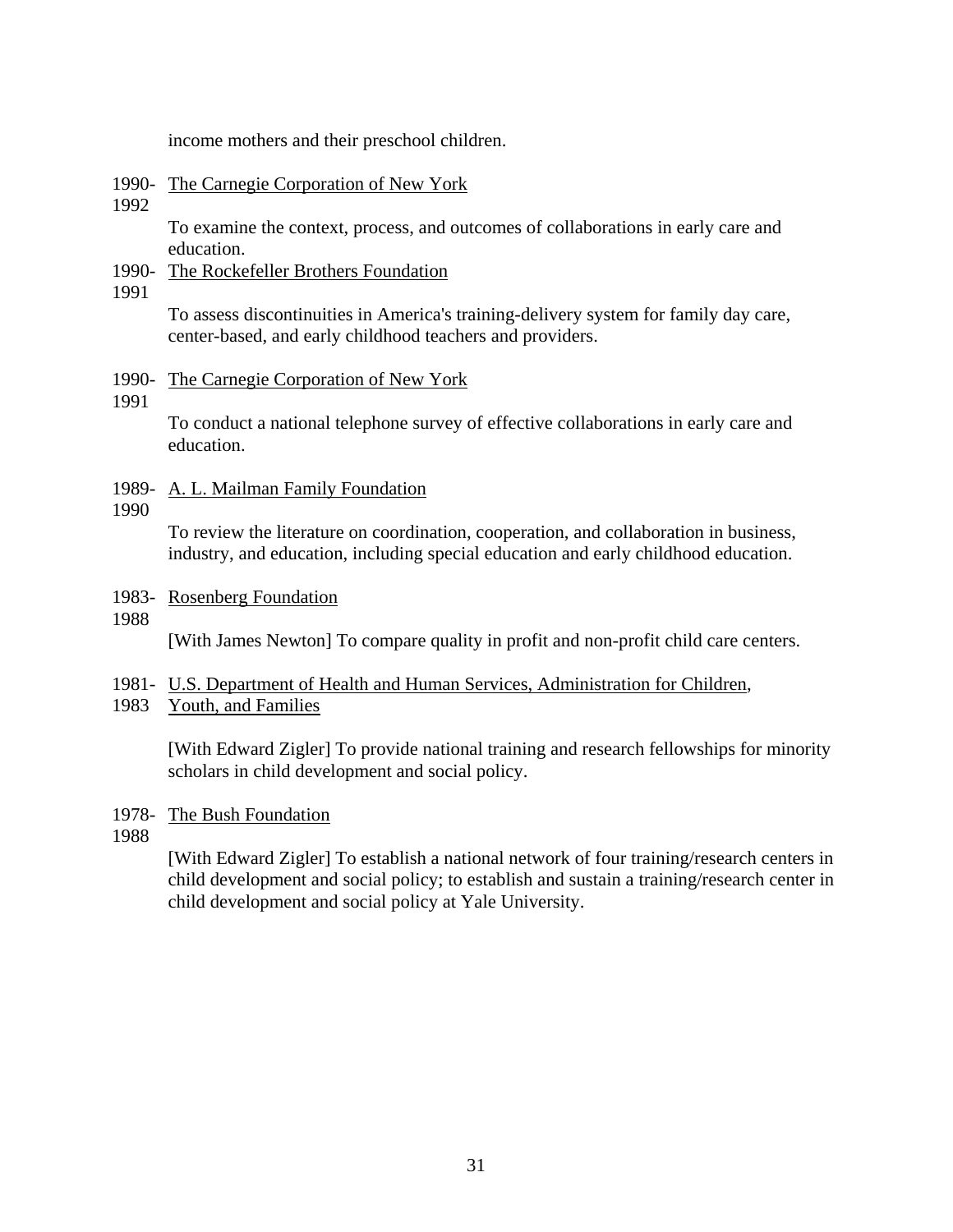### *Current Professional Activities (2008-2009)*

Member, National Academy of Sciences Panel on Early Childhood Mathematics.

Member, National Council for the Accreditation of Teacher Education Panel on Increasing the Application of Child and Adolescent Development Knowledge in Educator Preparation Programs.

Member, National Governors' Association Task Force.

## *Past Professional Activities*

## **International and National**

President, National Association for the Education of Young Children, 1998-2000.

President, Board of Directors, Family Resource Coalition, 1992-1994.

Vice President, Institute for Responsive Education, 1990-1994.

Chair, National Task Force on Early Childhood Accountability, 2006-2007.

Co-Chair, National Education Goals Panel, Readiness Assessment Panel, 1992-2000.

Co-Chair, National Education Goals Panel, Ready Schools Panel, 1991-1998.

Co-Chair, Organisation for Economic Cooperation and Development (Paris), International Study on Public Policies for Early Childhood Care and Education, 1992.

Distinguished Senior Fellow, Education Commission for the States, 2000-2005.

Congressionally Appointed Member, National Educational Research, Policy, and Priorities Board, U.S. Department of Education, 1994-2000.

Congressional Invitee, United States Congress Summit on Early Childhood Education, 2007.

U.S. Representative, Organisation for Economic Cooperation and Development (Paris), International Review Panel of Sweden's Child and Family Policy, 1999.

Fellow, United States Senate, June-August 1985.

Testimony presented before U.S. Congress, House Education and Labor Committee, 1989.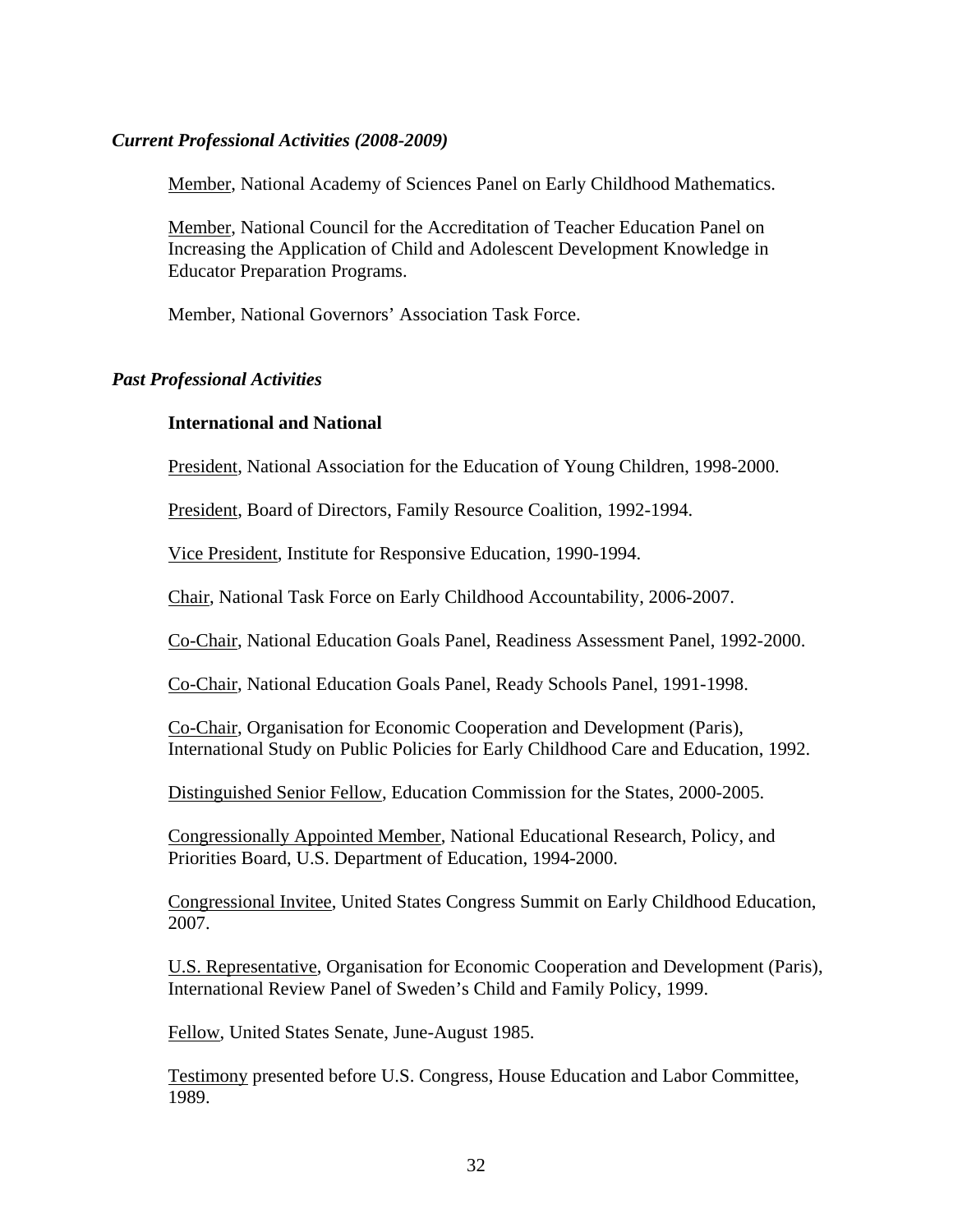Testimony presented before U.S. Congress, Joint Economic Committee, 1989.

Testimony presented before National Commission on Children, 1989.

Contributing Editor, *Early Childhood Research Quarterly*, 1987-1989.

Commissioner, National Academy of Early Childhood Program Accreditation, 1986.

Member, The *New* Commission on the Skills of the American Workforce, National Center on Education and the Economy, 2006-2007.

Member, Editorial Advisory Board, *Yearbook on Early Childhood Education*, Teachers College Press, 2006-2007.

 Member, Consulting Editorial Board, NHSA Dialog, National Head Start Association, Washington, DC, 2006-2007.

Member, Bright Horizons Advisory Board, 2006-2007.

Member, *Parents Magazine* Advisory Board, 2006-2007.

Member, Asia Society India Delegation, 2005.

Member, Arts in Education Panel, Education Commission of the States, 2004-2006.

Member, High/Scope Educational Research Foundation Ready Schools Advisory Board, 2002-2005.

Member, Nickelodeon Jr. Advisory Board, 2000-2005.

Member, Advisory Panel to the Center for Psychology in Schools and Education, American Psychological Association, 1999-2001.

Member, National Center for Family Literacy Advisory Board, 1998-2002.

Member, Nova University, Family and School Center Advisory Committee, 1998-2002.

Member, Committee on Early Childhood Pedagogy, National Academy of Sciences, National Research Council, 1998-2000.

Member, Investing in Student Achievement Advisory Panel, Education Commission of the States, 1998-1999.

Member, National Institute for Early Education Research Advisory Board, 1997-2002.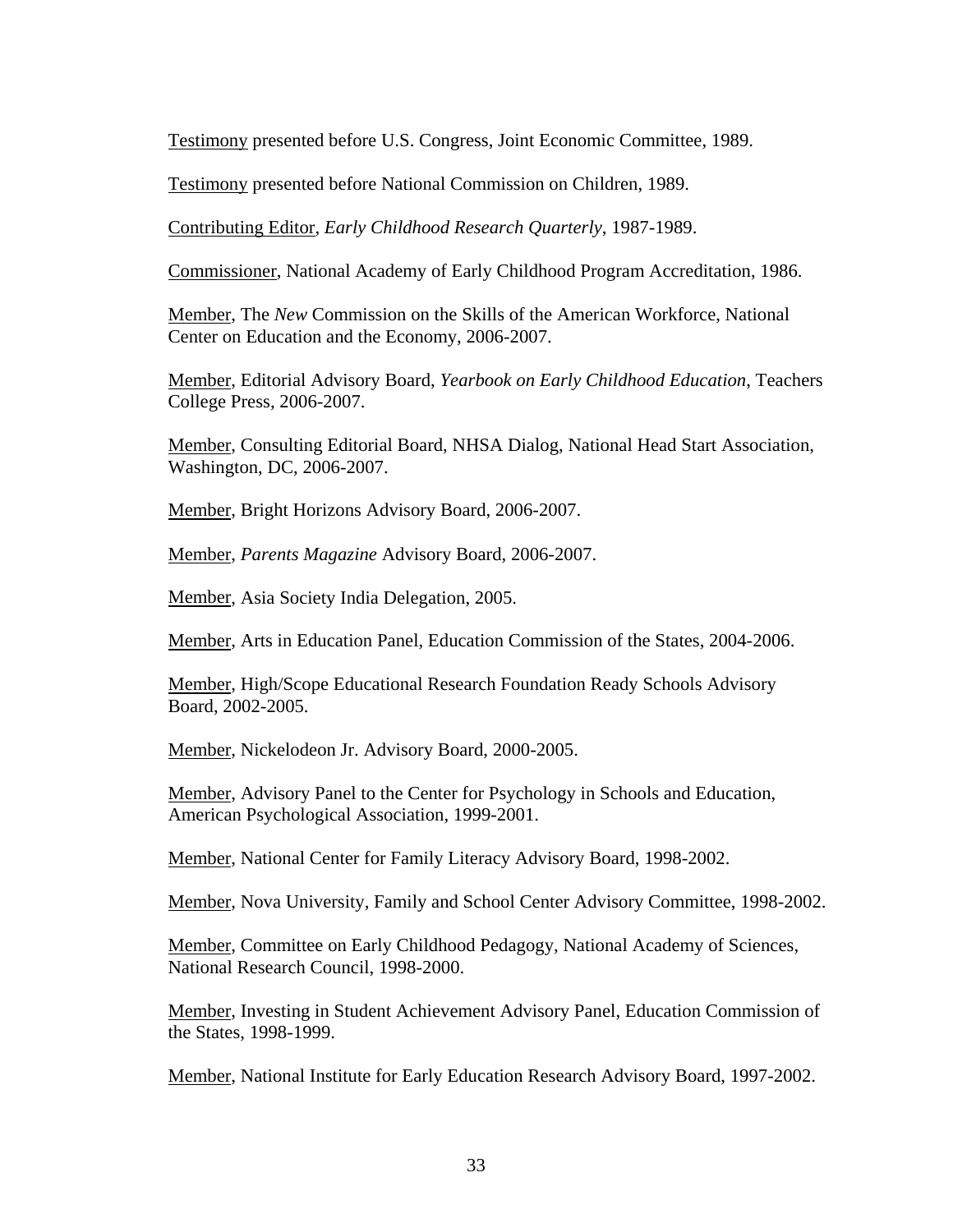Member, Committee on Title I Testing, National Academy of Sciences, National Research Council, 1997-1999.

Member, Institute for Education and Training, Advisory Board, Rand Institute, 1996- 1999.

Member, U.S. Department of Health and Human Services Advisory Panel on Head Start Performance Standards, 1996-1998.

Member, Advisory Board, Inner City-Inner Child, Washington, DC, 1995-2001.

Member, Center for Career Development in Early Childhood Education, Wheelock College, 1995-1999.

Member, U.S. Department of Health and Human Services Advisory Panel on Head Start Family Child Care, 1995-1998.

Member, Carnegie Task Force on Learning in the Primary Grades, 1995-1997.

Member, National Commission on Head Start Fellows, 1995-1997.

Member, Contextual Review Panel, Early Childhood Longitudinal Study, National Opinion Research Center, 1994-1998.

Member, Quality Enhancement Project Advisory Board, Center for Applied Child Development, Tufts University, 1994-1998.

Member, National Head Start Advisory Committee on the Quality and Expansion of Head Start, 1994-1995.

Member, U.S. Department of Health and Human Services Advisory Panel on Early Head Start Research, 1994-1995.

Member, U.S. Department of Health and Human Services, National Transition Advisory Research Panel, 1993-1998.

Member, National Education Advisory Panel of the New American Schools Development Corporation, 1993-1997.

Member, The Committee for Economic Development, Research and Policy Committee on Education and Governance, 1993-1995.

Member, Public Television for Southern & Central California (KCET), The Puzzle Factory Advisory Board, 1993-1995.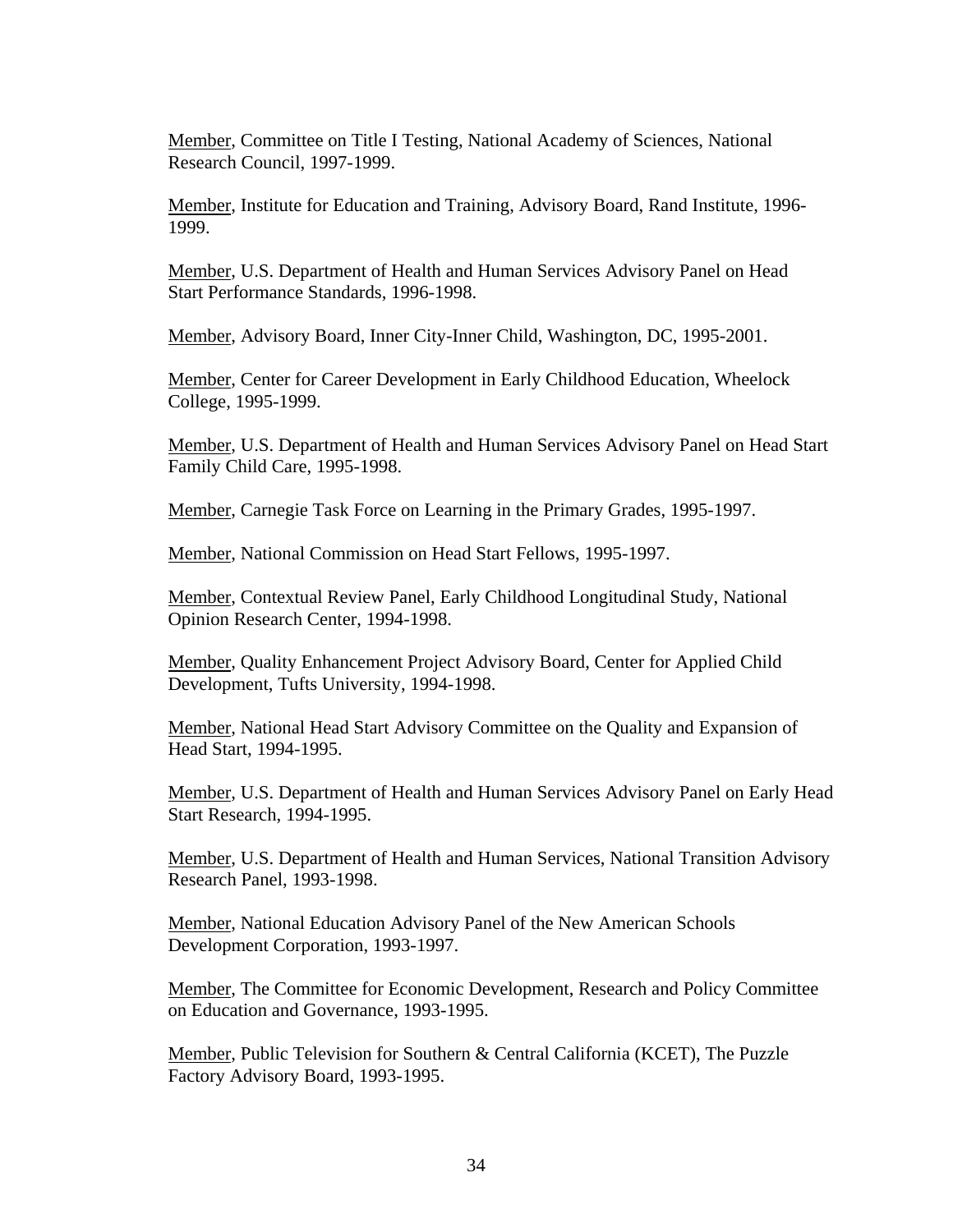Member, U.S. Department of Education, National Assessment of Chapter 1, Advisory Panel, 1992-1994.

Member, U.S. Department of Education, Secretary's Committee on Chapter 1 Testing, 1992-1994.

Member, Clinton Education Transition Team, 1992.

Member, Editorial Advisory Board, *Zero to Three*, 1991-1998.

Member, National Institute for Professional Development Advisory Board, National Association for the Education of Young Children, 1991-1998.

Member, National Center for Children in Poverty, Child Care and Early Education Task Force, 1991-1995.

Member, U.S. Department of Education, Transition Research Study, National Advisory Panel, 1991-1993.

Member, Editorial Board, *Early Childhood Research Quarterly*, 1991-1992.

Member, White House/American Enterprise Institute Seminar on Integrated Services for Children and Families, 1991-1992.

Member, Harvard University, Center for Health and Human Resources Policy, Project on Welfare Reform and Poor Children Advisory Panel, 1991.

Member, U.S. Department of Health and Human Services, Technical Review Panel on Readiness, 1990-1993.

Member, Child Welfare League of America, National Day Care Standards Committee, 1990-1992.

Member, National Association of State Boards of Education, Readiness Panel, 1990- 1992.

Member, National Commission on Low-Income Parents, Communities and their Schools, 1990-1992.

Member, U.S. Department of Education, Family Education Research Study, National Advisory Panel, 1990-1992.

Member, U.S. Department of Education, Profile of U.S. Child Care Settings, National Advisory Panel, 1990-1992.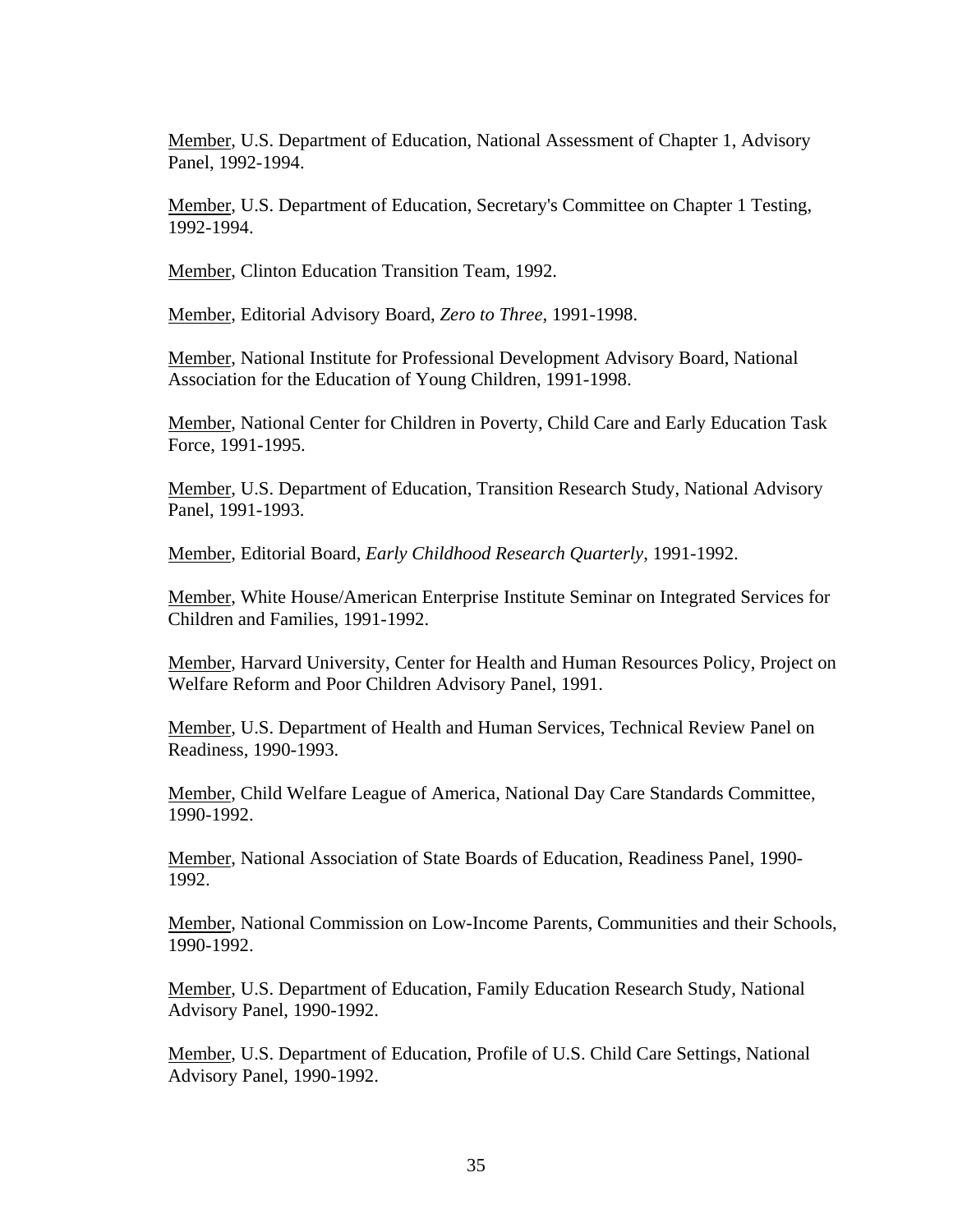Member, National Head Start Association, 25th Anniversary Silver Ribbon Panel, 1990- 1991.

Member, Employer-supported Child Care Network, Advisory Board, 1989-1993.

Member, The Rockefeller Foundation, Extended Child Care Opportunities, Advisory Panel, 1989-1993.

Member, Aspen Institute, Seminar on Comprehensive Services to Disadvantaged Children, 1989.

Member, National Association for the Education of Young Children Governing Board, 1988-1992.

Member, National Association of State Boards of Education, Early Childhood Task Force, 1987-1988.

Member, Phi Delta Kappa, National Educational Honor Society, 1983.

Member, The Child Development Associate Credentialing Commission, Corporate Planning Committee, 1982-1983.

Member, U.S. Department of Health and Human Services, National Head Start Evaluation Design Project, 1980-1981.

Consultant, Center for the Study of Social Policy, 2002-2004.

Consultant, National Conference of State Legislatures, 2002-2004.

Consultant, California Master Plan Task Force on School Readiness, 2001-2002.

Consultant, Ewing Marion Kauffman Foundation, 2001-2002.

Consultant, U.S. General Accounting Office, 1995-1999.

Consultant, Business Roundtable, 1992.

Consultant, National Alliance of Business, 1991.

Consultant, Pew Charitable Trusts, 1991.

Consultant, The Carnegie Corporation of New York, 1990-1999.

Consultant, United Way of America, 1990-1991.

Consultant, W. K. Kellogg Foundation, 1990.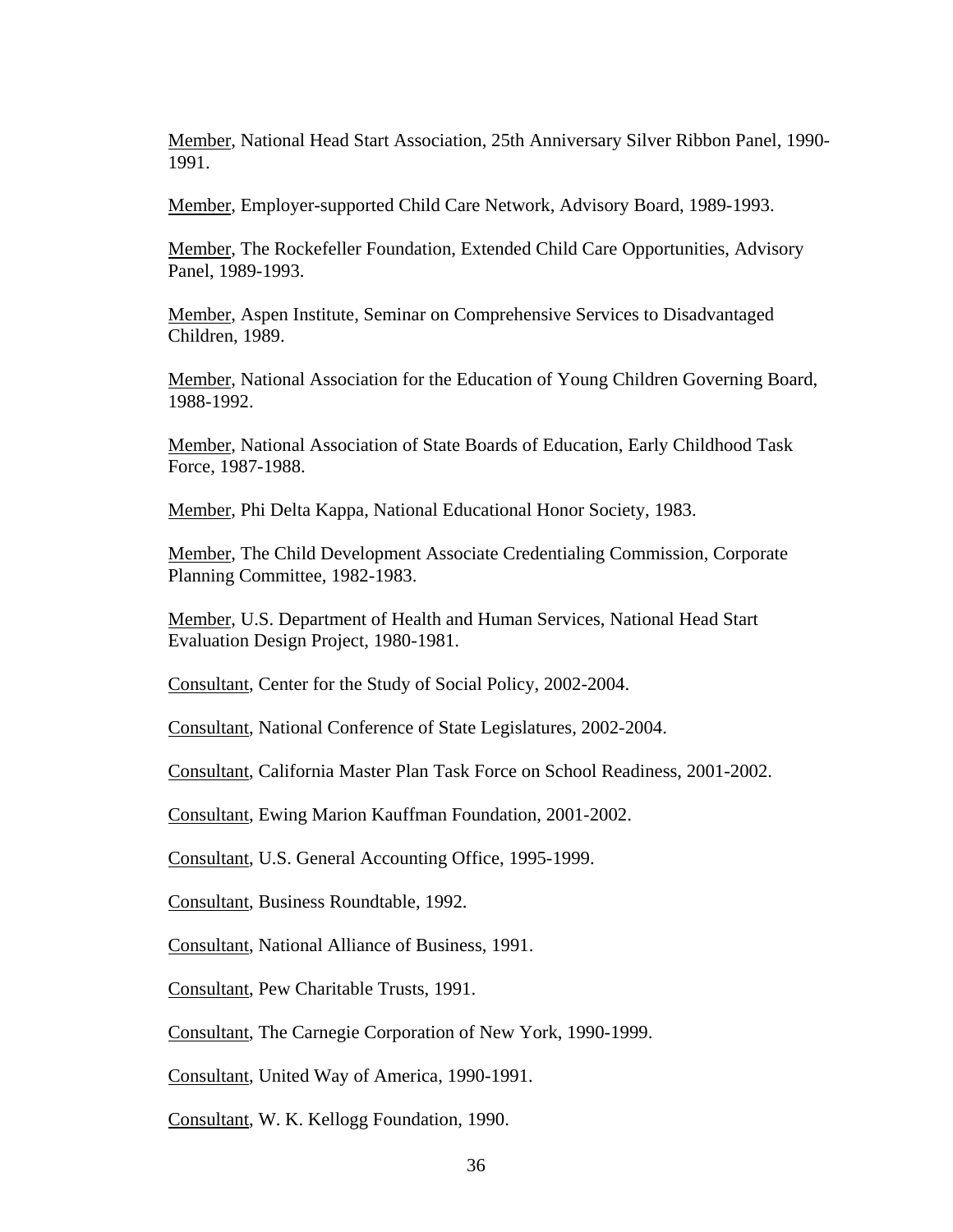Consultant, Hallmark Corporate Foundation, 1989-1992.

Consultant, Rockefeller Brothers Foundation, 1989-1991.

Consultant, Government of Singapore, Ministry of Community Development, 1989.

Consultant, Government of Singapore, Ministry of Health, 1989.

Consultant, Intelligy Corporation, 1989.

Consultant, National Junior League, New York City, 1989.

Consultant, Urban Superintendents, Early Intervention Group, 1989.

Consultant, U.S. Department of Education, 1988-1991.

Consultant, Carnegie Corporation of New York, 1987-1988.

Consultant, Council of Chief State School Officers, 1987-1988.

Consultant, U.S. Department of Education, Secretary Bennett, Roundtable on Disadvantaged Children, 1987.

Consultant, Canadian Parliamentary Committee on Child Care, 1986.

Consultant, U.S. Department of Education, 1985-2004.

Consultant, U.S. Department of Health and Human Services, 1985-2004.

Consultant, The Bush Foundation, 1983-1989.

Consultant, Department of Health and Human Services, Assistant Secretary for Human Development, 1983-1986.

### **State and Local**

Chair, Connecticut Commissioner's Task Force on Educational Services for Four-Year-Old Children, 1984-1985.

Gubernatorial Appointee, Connecticut Commission on Children, 1988-1991.

Gubernatorial Appointee, Connecticut Child Day Care Council, 1987-1991.

Assistant to the Chair and Member, Connecticut Distinguished Citizens' Task Force on Quality Teaching, 1982-1983.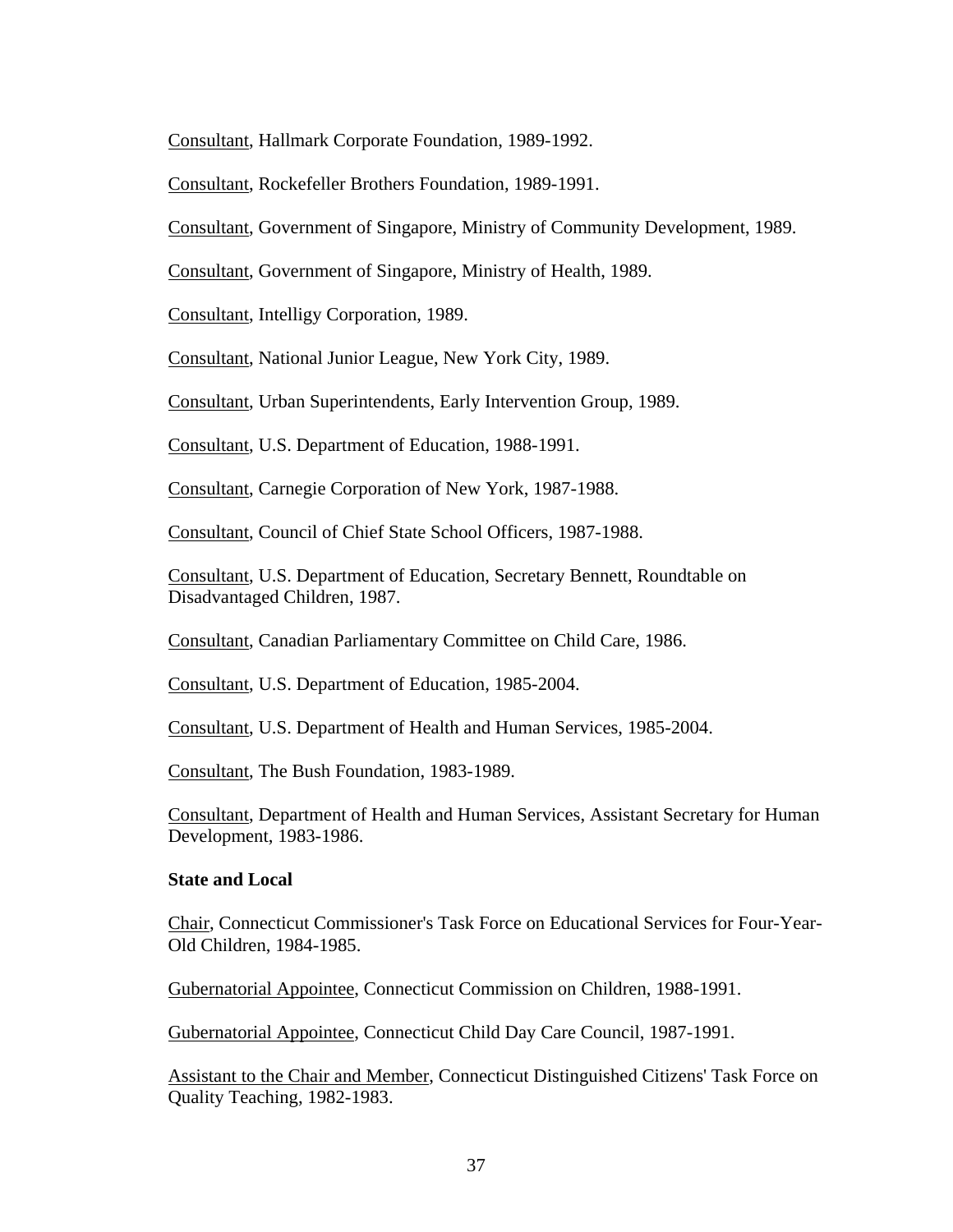Member, National Advisory Board for the Center for Excellence in Early Education, United Way of Miami-Dade, 2004-2005.

Member, Editorial Advisory Board, *Family, Community, & Disability Series*, Paul Brookes Publishing Company, 2001-2005.

Member, Assessment Technology Advisory Panel, State of Ohio, 1998-1999.

Member, University of Missouri Human Development and Family Studies Advisory Board, 1994-1997.

Member, New York City Board of Education Task Force on Early Childhood Education, 1987-1988.

Member, New York State Council on Children and Families, 1986-1987.

Member, National Advisory Committee, Centers in the Parc, Cenvil Corporation, 1984- 1986.

Member, Connecticut Committee on Public Expenditures, 1981-1983.

Member, State Task Force for the Development of Pre-school Special Education Program Specification, 1977-1979.

Consultant, Sisters of Charity, Canton, OH, 2006-2007.

Consultant, State of South Carolina, 2006-2007.

Consultant, The Rhode Island Foundation, 2000.

Consultant, Florida Partnership for School Readiness, 1999-2000.

Consultant, Delaware Department of Health and Human Services, 1998-1999.

Consultant, Connecticut Office of Policy and Management, 1994-1998.

Consultant, Office of the Governor, Ohio, 1994-1996.

Consultant, Kamehameha Schools, Hawaii, 1993.

Consultant, Colorado Commission on Children and Families, 1991.

Consultant, Texas State Department of Education, 1990.

Consultant, Kansas City Metropolitan Area Regional Council, 1989.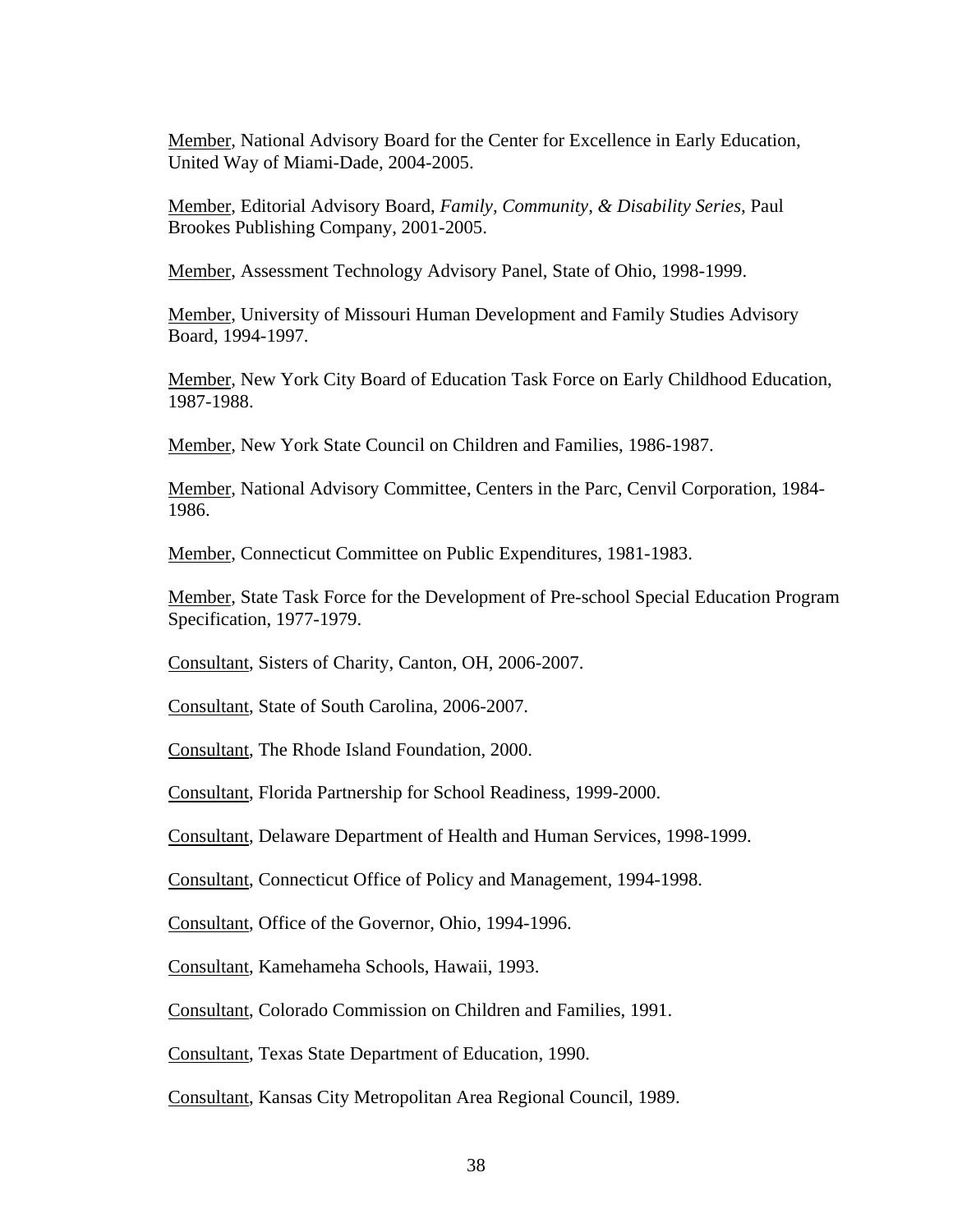Consultant, New Jersey Department of Education, 1989.

Consultant, Oregon Governor and Congressional Leadership, 1989.

Trustee, Wheelock College, 2000-2005.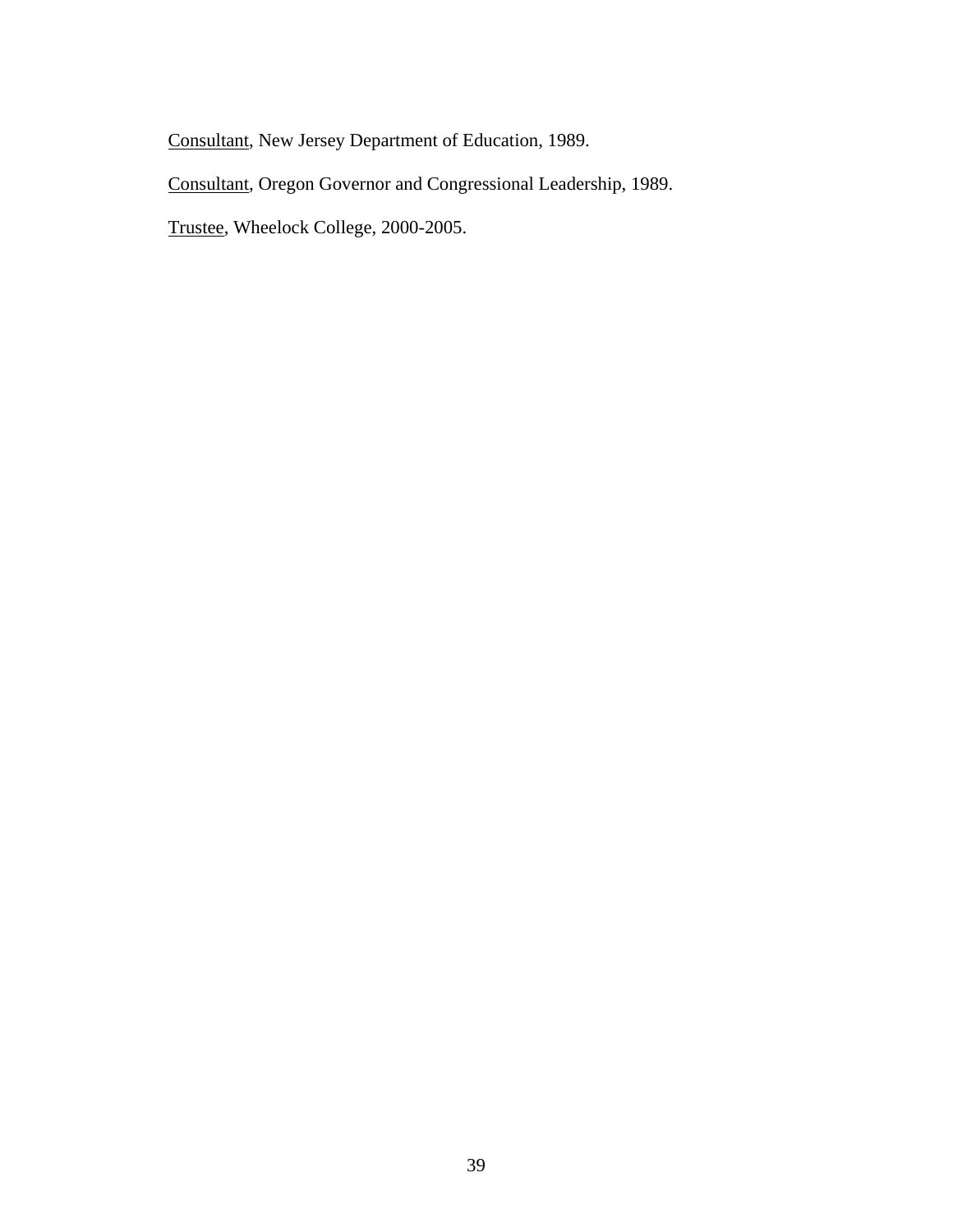## *Research Interests*

 The application of child and parent development research to the formation and implementation of public policies for children birth to age eight; the impact of institutions (family, child care) on the development of young, low-income children; collaboration among private and public sectors in the delivery of services to young children and their families; and educational practices and policies, including: early learning standards and assessment; the training and education of early care and education teachers and leaders; organizational change and assessment; the functioning of public schools in the delivery of human services; service integration; family support systems; and profit and non-profit child care.

10-1-09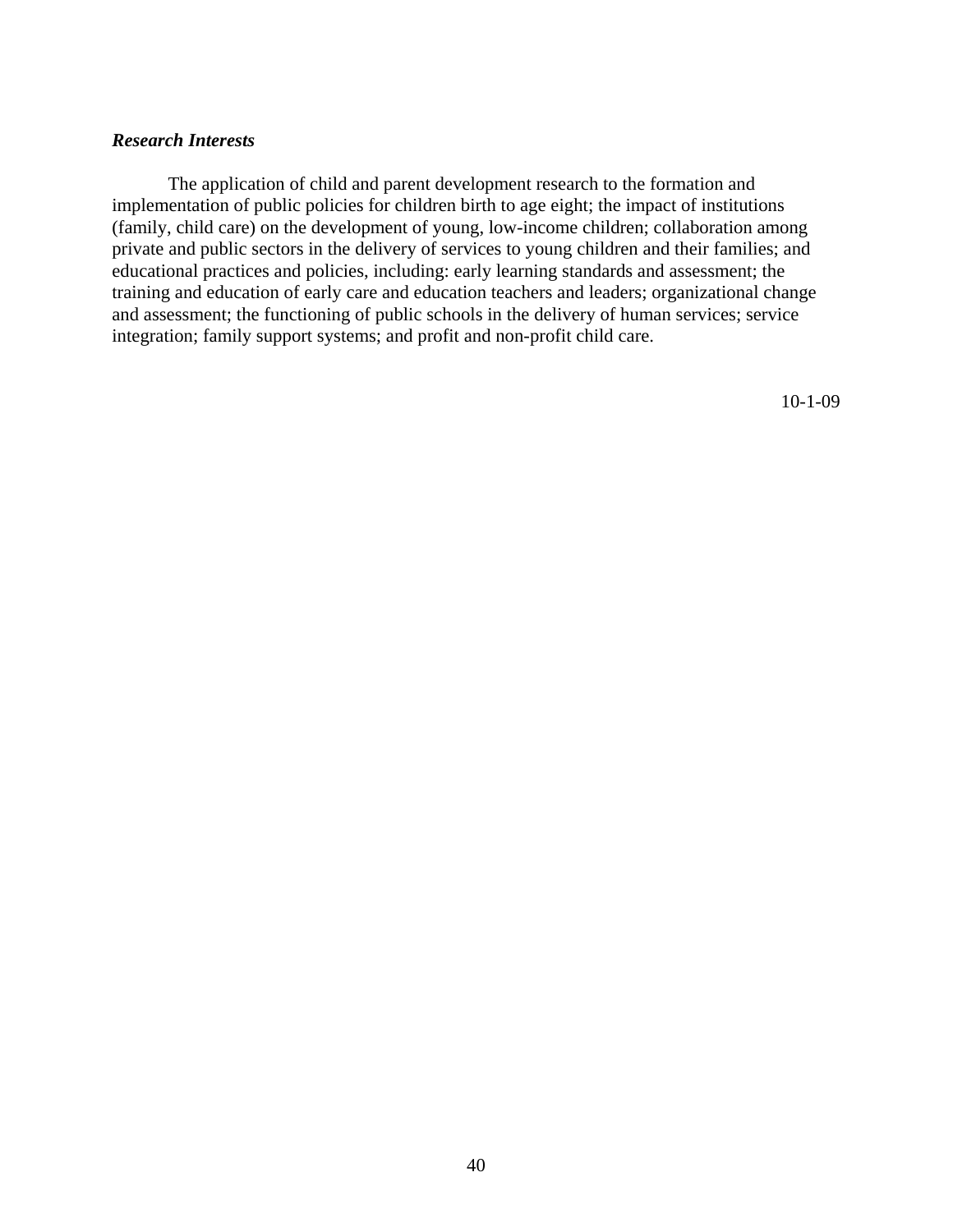# *Sharon Lynn Kagan, Ed.D.*

## *Addendum: Selected Presentations*

- 2009 Kagan, S. L. (2009, October 22). Making early childhood policy count. Keynote presentation, National Center on Education and the Economy Seminar, Washington, DC.
	- Kagan, S. L. (2009, October 19). Program replication as a strategy for social change. Keynote presentation, Sisters of Charity Foundation Ministry Conference, Myrtle Beach, SC.
	- Kagan, S. L. (2009, October 2). Creating policies for children and families: Looking backward and looking forward. The National Center for Children in Poverty, Columbia University Jane Knitzer Memorial Symposium, New York, NY.
	- Kagan, S. L. (2009, July 20). Early Learning and Development Standards Support Workshop to UNICEF Bolivia, La Paz, Bolivia.
	- Kagan, S. L. (2009, July 3). Understanding young children and the policies that serve them: An analysis of American early childhood policy. Keynote presentation, Chautauqua Institution and Sesame Workshop Childhood Development Lecture Series, Chautauqua, NY.
	- Kagan, S. L. (2009, June 11). Colloquium on kindergarten, readiness assessments: Purposes, instrumentation, and uses of data. Council of Chief State School Officers Early Childhood Education Assessment and State Collaborative on Assessment and Student Standards Conference, Charlotte, NC.
	- Kagan, S. L. (2009, April 6). American early childhood education: Preventing or perpetuating inequity? Teachers College, Columbia University Equity in Education Forum, New York, NY.

 Kagan, S. L. (2009, March 31). Linking ready kids to ready schools: Next steps for policy

change. SPARK National Policy Forum, Washington, DC.

- Kagan, S. L. (2009, February 25). Overview of state early childhood and K-12 data systems. Council of Chief State School Officers Early Childhood Conference, Orlando, FL.
- Kagan, S. L. (2009, January 30). Early childhood education in a time of change: Implications for us! Southern Early Childhood Association Conference, Myrtle Beach, SC.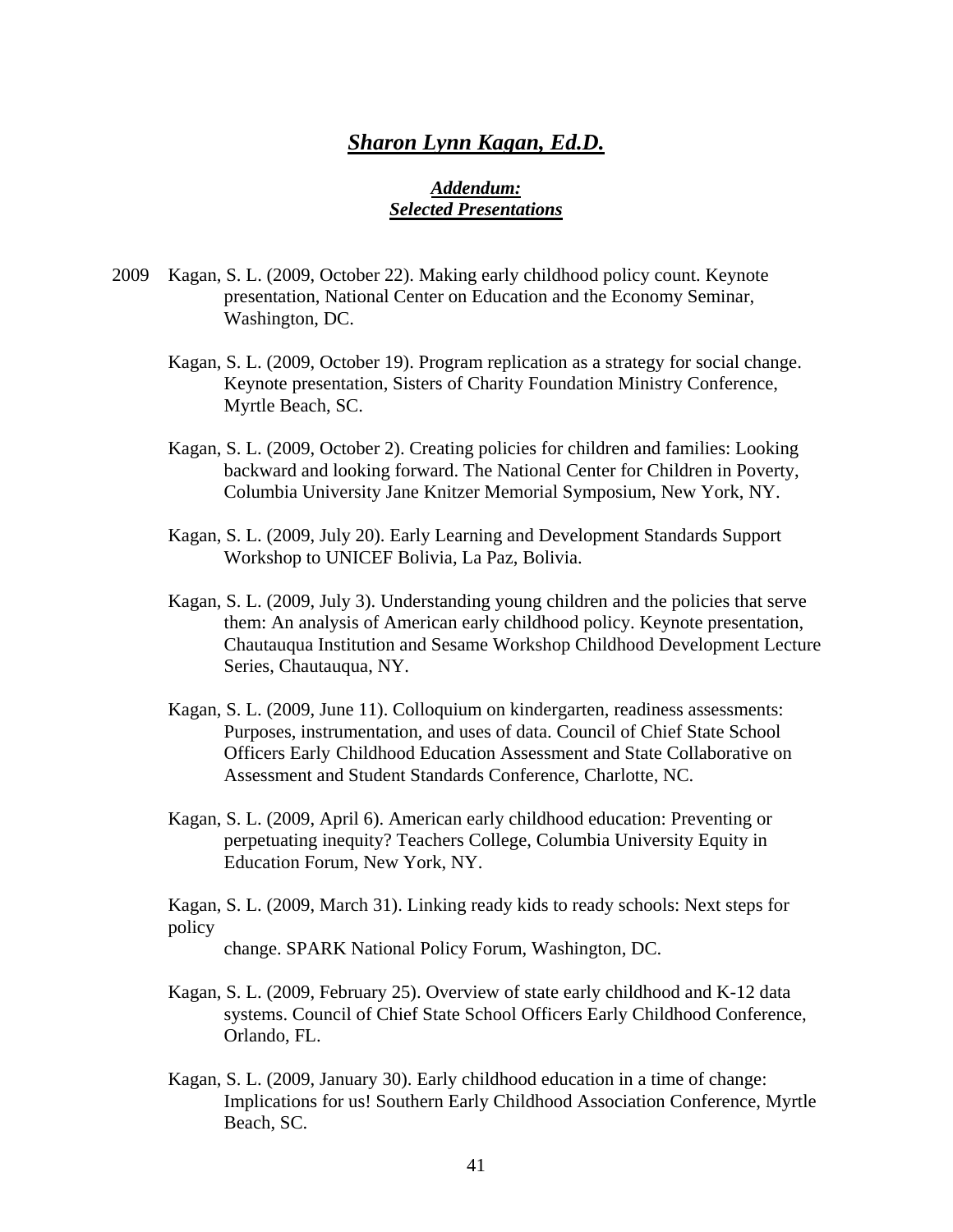- 2008 Kagan, S. L. (2008, December 9). Developing communities of learning and practice: Making a difference by sustaining the influence of early childhood social integration and respect for diversity efforts. UNICEF Switzerland and Bernard Van Leer Foundation, Geneva, Switzerland.
	- Kagan, S. L. (2008, December 5). Aligning early childhood education and  $3<sup>rd</sup>$  grade standards: How does Pennsylvania fare? Pennsylvania Governor's Forum, Philadelphia, PA.
	- Kagan, S. L. (2008, November 17). State of practice: A research roundtable. Teachers College Equity Symposium, New York, NY.
	- Kagan, S. L. (2008, October 20). Increasing the application of knowledge about child and adolescent development in educator preparation programs. National Council for Accreditation of Teacher Education National Expert Panel, Washington, DC.
	- Kagan, S. L. (2008, October 9). Active citizenship: Democratic practices in education. The International Step by Step Association Conference, Budapest, Hungary.
	- Kagan, S. L. (2008, September 22). ELDS Writing and Validation Workshop. (UNICEF Regional Office for South Asia), Kathmandu, Nepal.
	- Kagan, S. L. (2008, August 10). Improving the quality of education in faculties of specific

 education and faculties of kindergarten. Academy for Education Development and Education Reform Program Workshop, Cairo, Egypt.

- Kagan, S. L. (2008, July 28). Developing standards for young children's development. (UNICEF), Bangkok, Thailand.
- Kagan, S. L. (2008, July 2). No more parallel play: Governors' symposia on early learning and the early grades. Education Commission of the States National Forum on Education Policy, Austin, TX.
- Kagan, S. L. (2008, June 9). Evidence-based practices and the early care and education teaching workforce. National Association for the Education of Young Children Professional Development Conference, New Orleans, LA.
- Kagan, S. L. (2008, June 8). Examining the content of infant-toddler early learning guidelines: What has been addressed and what hasn't? National Association for the Education of Young Children Professional Development Conference, New Orleans, LA.
- Kagan, S. L. (2008, June 4). On buckets, banks, and hearts: Aligning early childhood standards and systems. Keynote presentation, The Build Initiative, Minneapolis,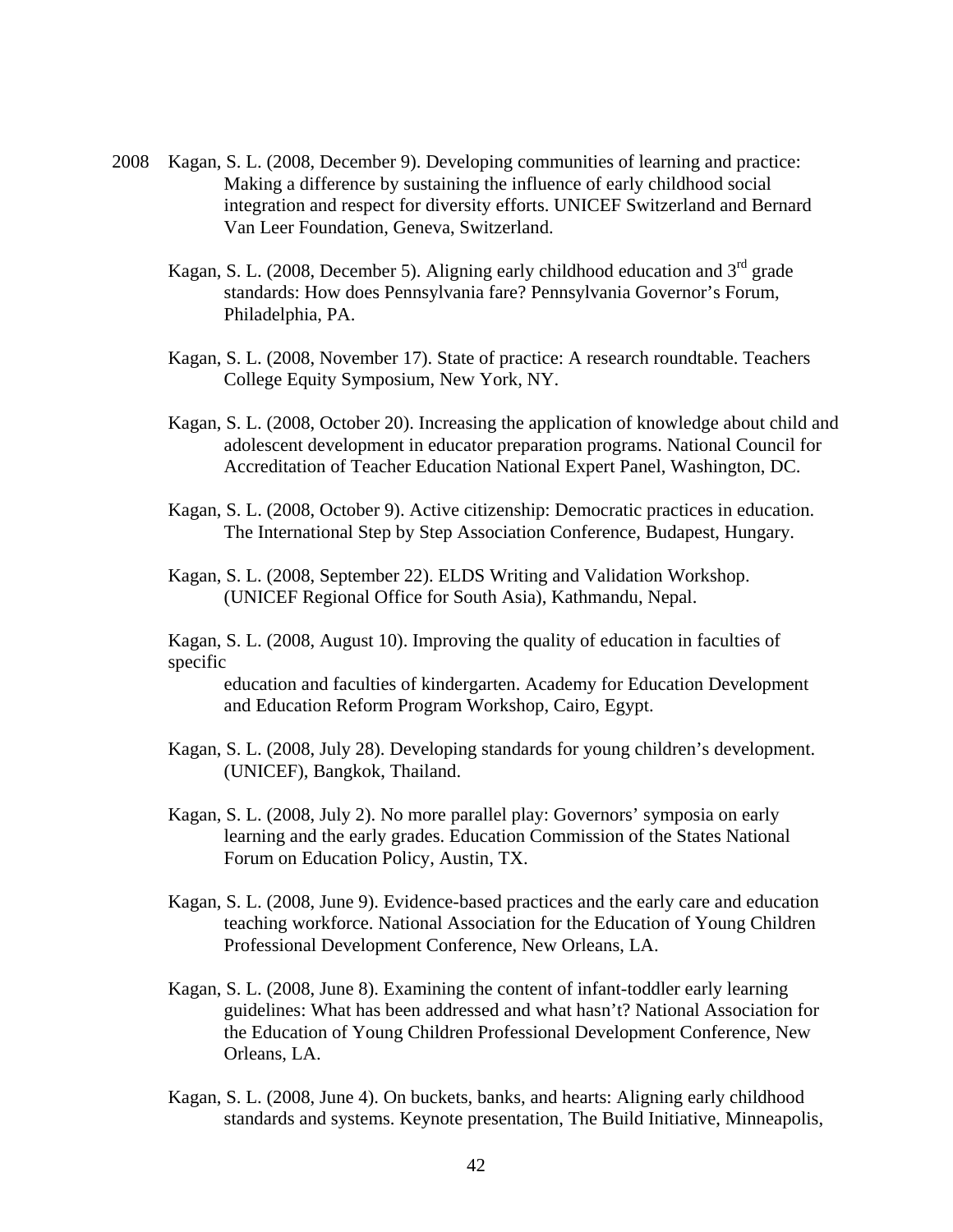MN.

- Kagan, S. L. (2008, May 13). Taking stock: Assessing and improving early childhood learning and program quality. Massachusetts Department of Early Education and Care, Boston, MA.
- Kagan, S. L. (2008, May 7). Nurturing the promise: Strengthening families and communities. Keynote presentation, New England Head Start Association, Norwich, CT.
- Kagan, S. L. (2008, April 18). Excellence for Utah's young children: Policy matters. Keynote presentation, Governor's Early Childhood Summit, Salt Lake City, UT.
- Kagan, S. L. (2008, April 16). Early development as a prelude to school success: Myths and realities. Keynote presentation, WestEd's Annual Forum, San Francisco, CA.
- Kagan, S. L. (2008, April 6) Developing standards for young children's development. Georgia Legislature (UNICEF), Tbilisi, Georgia.
- Kagan, S. L. (2008, March 18). Developing ECD measures in 40 countries: Lessons from the process. Keynote presentation, Comparative and International Education Society (CIES) Annual Conference, New York, NY.
- Kagan, S. L. (2008, January 26). From preschool to kindergarten: Aligning practices. Keynote presentation, Lab School Kindergarten Transition Conference, New Haven, CT.
- Kagan, S. L. (2008, January 22). Advancing conditions for Florida's children: Policy matters. Florida Governor's Summit on Education, Workforce, and Economic Development, Orlando, FL.
- Kagan, S. L. (2008, January 17). The Pennsylvania early learning standards alignment study. Pennsylvania Office of Child Development and Early Learning Summit, Harrisburg, PA.
- 2007 Kagan, S. L. (2007, November 14). Closing the achievement gap: The potential of high quality early childhood education. Keynote presentation, California Department of Education Achievement Gap Summit, Sacramento, CA.
	- Kagan, S. L. (2007, November 9). The early care and education teaching workforce at the fulcrum: An agenda for reform. National Association for the Education of Young Children Annual Conference, Chicago, IL.
	- Kagan, S. L. (2007, November 8). Taking stock: The report of National Task Force on Early Education Accountability and Improvement. National Association for the Education of Young Children Annual Conference, Chicago, IL.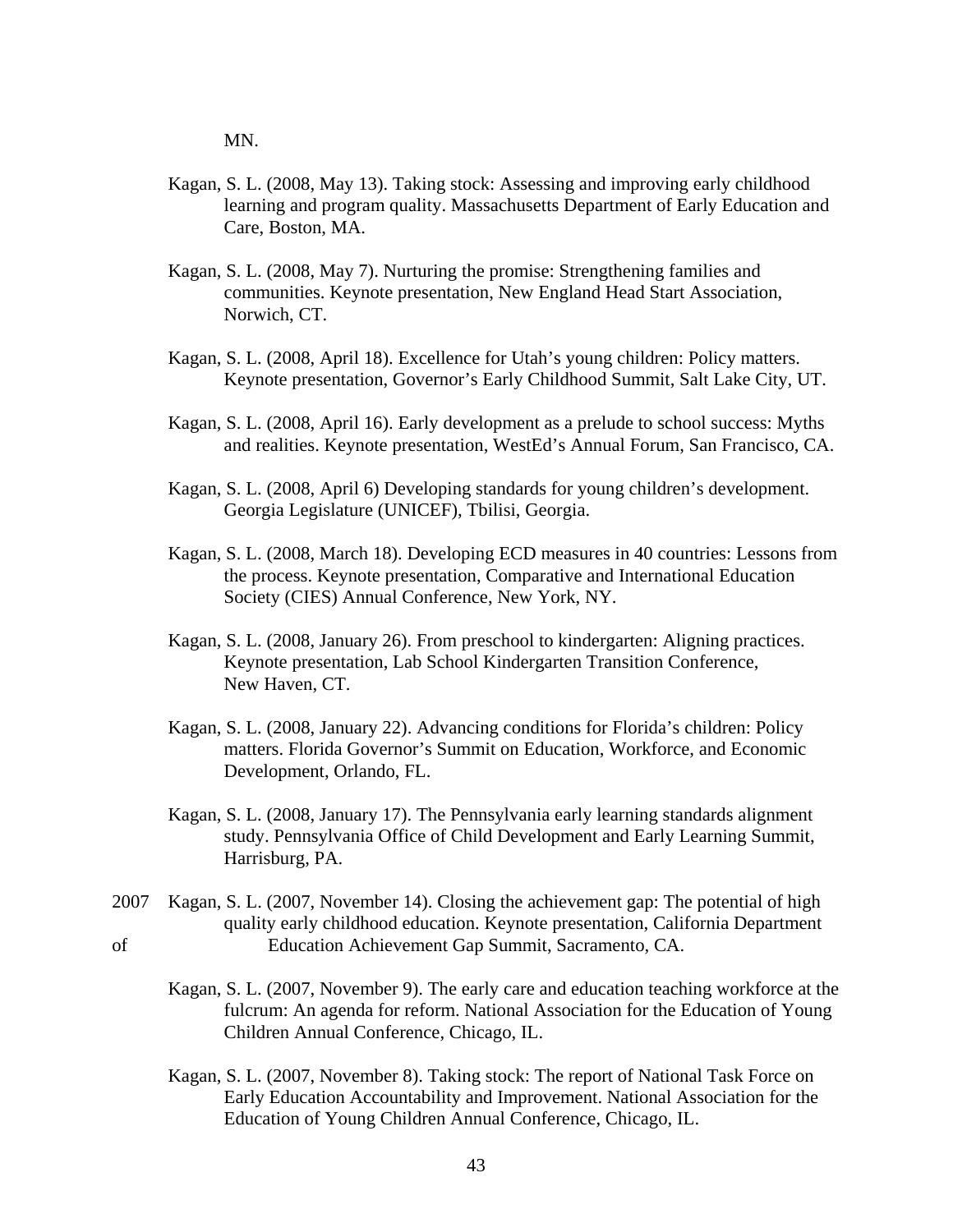- Kagan, S. L. (2007, November 8). Examining early learning guidelines for infants/toddlers: What is addressed and what isn't? National Association for the Education of Young Children Annual Conference, Chicago, IL.
- Kagan, S. L. (2007, October 29). Advancing policy and practice for Florida's children. Keynote presentation, The Policy Group for Florida's Families and Children, Orlando, FL.
- Kagan, S. L. (2007, October 26). The report of National Task Force on Early Education Accountability and Improvement. Council of Chief State School Officers, Washington, DC.
- Kagan, S. L. (2007, October 14). Annual Consultation. World Consultative Group on Early Childhood Care and Development, Santiago, Chile.
- Kagan, S. L. (2007, October 8). Excellence for West Virginia's young children: Policy matters. Keynote presentation, West Virginia Kids Count Fund, Charleston, WV.
- Kagan, S. L. (2007, August 10). Full-day kindergarten: A new day for the young children of Montana. Keynote presentation, Montana Office of Public Instruction Full-Time Kindergarten Conference, Helena, MT.
- Kagan, S. L. (2007, August 7). Moving the early childhood agenda. New York State Education Department, Albany, NY.
- Kagan, S. L. (2007, August 6). Accountability in early childhood education: Approaches and recommendations for states. National Conference of State Legislatures, Boston, MA.
- Kagan, S. L. (2007, July 12). International early childhood education: Implications for Kazakhstan. Keynote presentation, National Ministry of Education, Almaty, Kazakhstan.
- Kagan, S. L. (2007, July 11). Pre-K accountability for America's children and programs. Education Commission of the States National Forum, Philadelphia, PA.
- Kagan, S. L. (2007, July 3). Early childhood education: Boot camp for kids? The Aspen Institute Ideas Festival, Aspen, CO.
- Kagan, S. L. (2007, June 11). The early care and education teaching workforce: At the Fulcrum. National Association for the Education of Young Children Professional Development Conference, Pittsburgh, PA.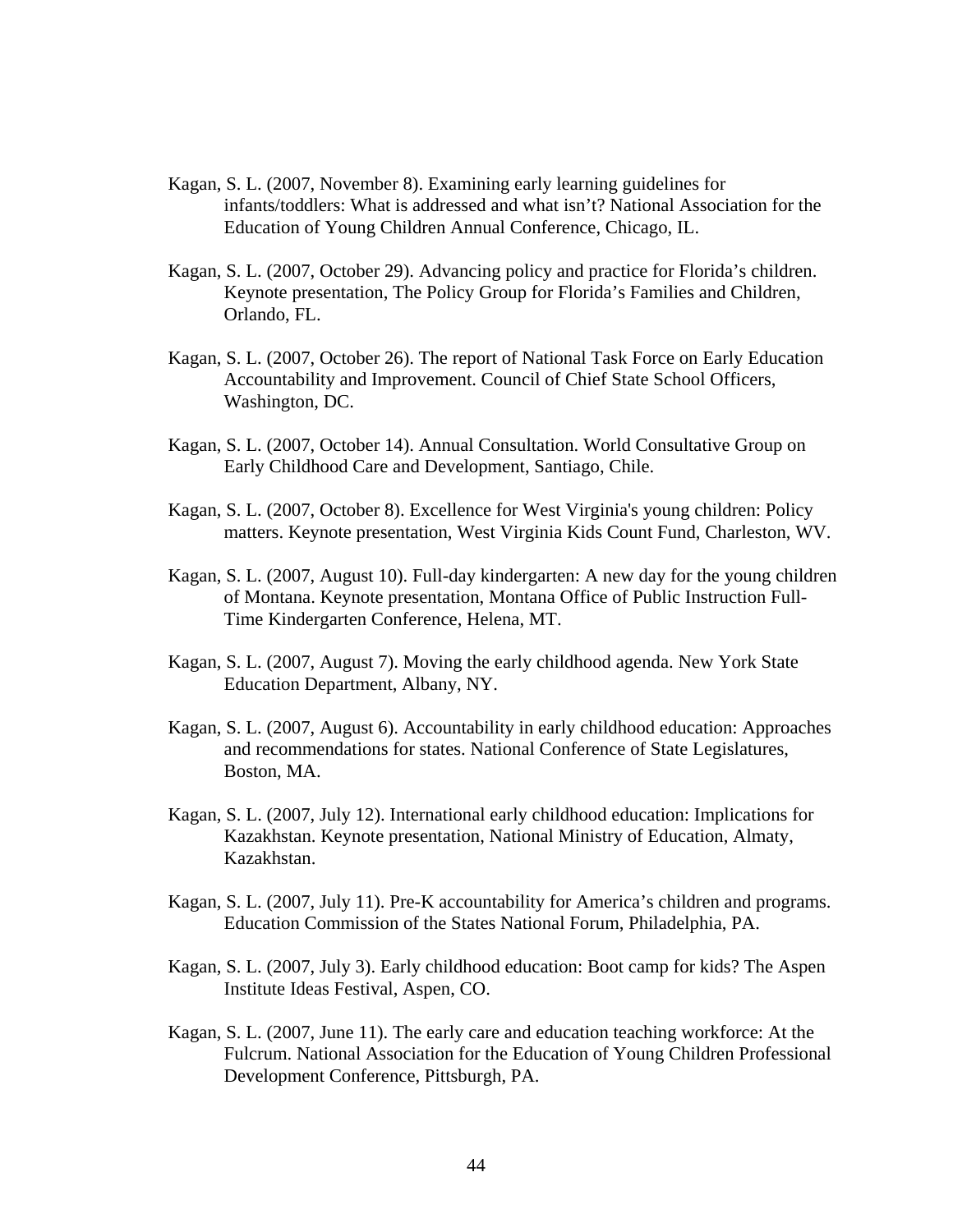- Kagan, S. L. (2007, June 10). The national early childhood accountability task force report: Fostering intentionality through public policy. National Association for the Education of Young Children Professional Development Conference, Pittsburgh, PA.
- Kagan, S. L. (2007, May 9). Honoring David Elkind: Right then, right now, right always. Keynote presentation, Tufts University, Medford, MA.
- Kagan, S. L. (2007, March 30). Using what we know: Creating better chances for young children. Keynote presentation, The University of North Carolina at Charlotte Child and Family Development Conference, Charlotte, NC.
- Kagan, S. L. (2007, February 9). School readiness and state responsibility. Keynote presentation, Rhode Island Department of Education Leadership Conference, Providence, RI.
- 2006 Kagan, S. L. (2006, November 11). Accountability in early childhood education. National Association for the Education of Young Children Annual Conference, Atlanta, GA.
	- Kagan, S. L. (2006, November 7). Early childhood on the move: Recent trends. Keynote presentation, National Association of Early Childhood Specialists in State Departments of Education, Atlanta, GA.
	- Kagan, S. L. (2006, November 1). All children ready to learn: The role of assessment and accountability. Keynote presentation, University of Indiana Early Childhood Conference, Indianapolis, IN.
	- Kagan, S. L. (2006, October 31). Social protection initiatives for children, women and families: An analysis of recent experiences. UNICEF Conference on Children's Rights, New York, NY.
	- Kagan, S. L. (2006, September 7). The early childhood workforce. Cornerstones for Kids, Arlington, VA.
	- Kagan, S. L. (2006, August 25). From plan to practice: Implementing solutions. Keynote presentation, Ohio Department of Education, Columbus, OH.
	- Kagan, S. L. (2006, July 17). Alignment in early childhood education: What does it mean? How do we do it? Keynote presentation, Commonwealth of Virginia Early Childhood Summit, Richmond, VA.
	- Kagan, S. L. (2006, July 12). Accountability for pre-k programs: Building models to support investments. Education Commission of the States National Forum on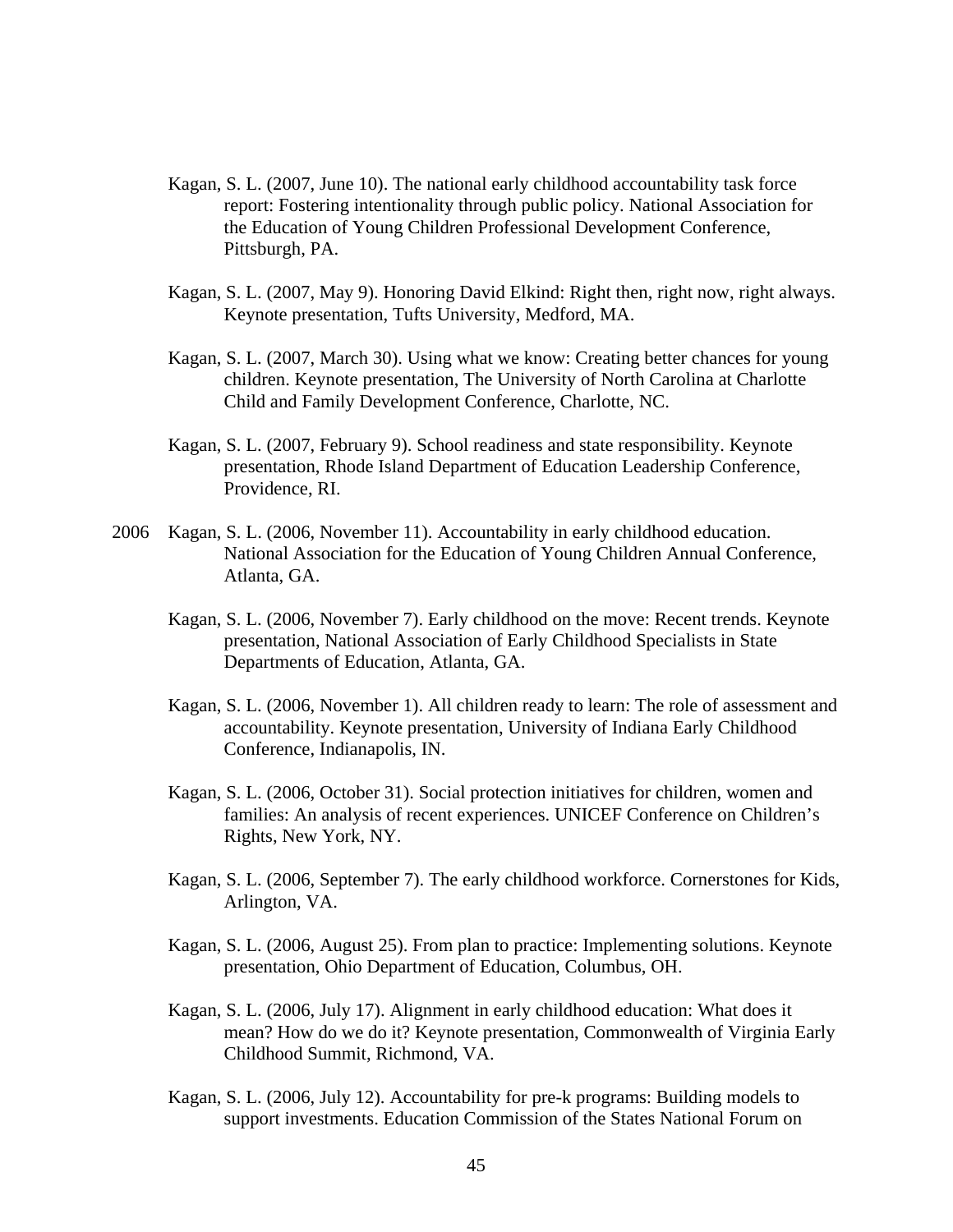Education Policy, Minneapolis, MN.

- Kagan, S. L. (2006, July 4). American early childhood education: Shaping its future. The Aspen Institute Ideas Festival, Aspen, CO.
- Kagan, S. L. (2006, June 21). Standards and assessment: Pitfalls and potentials. Keynote presentation, Arizona Department of Education Early Learning Conference, Scottsdale, AZ.
- Kagan, S. L. (2006, June 9). Viewing early childhood policy as a system. State Legislative Leaders Conference, New York, NY.
- Kagan, S. L. (2006, June 5). Creating an accountability system. National Association for the Education of Young Children Professional Development Conference, San Antonio, TX.
- Kagan, S. L. (2006, May 22). SPARK leadership conference. Sisters of Charity of Canton, Canton, OH.
- Kagan, S. L. (2006, April 5). Developing standards for young children's development. United Nations Children's Fund UNICEF, Beijing, China, and Ulaanbaatar, Mongolia.
- Kagan, S. L. (2006, February 13). The future of early childhood education: Shaping policy for successful practice. Keynote presentation, Florida Atlantic University College of Education and the Children's Services Council of Palm Beach County, Boca Raton, FL.
- Kagan, S. L. (2006, February 1). School readiness. Keynote presentation, Fairfax County School Readiness Network, Fairfax, VA.
- Kagan, S. L. (2006, January 26). Aligning standards, curriculum and assessment: Issues for early childhood educators. Keynote presentation, Michigan Department of Education, Dearborn, MI.
- 2005 Kagan, S. L. (2005, December 9). Early childhood systems: Defining and strengthening the policies that matter. National Association for the Education of Young Children Annual Conference, Washington, DC.
	- Kagan, S. L. (2005, December 9). Early learning standards: National and international perspectives. National Association for the Education of Young Children Annual Conference, Washington, DC.
	- Kagan, S. L. (2005, December 8). National task force on accountability. National Association for the Education of Young Children Annual Conference, Washington, DC.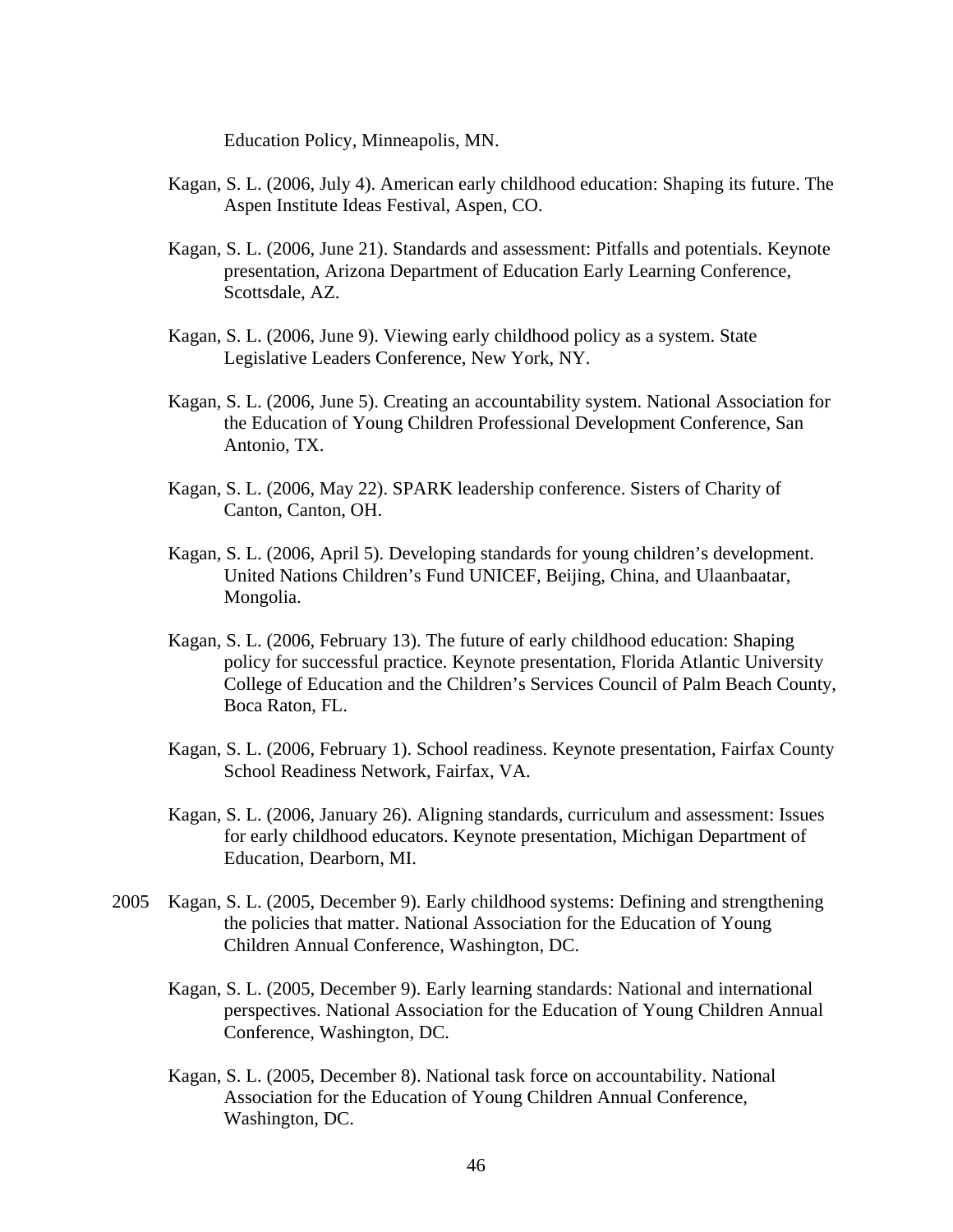- Kagan, S. L. (2005, November 28). Developing standards for young children's development. United Nations Children's Fund UNICEF, Ashgabat, Turkmenistan.
- Kagan, S. L. (2005, November 23). Developing standards for young children's development. United Nations Children's Fund UNICEF, Yerevan, Armenia.
- Kagan, S. L. (2005, November 19). Early learning standards: A huge problem or a huge possibility? Keynote presentation, Professional Development Institute for Early Childhood Educators, Los Angeles, CA.
- Kagan, S. L. (2005, November 16). What's next after standards? Assessing children effectively. Keynote presentation, Maine Department of Education Early Learning Conference, Rockport, ME.
- Kagan, S. L. (2005, November 8). Determining policies for children and families: Creating early childhood systems. Keynote presentation, Iowa Child Care and Early Education Network, Ames, IA.
- Kagan, S. L. (2005, November 4). Transition and alignment in early childhood education. Council of Chief State School Officers Ready Schools National Conference, Atlanta, GA.
- Kagan, S. L. (2005, October 27). Coordinating services for children and families: Understanding the past to shape the future. University of Connecticut A. J. Pappanikou Center for Excellence in Developmental Disabilities, Education, Research, and Service Training Institute on Service Coordination, St. Thomas, USVI.
- Kagan, S. L. (2005, October 25). Two dimensions of seamless transition. Keynote presentation, Pennsylvania Department of Education, Hershey, PA.
- Kagan, S. L. (2005, October 15). Developing standards for young children's development. United Nations Children's Fund UNICEF, Hanoi, Vietnam
- Kagan, S. L. (2005, August 9). Achieving quality services for children and families through accountability. State Child Care Administrators Management Institute Conference, Alexandria, VA.
- Kagan, S. L. (2005, July 25). School readiness, Standards training workshop. United Nations Children's Fund UNICEF, Shanghai, China.
- Kagan, S. L. (2005, July 11). Developing standards for young children's development. United Nations Children's Fund UNICEF, Chisinau, Moldova.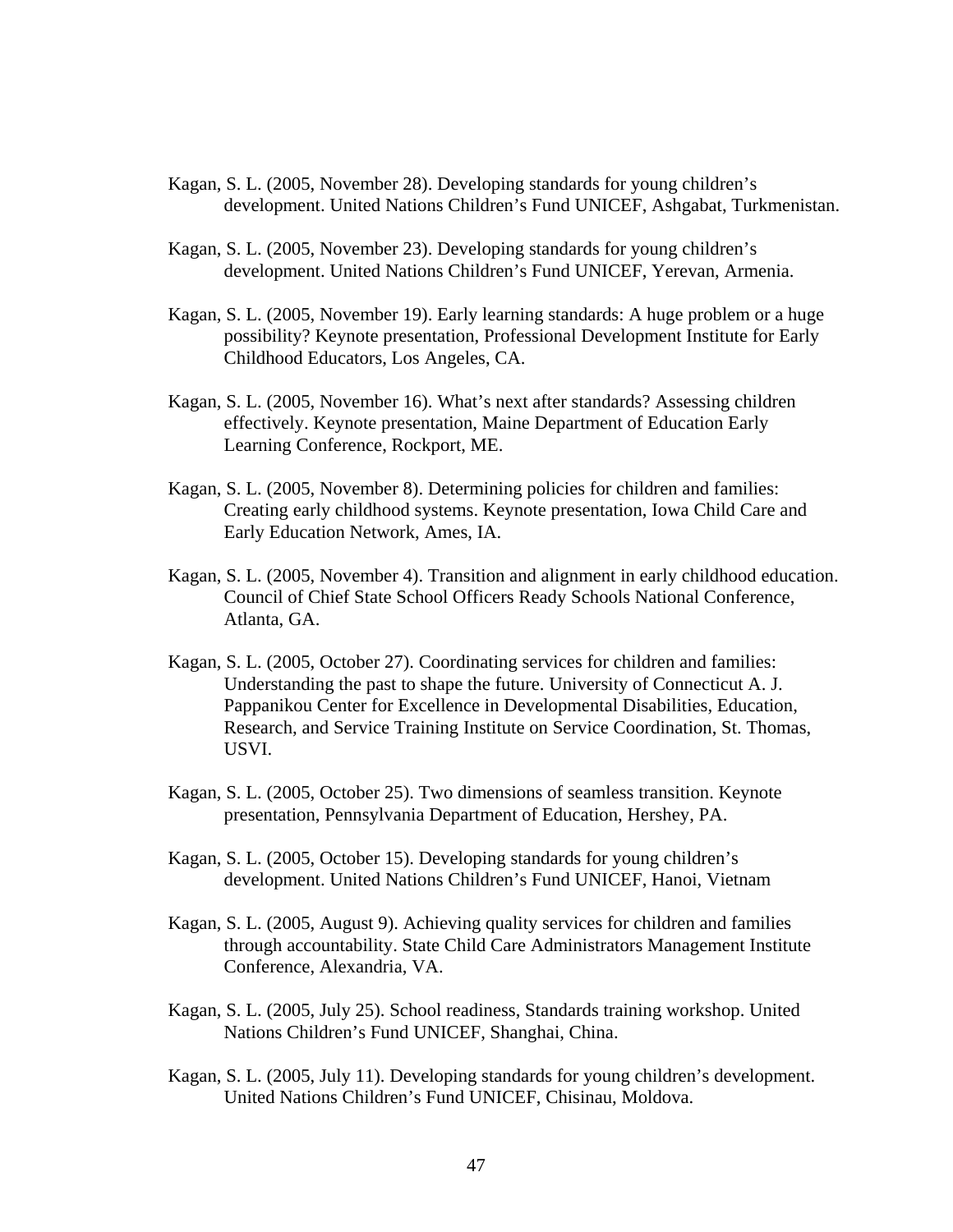- Kagan, S. L. (2005, June 23). Best practices in the assessment of young children. Keynote presentation, Connecticut State Board of Education Symposium on Kindergarten Assessment, Windsor, CT.
- Kagan, S. L. (2005, June 6). Policy matters: The many policies that matter for building a comprehensive early care and education system. National Association for the Education of Young Children Professional Development Conference, Miami, FL.
- Kagan, S. L. (2005, May 10). Beyond transitions: A new look at pre-kindergarten and kindergarten. Keynote presentation, Massachusetts Department of Education, Marlboro, MA.
- Kagan, S.L. (2005, May 2). School readiness, child assessment and accountability: State responses and learnings. National Association for the Education of Young Children Public Policy Forum, Washington, DC.
- Kagan, S. L. (2005, April 27). Early childhood: Reforms that work. Milken Family Foundation National Education Conference, Washington, DC.
- Kagan, S. L. (2005, April 9). Understanding child care effects on the development of children from low-income families: Cross-disciplinary methods and lessons. Society for Research in Child Development Conference, Atlanta, GA.
- Kagan, S. L. (2005, April 9). Going global with early development and learning standards: A six nation initiative. Society for Research in Child Development Conference, Atlanta, GA.
- Kagan, S. L. (2005, April 8). Early childhood development and education. Yale University Bioethics Project and Casey Family Services Symposium, New Haven, CT.
- Kagan, S. L. (2005, April 2). Early education: Problems and prospects. Sarah Lawrence College Child Development Institute Conference, Bronxville, NY.
- Kagan, S. L. (2005, March 17). Creating a coherent early care and education and K-12 system. Keynote presentation, First Five Contra Costa Children and Families Commission Preschool Forum, Walnut Creek, CA.
- Kagan, S. L. (2005, March 2). Early childhood education. Keynote presentation, Connecticut State Board of Education Meeting, Hartford, CT.
- Kagan, S. L. (2005, February 10). Need for preschools and K through 3 educational programs to bring their curriculum and performance standards into alignment. Keynote presentation, Connecticut State Department of Education and Special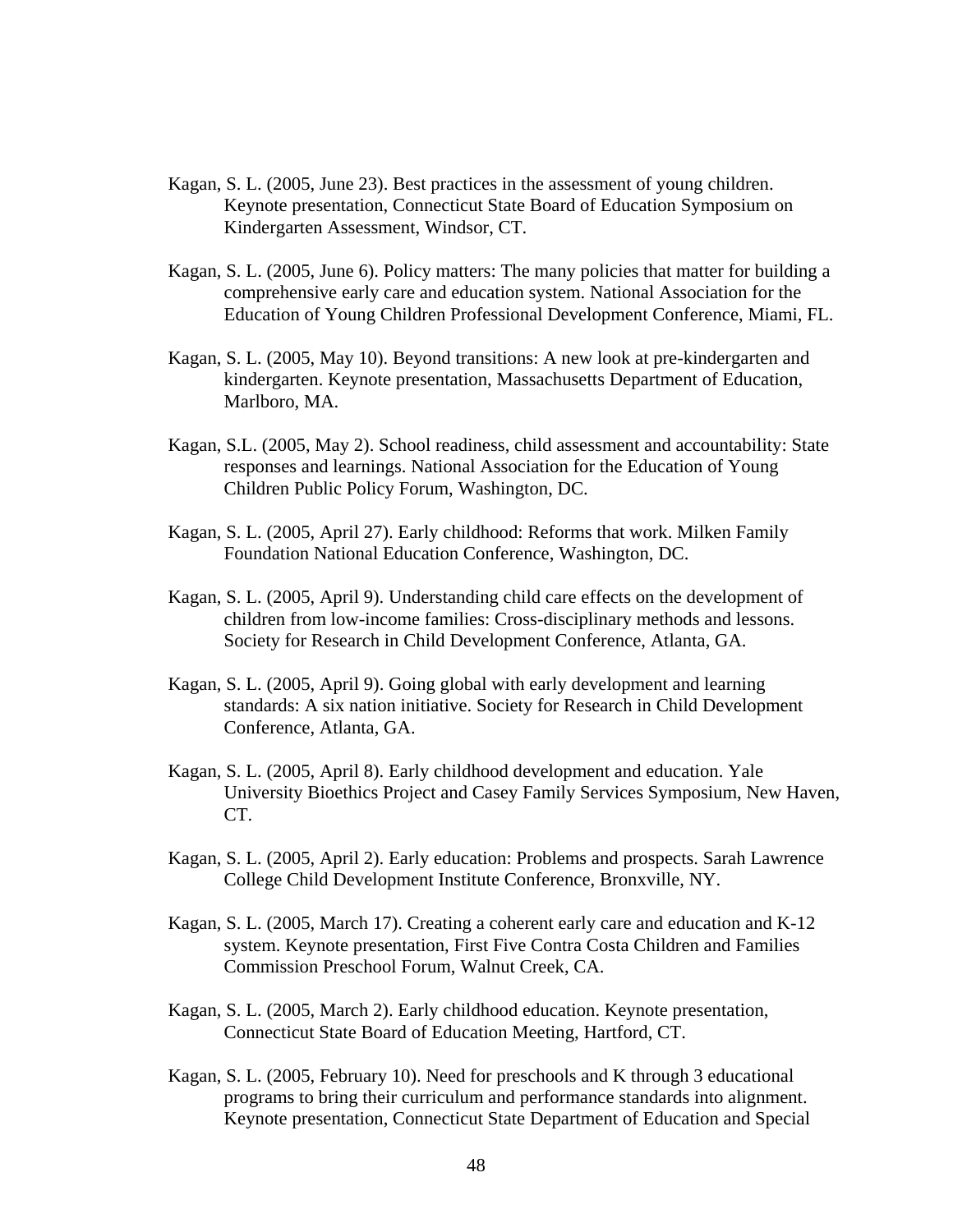Education Resource Center, Transitions Workshop, Middletown, CT.

- Kagan, S. L. (2005, January 25). Measuring quality in early childhood education. Keynote presentation, School Readiness Quality Initiative—Florida Children's Forum School Readiness Symposium, Tampa, FL.
- Kagan, S. L. (2005, January 23). Early childhood system-building and the multiple uses of standards. Keynote presentation, National Smart Start Learning community on Early Childhood Finance Reform Meeting, Greensboro, NC.
- Kagan, S. L. (2005, January 21). Assessing children's early learning and development. Keynote presentation, Minnesota Department of Education, Symposium on Excellence and Equity in Early Childhood Assessment, Brooklyn Center, MN.
- 2004 Kagan, S. L. (2004, December 13). Developing standards for young children's development. United Nations Children's Fund, Manila, Philippines.
	- Kagan, S. L. (2004, November 13). Building an early care and education financing system: Design ideas for transforming the current patchwork of programs and services into a coherent early care and education system. National Association for the Education of Young Children Annual Conference, Anaheim, CA.
	- Kagan, S. L. (2004, November 11). Policy matters: ECE policy planning in the real world. National Association for the Education of Young Children Annual Conference, Anaheim, CA.
	- Kagan, S. L. (2004, November 10). Pathways to universal financing of high-quality early care and education: Comparing options for four states. National Association for the Education of Young Children Annual Conference, Anaheim, CA.
	- Kagan, S. L. (2004, November 9). Early learning standards and alignment issues. National Association of Early Childhood Specialists Conference, Anaheim, CA.
	- Kagan, S. L. (2004, November 8). Washington State early learning and development benchmarks. Keynote presentation, Governor's Head Start-State Collaboration School Readiness Summit, Seattle, WA.
	- Kagan, S. L. (2004, November 2). Ready children and ready systems—the challenge of global change. Keynote presentation, Southwest Human Development and Arizona State University, Early Childhood Institute, Phoenix, AZ.
	- Kagan, S. L. (2004, October 17). The impact of ECCD programmes on later learning and development outcomes. The Consultative Group on Early Childhood Care and Development, Istanbul, Turkey.
	- Kagan, S. L. (2004, September 29). Creating a system for young children that works: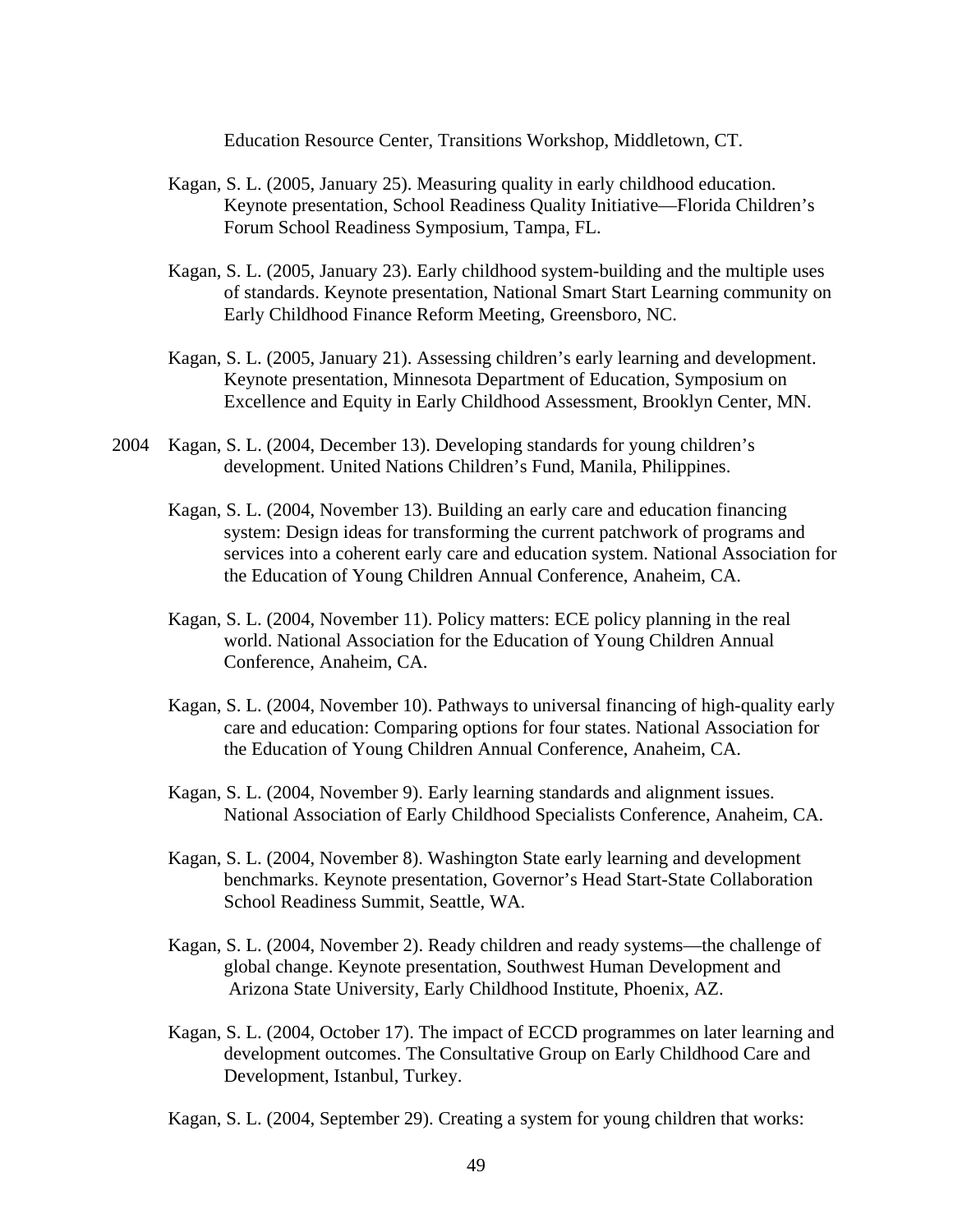Lessons from the states. Keynote presentation, Massachusetts Department of Education, Early Learning Services Early Childhood Institute, Sturbridge, MA. Kagan, S. L. (2004, July 19). Developing standards for young children's development. United Nations Children's Fund UNICEF, Salvador, Bahia, Brazil.

- Kagan, S. L. (2004, July 15). Addressing the remaining challenges of equity and excellence. Education Commission of the States National Forum on Education Policy, Orlando, FL.
- Kagan, S. L. (2004, July 14). Standards, assessments, and school readiness: Who's measuring? Who's tested? And who cares? Education Commission of the States National Forum on Education Policy, Orlando, FL.
- Kagan, S. L. (2004, June 26). Developing standards for young children's development. United Nations Children's Fund UNICEF, Amman, Jordan.
- Kagan, S. L. (2004, June 22). Pathways to universal early childhood education finance: Comparing options in four states. National Association for the Education of Young Children Professional Development Conference, Baltimore, MD.
- Kagan, S. L. (2004, June 21). Examining the content of state-level early learning standards: What's been included, what's been left out, and what does it mean for early care and education? National Association for the Education of Young Children Professional Development Conference, Baltimore, MD.
- Kagan, S. L. (2004, June 14). Key elements of quality-oriented policy for the early years. Free University of Bolzano International Conference on Quality Education in the Early Years, Brixen, Italy.
- Kagan, S. L. (2004, June 9). New York State Child Care Council Annual Meeting and Award Luncheon, Albany, NY.
- Kagan, S. L. (2004, May 25). South Carolina's promise: Our desired future depends on our youngest children. Keynote presentation, South Carolina Department of Education Early Education Summit, Columbia, SC.
- Kagan, S. L. (2004, May 20). Early learning standards: Prospects and possibilities. Keynote presentation, Keystone College and Pennsylvania Pathways Trainers' Conference, State College, PA.
- Kagan, S. L. (2004, May 15). Analysis of state approaches to early learning guidelines and assessment. Keynote presentation, National Conference of State Legislatures, Chicago, IL.
- Kagan, S. L. (2004, May 13). What research teaches us about early care and education. Keynote presentation, University of Vermont and Community Foundation of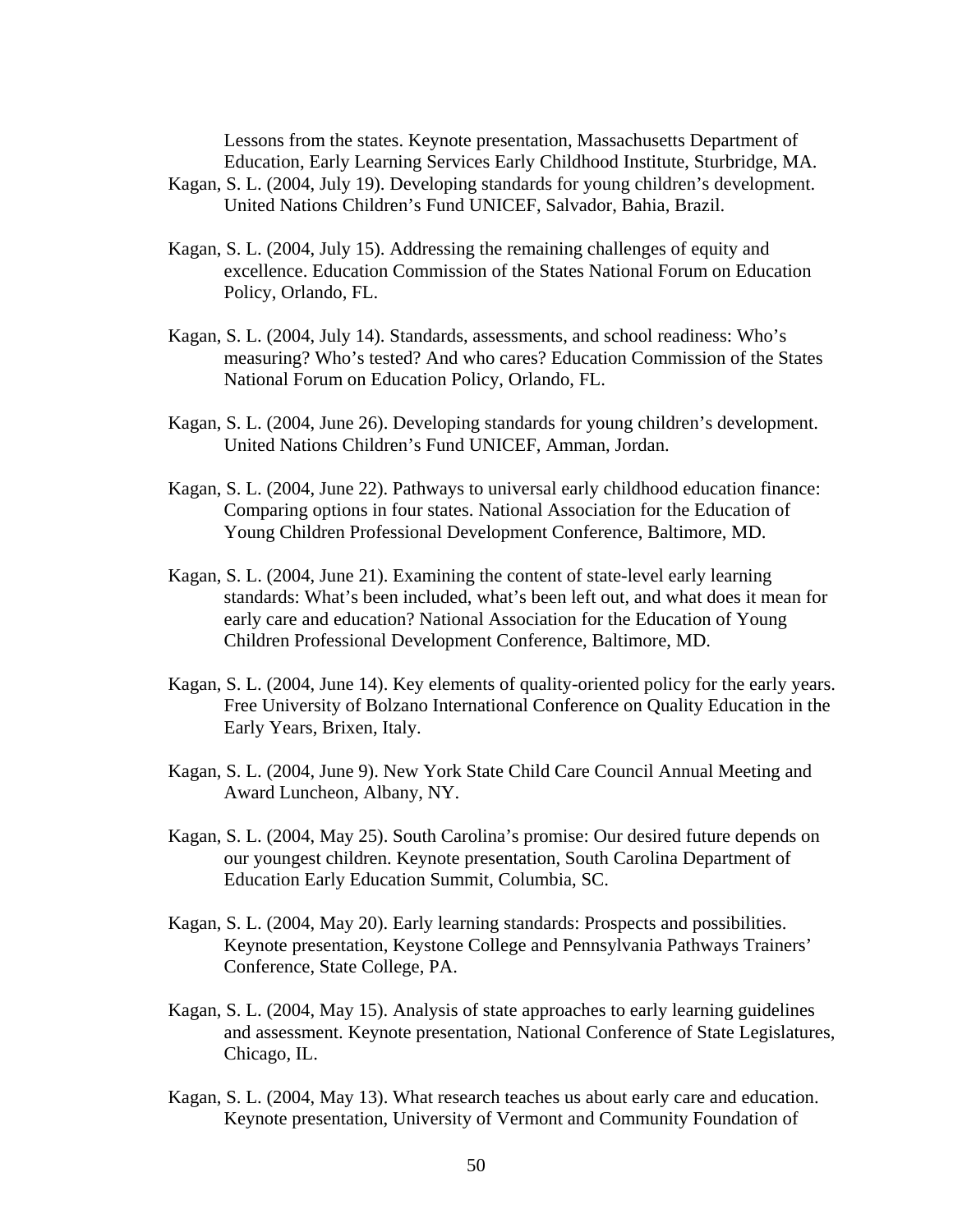Vermont Spring Symposium, Killington, VT.

- Kagan, S. L. (2004, April 24). Collaborations for early childhood comprehensive services. Keynote presentation, Mississippi Public Broadcasting and Mississippi State University Allies for Early Education Conference, Jackson, MS.
- Kagan, S. L. (2004, February 27). Readiness: What it means to children, parents, educators, and policy makers. Keynote presentation, Public Broadcasting Service Ready to Learn Professional Development Seminar, Baltimore, MD.
- Kagan, S. L. (2004, February 9). Recommendations and lessons learned from across the country. Keynote presentation, Indiana Commission for Higher Education, Indianapolis, IN.
- 2003 Kagan, S. L. (2003, December 13). Developing standards for young children's development. United Nations Children's Fund UNICEF, Accra, Ghana.
	- Kagan, S. L. (2003, November 28). School readiness. The University of Hong Kong, Hong Kong.
	- Kagan, S. L. (2003, November 23). Early childhood education policy: Multinational perspectives. The University of Hong Kong, Hong Kong.
	- Kagan, S. L. (2003, November 18). Early learning standards: Setting the stage for cognition and language. The University of Hong Kong, Hong Kong and Shanghai, China.
	- Kagan, S. L. (2003, November 7). Large-scale early childhood assessment systems: Issues and implications for the field. National Association for the Education of Young Children Annual Conference, Chicago, IL.
	- Kagan, S. L. (2003, November 7). Early learning standards: Now that we have them, what do they look like and what does it mean for early care and education of young children? National Association for the Education of Young Children Annual Conference, Chicago, IL.
	- Kagan, S. L. (2003, November 6). Making a difference in early care and education policy: Diverse career opportunities. National Association for the Education of Young Children Annual Conference, Chicago, IL.
	- Kagan, S. L. (2003, October 13). Building early childhood systems. Doris Duke Charitable Foundation and CSSP, Miami, FL.
	- Kagan, S. L. (2003, October 2). Standards and assessment. Grantmakers for Children, Youth and Families Annual Conference, Detroit, MI.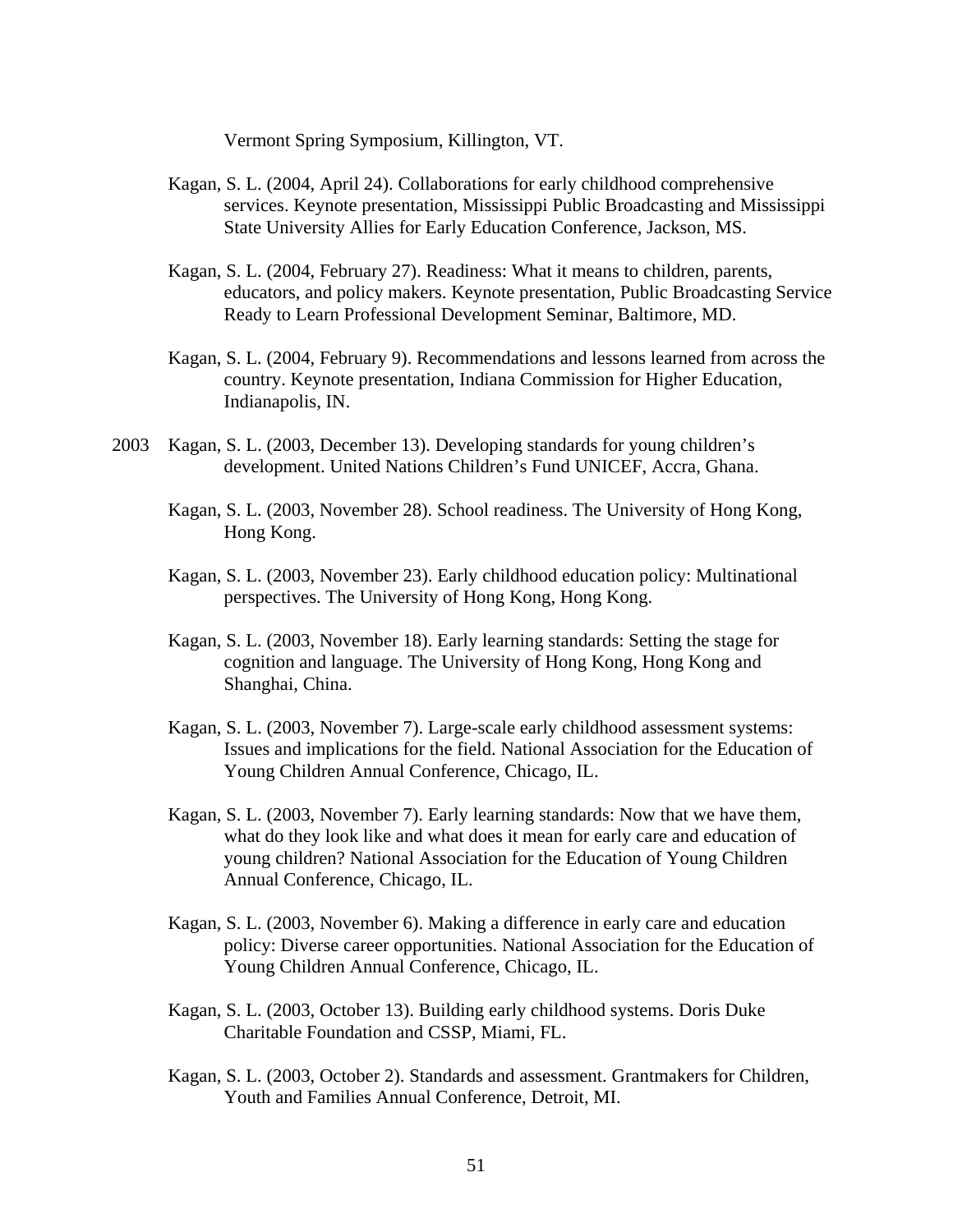- Kagan, S. L. (2003, September 21). Creativity and learning. Ministerial Delegation, Beijing, China.
- Kagan, S. L. (2003, July 23). Developing standards for young children's development. United Nations Children's Fund UNICEF, Istanbul, Turkey.
- Kagan, S. L. (2003, July 14). Universal vs. targeted pre-kindergarten: What's a state to do? Education Commission of the States National Forum on Education Policy, Denver, CO.
- Kagan, S. L. (2003, June 17). Financing universal early care and education. National Association for the Education of Young Children Professional Development Conference, Portland, OR.
- Kagan, S. L. (2003, June 17). Standards for children's learning and development prior to kindergarten: Who has them and what do they look like? National Association for the Education of Young Children Professional Development Conference, Portland, OR.
- Kagan, S. L. (2003, May 31). Making a difference: Leadership in early care and education. Keynote presentation, Lehigh and Northampton Association for the Education of Young Children, Schnecksville, PA.
- Kagan, S. L. (2003, May 22). Policy counts. Keynote presentation, Greater Houston Collaborative for Children Annual Meeting, Houston, TX.
- Kagan, S. L. (2003, May 16). Successful early childhood enrichment programs. Keynote presentation, FasTracKids International, Denver, CO.
- Kagan, S. L. (2003, March 31). Family support: A force for change. Yale University Child Study Center Festschrift in honor of Edward Zigler, Washington, DC.
- Kagan, S. L. (2003, March 21). Parenting education in a universal context. The Fletcher School, Tufts University, Medford, MA.
- Kagan, S. L. (2003, March 6). Roundtable discussion on early care and education systems building: Universal financing of early care and education. National Association of Child Care Resource and Referral Agencies Annual Symposium, Washington, DC.
- Kagan, S. L. (2003, February 28). Leadership in early care and education: Implications for practitioners and policy. Keynote presentation, California Association for the Education of Young Children, Sacramento, CA.
- 2002 Kagan, S. L. (2002, November 23). Comparing state early childhood policy efforts: An analysis of data from *Education Week*'s Quality Counts 2002 report. National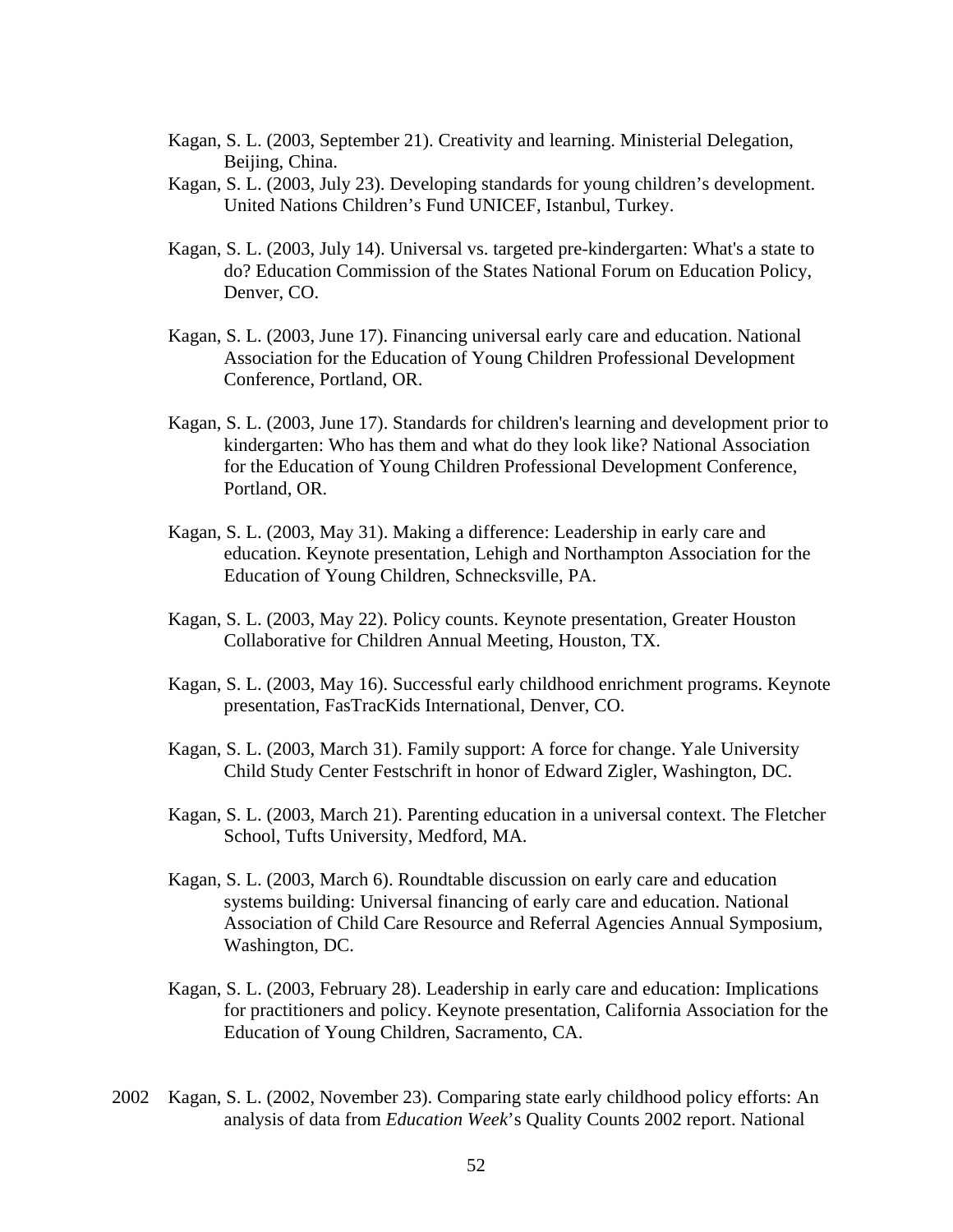Association for the Education of Young Children Annual Conference, New York, NY.

- Kagan, S. L. (2002, November 22). Using assessment to improve school readiness and Head Start program quality. National Association for the Education of Young Children Annual Conference, New York, NY.
- Kagan, S. L. (2002, November 21). Universal financing of early care and education for America's children. National Association for the Education of Young Children Annual Conference, New York, NY.
- Kagan, S. L. (2002, November 20). Setting early learning standards for young children: The state of the states. National Association for the Education of Young Children Annual Conference, New York, NY.
- Kagan, S. L. (2002, November 20). Content standards for early childhood education from ideas to implementation. National Association for the Education of Young Children Annual Conference, New York, NY.
- Kagan, S. L. (2002, November 19). Findings from the early learning standards study. National Association of Early Childhood Specialists in State Departments of Education (NAECS/SDE) Annual Meeting, New York, NY.
- Kagan, S. L. (2002, November 13). Count your blessings: Accountability in early care and education. Keynote presentation, Rhode Island Kids Count National Meeting of the School Readiness Indicators Initiative, Providence, RI.
- Kagan, S. L. (2002, November 6). Childhood educational policy: Implications for schools and school leaders. Keynote presentation, Teachers College, Columbia University, New York, NY.
- Kagan, S. L. (2002, October 6). Creating an effective system of early care and education. Keynote presentation, Contra Costa Children and Families Commission, Early Childhood Education Think Tank, Concord, CA.
- Kagan, S. L. (2002, September 26). The cost of quality in early care and education. Keynote presentation, Early Childhood Funders Collaborative, Cleveland, OH.
- Kagan, S. L. (2002, September 25). Infrastructure needed to support policy. Policy and infrastructure in early childhood. Frank Porter Graham Child Development Institute Symposium for Jim Gallagher, Chapel Hill, NC.
- Kagan, S. L. (2002, September 20). Cultivating leadership in early care and education. Keynote presentation, Howard County Child Care Resource Center Leadership Institute Summit, Howard County, MD.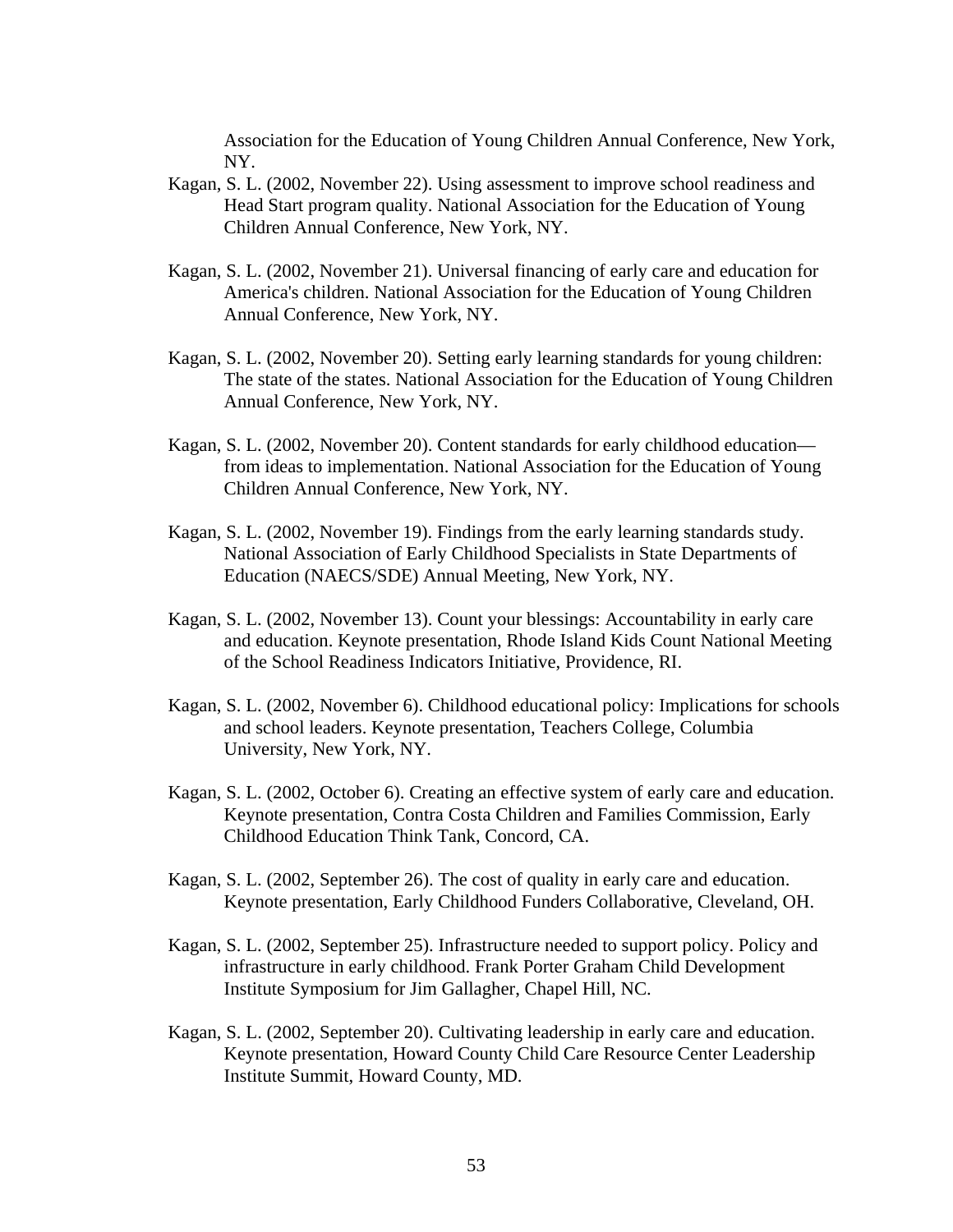- Kagan, S. L. (2002, July 31). Using cost and impact analysis to assist state consideration of child care funding policies. Keynote presentation, Child Care Bureau and Administration for Children and Families State Child Care Administrators, Washington, DC.
- Kagan, S. L. (2002, July 23). Investing in child care quality. National Conference of State Legislatures, Denver, CO.
- Kagan, S. L. (2002, July 10). Putting the "P" into P-16. Education Commission of the States, Los Angeles, CA.
- Kagan, S. L. (2002, June 10). Assessing young children: How to do it right. National Association for the Education of Young Children Professional Development Conference, Albuquerque, NM.
- Kagan, S. L. (2002, June 4). Creating an early care and education system. Keynote presentation, Child and Family Solutions Leadership Council, Morristown, NJ.
- Kagan, S. L. (2002, May 23). New York learns: Early childhood education. New York State Department of Education, Rotterdam, NY.
- Kagan, S. L. (2002, May 14). Improving results for young children. Keynote presentation, Georgia Office of School Readiness, Summit on School Readiness, Atlanta, GA.
- Kagan, S. L. (2002, May 10). Serving young children and their families: What principals need to know. Keynote presentation, Metropolitan School Study Council, Teachers College, Columbia University Annual Leadership Luncheon, Riverdale, NY.
- Kagan, S. L. (2002, May 3). From policy to practice and practice to policy: What's next? Leadership in early care and education: Rethinking the possible. New York State Association for the Education of Young Children Conference, Buffalo, NY.
- Kagan, S. L. (2002, March 13). The status of family support: Issues, challenges, and possibilities. Family Support America Strategic Board Retreat, Kansas City, MO.
- Kagan, S. L. (2002, March 3). Childhood education: The balancing act. Keynote presentation, New York State Pre-K Administrators Association, New York State Education Department, Saratoga Springs, NY.
- Kagan, S. L. (2002, February 1). Serving young children: Polemics and possibilities. Keynote presentation, Child and Family Resources, Morristown, NJ.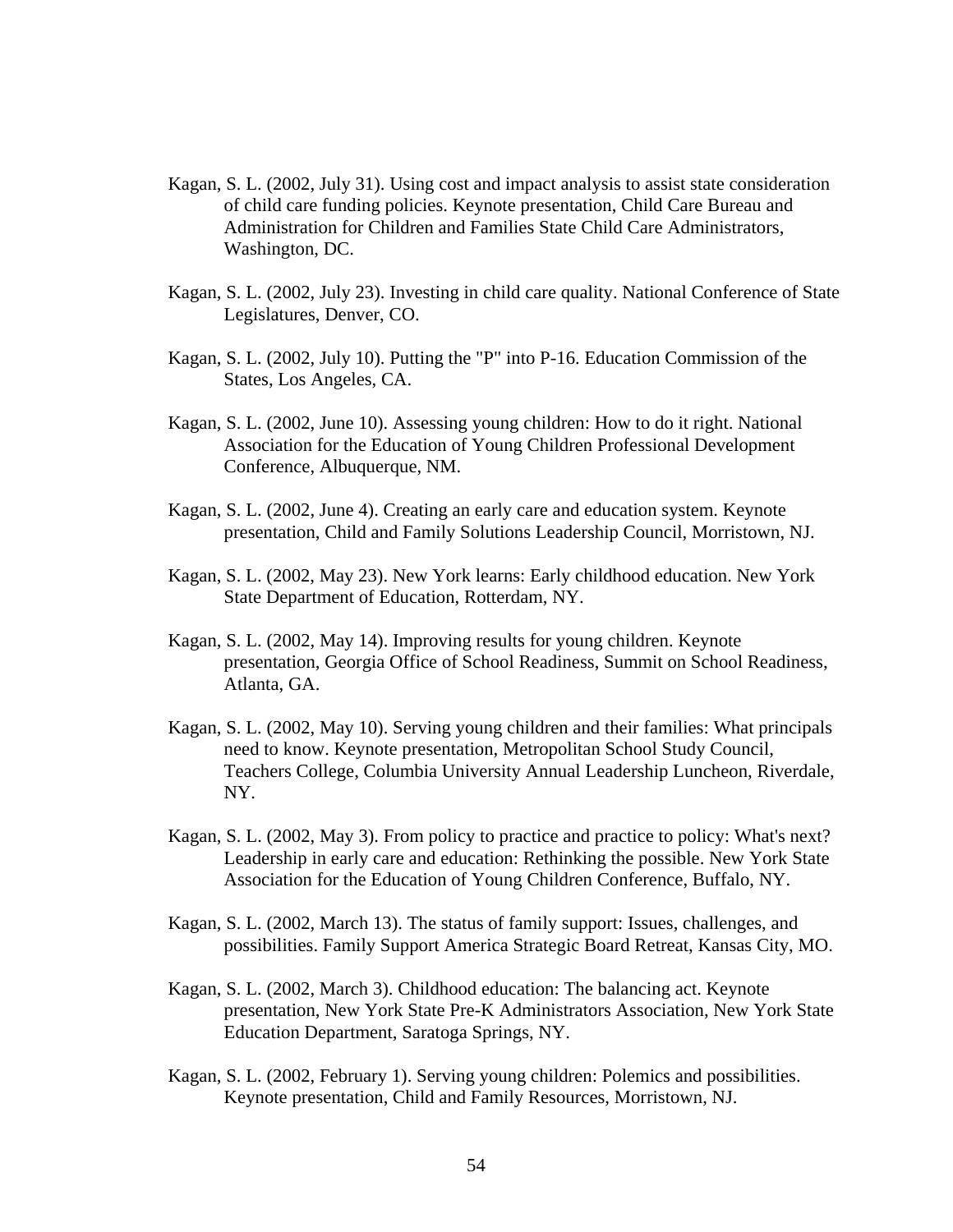- 2001 Kagan, S. L. (2001, December 12). Overview of the issues. Keynote presentation, Assessing the State of State Assessments Symposium, Atlanta, GA.
	- Kagan, S. L. (2001, December 10). What's ahead for early care and education: Maryland's role in setting the agenda. Keynote presentation, Ready at Five Partnership School Readiness Symposium, Baltimore, MD.
	- Kagan, S. L. (2001, December 5). Early care and education: A parental and societal imperative. Pew Charitable Trusts, Philadelphia, PA.
	- Kagan, S. L. (2001, November 29). Improving results for children: Ready, set, go. Keynote presentation, Education Commission of the States, Atlanta, GA.
	- Kagan, S. L. (2001, November 2). A national policy proposal for high-quality child care. National Association for the Education of Young Children Annual Conference, Anaheim, CA.
	- Kagan, S. L. (2001, November 2). A world of difference: American child care policy in a cross-national perspective. National Association for the Education of Young Children Annual Conference, Anaheim, CA.
	- Kagan, S. L. (2001, November 1). The role of NAEYC in early care and education policy. National Association for the Education of Young Children Annual Conference, Anaheim, CA.
	- Kagan, S. L. (2001, October 30). Re-establishing connections: Comments and challenges. National Association of Early Childhood Specialists in State Departments of Education, Anaheim, CA.
	- Kagan, S. L. (2001, September 10). Children's early learning: Implications for school. Keynote presentation, Missouri Department of Elementary and Secondary Education, St. Louis, MO.
	- Kagan, S. L. (2001, July 21). Radical ideas for redesigning public education. Education Commission of the States, Philadelphia, PA.
	- Kagan, S. L. (2001, July 21). What's really universal about universal preschool? Education Commission of the States, Philadelphia, PA.
	- Kagan, S. L. (2001, July 20). High-stakes early learning? Assessment and testing in early childhood programs. Education Commission of the States, Philadelphia, PA.
	- Kagan, S. L. (2001, July 9). Assessing young children: Should's, can's, and must's. Keynote presentation, Pennsylvania Governor's Institute for Early Childhood Educators, Radnor, PA.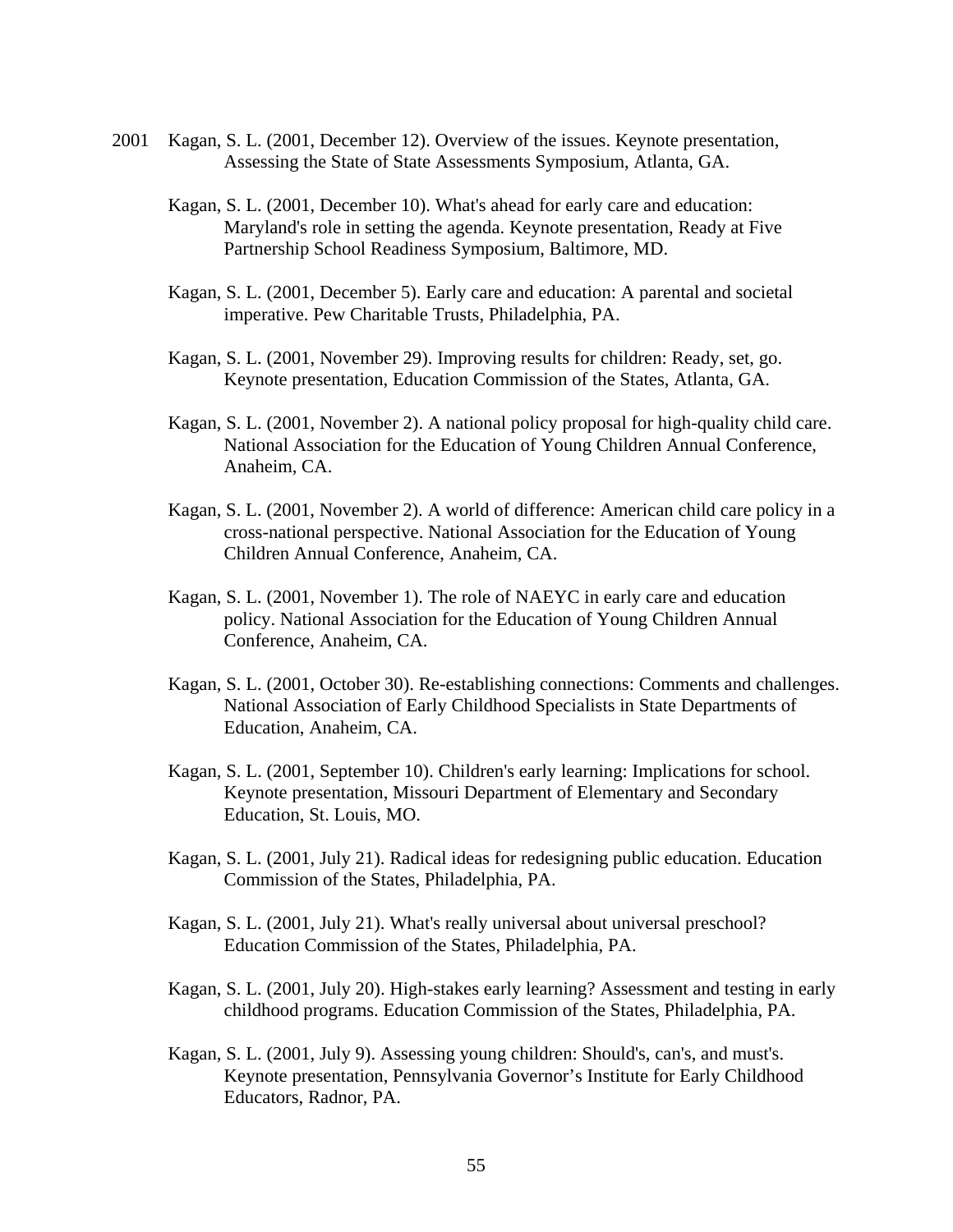- Kagan, S. L. (2001, June 16). Starting strong: Implications for policy. Organisation for Economic Cooperation and Development and the Swedish National Agency for Education Conference, Stockholm, Sweden.
- Kagan, S. L. (2001, June 12). Financing services in early care and education. National Association for the Education of Young Children Professional Development Conference, Washington, DC.
- Kagan, S. L. (2001, June 10). Eager to learn: Report of the National Academy of Sciences Early Childhood Pedagogy Committee. National Association for the Education of Young Children Professional Development Conference, Washington, DC.
- Kagan, S. L. (2001, June 9). Early childhood standards, pedagogy, and content. National Association for the Education of Young Children Leadership Conference, Washington, DC.
- Kagan, S. L. (2001, June 8). Professional practice issues. National Association for the Education of Young Children Leadership Conference, Washington, DC.
- Kagan, S. L. (2001, May 18). The vision and the voice. Keynote presentation, New York City Board of Education Annual Prekindergarten Conference, Brooklyn, NY.
- Kagan, S. L. (2001, May 14). Achievements and challenges in the field of early childhood education. Keynote presentation, New Haven Association for the Education of Young Children, New Haven, CT.
- Kagan, S. L. (2001, May 10). A conversation with Sharon Kagan by David Nee. Connecticut Council for Philanthropy, Rocky Hill, CT.
- Kagan, S. L. (2001, May 4). New paradigms: Financing a quality early childhood system. Keynote presentation, Massachusetts Association for the Education of Young Children, Framingham, MA.
- Kagan, S. L. (2001, April 25). The impact of violence on children. Child Care Information Exchange World Forum, Athens, Greece.
- Kagan, S. L. (2001, April 5). Early learning and school readiness. Plenary keynote presentation, Education Commission of the States Spring Steering Committee Meeting/Governor Shaheen Advisory Council Meeting, Portsmouth, NH.
- Kagan, S. L. (2001, March 2). Current issues in early care and education: Equity and excellence. Keynote presentation, New Mexico Association for the Education of Young Children, Albuquerque, NM.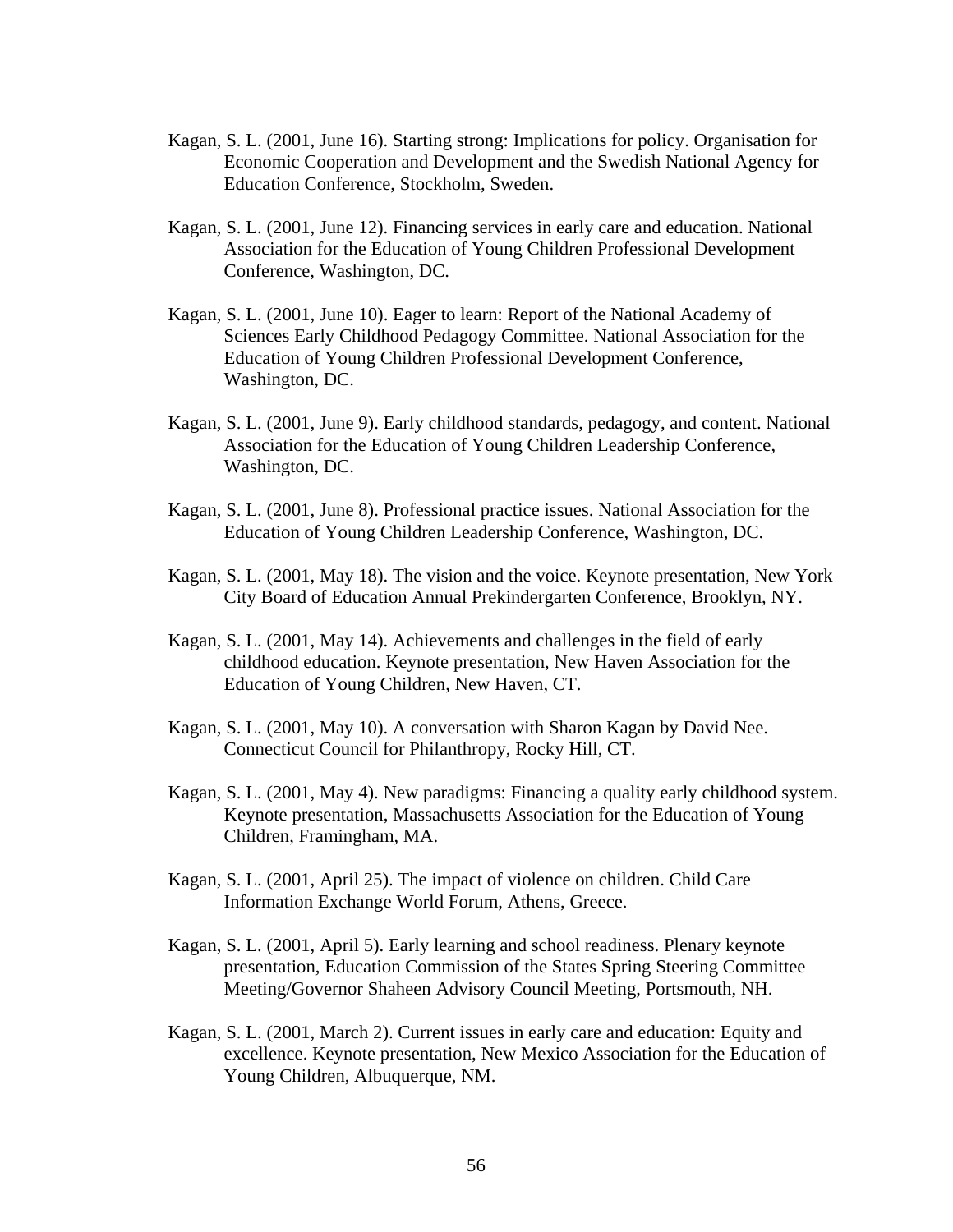- Kagan, S. L. (2001, February 22). Reinventing early care and education: Challenges and opportunities. Keynote presentation, Portland State University, Portland, OR.
- Kagan, S. L. (2001, February 15). Leadership in early care and education: Issues and challenges. Keynote presentation, Child Development Policy Advisory Committee, Sacramento, CA.
- Kagan, S. L. (2001, February 12). Emerging issues: Equity and excellence for America's young children. Emerging Issues Forum of the Governor's Task Force, Raleigh, NC.
- Kagan, S. L. (2001, January 30). Partnership for early care and education: Promoting standards of excellence. Keynote presentation, State Department of Education, New York, NY.
- 2000 Kagan, S. L. (2000, December 6). Ready, set, go: Achieving school readiness in Maryland. Keynote presentation, Ready at Five Partnership Conference, Baltimore, MD.
	- Kagan, S. L. (2000, November 27). Eager to learn. Early Childhood Education Symposium, University of Malta, Malta.
	- Kagan, S. L. (2000, November 8). Designing a universal financing system for early care and education in the United States. National Association for the Education of Young Children Annual Conference, Atlanta, GA.
	- Kagan, S. L. (2000, November 7). United States early childhood education and care policies: The results of an international comparative study. National Association for the Education of Young Children Annual Conference, Atlanta, GA.
	- Kagan, S. L. (2000, November 6). Eager to learn: National recommendations for early childhood pedagogy – what do they mean for NAEYC? National Association for the Education of Young Children Annual Conference, Atlanta, GA.
	- Kagan, S. L. (2000, November 6). Seeing ourselves as others see us: Cultural perspectives on child care and educational policies, programs, and practices. National Association for the Education of Young Children Annual Conference, Atlanta, GA.
	- Kagan, S. L. (2000, October 25). Quality child care: Costs, effects, and strategies. Keynote presentation, United Way of Tucson and Southern Arizona, First Focus on Kids Child Care Summit, Tucson, AZ.
	- Kagan, S. L. (2000, October 20). The two faces of kindergarten. Keynote presentation, Forsyth Early Childhood Partnership, Winston-Salem, NC.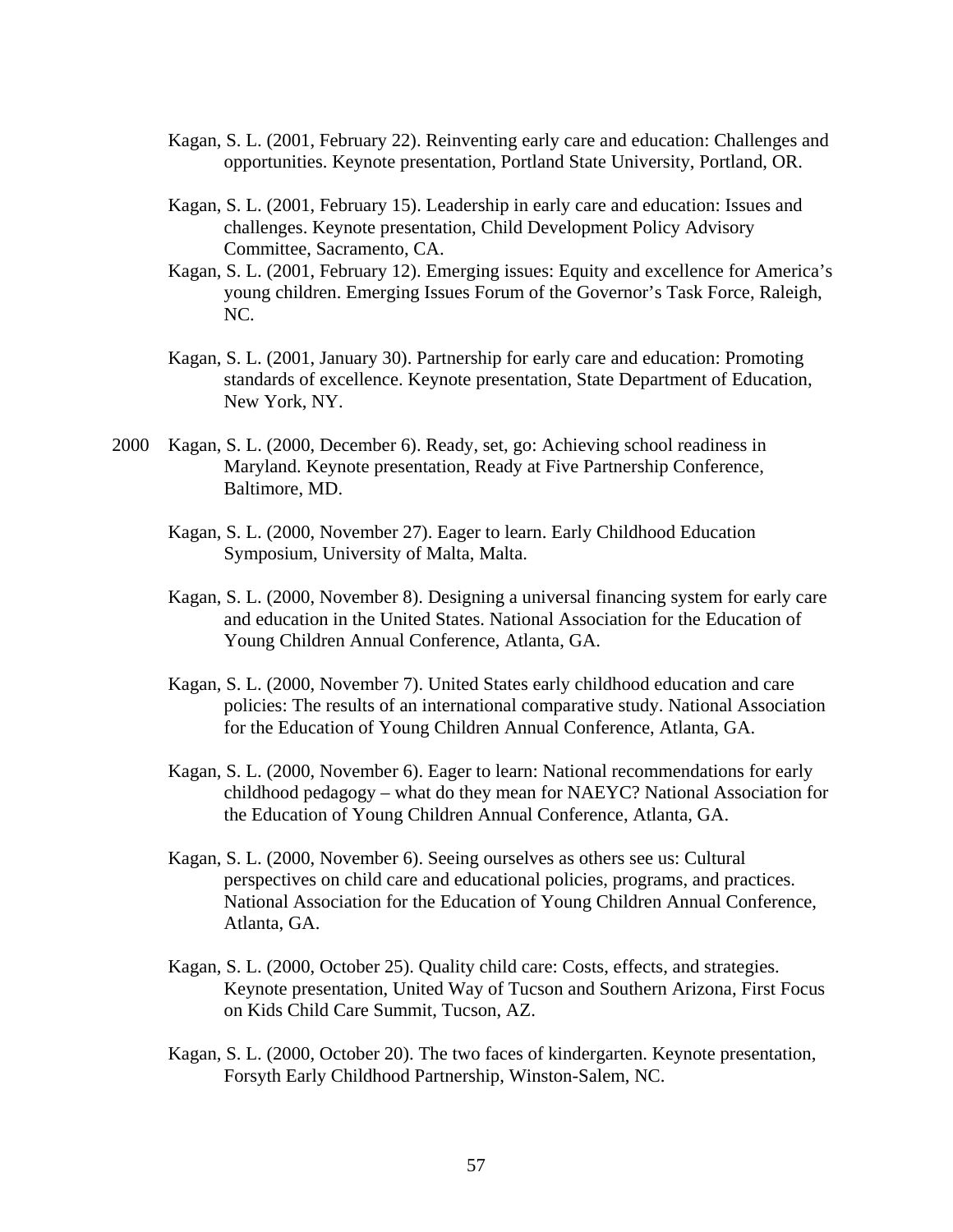- Kagan, S. L. (2000, July 18). Professional development in early childhood care and education: A current status report. Keynote presentation, J. A. & Kathryn Albertson Foundation, Coeur d'Alene, ID.
- Kagan, S. L. (2000, July 17). Appropriate assessments for young children. J. A. & Kathryn Albertson Foundation, Coeur d'Alene, ID.
- Kagan, S. L. (2000, July 17). Learning to read and write. J. A. & Kathryn Albertson Foundation, Coeur d'Alene, ID.
- Kagan, S. L. (2000, June 28). Family support: What the data do and do not show. National Head Start Research Conference, Washington, DC.
- Kagan, S. L. (2000, June 26). Leadership in early childhood. Keynote presentation, A. L. Mailman Foundation Conference, New York, NY.
- Kagan, S. L. (2000, June 2). The state of early care and education in New Jersey and the nation. Early Care and Education Coalition, Piscataway, NJ.
- Kagan, S. L. (2000, May 23). Early childhood education internationally: An American perspective. Keynote presentation, OMEP, Hong Kong.
- Kagan, S. L. (2000, May 17). Making a difference: Leadership in early care and education. World Forum on Early Childhood Education, Singapore.
- Kagan, S. L. (2000, May 10). Thinking, being, doing anew: Prospects for Head Start collaboration. Keynote presentation, New England Regional Head Start Conference, South Portland, ME.
- Kagan, S. L. (2000, April 25). Governors' roundtable: Challenges and opportunities. Keynote presentation, Idaho Head Start Association, Boise, ID.
- Kagan, S. L. (2000, April 8). Changes in the early childhood vision: New directions. New England Association for the Education of Young Children, Worcester, MA.
- Kagan, S. L. (2000, March 28). The role of the early childhood professional. Keynote presentation, Sisters of Charity Resource Center Opening, Canton, OH.
- Kagan, S. L. (2000, March 23). Assessment strategies for young children. Keynote presentation, SERVE: The Regional Laboratory National Summit, Raleigh, NC.
- Kagan, S. L. (2000, March 6). Head Start and the new early care and education. Keynote presentation, Region II Head Start Quality Network, Columbus, OH.
- Kagan, S. L. (2000, March 2). Issues for the 21st Century: A look ahead at early care and education. Keynote presentation, Midwest Association for the Education of Young Children, St. Louis, MO.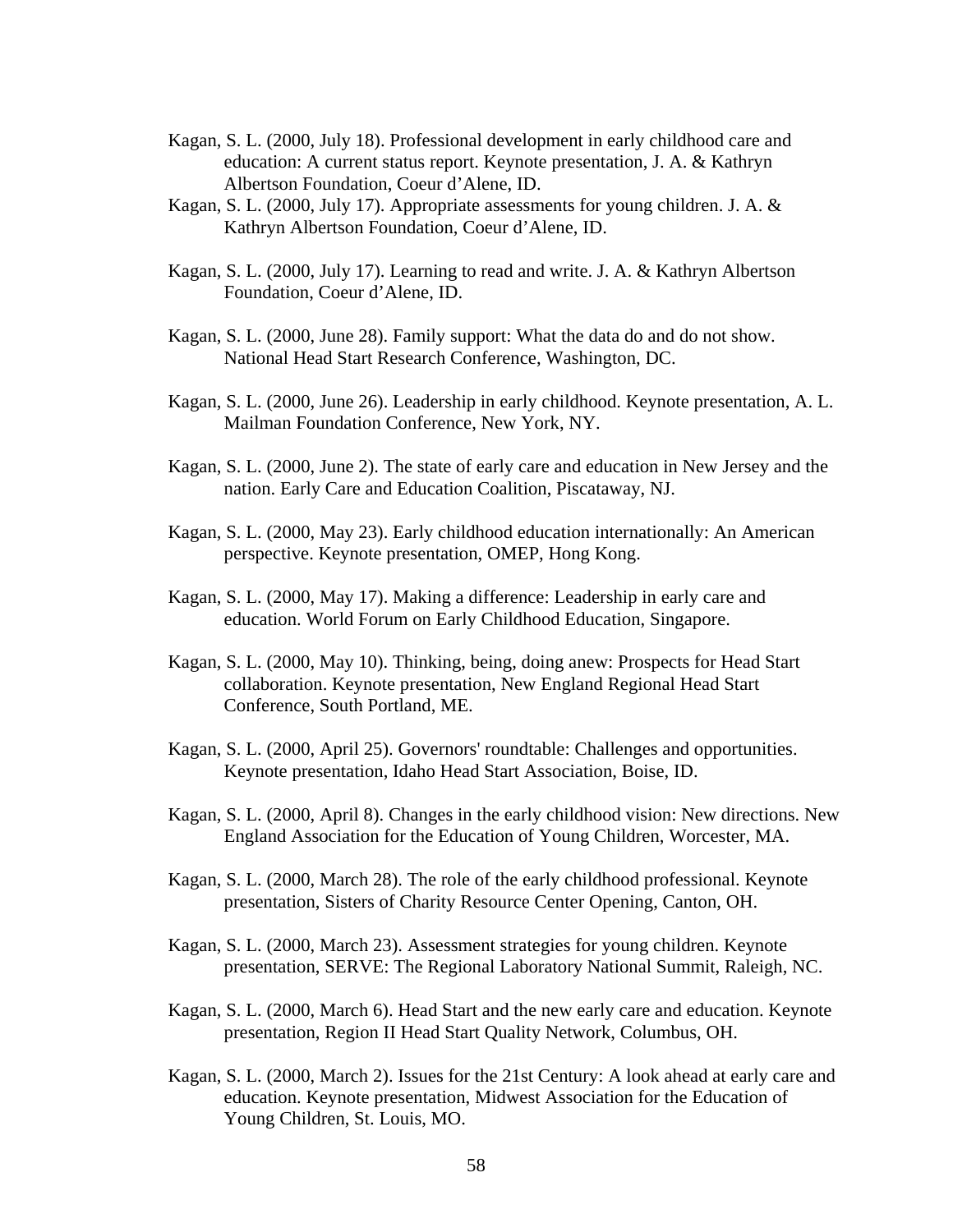- Kagan, S. L. (2000, March 1). Making early care and education work: An American perspective. World Bank, Washington, DC.
- Kagan, S. L. (2000, February 24). Learning about families: A just, respectful approach to assessment. Keynote presentation, Smoky Mountain Research Institute,

### Asheville,

NC.

- Kagan, S. L. (2000, January 26). Quality 2000: Planning for an early care and education system. Keynote presentation, SC First Steps to School Readiness Training Conference, Greenville, SC.
- Kagan, S. L. (2000, January 21). The state of U.S. early care and education. Head Start Fellows Conference, Washington, DC.
- Kagan, S. L. (2000, January 19). The future of Head Start: New visions. Keynote presentation, Head Start Regional Conference, Cocoa Beach, FL.
- Kagan, S. L. (2000, January 18). Infants and toddlers: Preparing adults to work with them. Keynote presentation, A. L. Mailman Family Center, Ft. Lauderdale, FL.
- 1999 Kagan, S. L. (1999, December 10). Quality 2000: Take a chance on systems. Keynote presentation, State of Washington Department of Health and Human Services, Seattle, WA.
	- Kagan, S. L. (1999, December 2). Ways to assess children. Keynote presentation, Kids Count, Providence, RI.
	- Kagan, S. L. (1999, December 1). The readiness goal: What the National Education Goals Panel accomplished. Keynote presentation, Fifth Anniversary of the National Education Goals Panel Conference, Washington, DC.
	- Kagan, S. L. (1999, November 13). On the eve of a new century: Reflections and prognostications on promoting healthy development of young children and families—a conversation with Ed Zigler and James Comer. National Association for the Education of Young Children Annual Conference, New Orleans, LA.
	- Kagan, S. L. (1999, November 11). Second Annual Presidential Seminar: Accountability assessment for young children—reflecting on values, refocusing visions. National Association for the Education of Young Children Annual Conference, New Orleans, LA.
	- Kagan, S. L. (1999, November 10). Early childhood education in the  $21<sup>st</sup>$  century: Are we ready? Keynote presentation, National Association for the Education of Young Children Annual Conference, New Orleans, LA.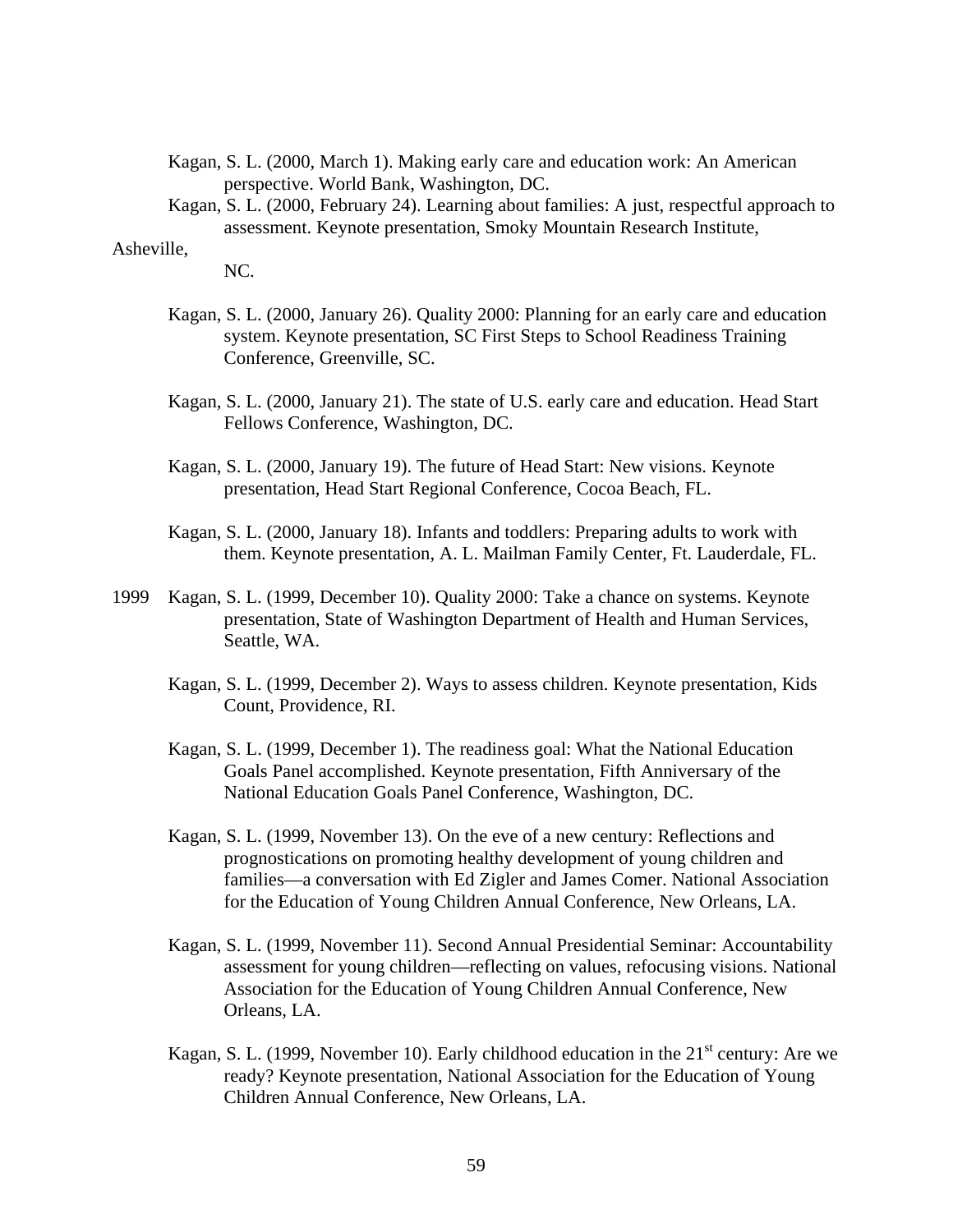- Kagan, S. L. (1999, October 21). The five A's: Living the early care and education blur. Keynote presentation, National Head Start Multi-Regional Conference, Quincy, MA.
- Kagan, S. L. (1999, October 20). Measuring readiness: Challenges and changes. Keynote presentation, Florida Partnerships Board, Tallahassee, FL.
- Kagan, S. L. (1999, October 15). Connecticut's vision of professional development. Keynote presentation, Connecticut Charts-a-Course and the Connecticut Association for the Education of Young Children, Shelton, CT.
- Kagan, S. L. (1999, October 14). First Steps: The need for early care and education. Keynote presentation, South Carolina Department of Health and Human Services, Columbia, SC.
- Kagan, S. L. (1999, September 18). Continuity for children and families: Transition into the new millennium. Keynote presentation, Focus Head Start Collaboration Project, Austin, TX.
- Kagan, S. L. (1999, August 12). Creating early success: The Delaware strategy. Keynote presentation, Early Childhood Steering Committee, Wilmington, DE.
- Kagan, S. L. (1999, August 2). Schools and early childhood education: An essential alliance. Keynote presentation, Council of Chief State School Officers, Anchorage, AK.
- Kagan, S. L. (1999, July 11). Early childhood education: An approach for educational reform. The Aspen Institute, Aspen, CO.
- Kagan, S. L. (1999, July 3). The future of global early care and education. Keynote presentation, ACEI/OMEP Combined Conference, Zurich, Switzerland.
- Kagan, S. L. (1999, June 9). Accountability and early childhood education: What next? Keynote presentation, National Association for the Education of Young Children Professional Development Conference, Cincinnati, OH.
- Kagan, S. L. (1999, May 25). What's happening with America's young children? Hechinger Institute, New York, NY.
- Kagan, S. L. (1999, May 6). Not by chance: Strategies for public policy. Keynote presentation, Smart Start's Invest in the Future Conference, Charlotte, NC.
- Kagan, S. L. (1999, April 26). Family support: America's real challenge. Human Services Consortium, Los Angeles, CA.

Kagan, S. L. (1999, April 23). Families and the future of early childhood education.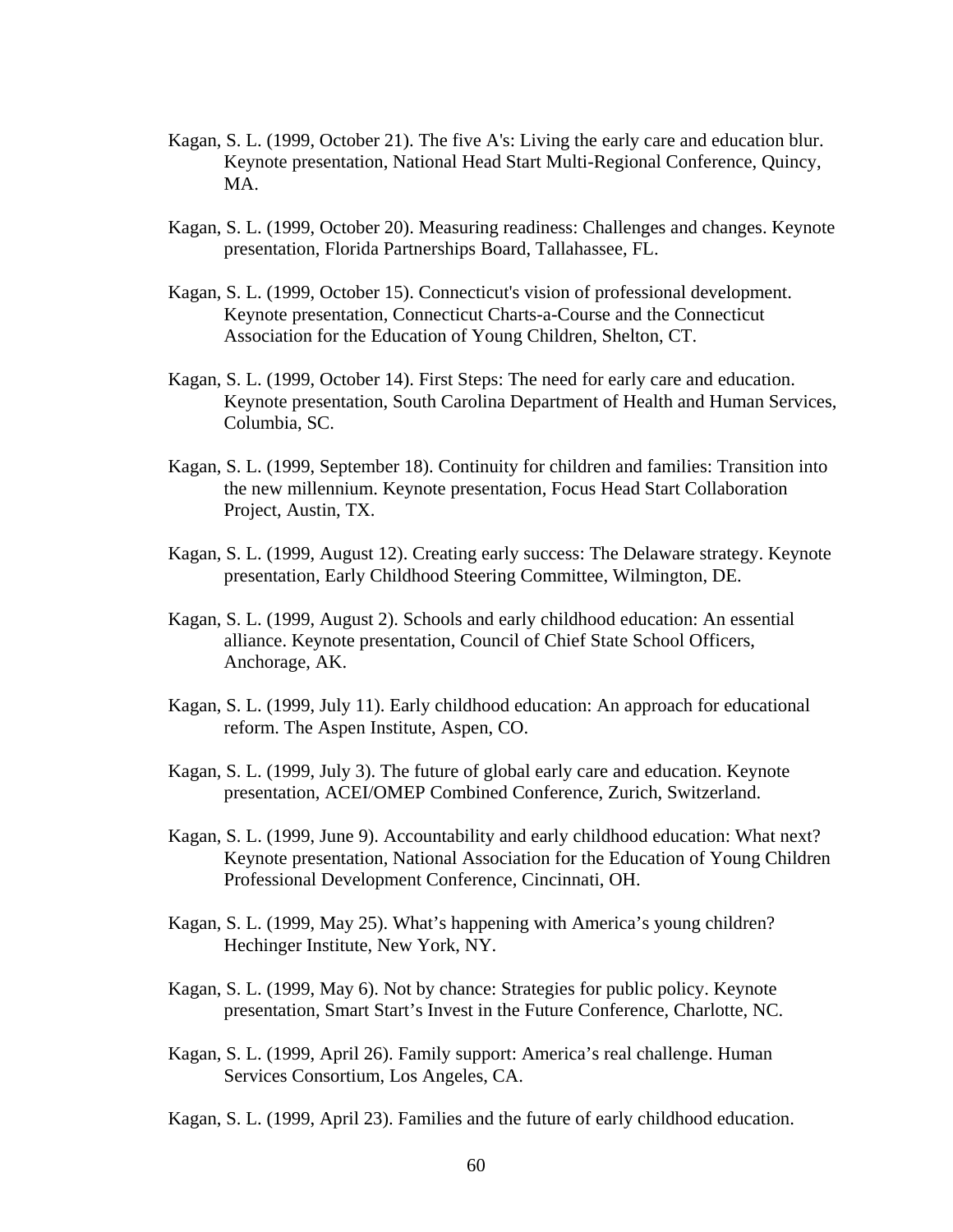Keynote presentation, Nova University, Fort Lauderdale, FL.

- Kagan, S. L. (1999, April 16). Leadership in early care and education: Where are we going? Keynote presentation, National Association for the Education of Young Children Leadership Conference, Washington, DC.
- Kagan, S. L. (1999, March 14). Keep the focus on young children: Next steps for Oregon policy. Keynote presentation, Oregon Commission for Children and Families, Salem, OR.
- Kagan, S. L. (1999, January 26). International early childhood education. Keynote presentation, Ohio State University, Columbus, OH.
- 1998 Kagan, S. L. (1998, November 24). Delaware's vision for early care and education. Governor's Human Services Cabinet Council, Wilmington, DE.
	- Kagan, S. L. (1998, November 19). International early childhood education: Perspectives and prospects. First Presidential Seminar, National Association for the Education of Young Children Annual Conference, Toronto, Ontario, Canada.
	- Kagan, S. L. (1998, November 17). The status of American early care and education. Presidential Address, National Association for the Education of Young Children Annual Conference, Toronto, Ontario, Canada.
	- Kagan, S. L. (1998, October 29). Contemporary pressures on parents, teachers, and policymakers. The Sister Ann Harvey Memorial Lecture, College of St. Catherine, St. Paul, MN.
	- Kagan, S. L. (1998, October 19). The educative role of children's museums. Keynote presentation, Boston Children's Museum Annual Meeting, Boston, MA.
	- Kagan, S. L. (1998, October 16). Early care and education: linking with schools and health systems. Keynote presentation, Governor's Cabinet, State of Colorado, Denver, CO.
	- Kagan, S. L. (1998, October 7). Creating a system of early care and education: The Nantucket perspective. Keynote presentation, Island Education/Human Service Conference, Nantucket, MA.
	- Kagan, S. L. (1998, October 5). Leadership in early childhood education: Unfinished business. Keynote presentation, SERVE, Atlanta, GA.
	- Kagan, S. L. (1998, September 25). Families and policymakers: Unique bonds. Keynote presentation, Minnesota Association for the Education of Young Children,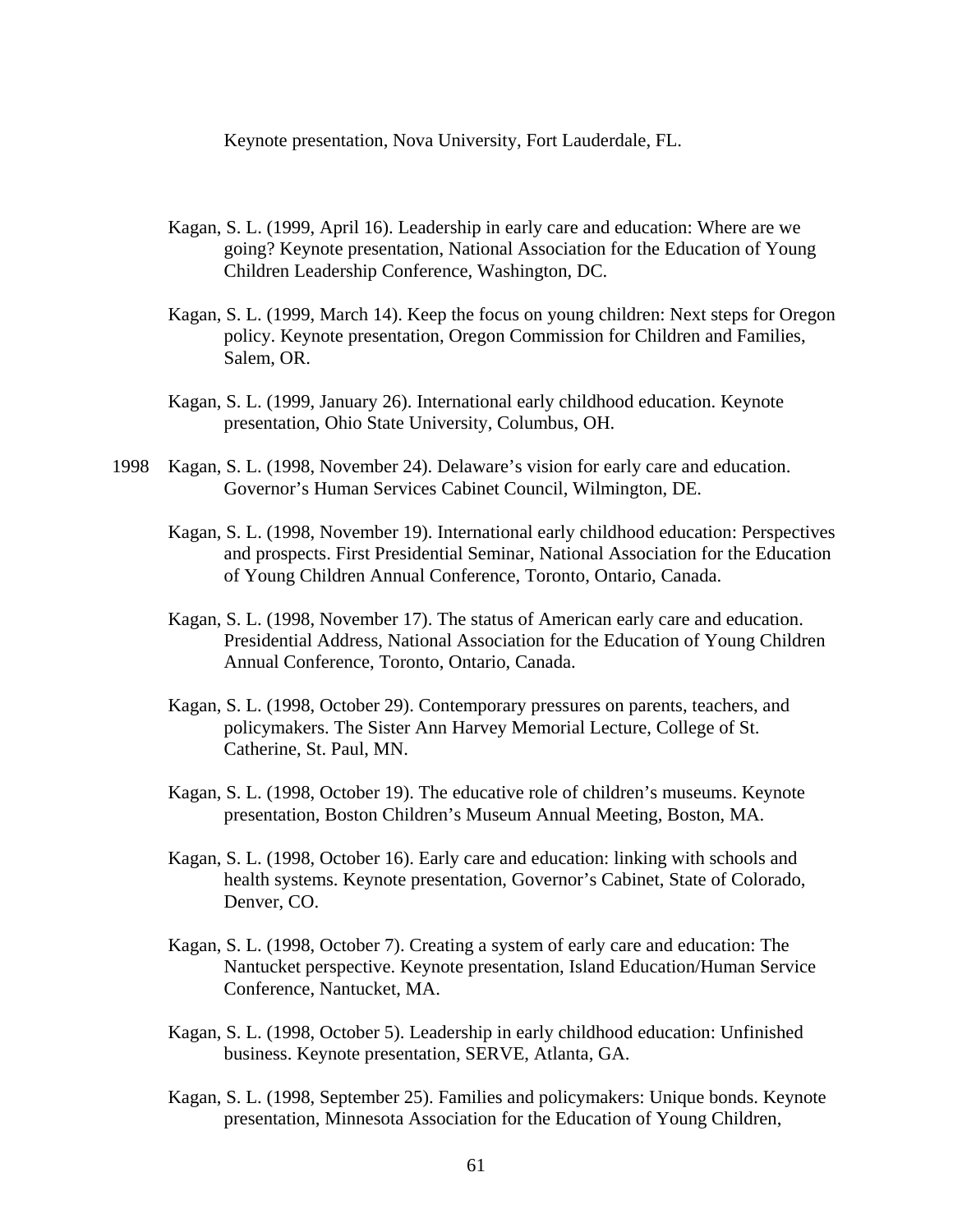Minneapolis, MN.

- Kagan, S. L. (1998, September 24). The role of resource and referral agencies in moving the policy agenda. Keynote presentation, Child Care Resource and Referral Agencies of Indiana, Indianapolis, IN.
- Kagan, S. L. (1998, August 20). Readiness: Defining it with parents, schools, and communities. Keynote presentation, University of Alabama, Birmingham, AL.
- Kagan, S. L. (1998, June 25). Creating an integrated approach to serving young children. Keynote presentation, Western States Leadership Conference, Tucson, AZ.
- Kagan, S. L. (1998, June 18). Community research and practice: Essential elements. National Association for the Education of Young Children Professional Development Conference, Miami, FL.
- Kagan, S. L. (1998, June 10). Creating integrated systems for young children. Keynote presentation, Family Investment Trust, St. Louis, MO.
- Kagan, S. L. (1998, May 18). When push comes to shove: Getting good results for young children. Keynote presentation, Philadelphia Citizens for Children and Youth, Philadelphia, PA.
- Kagan, S. L. (1998, May 14). Creating an early childhood system for America's children. Keynote presentation, National Education Association Annual Conference, Naples, FL.
- Kagan, S. L. (1998, May 5). Current policy issues in early care and education. Keynote presentation, Casey Foundation, Washington, DC.
- Kagan, S. L. (1998, April 25). Achieving a quality care and education system. Keynote presentation, National YMCA Child Care Conference, Chicago, IL.
- Kagan, S. L. (1998, April 24). Quality services for young children. Keynote presentation, University of North Texas, Denton, TX.
- Kagan, S. L. (1998, April 20). Parenthood in America: Future possibilities. National Parenthood Conference, University of Wisconsin, Madison, WI.
- Kagan, S. L. (1998, April 1). Creating an early care and education system for 2010. Keynote presentation, Iowa Department of Education, Des Moines, IA.
- Kagan, S. L. (1998, March 31). Making a difference for young children: What really matters. Keynote presentation, Regents' Center for Early Developmental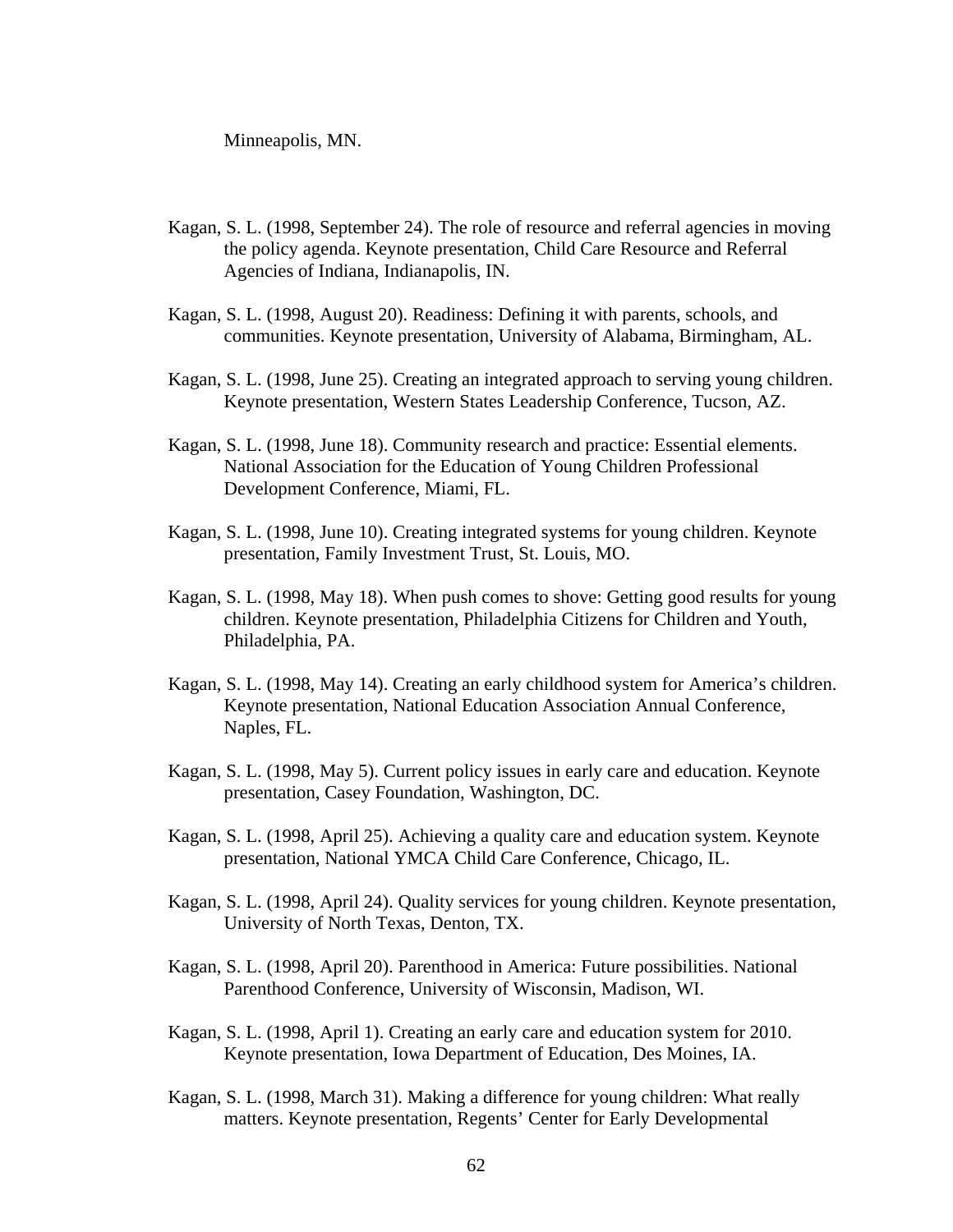Education, University of Northern Iowa, Waterloo, IA.

- Kagan, S. L. (1998, March 27). Leadership in early care and education. Keynote presentation, Bright Horizons Annual Retreat, Newport, RI.
- Kagan, S. L. (1998, March 26). Challenges facing foundations. Milton Hershey School, Hershey, PA.
- Kagan, S. L. (1998, March 12). Leadership Where are we going; how do we get there? Shoreline AEYC Leadership Retreat, Madison, CT.
- Kagan, S. L. (1998, February 27). Visions: Child care 2010. Keynote presentation, NACCRRA Tenth Annual Policy Symposium, Washington, DC.
- Kagan, S. L. (1998, February 26). Collaborations to create excellence and equity. Keynote presentation, Ensuring Student Success Through Collaboration Conference, Council of Chief State School Officers, San Diego, CA.
- Kagan, S. L. (1998, February 23). Quality 2000: A vision for early care and education. Keynote presentation, National Governors Association, Washington, DC.
- Kagan, S. L. (1998, February 21). Ready schools: A report of the Goals Panel. National Education Goals Panel, Washington, DC.
- Kagan, S. L. (1998, February 19). Creating quality and equity for low-income young children and their families. Early Care and Education Consortium, Department of Services for Children, Youth, and their Families, Wilmington, DE.
- Kagan, S. L. (1998, February 13). Moving from here to there: Creating an early childhood system. Keynote presentation, University of Buffalo, Buffalo, NY.
- Kagan, S. L. (1998, February 8). Making Connecticut connect for young children. Keynote presentation, William Caspar Graustein Memorial Fund, New Haven, CT.
- Kagan, S. L. (1998, January 26). Conducting a cross-national study: Issues for examination. Meeting on Early Childhood Care and Education Policy, Organisation for Economic Cooperation and Development, Paris, France.
- 1997 Kagan, S. L. (1997, November 19). From miss to miracle: How can we create an early childhood system? Universal Pre-School Task Force, California Department of Education, Sacramento, CA.
	- Kagan, S. L. (1997, October 29). Quality curriculum, quality system: Winning the early childhood battle. Keynote presentation, Virginia Tech, Blacksburg, VA.

Kagan, S. L. (1997, September 19). Thinking ahead: A vision for early care and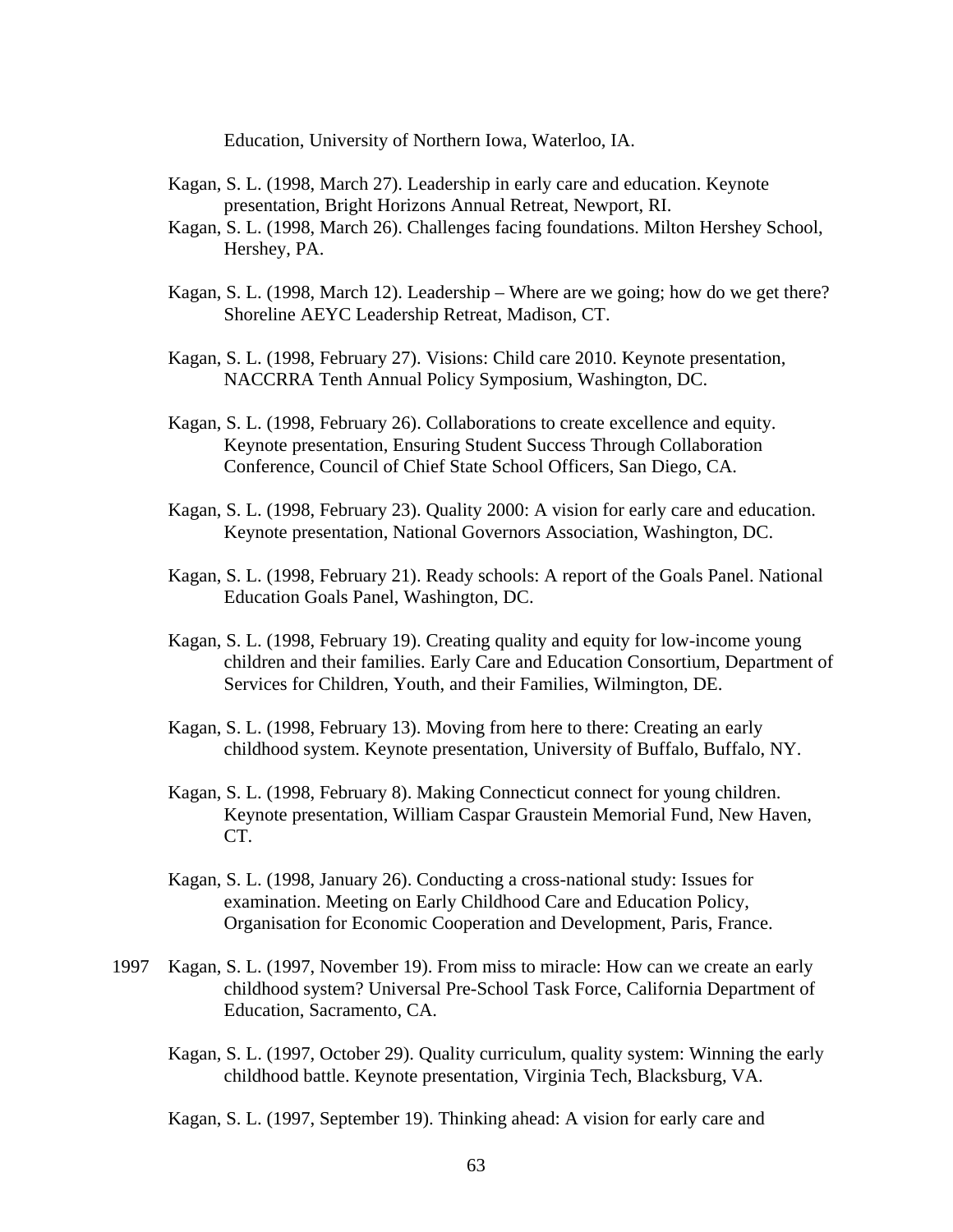education. Keynote presentation, Kansas Quality Child Care Symposium, Kansas Child Care Association, Wichita, KS.

- Kagan, S. L. (1997, September 16). Quality 2000: Creating a new system. National Child Care Association, Washington, DC.
- Kagan, S. L. (1997, September 12). Building support for families: Practice and policy considerations. University of Delaware, Newark, DE.
- Kagan, S. L. (1997, August 20). The financing and governance of early care and education. Governor's Commission on Early Childhood Care and Education, Columbia, MO.
- Kagan, S. L. (1997, July 9). Transitions: Lessons from the past, practices for the future. Keynote presentation, Early Childhood Summer Institute, Providence, RI.
- Kagan, S. L. (1997, June 27). Research in early care and education: Making it useful. National Association for the Education of Young Children Leadership Conference, Seattle, WA.
- Kagan, S. L. (1997, May 12). Foundations and the revitalized early care and education system. The Cleveland Foundation, Cleveland, OH.
- Kagan, S. L. (1997, May 7). Family support: Making it happen in the welfare reform era. Keynote presentation, Family Resource Coalition Conference, Denver, CO.
- Kagan, S. L. (1997, May 2). Policy strides in early childhood: Myth or reality? Keynote presentation, New York State Association for the Education of Young Children, Binghamton, NY.
- Kagan, S. L. (1997, April 24). Results and children: Oil and water? Council of Chief State School Officers, Denver, CO.
- Kagan, S. L. (1997, April 23). Public policy and Connecticut's children. Keynote presentation, Connecticut Association for the Education of Young Children Policy Forum, Hartford, CT.
- Kagan, S. L. (1997, April 22). Family literacy as a collaborative model. Keynote presentation, National Association for Family Literacy, Lexington, KY.
- Kagan, S. L. (1997, April 21). Brain research and early childhood policy. The Heinz Foundation, Pittsburgh, PA.
- Kagan, S. L. (1997, March 28). Current issues in evaluating and implementing family support. American Educational Research Conference, Chicago, IL.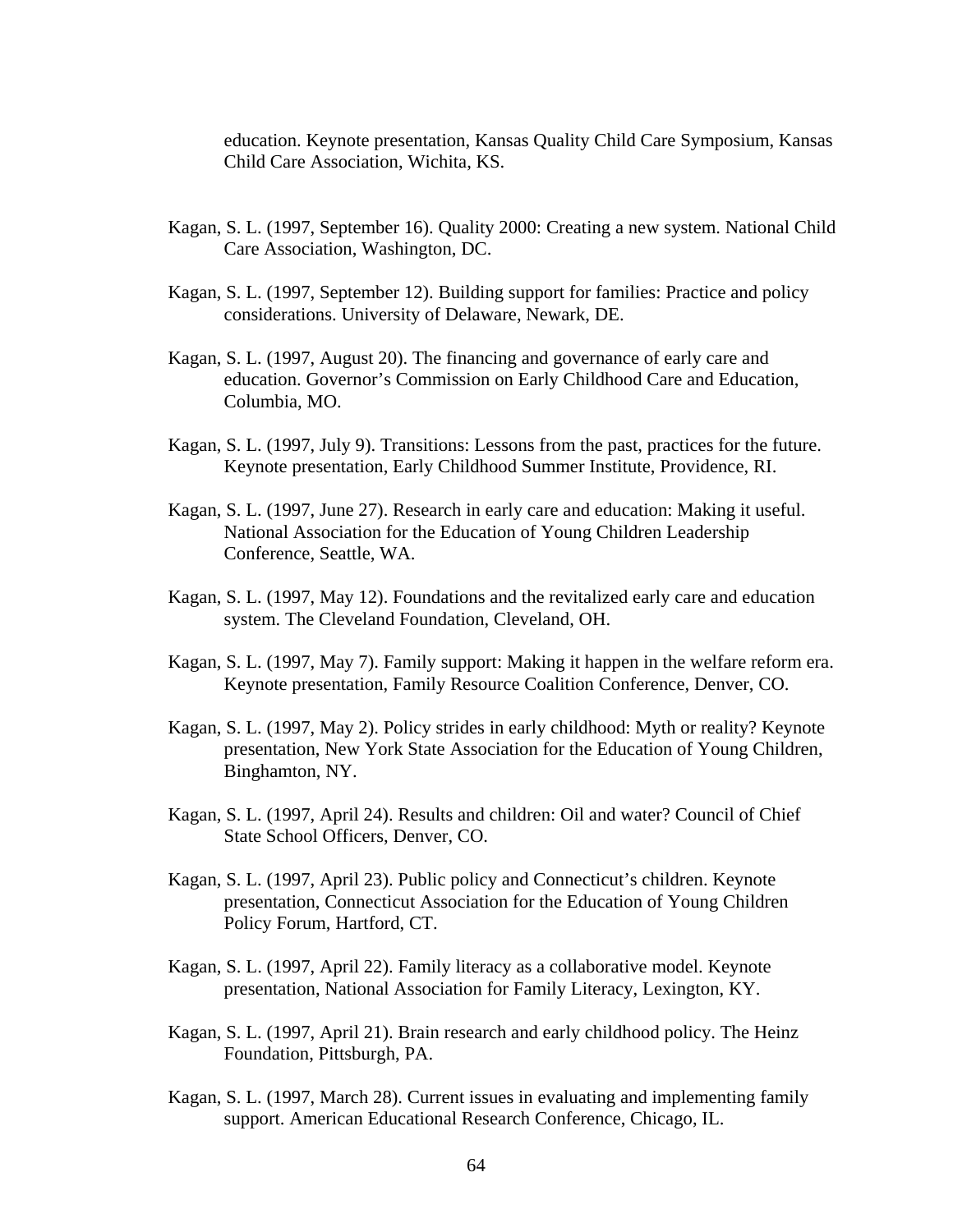- Kagan, S. L. (1997, March 24). Head Start structure: Relooking at it. American Enterprise Institute, Washington, DC.
- Kagan, S. L. (1997, March 7). Early childhood: An international perspective. California Association for the Education of Young Children, Long Beach, CA.
- Kagan, S. L. (1997, March 4). Rethinking early care and education: The legislative angle. New York State Legislators' Forum, Albany, NY.
- Kagan, S. L. (1997, February 24). Collaborations in action: Walk the (happy) talk. Keynote Presentation, Mid-America Regional Council, Kansas City, KS.
- Kagan, S. L. (1997, February 21). Financing the early care and education system. National Association for Child Care Resource and Referral Agencies Conference, Washington, DC.
- Kagan, S. L. (1997, February 21). Quality 2000 and the future of American resource and referral agencies. National Association for Child Care Resource and Referral Agencies Conference, Washington, DC.
- Kagan, S. L. (1997, February 14). Child care and Head Start: Research on collaboration. National Academy of Sciences, Washington, DC.
- 1996 Kagan, S. L. (1996, December 1). Early childhood education: Possibilities for the future. Keynote presentation, OMEP Conference, Hong Kong.
	- Kagan, S. L. (1996, November 30). Hong Kong, China, Australia, and U.S. policies for children. OMEP Conference, Hong Kong.
	- Kagan, S. L. (1996, November 22). Quality 2000: New possibilities for early care and education. National Association for the Education of Young Children Annual Conference, Dallas, TX.
	- Kagan, S. L. (1996, November 22). Cost, quality and outcomes: Next steps for research. National Association for the Education of Young Children Annual Conference, Dallas, TX.
	- Kagan, S. L. (1996, November 21). Critical initiatives and issues in early childhood. National Association for the Education of Young Children Annual Conference, Dallas, TX.
	- Kagan, S. L. (1996, November 20). Family support: A multicultural perspective. National Association for the Education of Young Children Annual Conference, Dallas, TX.

Kagan, S. L. (1996, November 19). Current issues in early childhood education. Early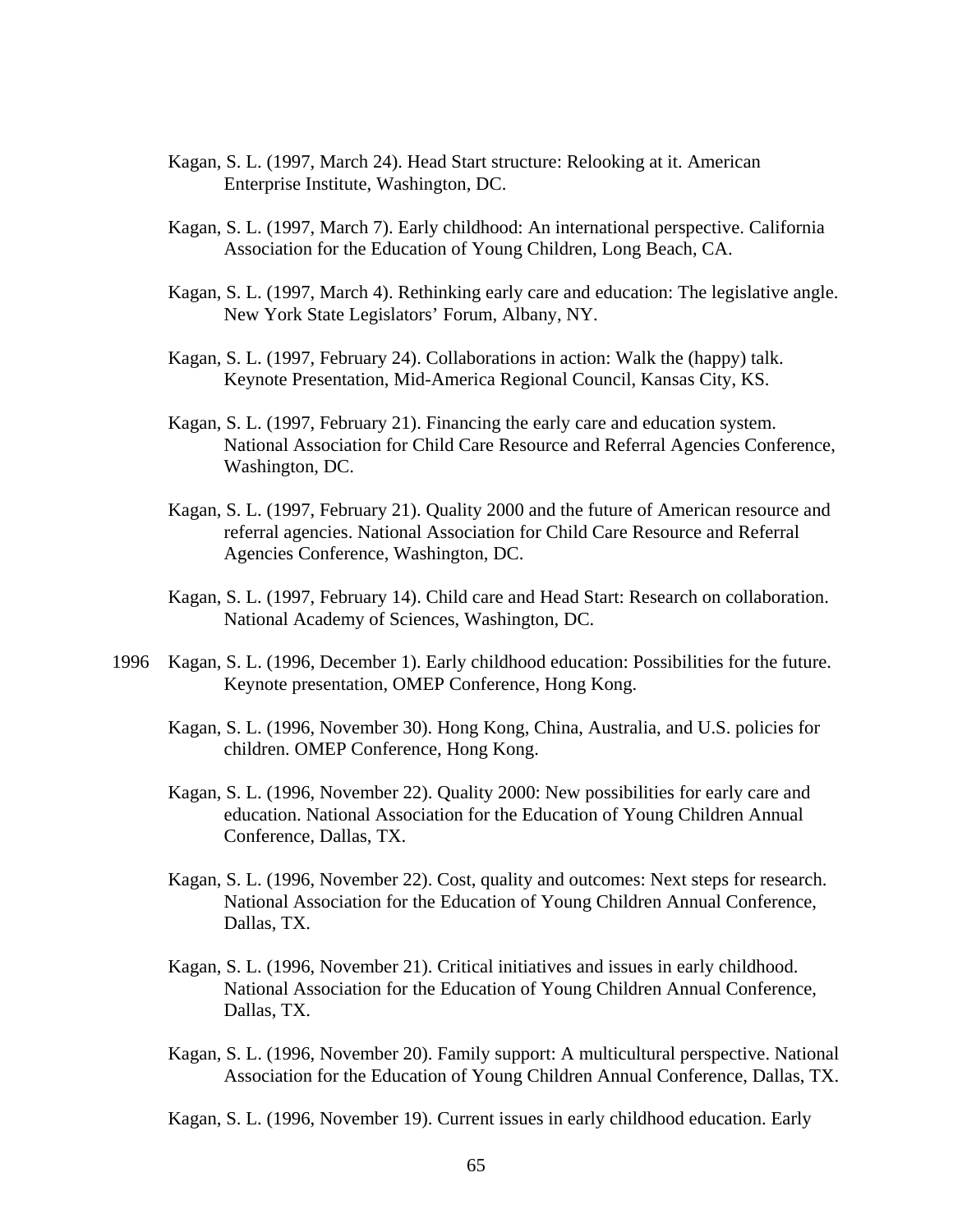Childhood Specialists in State Departments of Education. National Association for the Education of Young Children Annual Conference, Dallas, TX.

- Kagan, S. L. (1996, November 18). Collaboration: New lessons new challenges. Keynote presentation, Early Childhood Collaborative, Cromwell, CT.
- Kagan, S. L. (1996, November 1). Early childhood from the press perspective. Education Writers' Association, Chicago, IL.
- Kagan, S. L. (1996, September 25). Regulators and the development of a quality early care and education system. National Association of Regulatory Administrators, Scottsdale, AZ.
- Kagan, S. L. (1996, September 20). Collaboration among researchers, policymakers, and practitioners. University of South Florida, Tampa, FL.
- Kagan, S. L. (1996, September 16). Learning in the early years: The Carnegie Task Force Report. Carnegie Conference, New York, NY.
- Kagan, S. L. (1996, July 26). Brain research and young children. Dana Foundation Conference, Denver, CO.
- Kagan, S. L. (1996, June 12). Head Start transition: The true nature of collaboration. Keynote presentation, Education Development Center, Newton, MA.
- Kagan, S. L. (1996, June 7). The National Education Goals: From there to here. National Association for the Education of Young Children Professional Development Institute, Minneapolis, MN.
- Kagan, S. L. (1996, May 15). Family support and public schools: Something to teach Something to learn. Keynote presentation, San Francisco Unified School District, San Francisco, CA.
- Kagan, S. L. (1996, May 10). Trends in early care and education. Keynote presentation, Oklahoma Department of Education, Oklahoma City, OK.
- Kagan, S. L. (1996, May 2). Evaluating family support from the local, state and national perspectives. Family Resource Coalition Conference, Chicago, IL.
- Kagan, S. L. (1996, April 20). Educational reform and the early years. Yale University Alumni Weekend, New Haven, CT.
- Kagan, S. L. (1996, April 10). Early childhood research: Lessons for practice. American Educational Research Association, New York, NY.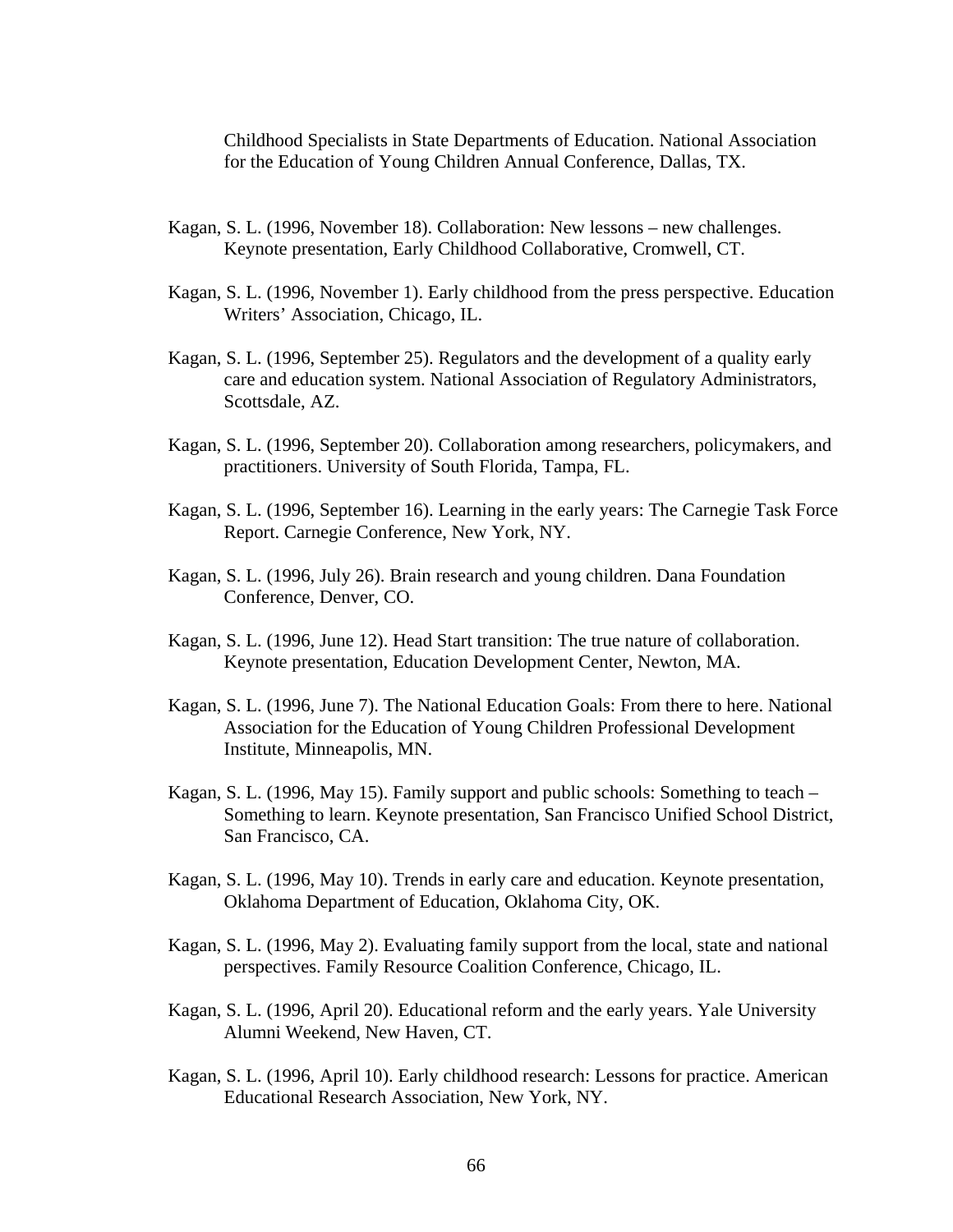- Kagan, S. L. (1996, April 9). Head Start research: Implications for early care and education. American Educational Research Association, New York, NY.
- Kagan, S. L. (1996, March 29). Transdisciplinary training in early care and education. Keynote presentation, University of Arizona, Phoenix, AZ.
- Kagan, S. L. (1996, March 15). Early care and education: Current policy issues. Keynote presentation, Southern Early Childhood Association, Little Rock, AK
- Kagan, S. L. (1996, March 9). Issues in results-based outcomes. Council of Chief State School Officers, Washington, DC.
- Kagan, S. L. (1996, March 1). Quality 2000: Prospects and proposals. National Association for Child Care Resource and Referral Agencies Conference, Washington, DC.
- Kagan, S. L. (1996, January 12). Family support from an American perspective. Keynote presentation, Australia-New Zealand International Conference, Hobart, Tasmania, Australia.
- 1995 Kagan, S. L. (1995, December 2). The National Education Goals and the rights of children. National Association for the Education of Young Children Conference, Washington, DC.
	- Kagan, S. L. (1995, December 1). Serving families through family support programs. National Association for the Education of Young Children Conference, Washington, DC.
	- Kagan, S. L. (1995, December 1). Linking services for young children. National Association for the Education of Young Children Conference, Washington, DC.
	- Kagan, S. L. (1995, November 30). Researchers, policymakers, and practitioners coming together. National Association for the Education of Young Children Conference, Washington, DC.
	- Kagan, S. L. (1995, November 29). Teacher education: Challenges for the future. Keynote presentation, National Association of Early Childhood Teacher Educators, National Association for the Education of Young Children Conference, Washington, DC.
	- Kagan, S. L. (1995, November 28). Early care and education: State of the field. National Association of Early Childhood Specialists in State Departments of Education, National Association for the Education of Young Children Conference, Washington, DC.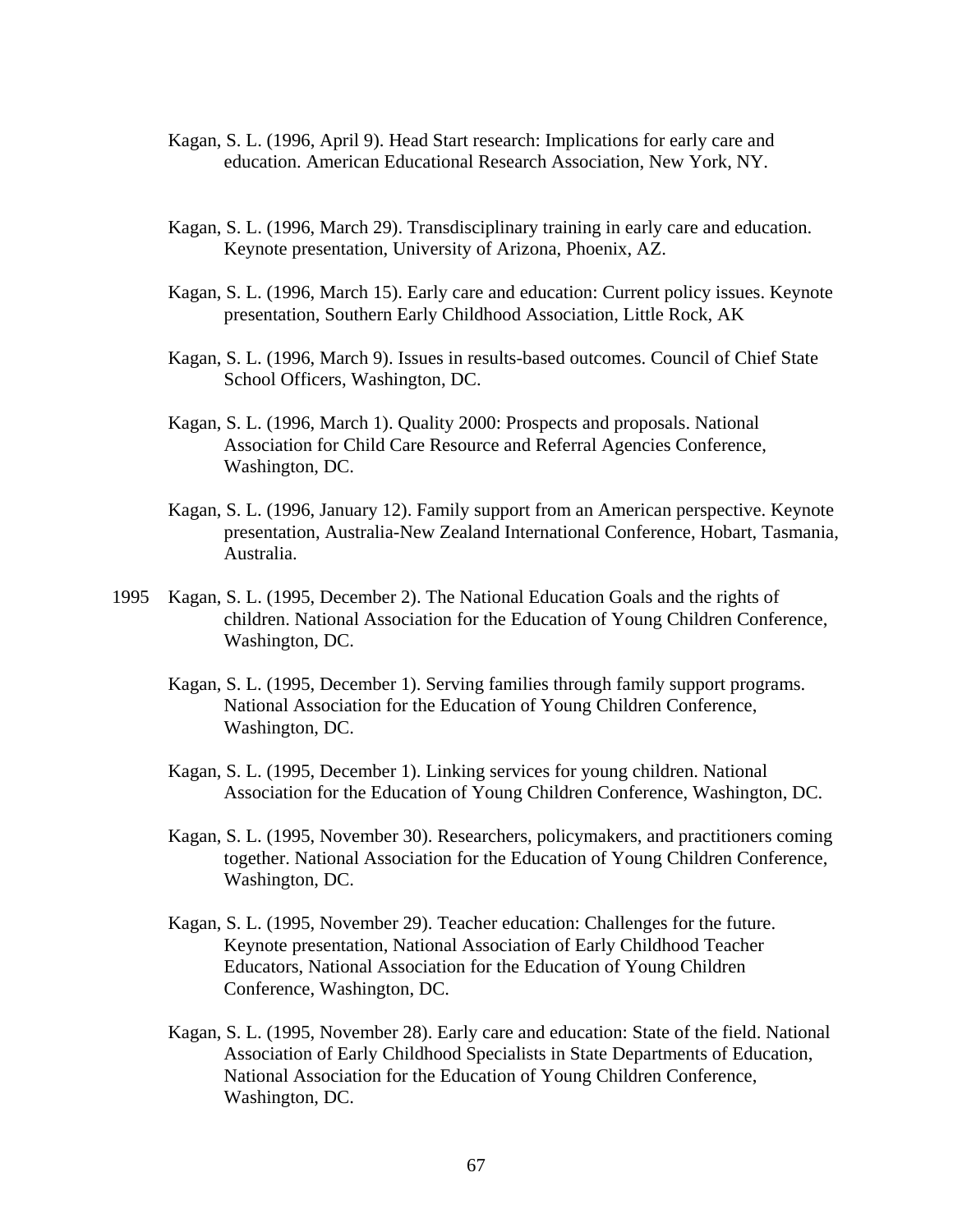- Kagan, S. L. (1995, November 8). Transitions in schools and communities. Westchester Early Education Committee, White Plains, NY.
- Kagan, S. L. (1995, November 3). Readiness: The National Goal—Fact or fancy? Association for Public Policy Managers, Washington, DC.
- Kagan, S. L. (1995, October 30). Family support: Making things work. Keynote presentation, Jefferson City, MO.
- Kagan, S. L. (1995, October 20). Supporting inner-city children through early care and education services. Wingspread Conference, Racine, WI.
- Kagan, S. L. (1995, October 19). Individual licensure: An option for advancing early care and education. Funders Conference, New York, NY.
- Kagan, S. L. (1995, September 29). The Family Education and Training Program: Potential for welfare reform. National Black Child Development Institute Conference, Washington, DC.
- Kagan, S. L. (1995, September 28). Evaluating family support programs. Keynote presentation, Annie E. Casey Foundation, Baltimore, MD.
- Kagan, S. L. (1995, September 23). New frontiers in early care and education. National Child Care Association Board, Washington, DC.
- Kagan. S. L. (1995, June 22). Quality 2000: Seeking reform in early care and education. National Association for the Education of Young Children Professional Development Institute, San Francisco, CA.
- Kagan, S. L. (1995, May 29). Training in early care and education: A cross-national perspective. Keynote presentation, York University, Toronto, Ontario, Canada.
- Kagan, S. L. (1995, April 22). Cost, Quality and Outcomes: Report of a national study. American Educational Research Association, San Francisco, CA.
- Kagan, S. L. (1995, April 21). Making the transition from Head Start to school. American Educational Research Association, San Francisco, CA.
- Kagan, S. L. (1995, April 20). Evaluating family support programs: Challenges and opportunities. San Francisco Foundation, San Francisco, CA.
- Kagan, S. L. (1995, April 19). Schools, communities, and their interactions. American Educational Research Association, San Francisco.

Kagan, S. L. (1995, April 14). The three C's of coordinating early childhood systems.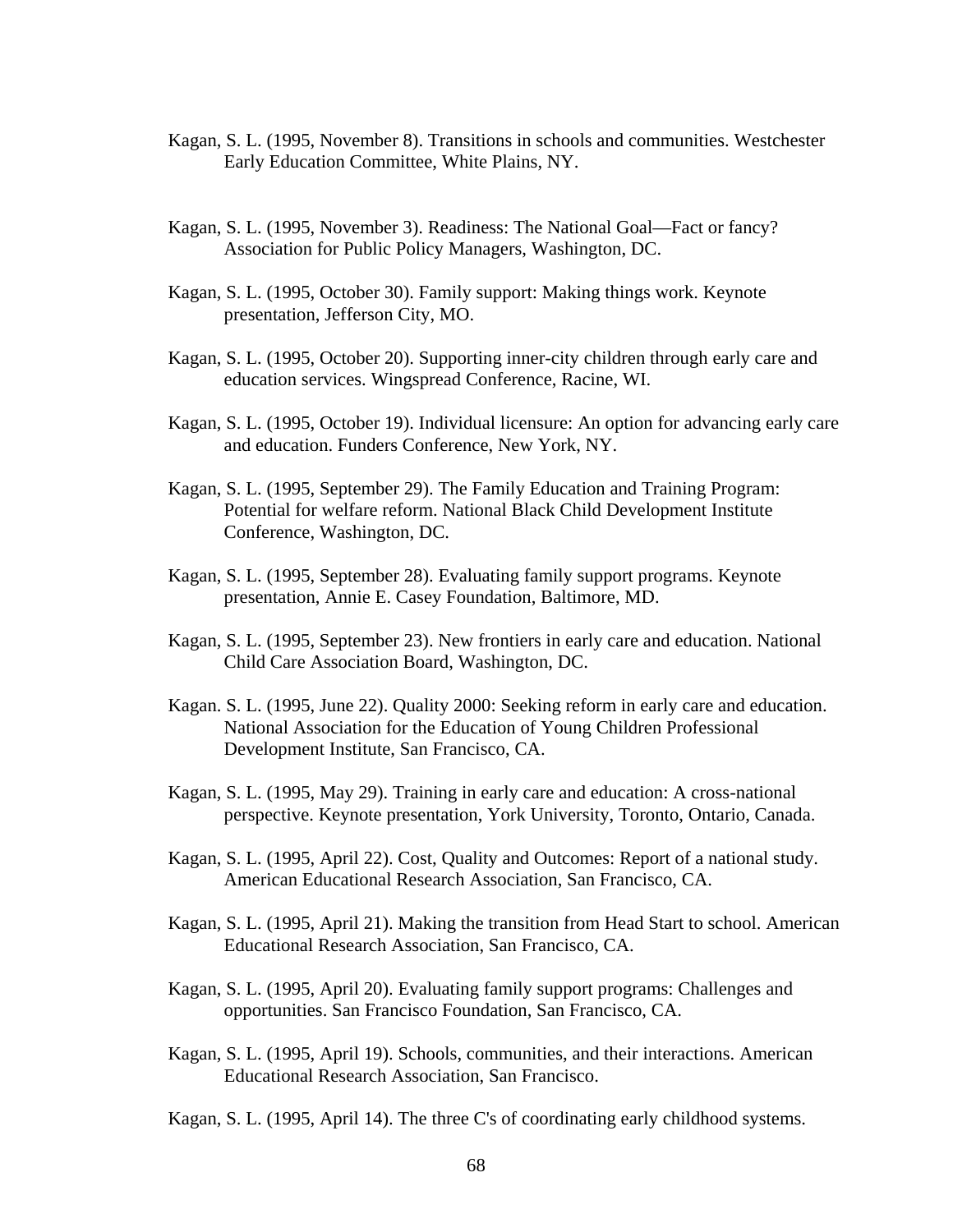Keynote presentation, Early Intervention Conference, Waterbury, CT.

Kagan, S. L. (1995, April 7). Transitions and readiness: Common ground? Keynote presentation, Kansas State Board of Education, Wichita, KS.

 Kagan, S. L. (1995, March 26). The challenge of educating and schooling young children.

> Distinguished lecture, Association for Supervision and Curriculum Development, San Francisco, CA.

- Kagan, S. L. (1995, March 10). Unite for children: Pertinent issues, impertinent questions. Keynote presentation, Missouri Department of Education, Lake of the Ozarks, MO.
- Kagan, S. L. (1995, February 24). Quality 2000: Toward a new system of early care and education. National Association of Child Care Resource and Referral Agencies Annual Conference, Washington, DC.
- Kagan, S. L. (1995, February 18). Parenting competence in the new Congress. Aspen Institute Congressional Retreat, Naples, FL.
- Kagan, S. L. (1995, February 15). Cost, Quality, & Outcomes Study: Implications for child care in Connecticut. Connecticut Child Day Care Council, Hartford, CT.
- Kagan, S. L. (1995, February 9). The three C's of early childhood education. Association for Supervision and Curriculum Development, Waterbury, CT.
- Kagan, S. L. (1995, February 3). Issues ahead for the new Congress. Bush Center in Child Development and Social Policy Luncheon, Yale University, New Haven, CT.
- Kagan, S. L. (1995, January 27). Trends in early care and education. Children's Commission Summit, Hartford, CT.
- Kagan, S. L. (1995, January 19). Integrating systems for results. Keynote presentation, Danforth Foundation, National Governors Association, and Council of Chief State Legislatures Briefing for Legislators.
- Kagan, S. L. (1995, January 12). Outcomes for children, families, and communities. National Governors Association, Washington, DC.
- 1994 Kagan, S. L. (1994, December 13). Families, children, and communities: Working together for change. Keynote presentation, Northwest Regional Educational Laboratory Annual Conference, Portland, OR.
	- Kagan, S. L. (1994, December 2). Family education and training: Training parents for employment in child care. National Association for the Education of Young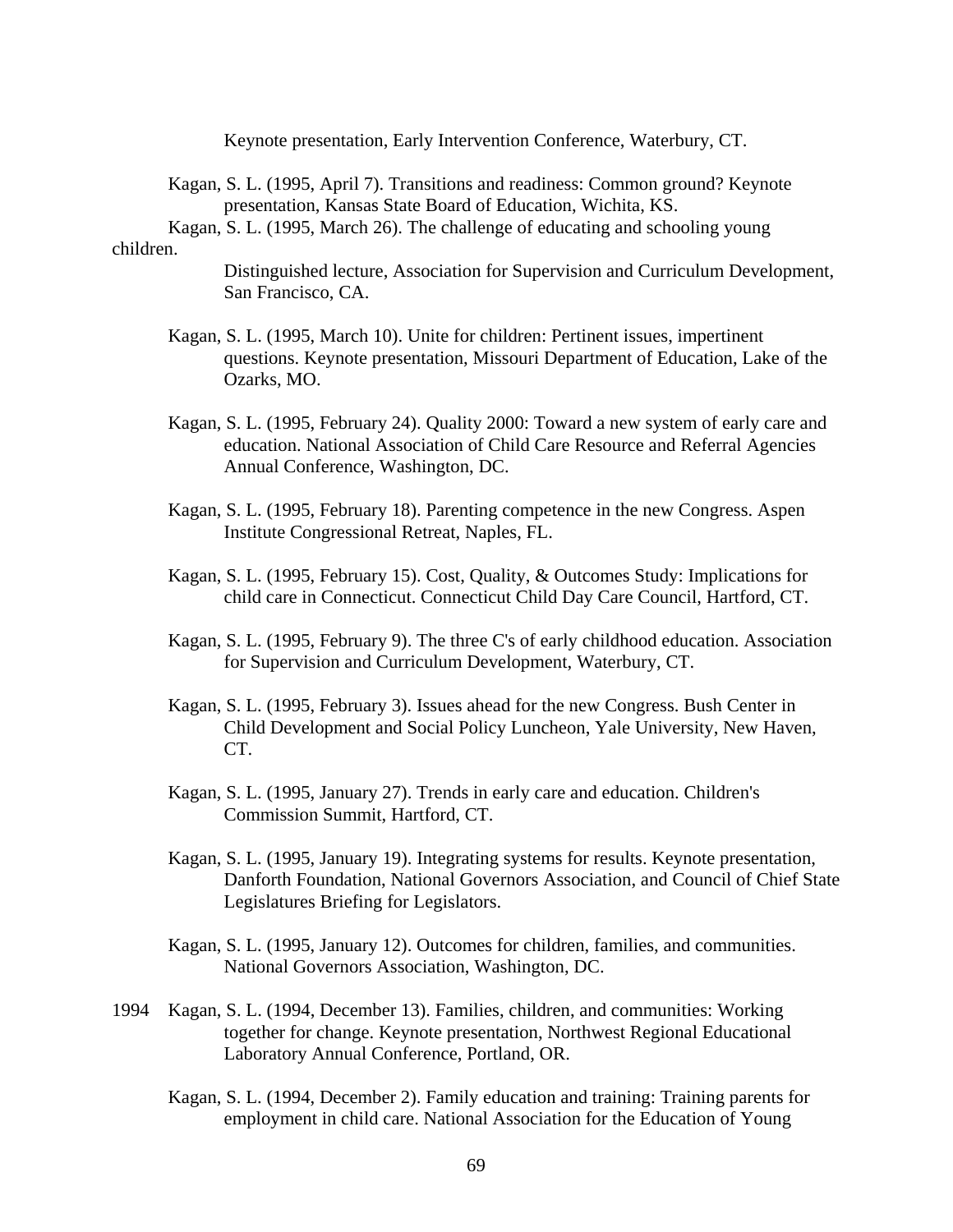Children Annual Conference, Atlanta, GA.

- Kagan, S. L. (1994, December 2). Declaration of interdependence: Family support—Next steps. National Association for the Education of Young Children Annual Conference, Atlanta, GA.
- Kagan, S. L. (1994, December 1). Preschool to elementary school: Making in happen. National Association for the Education of Young Children Annual Conference, Atlanta, GA.
- Kagan, S. L. (1994, November 30). Advocacy in early care and education. National Association for the Education of Young Children Annual Conference, Atlanta, GA.
- Kagan, S. L. (1994, November 30). The cost and quality of child care: Policy implications. National Association for the Education of Young Children Annual Conference, Atlanta, GA.
- Kagan, S. L. (1994, November 30). *Quality 2000*: Making a difference for child care programs and the child care infrastructure. National Association for the Education of Young Children Annual Conference, Atlanta, GA.
- Kagan, S. L. (1994, November 29). Leadership in early care and education: Implications for family child care. National Association for the Education of Young Children Annual Conference, Atlanta, GA.
- Kagan, S. L. (1994, November 17). Parenting education: Current status and future challenges. Carnegie Corporation of New York, New York, NY.
- Kagan, S. L. (1994, October 19). Should there be universal parenting education in the 21st century? Keynote presentation, Wheelock College Institute on Parenting, Marlborough, MA.
- Kagan, S. L. (1994, October 18). Outcome measurement in the U.S. International UNESCO Panel on Indicators, Washington, DC.
- Kagan, S. L. (1994, October 5). Assessment and outcomes: Challenges for early care and education. Carnegie Task Force on Learning in the Primary Grades, New York, NY.
- Kagan, S. L. (1994, October 4). Leadership for minorities in early care and education. National Black Child Development Institute, Seattle, WA.
- Kagan, S. L. (1994, September 29). Creating benchmarks for young children. National Governors Association, Washington, DC.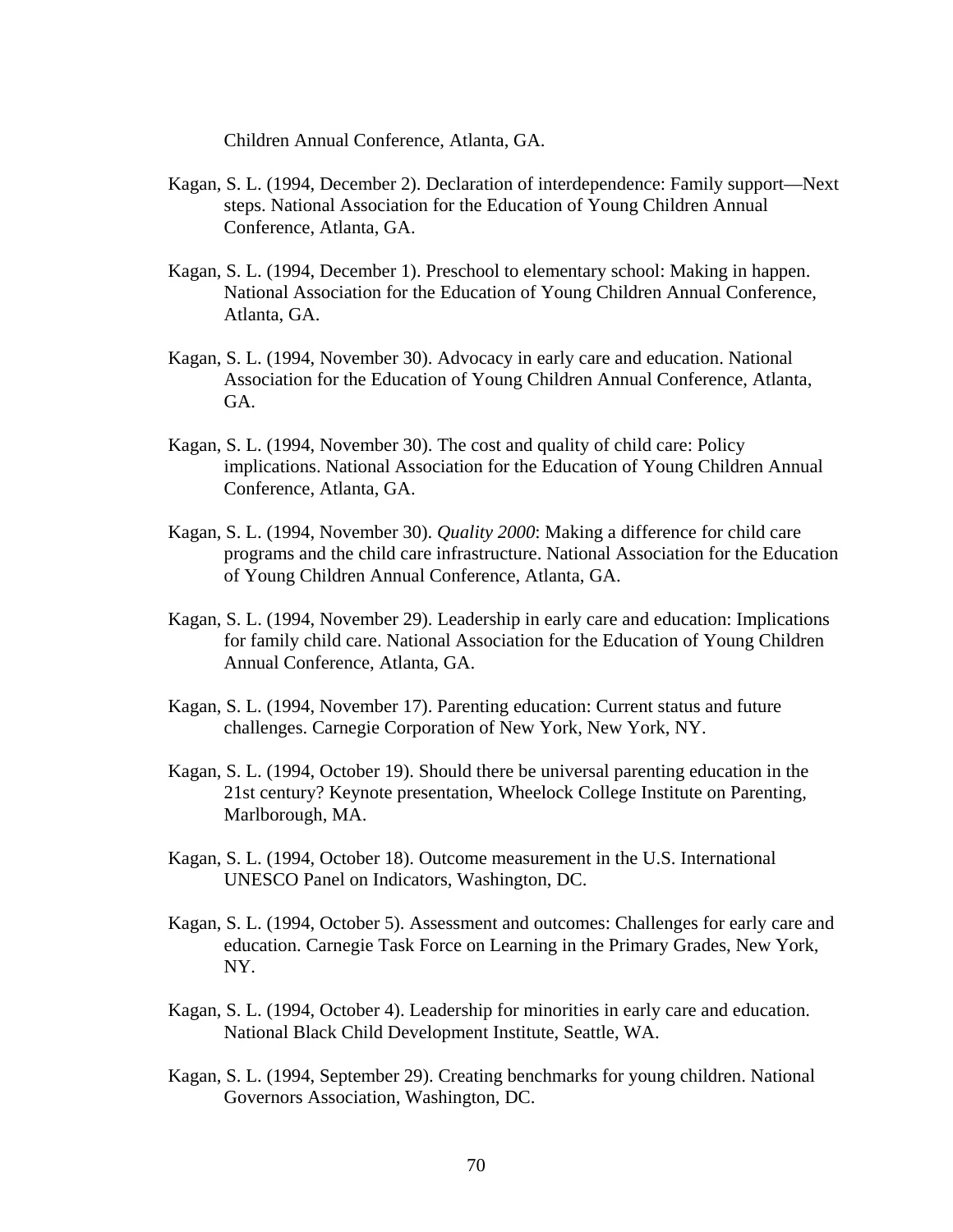- Kagan, S. L. (1994, September 8). Meeting the collaboration challenge. Hartford Special Education Consortium, Hartford, CT.
- Kagan, S. L. (1994, August 10). Creating state-local highways: The key to comprehensive planning. Community Planning Forum, Families and Work Institute and the National Association for the Education of Young Children, Washington, DC.
- Kagan, S. L. (1994, July 25). Continuity and collaboration: The essential components of an early care and education system. Consortium on Early Childhood Special Education, Maumee, OH.
- Kagan, S. L. (1994, July 15). The future of OERI's National Center for Early Childhood Development and Education. U.S. Department of Education, Washington, DC.
- Kagan, S. L. (1994, July 11). Leadership: The key to the field's development. Keynote presentation, The A. L. Mailman Family Foundation Conference, White Plains, NY.
- Kagan, S. L. (1994, June 25). The three C's of early care and education. Western States Leadership Conference, Boise, ID.
- Kagan, S. L. (1994, June 20). The Family Education and Training Program: Perspectives from the field. Second National Head Start Research Conference, Washington, DC.
- Kagan, S. L. (1994, June 20). Quality 2000: Invention and innovation. Second National Head Start Research Conference, Washington, DC.
- Kagan, S. L. (1994, June 2). Fostering collaborative leadership. National Association for the Education of Young Children Professional Development Conference, Chicago, IL.
- Kagan, S. L. (1994, May 14). Making state/local collaboration work. Council of Chief State School Officers, Seattle, WA.
- Kagan, S. L. (1994, May 5). Families and current legislation. Family Resource Coalition Conference, Chicago, IL.
- Kagan, S. L. (1994, May 4). American family support: Where are we? Family Resource Coalition Conference, Chicago, IL.
- Kagan, S. L. (1994, April 28). Quality in family education and support: Twenty years of change. Keynote presentation, Minnesota Early Childhood and Family Education Conference, St. Cloud, MN.
- Kagan, S. L. (1994, April 25). The comprehensive child development program: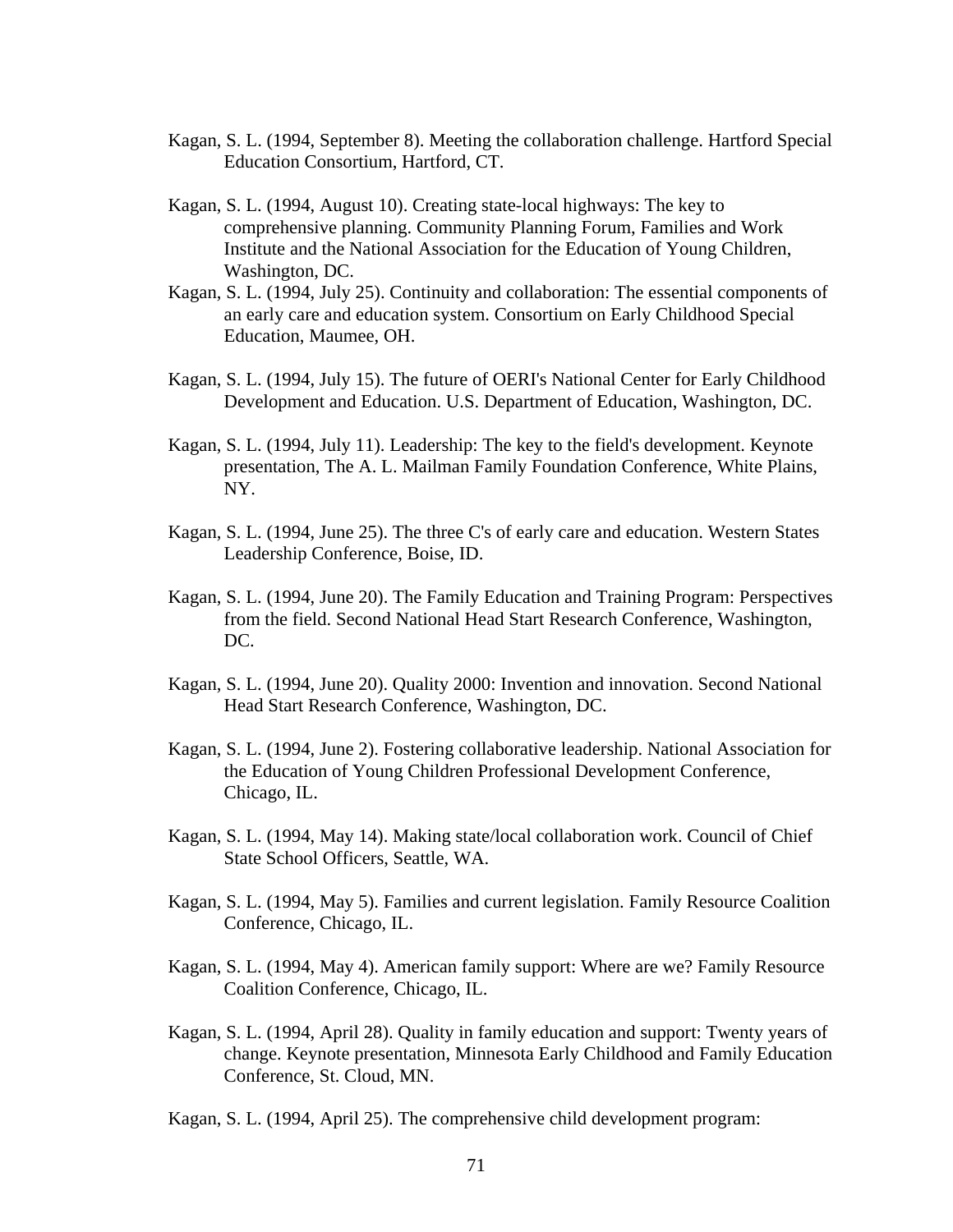Accomplishments and challenges. Keynote presentation, Third Annual CCDP Conference, Baltimore, MD.

- Kagan, S. L. (1994, April 15). Families: Redefining, revitalizing and refining. Keynote presentation, Foundation for Community Planning, Cleveland, OH.
- Kagan, S. L. (1994, April 1). The readiness goal: Lessons from the past. ACEI Conference, New Orleans, LA.
- Kagan, S. L. (1994, March 30). Children & families: Who *is* responsible? Keynote presentation, Association for Childhood International, New Orleans, LA.
- Kagan, S. L. (1994, February 25). The essential functions of an early care & education system: Uses & measures. National Association of Child Care Resource and Referral Agencies Conference, Washington, DC.
- Kagan, S. L. (1994, January 26). Family education and training: Addressing three social problems. Policy Conference sponsored by the Center on Families, Communities, Schools and Children's Learning, Washington, DC.
- Kagan, S. L. (1994, January 24). Facilities, management, and other neglected issues in early care and education. Keynote presentation, Illinois Facilities Fund Conference, Chicago, IL.
- Kagan, S. L. (1994, January 18). The family center: New directions, new possibilities. Nova University Educational Board Meeting, Ft. Lauderdale, FL.
- 1993 Kagan, S. L. (1993, November 29). Head Start: Past, present and future. Keynote presentation, New England Head Start Association, Waterbury, CT.
	- Kagan, S. L. (1993, November 19). Child care regulation: States' perspectives. Office of Policy and Management Meeting on Reorganization of Connecticut State Government, Hartford, CT.
	- Kagan, S. L. (1993, November 12). Family support in a changing context. National Association for the Education of Young Children Conference, Anaheim, CA.
	- Kagan, S. L. (1993, November 10). The application of scientific knowledge to social policy. National Association for the Education of Young Children Conference, Anaheim, CA.
	- Kagan, S. L. (1993, November 6). Foundations and the sponsorship of innovative efforts: *Quality 2000*. Second National Head Start Research Conference, Washington, DC.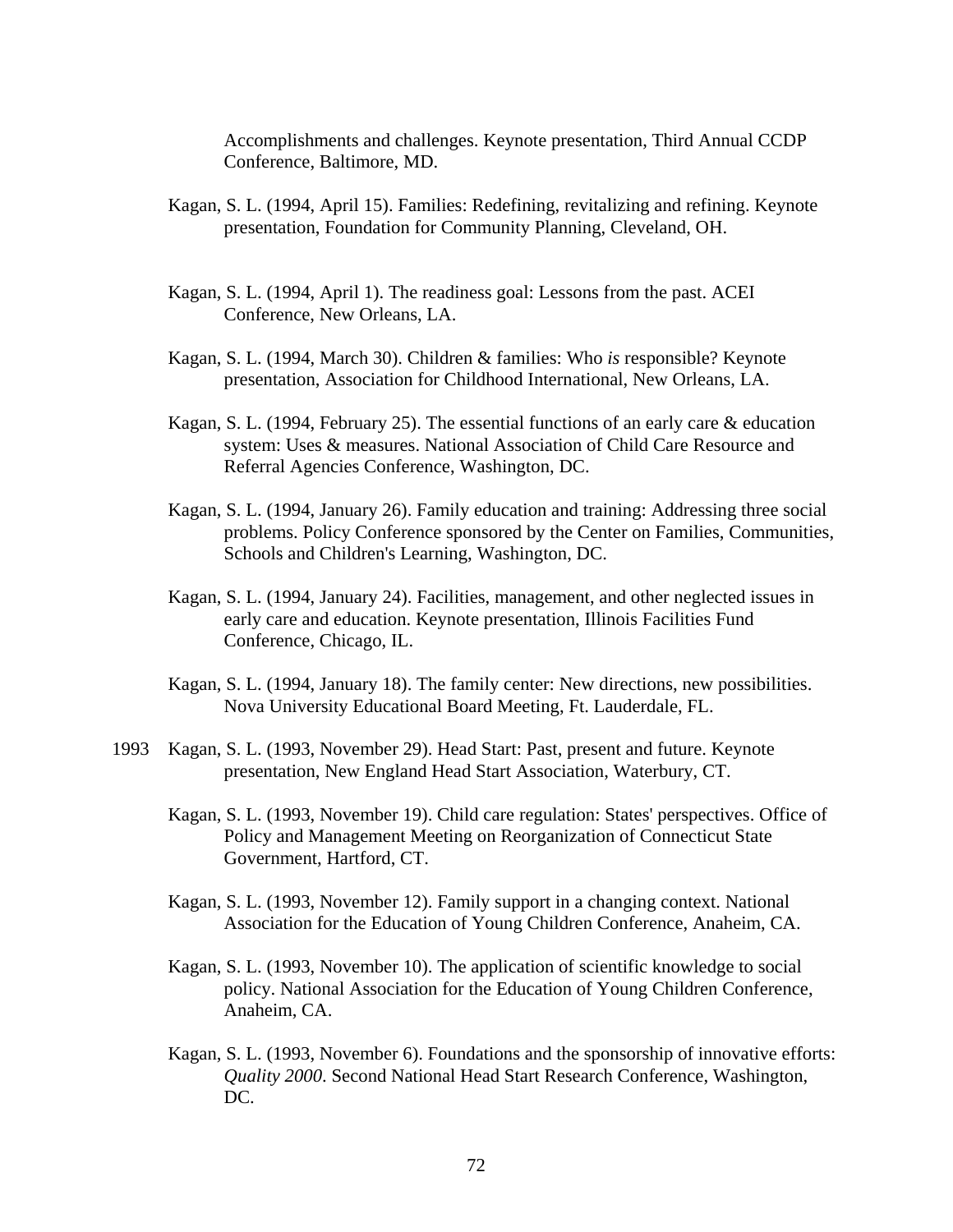- Kagan, S. L. (1993, November 5). Early literacy: Issues for practice and theory. Second National Head Start Research Conference, Washington, DC.
- Kagan, S. L. (1993, November 5). The national readiness goal: Challenges for research. Second National Head Start Research Conference, Washington, DC.
- Kagan, S. L. (1993, October 26). Rethinking leadership in early care and education. Keynote presentation, Third Annual Educational Regional Laboratories Conference, Washington, DC.
- Kagan, S. L. (1993, October 18). Leadership and collaboration: The essential marriage. Keynote presentation, North Central Regional Laboratory Conference, Chicago,  $\Pi$ .
- Kagan, S. L. (1993, September 21). The essential functions of the early care and education system. National Conference on Community Planning, Washington, DC.
- Kagan, S. L. (1993, July 28). Current national trends in early education. Connecticut State Department of Education, Hartford, CT.
- Kagan, S. L. (1993, June 22). The American approach to defining and measuring readiness. Keynote presentation, Creche and Kindergarten Association of Queensland Conference, Brisbane, Australia.
- Kagan, S. L. (1993, June 22). Parents and professionals: Acting together for children. Keynote presentation, Creche and Kindergarten Association of Queensland Conference, Brisbane, Australia.
- Kagan, S. L. (1993, June 21). Families, schools and communities: An integrated approach to family support. Keynote presentation, Creche and Kindergarten Association of Queensland Conference, Brisbane, Australia.
- Kagan, S. L. (1993, June 15). Comparing readiness strategies: America and New Zealand. New Zealand Ministry of Education, Wellington, New Zealand.
- Kagan, S. L. (1993, May 21). Collaborating across the field: Issues for families and friends of early childhood education. North Carolina Leadership Forum, Chapel Hill, NC.
- Kagan, S. L. (1993, May 13). Moving the field forward: An agenda for the next decade. Wheelock College, Boston, MA.
- Kagan, S. L. (1993, May 4). Going to scale: Lessons from services integration. Keynote presentation, National Center for Service Integration, Wingspread Conference,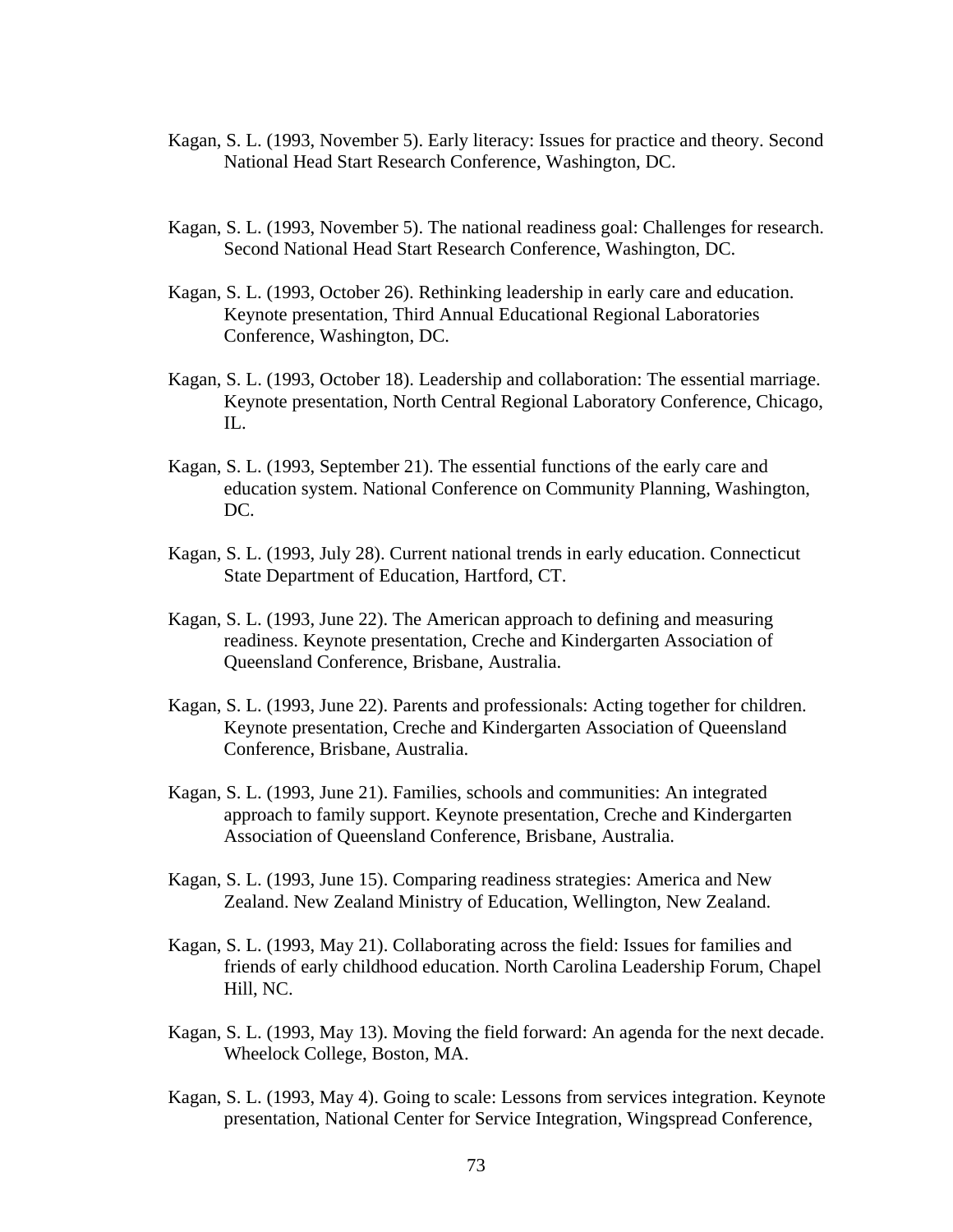Racine, WI.

- Kagan, S. L. (1993, April 28). Applying research to policy: Making it count. Rural Policy Institute, Columbia, MO.
- Kagan, S. L. (1993, April 25). Defining, assessing, and implementing readiness: Challenges for the field. New England Association for the Education of Young Children, Stamford, CT.
- Kagan, S. L. (1993, April 19). Collaboration in early care and education. Hawaii Association for the Education of Young Children, Honolulu, HI.
- Kagan, S. L. (1993, April 19). Ready, set, go: Meeting the National Readiness Goal. Hawaii Association for the Education of Young Children, Honolulu, HI.
- Kagan, S. L. (1993, April 14). Reconsidering the Head Start research agenda. Head Start Implementing the Blueprint Panel, Washington, DC.
- Kagan, S. L. (1993, April 1). Financing early care and education: The decade ahead. Child Care Action Campaign National Conference, New York, NY.
- Kagan, S. L. (1993, March 25). American policies for young children and families. Organisation for Economic Cooperation and Development, Paris, France.
- Kagan, S. L. (1993, February 28). The early childhood field coming together: Spotlight on Texas. Keynote presentation, Governor's Conference on Children and Families, Austin, TX.
- Kagan, S. L. (1993, February 11). Services integration: Imposing the doable—doing the impossible. Urban Institute Congressional Briefing, Boca Raton, FL.
- Kagan, S. L. (1993, February 6). Children, families, and communities coming together. Keynote presentation, Alabama Association for Young Children, Montgomery, AL.
- Kagan, S. L. (1993, February 5). Collaboration in child care: Twenty-five years of action. Keynote presentation, Tarrant County Day Care Association, Fort Worth, TX.
- Kagan, S. L. (1993, January 26). Chapter 1: Overview and implications for early care and education. National Child Care Network, Children's Defense Fund, Washington, DC.
- 1992 Kagan, S. L. (1992, December 2). Linking Head Start, schools, families and communities: Challenges and opportunities. Keynote presentation, National Head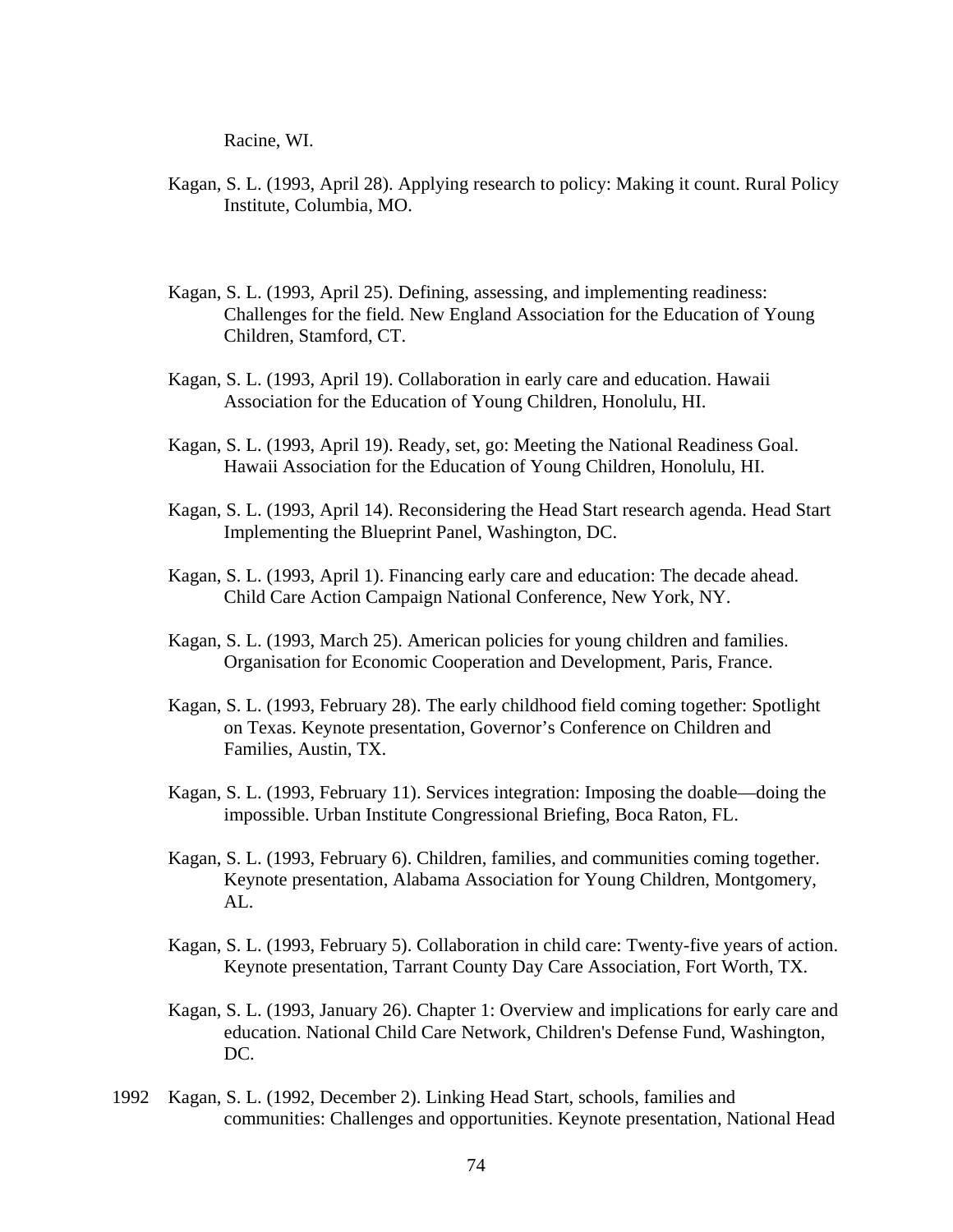Start Collaboration Conference, Administration for Children, Youth, and Families, Washington, DC.

- Kagan, S. L. (1992, November 20). Exogenous factors influencing children's school performance during the shift years. The MacArthur Conference—The 5-7 Year Shift: Biopsychosocial Transitions, Marco Island, FL
- Kagan, S. L. (1992, November 14). Family support in American education: Retrospect & prospect. National Association for the Education of Young Children Annual Conference, New Orleans, LA.
- Kagan, S. L. (1992, November 13). America's evolving challenge: Meeting and measuring the national education goal. National Association for the Education of Young Children Annual Conference, New Orleans, LA
- Kagan, S. L. (1992, November 12). Collaboration: What the research does and does not tell us. National Association for the Education of Young Children Annual Conference, New Orleans, LA.
- Kagan, S. L. (1992, November 12). Unionization and the early childhood field: Where are we—where are we going? National Association for the Education of Young Children Annual Conference, New Orleans, LA.
- Kagan, S. L. (1992, November 6). Collaboration: Head Start, the schools, and child care. KCMC Advisory Board, Kansas City, MO.
- Kagan, S. L. (1992, October 28). Getting ahead of the curve: Next-decade issues in early care and education. Wheelock College, Boston, MA.
- Kagan, S. L. (1992, October 23). Working together for young children and families. Keynote presentation, Louisiana Association for Children Under Six, Baton Rouge, LA.
- Kagan, S. L. (1992, October 22). Using what we know to achieve effective transitions. Keynote presentation, South Carolina Collaboration Conference, Columbia, SC.
- Kagan, S. L. (1992, October 15). Early childhood coming together: A new era. Keynote presentation, Far West Education Laboratory, Phoenix, AZ.
- Kagan, S. L. (1992, October 10). Moving from here to there: Early education in transition. Washington Association for the Education of Young Children, Wenachee, WA.
- Kagan, S. L. (1992, October 6). Consolidating state services: Mastering collaboration. Keynote presentation, Governor's Council, Charleston, WV.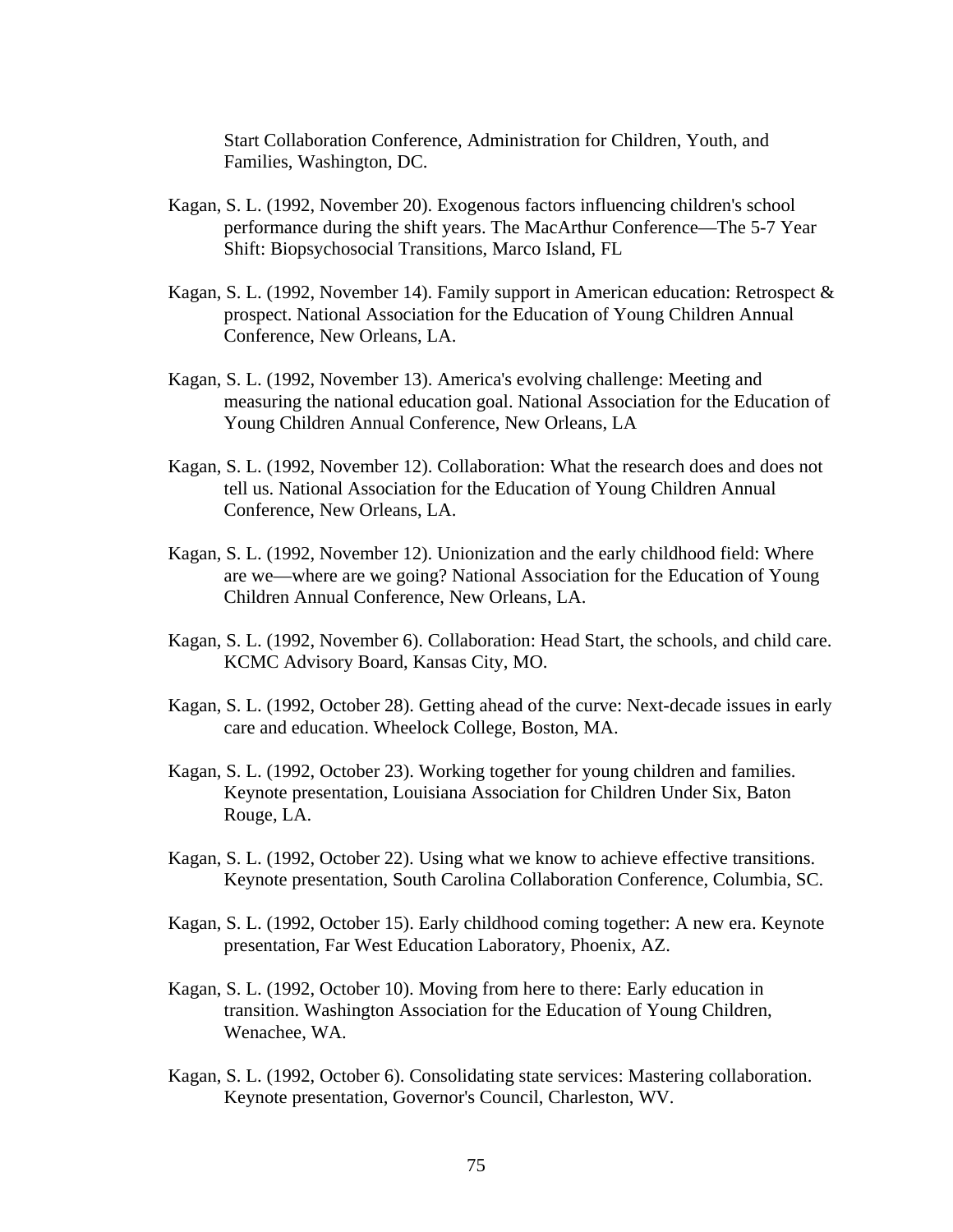- Kagan, S. L. (1992, October 2). Coming together for children. Keynote presentation, Governor's Conference on Collaboration, Baltimore, MD.
- Kagan, S. L. (1992, September 25). Meeting families' needs through collaboration. Keynote presentation, Commission on Children and Families, Wilmington, DE.
- Kagan, S. L. (1992, September 18). Readiness and black children: Where are we—where are we going? Keynote presentation, National Black Child Development Institute Annual Conference, Washington, DC.
- Kagan, S. L. (1992, September 8). The role of state boards of education in meeting the readiness goal. Keynote presentation, Kansas State Board of Education, Topeka, KS.
- Kagan, S. L. (1992, July 28). Collaborating to meet the readiness goal: Dimensions and dilemmas. The Summer Institute, Chief State School Officers, St. Louis, MO.
- Kagan, S. L. (1992, July 14). Collaboration in education and human services. Keynote presentation, Committee for Economic Development, New York, NY.
- Kagan, S. L. (1992, June 20). Beyond all measure: Assessing readiness, our first national goal. Keynote presentation, Parents As Teachers Annual Conference, St. Louis, MO.
- Kagan, S. L. (1992, June 19). Early childhood education: Looking to the future. Roundtable on the Future of Early Childhood Education, Minneapolis, MN.
- Kagan, S. L. (1992, June 6). Closing remarks. The First National Wheelock Conference, Center for Career Development in Early Care and Education, Los Angeles, CA.
- Kagan, S. L. (1992, May 17). Family support and collaboration: Successful linkages for children and families. American Association of Orthopsychiatry, New York, NY.
- Kagan, S. L. (1992, May 12). Promoting collaboration: Strategies that work. Keynote presentation, The Wilder Foundation, Minneapolis, MN.
- Kagan, S. L. (1992, May 6). Schools and family support: Something old, something new. Family Resource Coalition Conference, Chicago, IL.
- Kagan, S. L. (1992, April 27). The readiness challenge: Defining and measuring it. RAND Corporation, Los Angeles, CA.
- Kagan, S. L. (1992, April 24). Transitions: History's lessons, tomorrow's strategies. American Educational Research Association, San Francisco, CA.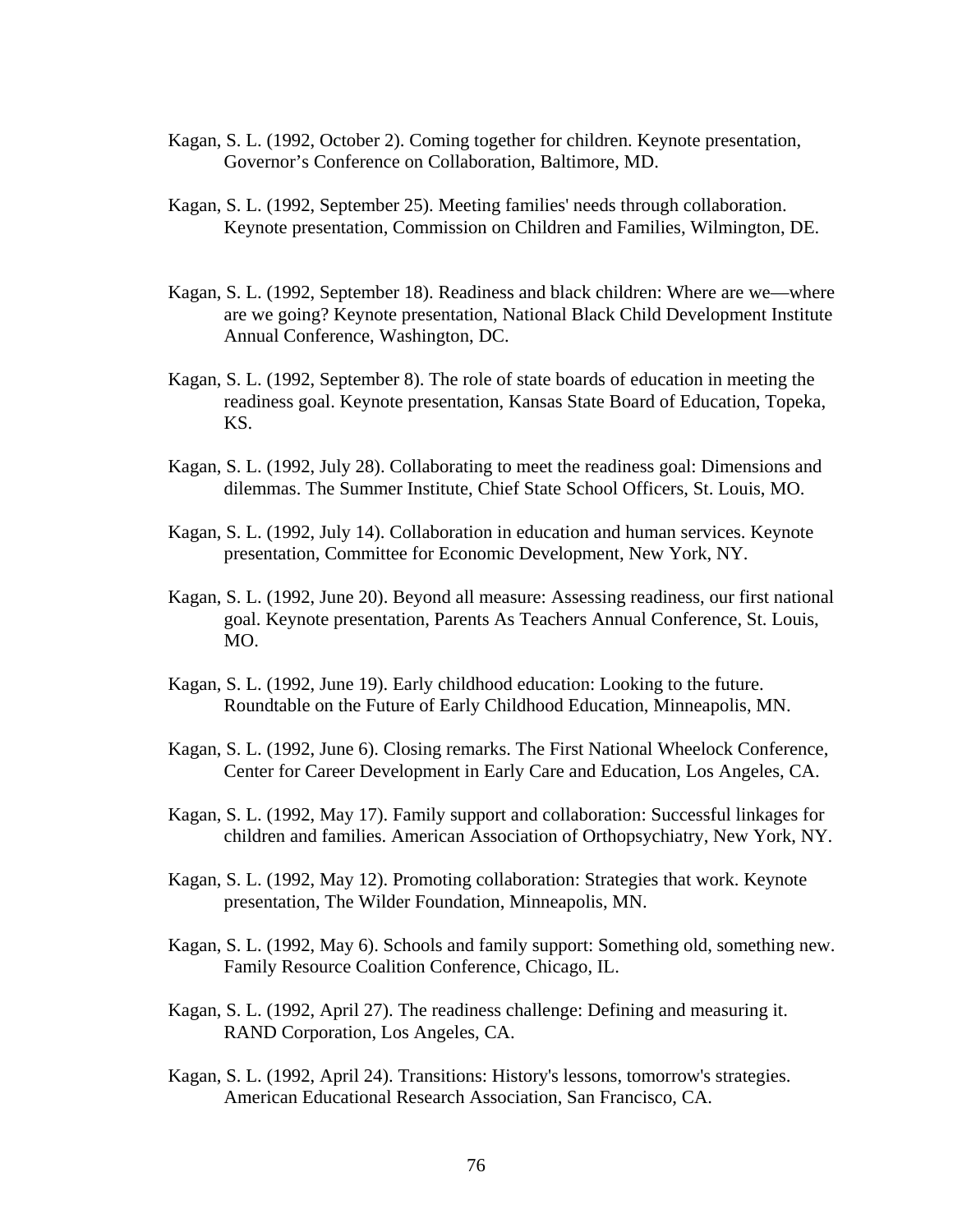- Kagan, S. L. (1992, April 15). Early childhood education: Moving from obstacles to opportunity. Keynote presentation, Council for Aid to Education, Arlington, VA.
- Kagan, S. L. (1992, April 5). Collaboration to improve children's services. Keynote presentation, Rhode Island Association for the Education of Young Children, Kingston, RI.
- Kagan, S. L. (1992, March 29). Readiness: Principals' roles for the year 2000. Keynote presentation, National Association of Elementary School Principals, New Orleans, LA.
- Kagan, S. L. (1992, March 27). Summary of Goal 1 Technical Planning Subgroup's work. National Education Goals Panel, Washington, DC.
- Kagan, S. L. (1992, March 15). Excellence in early childhood education. Keynote presentation, Ohio Department of Education, Columbus, OH.
- Kagan, S. L. (1992, March 11). Serving the needs of multicultural children. National Black Child Development Institute, Chicago, IL.
- Kagan, S. L. (1992, March 5). Collaborative links for children and their families. Keynote presentation, Wisconsin Department of Public Instruction, Oconomowoc, WI.
- Kagan, S. L. (1992, March 2). Readiness 2000: Implications of the readiness goal. Keynote presentation, Readiness 2000 Conference, Wallingford, CT.
- Kagan, S. L. (1992, February 26). America 2000 and the readiness goal: Implications for early childhood education. Keynote presentation, the Illinois Association for Supervision and Curriculum Development, Chicago, IL.
- Kagan, S. L. (1992, February 22). Moving from coordination to collaboration. Keynote presentation, New Mexico Association for the Education of Young Children, Las Cruces, NM.
- Kagan, S. L. (1992, February 2). Moving the readiness agenda. National Governors Association, Washington, DC.
- Kagan, S. L. (1992, January 28). Early childhood: The state of the art. Eastern Connecticut Superintendents, New London, CT.
- Kagan, S. L. (1992, January 24). The transition to school: Attitudinal, pedagogical, and structural barriers. National Readiness Conference, Columbia, MD.
- Kagan, S. L. (1992, January 10). Collaboration: Obstacles and opportunities. Keynote presentation, Metropolitan Area Regional Council, Kansas City, MO.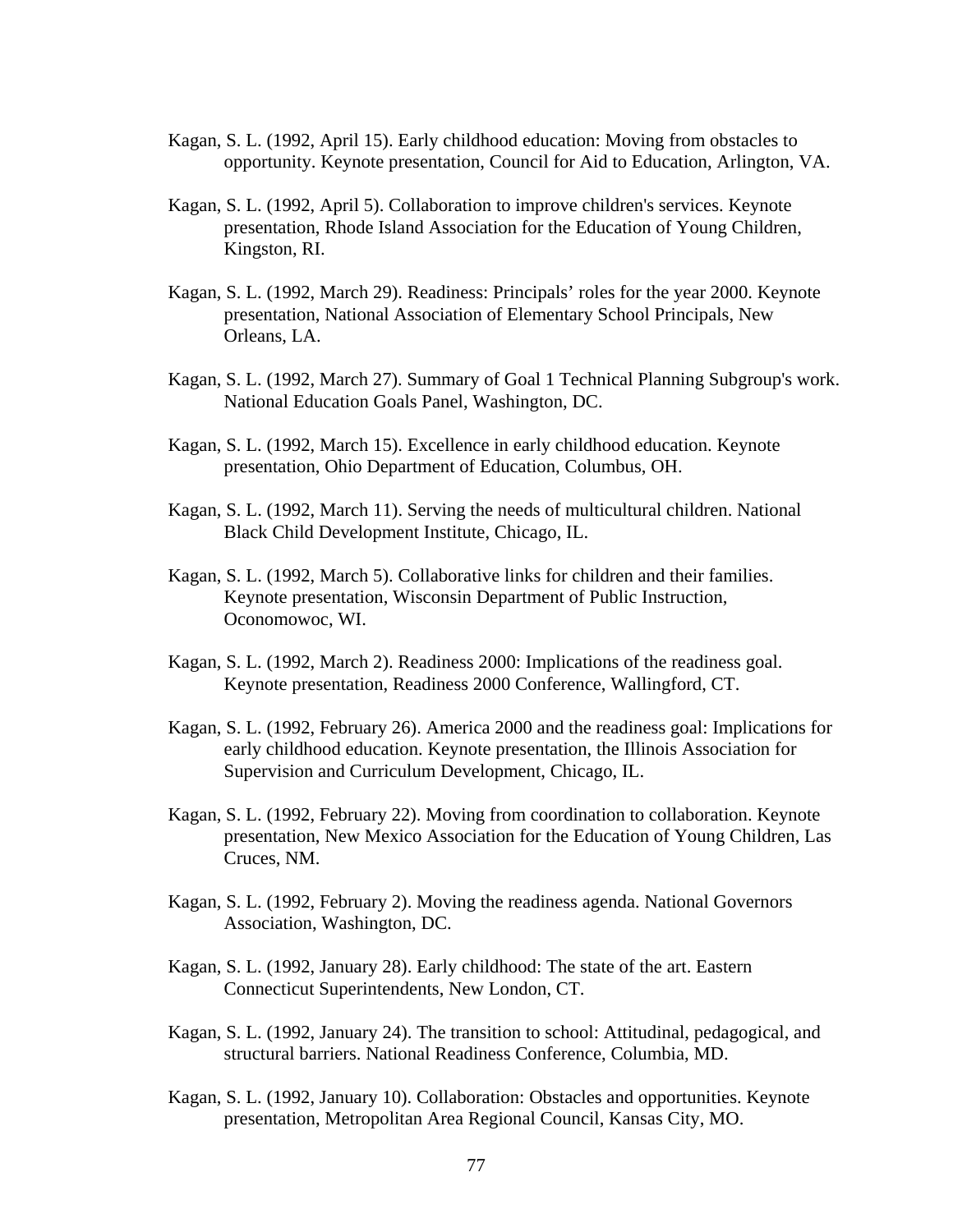- Kagan, S. L. (1992, January 9). Collaboration: Lessons from the field. Keynote presentation, Michigan Department of Education, Lansing, MI.
- 1991 Kagan, S. L. (1991, December 12). Collaboration: The community approach. Keynote presentation, Hartford Area Collaborative, Hartford, CT.
	- Kagan, S. L. (1991, December 10). Collaboration in human services. Keynote presentation, Baltimore Area Grantmakers, Baltimore, MD.
	- Kagan, S. L. (1991, November 22). Transitions, collaboration, and early childhood education. Keynote presentation, Appalachia Education Laboratory, Louisville, KY.
	- Kagan, S. L. (1991, November 9). Schools and early childhood education. The role of collaboration. National Association for the Education of Young Children Annual Conference, Denver, CO.
	- Kagan, S. L. (1991, November 8). America's family support movement: Tomorrow's challenges. National Association for the Education of Young Children Annual Conference, Denver, CO.
	- Kagan, S. L. (1991, November 8). School readiness: From testing to assessing. National Association for the Education of Young Children Annual Conference, Denver, CO.
	- Kagan, S. L. (1991, November 7). Multiculturalism in early education: A discussion of current thinking. National Association for the Education of Young Children Annual Conference, Denver, CO.
	- Kagan, S. L. (1991, November 4). Rethinking continuity in early care and education. Keynote presentation, Oregon Education Association, N.W. Regional Laboratory, Portland, OR.
	- Kagan, S. L. (1991, October 31). School readiness: Past, present, and future. United Nations Education for All Conference, Arlington, VA.
	- Kagan, S. L. (1991, October 3). Family support: America's efforts. The Elizabeth LeFroy Memorial Lecture, Edith McGowan University, Perth, Western Australia.
	- Kagan, S. L. (1991, September 29). Social justice and early childhood education. Keynote presentation, Australian Early Childhood Association Conference, Adelaide, South Australia.

Kagan, S. L. (1991, September 25). The strategic importance of linkages and the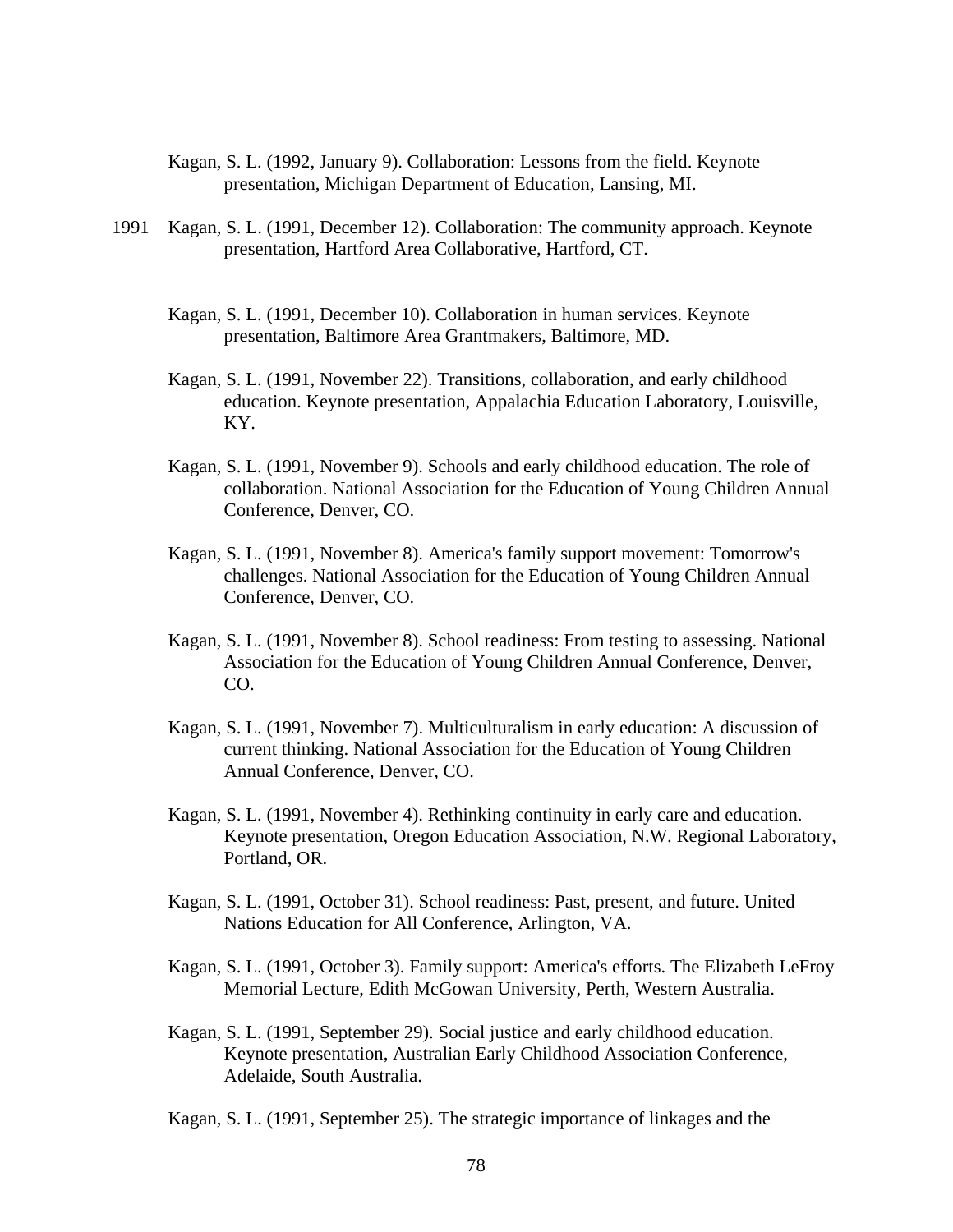transition between early childhood education and early elementary school. Keynote presentation, National Policy Forum on Early Childhood Education, Chevy Chase, MD.

- Kagan, S. L. (1991, June 28). The role of government and caregivers in delivering quality services for infants and toddlers: Pertinent and impertinent questions. National Center for Clinical Infant Programs Conference, Washington, DC.
- Kagan, S. L. (1991, June 25). Collaborations in action: Reshaping services for young children. National Head Start Research Conference, New Directions in Child and Family Research, Washington, DC.
- Kagan, S. L. (1991, May 7). Linking child care and education in American communities. Keynote presentation, Ohio Community Educators Conference, Columbus, OH.
- Kagan, S. L. (1991, April 27). Redefining quality for tomorrow's children: Our responsibility today. Keynote presentation, 17th Annual Early Childhood Conference, Ball State University, Muncie, IN.
- Kagan, S. L. (1991, April 23). Collaboration in early care and education: Sharing the lessons. Forty-second Annual Conference of the Council on Foundations, Chicago, IL.
- Kagan, S. L. (1991, April 19). Collaboration—What it takes. Keynote presentation, Colorado Commission on Children and Families, Denver, CO.
- Kagan, S. L. (1991, March 22). Developmentally appropriate practices: From here to there. Keynote presentation, Fairbanks Association for the Education of Young Children, Fairbanks, AK.
- Kagan, S. L. (1991, March 15). The new early childhood agenda: Triumphs and tribulations. Keynote presentation, Southern Association for Children Under Six, Atlanta, GA.
- 1990 Kagan, S. L. (1990, December 4). Acting together: Creating effective services for children and their families. Keynote presentation, Oregon's Agenda for Children, Portland, OR.
	- Kagan, S. L. (1990, December 3). Linking Head Start and Chapter I: Challenges to the field. Keynote presentation, U.S. Department of Education and U.S. Department of Health and Human Services First Conference on Transition in Early Childhood, Washington, DC.
	- Kagan, S. L. (1990, November 16). Implementing developmentally appropriate practices: From "common parlance" to "common practice." National Association for the Education of Young Children Annual Conference, Washington, DC.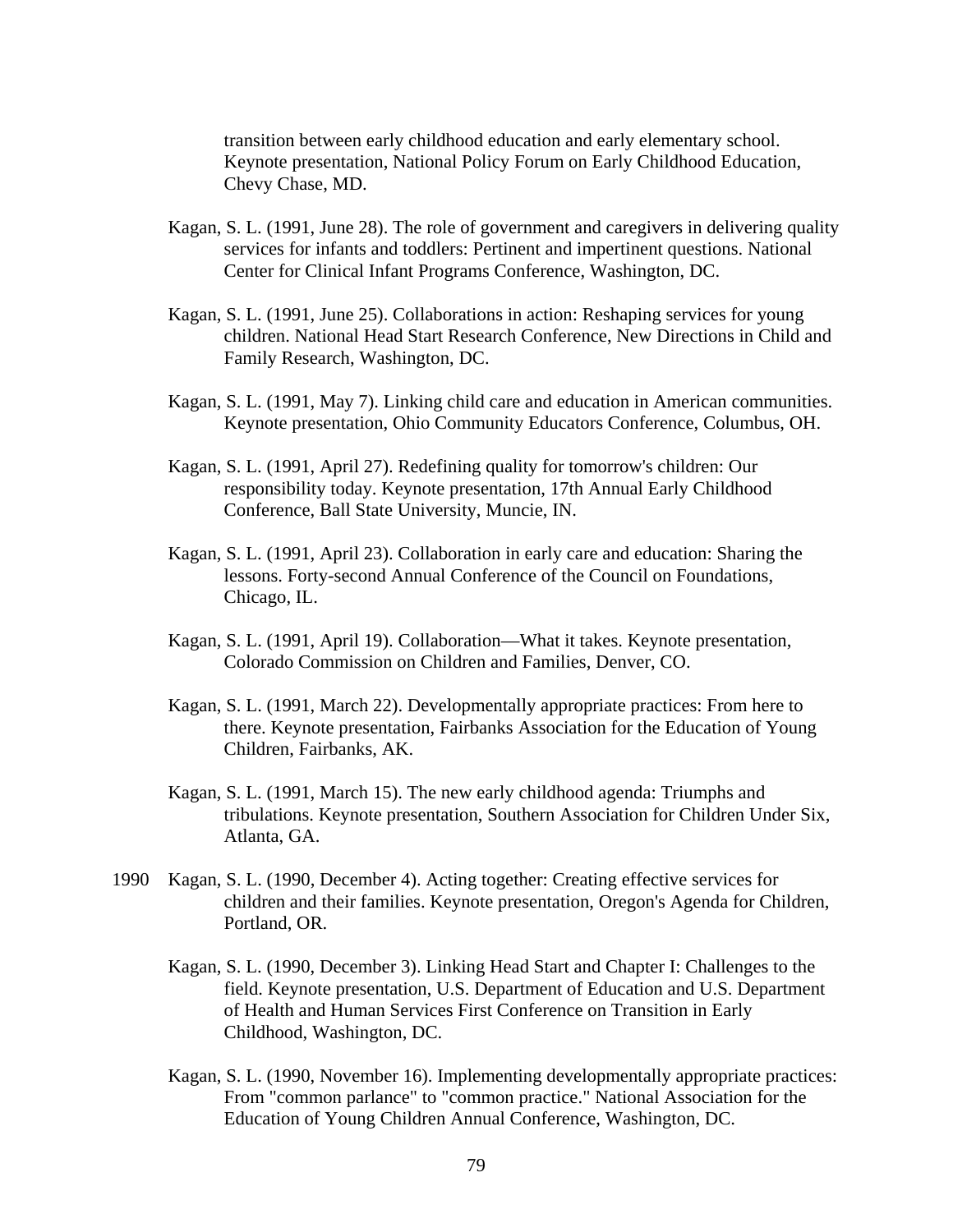- Kagan, S. L. (1990, November 15). Transitions in early childhood development: Lessons from research and practice. National Association for the Education of Young Children Annual Conference, Washington, DC.
- Kagan, S. L. (1990, November 15). Family support and collaboration: An essential partnership. National Association for the Education of Young Children Annual Conference, Washington, DC.
- Kagan, S. L. (1990, November 9). Mental health in the classroom: Conflicts and collaboration. Keynote presentation, The Children's Health Council of Palo Alto and Jewish Family Services of San Francisco, San Francisco, CA.
- Kagan, S. L. (1990, November 1). Policy trends in early childhood teacher education. Keynote presentation, Tennessee Association for the Education of Young Children, Chattanooga, TN.
- Kagan, S. L. (1990, October 19). Parents, families, and schools: Using research to plan new directions for family support in the schools. Family Resource Coalition Conference, Chicago, IL.
- Kagan, S. L. (1990, October 17). Resource and referral: A 21st century response to meeting the comprehensive needs of young children and their families. Keynote presentation, Resources for Child Caring Annual Meeting, St. Paul, MN.
- Kagan, S. L. (1990, October 5). Policy making in early care and education. Gubernatorial Business Round Table, Aspen Institute, Wye, MD.
- Kagan, S. L. (1990, October 3). Collaboration in early education: What do we know? What do we need to know? Keynote presentation, Grantmakers for Children and Youth, St. Paul, MN.
- Kagan, S. L. (1990, September 23). From infancy to toddlerhood: Challenges for parents and providers. Keynote presentation, New Mexico Child Care Association, Albuquerque, NM.
- Kagan, S. L. (1990, August 30). Transitioning from pre-school to school: Parent/teacher responsibility. Senior Staff Colloquium, U.S. Department of Education, Washington, DC.
- Kagan, S. L. (1990, August 1). Parents and providers: Essential partners in serving young children. Keynote presentation, Florida Department of Education, Tampa, FL.
- Kagan, S. L. (1990, July 16). Implementing appropriate services for young children and their families. Keynote presentation, Arizona Department of Education, Tempe, AZ.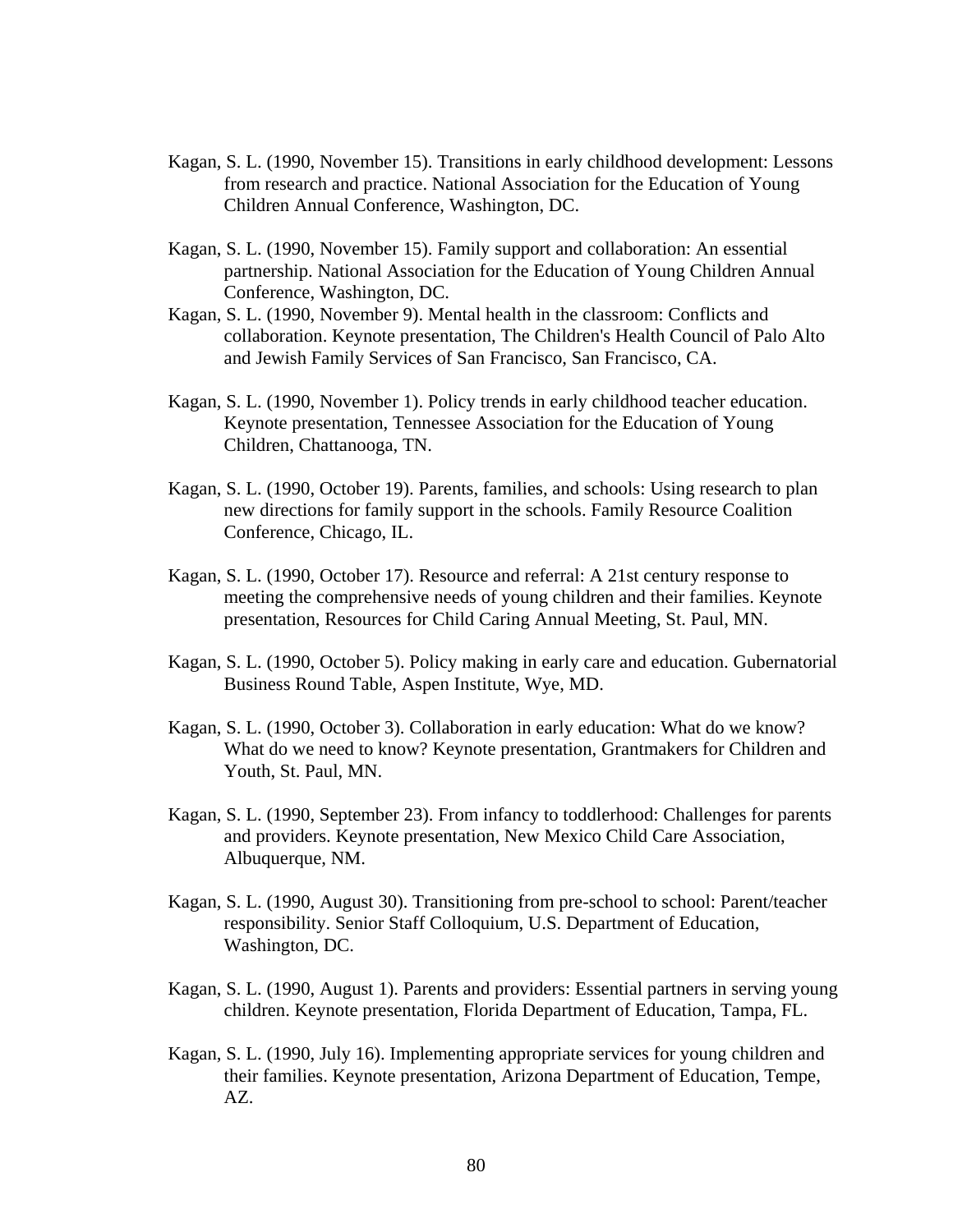- Kagan, S. L. (1990, June 16). Collaboration to improve training and services in early childhood. Keynote presentation, National Louis University, Evanston, IL.
- Kagan, S. L. (1990, June 15). Collaboration: Dancing with the octopus. Keynote presentation, A. L. Mailman Family Foundation Conference, White Plains, NY.
- Kagan, S. L. (1990, May 31). Understanding quality: Its hidden challenges. Keynote presentation, Massachusetts Office for Children, West Boylston, MA.
- Kagan, S. L. (1990, May 15). Reaching for the stars: Equity and quality in early care and education. Keynote presentation, New Hampshire Association for the Education of Young Children, Concord, NH.
- Kagan, S. L. (1990, May 12). Creating effective partnerships in early childhood education. Keynote presentation, New Jersey Association for the Education of Young Children, Wayne, NJ.
- Kagan, S. L. (1990, May 5). What bureaucrats need to know about infants, toddlers, and America's non-system of child care. American Enterprise Institute Conference for White House and Government Executives, Williamsburg, VA.
- Kagan, S. L. (1990, May 4). The many faces of quality for children. Keynote presentation, Ohio Association for the Education of Young Children, Cincinnati, OH.
- Kagan, S. L. (1990, April 30). Superintendents and early childhood education: It's in your hands! Keynote presentation, Virginia Superintendents Association, Roanoke, VA.
- Kagan, S. L. (1990, April 20). Reviewing U.S. Department of Education-sponsored research in early childhood education. American Educational Research Association Conference, Boston, MA.
- Kagan, S. L. (1990, March 9). Serving young language-minority children. Keynote presentation, Texas State Board of Education, Austin, TX.
- Kagan, S. L. (1990, March 5). Educating young children: Promising practices. Keynote presentation, Connecticut Department of Education, Institute for Teaching and Learning, Wallingford, CT.
- Kagan, S. L. (1990, March 2). The changing American dream: The status of young children's programs. Keynote presentation, Connecticut Leadership Conference, Meriden, CT.
- 1989 Kagan, S. L. (1989, November 4). Developmentally appropriate practices: Where do we go from here? National Association for the Education of Young Children, Atlanta, GA.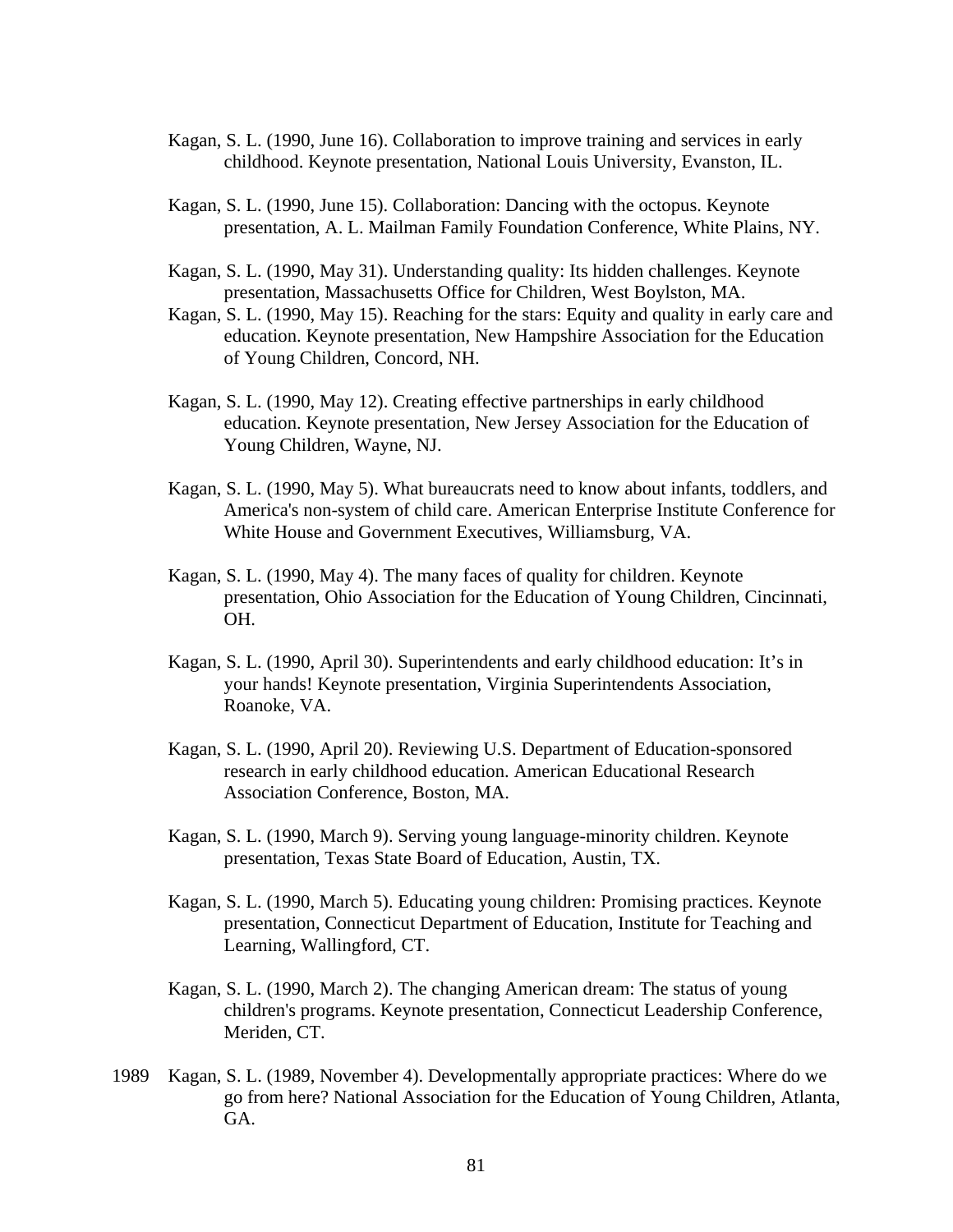- Kagan, S. L. (1989, November 2). Early childhood teacher education. Keynote presentation, National Association of Early Childhood Teacher Educators Conference, Atlanta, GA.
- Kagan, S. L. (1989, October 26). What's good and what's bad about programs for young children? Keynote presentation, New Bedford Coalition for Young Children, New Bedford, MA.
- Kagan, S. L. (1989, October 18). Early care and education: Can and should schools do it? Pennsylvania State University Colloquium on Child Care Policy, State College, PA.
- Kagan, S. L. (1989, October 4). Schools, families and communities: Working toward a better future for children. Fourth Annual Conference of Grantmakers for Children and Youth, Chapel Hill, NC.
- Kagan, S. L. (1989, October 2). Child care and early education: The schools' role. Keynote presentation, New England Superintendents' Conference, Stratton, VT.
- Kagan, S. L. (1989, September 20). Assessing young children: The challenges and conundrums. National Forum on Schools, American Speech-Language-Hearing Association, Washington, DC.
- Kagan, S. L. (1989, September 16). Ensuring quality in early childhood education. South Florida Association for the Education of Young Children, Miami, FL.
- Kagan, S. L. (1989, July 31). Developmentally appropriate practices and play: Challenges in linking theory and practice. International Conference on Early Education and Development, Hong Kong.
- Kagan, S. L. (1989, June 25). Issues in early childhood education: What it takes to address them. Keynote presentation, Annual Commissioner's Conference, State of New Hampshire, North Conway, NH.
- Kagan, S. L. (1989, June 12). Critical issues in early childhood education policy. Keynote presentation, New Jersey State Department of Education, Division of Academic Education Staff Development, Trenton, NJ.
- Kagan, S. L. (1989, June 9). State policies to improve early care and education services. Massachusetts Special Legislative Commission on Early Childhood Programs, Boston, MA.
- Kagan, S. L. (1989, June 5). Building blocks of state early childhood policy. Keynote presentation, National Council on State Legislatures Symposium on Early Childhood Policy, Denver, CO.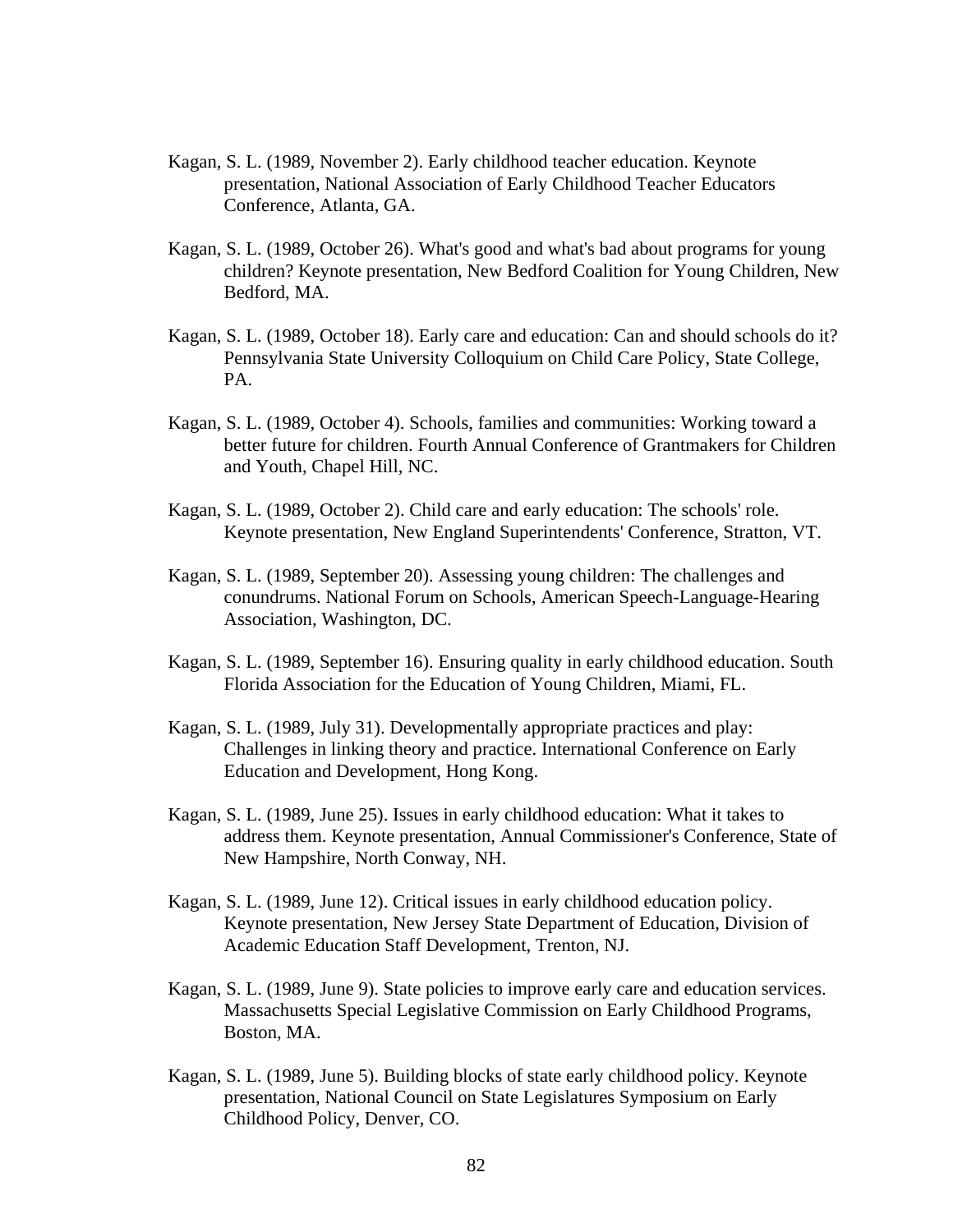- Kagan, S. L. (1989, May 11). The politics of developmentally appropriate practice. Keynote presentation, Ohio Association for the Education of Young Children, Pre-conference Session on Kindergarten, Cleveland, OH.
- Kagan, S. L. (1989, April 29). Developmentally appropriate practices: Implications for practice and policy. Keynote presentation, Oregon Association for the Education of Young Children, Salem, OR.
- Kagan, S. L. (1989, April 14). Child care and early education: In tune with the 90's! Keynote presentation, Midwestern Association for the Education of Young Children, Minneapolis, MN.
- Kagan, S. L. (1989, April 1). Creating quality environments for young children: Strategies and barriers. Keynote presentation, Pittsburgh Association for the Education of Young Children, Pittsburgh, PA.
- Kagan, S. L. (1989, March 28). Collaboration in early care and education. American Educational Research Association, San Francisco, CA.
- Kagan, S. L. (1989, March 21). Child care and early education: The schools' role. Keynote presentation, Massachusetts Early Child Association in Public Schools, Worcester, MA.
- Kagan, S. L. (1989, March 11). Advocacy in early childhood. Keynote presentation, Capitol Area Association for the Education of Young Children, Harrisburg, PA.
- Kagan, S. L. (1989, March 2). Advocacy in early childhood education. Keynote presentation, University of Maryland, College Park, MD.
- Kagan, S. L. (1989, February 24). Caring for and educating young children: Challenges for the 90's. Keynote presentation, University of Cincinnati, Cincinnati, OH.
- Kagan, S. L. (1989, February 15). Family support and the schools. Keynote presentation, Institute for Responsive Education, Boston, MA.
- 1988 Kagan, S. L. (1988, December 1). The role of the schools in delivering high-quality early childhood services. Keynote presentation, New York City Board of Education, New York, NY.
	- Kagan, S. L. (1988, November 30). Testing America's young children: A challenge to equity, quality and continuity? National Academy of Sciences, National Research Council, National Forum of the Future of Children and their Families, Washington, DC.

Kagan, S. L. (1988, November 18). Early schooling: Pros, cons and controversies. New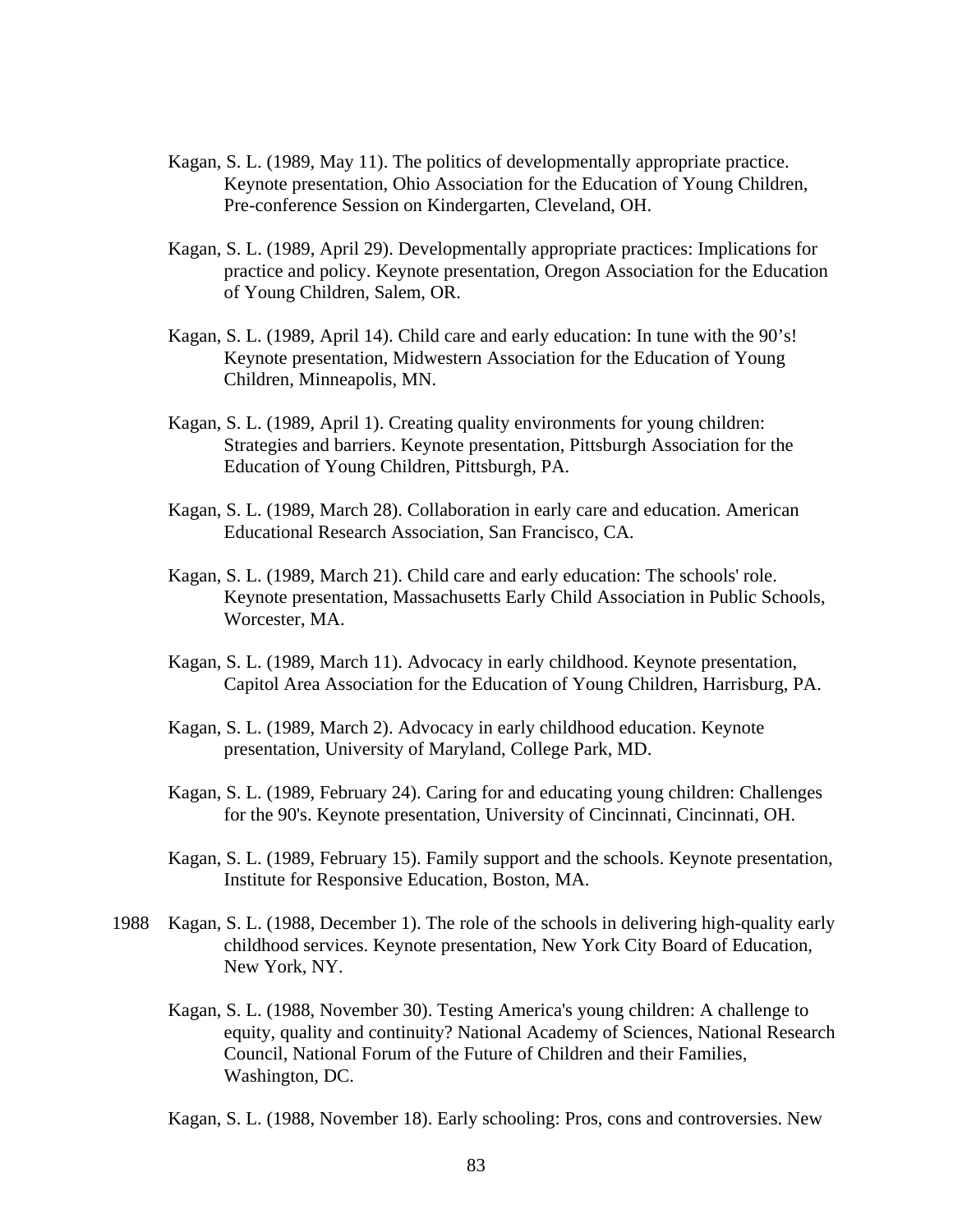England Kindergarten Conference, Randolph, MA.

- Kagan, S. L. (1988, November 17). Continuity and collaboration in early childhood. United States Department of Education Conference, Washington, DC.
- Kagan, S. L. (1988, November 12). Project Giant Step: Implications for early childhood services. National Association for the Education of Young Children Annual Conference, Anaheim, CA.
- Kagan, S. L. (1988, November 11). Early childhood teachers and program quality: Implications for public policy. National Association for the Education of Young Children Annual Conference, Anaheim, CA.
- Kagan, S. L. (1988, November 10). Family support in the public schools. National Association for the Education of Young Children Annual Conference, Anaheim, CA.
- Kagan, S. L. (1988, October 25). Building partnerships: Child care for the 90's. Employer-Supported Child Care Network Conference, Marlborough, MA.
- Kagan, S. L. (1988, October 15). Family support programs: Inherent characteristics and their implications for program evaluation. Senate Conference on the Family, Hartford, CT.
- Kagan, S. L. (1988, September 26). Advocacy in early care and education: What does it mean to us? Keynote presentation, New Haven Association for the Education of Young Children, New Haven, CT.
- Kagan, S. L. (1988, September 23). Collaboration and continuity in early childhood education: The New York City experience. Yale University Bush Center in Child Development and Social Policy, New Haven, CT.
- Kagan, S. L. (1988, August 11). Early childhood education: A report from a national task force. Education Commission of the States' Annual Meeting, Baltimore, MD.
- Kagan, S. L. (1988, August 6). Young children: Steps toward tomorrow. Keynote presentation, Department of Human Resources and Services & Child Abuse Prevention Program, San Antonio, TX.
- Kagan, S. L. (1988, July 31). What is the current state of early childhood education and what does it take to put a high-quality program in place? Keynote presentation, Council of Chief State School Officers Annual Institute, Boston, MA.
- Kagan, S. L. (1988, July 19). Children's play: The journey from theory to practice. Wheelock College International Conference on Play, Boston, MA.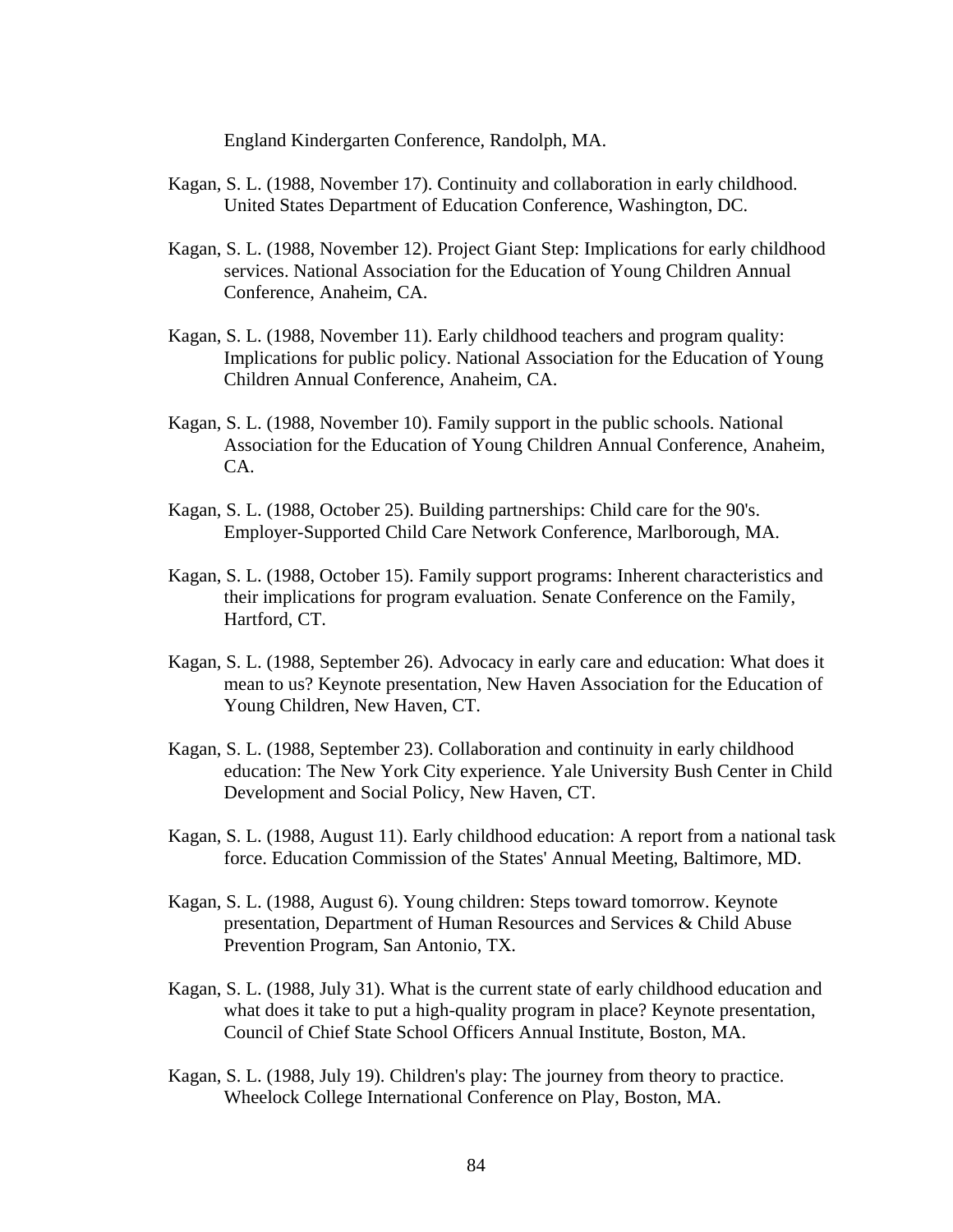- Kagan, S. L. (1988, July 18). Investing in children: Insuring the future. Keynote presentation panel, National Association of State Budget Officers' Annual Meeting, St. Petersburg, FL.
- Kagan, S. L. (1988, June 30). Dependent care assistance programs. Greater New Haven Chamber of Commerce, New Haven, CT.
- Kagan, S. L. (1988, June 23). Upscaling American early childhood education: Issues and challenges. Carnegie Foundation Board of Directors' Annual Retreat, Wyzata, MN.
- Kagan, S. L. (1988, June 2). Child care and early education: The missing link. Keynote presentation, Mid-Fairfield Association for the Education of Young Children Annual Meeting, Westport, CT.
- Kagan, S. L. (1988, May 26). Early childhood education: The great debates. Keynote presentation, Council of Chief State School Officers' Symposium, Washington, DC.
- Kagan, S. L. (1988, May 11). Current issues and trends in early childhood education. Keynote presentation, California Child Development Administrators Association, Palm Springs, CA.
- Kagan, S. L. (1988, May 10). Early childhood and the public schools: The principal's role. New York State Elementary Principals' Association Conference, Saratoga Springs, NY.
- Kagan, S. L. (1988, May 9). Child care and early education: What they never told us! Keynote presentation, Keystone Junior College Annual Early Childhood Conference, La Plume, PA.
- Kagan, S. L. (1988, April 29). Advocacy and early childhood education: The necessary but uncertain connection. Fiftieth Anniversary Celebration, Department of Curriculum and Teaching, Teachers College, Columbia University, New York, NY.
- Kagan, S. L. (1988, April 4). Regulating early childhood programs: The impact of differential regulations for schools and child care facilities. National Academy of Sciences Panel on Child Care Policy, Subcommittee on Regulations, Washington, DC.
- Kagan, S. L. (1988, February 19). Giant Step: Collaboration, continuity and comprehensive services. Child and Family Studies Colloquium, Purdue University, Lafayette, IN.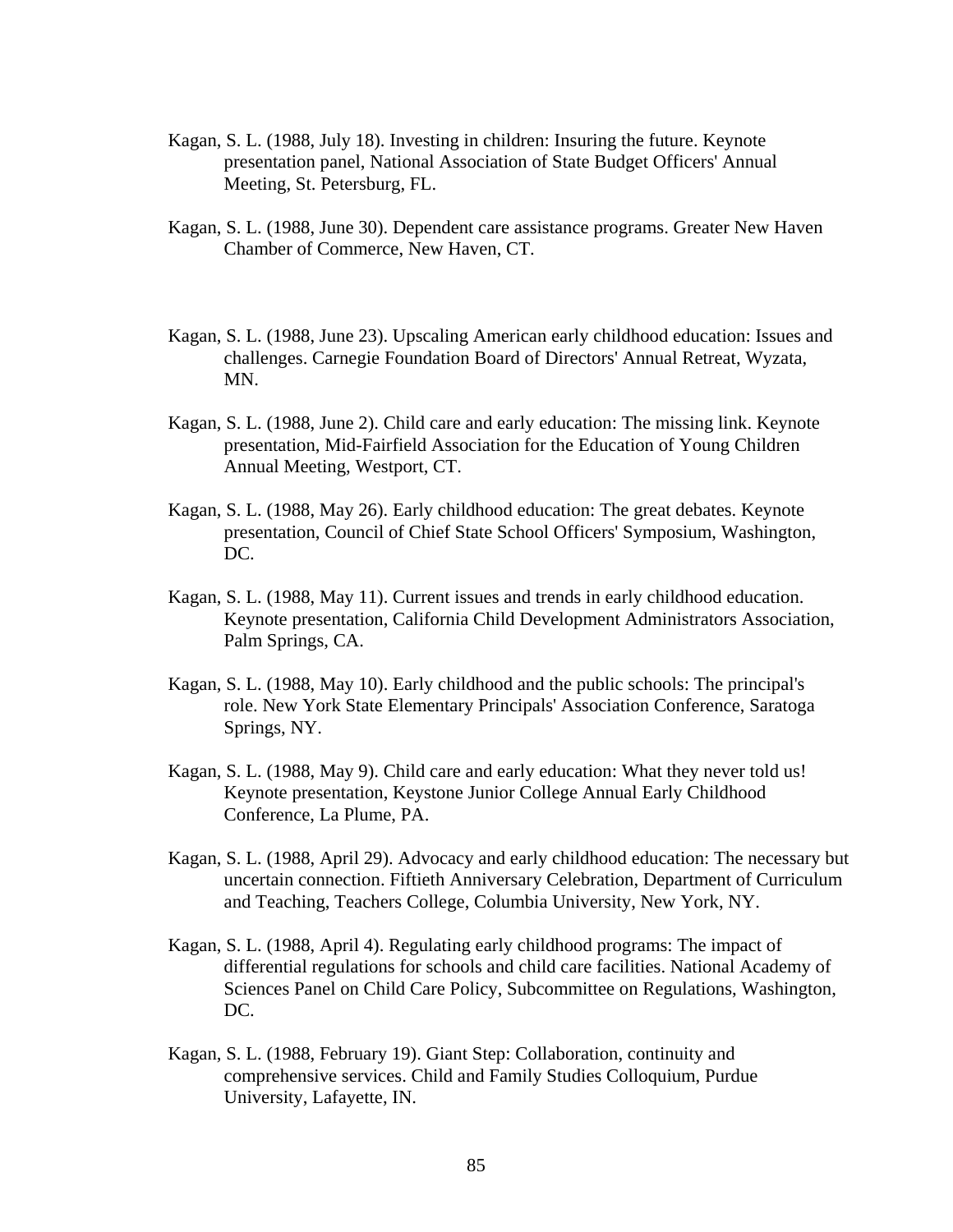- Kagan, S. L. (1988, February 3). Collaboration in child care and early education: The New York City experience. Legislative Conference, Albany, NY.
- 1987 Kagan, S. L., & Newton, J. (1987, November 14). Comparing quality of child care in nonprofit and for-profit centers: A new look at an old controversy. National Association for the Education of Young Children Conference, Chicago, IL
	- Kagan, S. L. (1987, November 2). Issues in child care and early education: History's legacy—the Giant Step response. National Academy of Sciences Panel on Child Care Policy, Washington, DC.
	- Kagan, S. L. (1987, August 29). Quality of child care: Government, private, non-profit, and for-profit centers. American Psychological Association, New York, NY.
	- Kagan, S. L. (1987, August 2). Early childhood: Present status, future visions. University of Washington Early Childhood Forum, Seattle, WA.
	- Kagan, S. L. (l987, June 4). Designing state policy for the care and education of young children. New York State Council on Children and Families, Albany, NY.
	- Kagan, S. L. (l987, April 24). Early childhood: New directions future possibilities. Keynote presentation, Wisconsin Early Childhood Conference, Stout, WI.
- l986 Kagan, S. L. (l986, September 17). Questions and issues concerning early education and the public schools. Wheelock College, Boston, MA.
	- Kagan, S. L. (l986, September 13). Advocacy in family support: Past accomplishments, future actions. Family Resource Coalition Conference, Chicago, IL.
	- Kagan, S. L. (l986, May 21). Schooling for four-year-olds: An examination of the issues. Bush Network Impact Group, Yale University, New Haven, CT.
	- Kagan, S. L. (1986, April 29). Early childhood education: Where to from here? Keynote presentation, Connecticut Area Early Childhood Conference, Norwalk, CT.
	- Kagan, S. L. (1986, February 7). Preventing children's educational problems: The case for early intervention. National Governors Association Conference, Washington, DC.
	- Kagan, S. L. (1986, January 25). Future goals and possibilities in early childhood education. Keynote presentation, Wyoming Association for the Education of Young Children, Laramie, WY.
	- Kagan, S. L. (1986, January). The early childhood bandwagon: Where is it headed?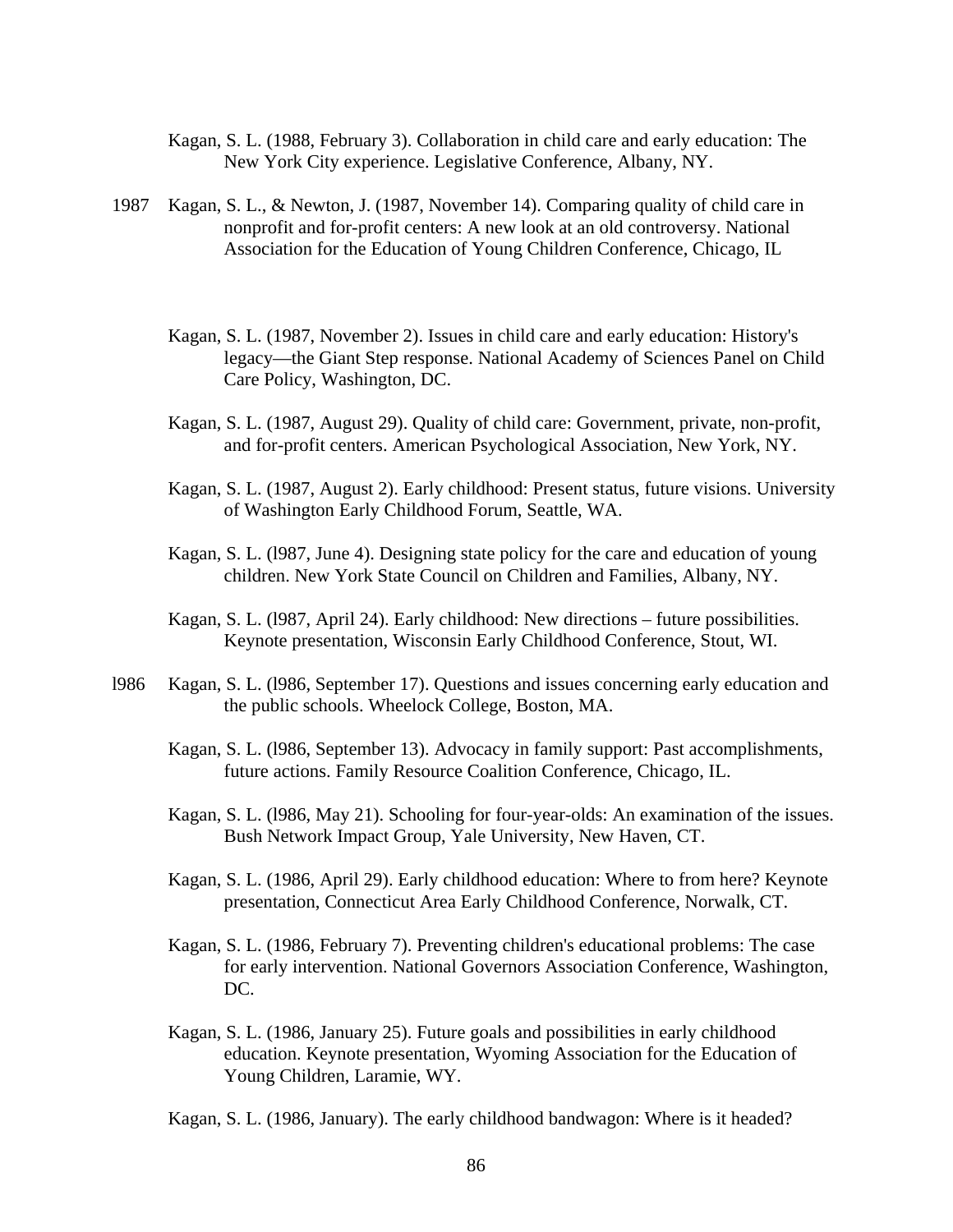Keynote presentation, Connecticut Board of Education Conference, Waterbury, CT.

- 1985 Kagan, S. L. (1985, November). Parent involvement in public education: What the research says. Keynote presentation, Methods of Achieving Parent Partnership (MAPP) Conference, Indianapolis, IN.
	- Kagan, S. L. (1985, October). Private families and public policy. The Woodrow Wilson School, Princeton University, Princeton, NJ.
	- Kagan, S. L. (1985, September). Child care in Connecticut: Current status—future goals. Keynote presentation, Connecticut Department of Human Services Child Conference, East Hartford, CT.
	- Kagan, S. L. (1985, May). Connecticut's four-year-old children: The state's responsibility? Connecticut State Board of Education, Hartford, CT.
	- Kagan, S. L. (1985, April). Goals and possibilities in early childhood education. Keynote presentation, Midwest Association for the Education of Young Children Conference, Des Moines, IA.
	- Kagan, S. L. (1985, April). Pushing Humpty Dumpty: The causes and consequences of the press for educational excellence for young children. American Orthopsychiatric Association Conference, New York, NY.
- 1984 Kagan, S. L. (1984, November). Child Care in Connecticut: Challenges for the Commission. Governor's Commission of Child Day Care, Farmington, CT.
	- Kagan, S. L. (1984, November). Current trends in child and family policy: Implications for education. Keynote presentation, Southern Connecticut State University Graduate Student Affairs Colloquium, New Haven, CT.
	- Kagan, S. L. (1984, September). Social policy for young children and their families. Keynote presentation, Northwest Area Foundation Conference, Boise, ID.
	- Kagan, S. L. (1984, June). Social policy: Trends and implications for young children and their families. Keynote presentation, Northwest Area Foundation Conference, Seattle, WA.
	- Kagan, S. L. (1984, April). Parent involvement research: A field in search of itself. Keynote presentation, Partnerships for Progress: Parents, Schools, and the Community, University of South Carolina, Columbia, SC.
	- Kagan, S. L. (1984, March). Family support programs. Work and Families in the Eighties Conference, Yale University, New Haven, CT.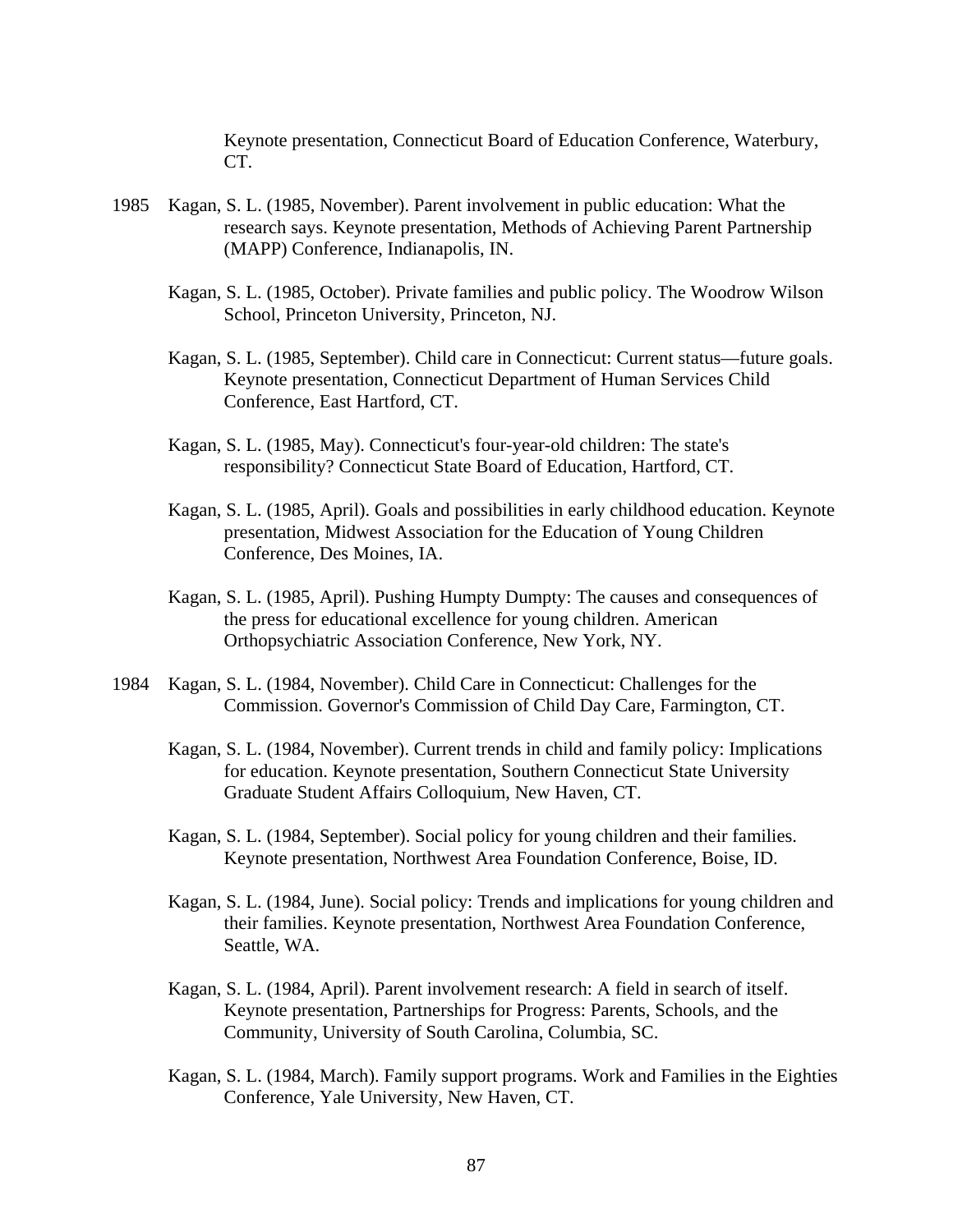- Kagan, S. L. (1984, March). Public policy for children. Storer Cable TV, Family Matters, New Haven, CT.
- 1983 Kagan, S. L. (1983, December). Child care 1983: Directors speak. Invitational Conference on the Future of Child Care in California, UCLA, Los Angeles, CA.
	- Kagan, S. L. (1983, November). Through the eyes of directors: Perspectives on child care today and tomorrow. National Association for the Education of Young Children Conference, Atlanta, GA.
	- Kagan, S. L. (1983, May). American schools American families: Who is supporting whom? National Family Support Conference, Yale University, New Haven, CT.
- 1982 Kagan, S. L. (1982, November). The role of social scientists in shaping social policy: Career alternatives for psychologists and other professionals. Southern Connecticut State University, New Haven, CT.
	- Kagan, S. L. (1982, November). Applying principles of child development in the preschool setting. National Association for the Education of Young Children, Washington, DC.
	- Kagan, S. L. (1982, July). Early education and child care in the 1980s: The relationship between parents and schools. International Association for Child and Adolescent Psychiatry and Allied Professions Conference, Dublin, Ireland.
	- Kagan, S. L. (1982, April). Guiding children's growth: The use of child development principles. Keynote presentation, Connecticut Early Childhood Conference, Sharon, CT.
	- Kagan, S. L. (1982, March). Using child development principles to influence educational policy. American Educational Research Association Conference, New York, NY.
	- Kagan, S. L. (1982, March). Current demographic and political trends: Their implications for the mental health profession. The Consultation Center, New Haven, CT.
- 1981 Kagan, S. L. (1981, December). Changing family patterns and public education: New demands and responsibilities. Connecticut Association of Boards of Education/Connecticut Association of School Administrators Annual Convention, Hartford, CT.
	- Kagan, S. L. (1981, October). Social policy in early childhood education: Myth vs. reality. Connecticut Association for the Education of Young Children Annual Conference, New Haven, CT.
- 1980 Kagan, S. L. (1980, November). Parent involvement in public schools: Pros, cons and strategies. Keynote presentation, Regional In-Service Conference, Connecticut